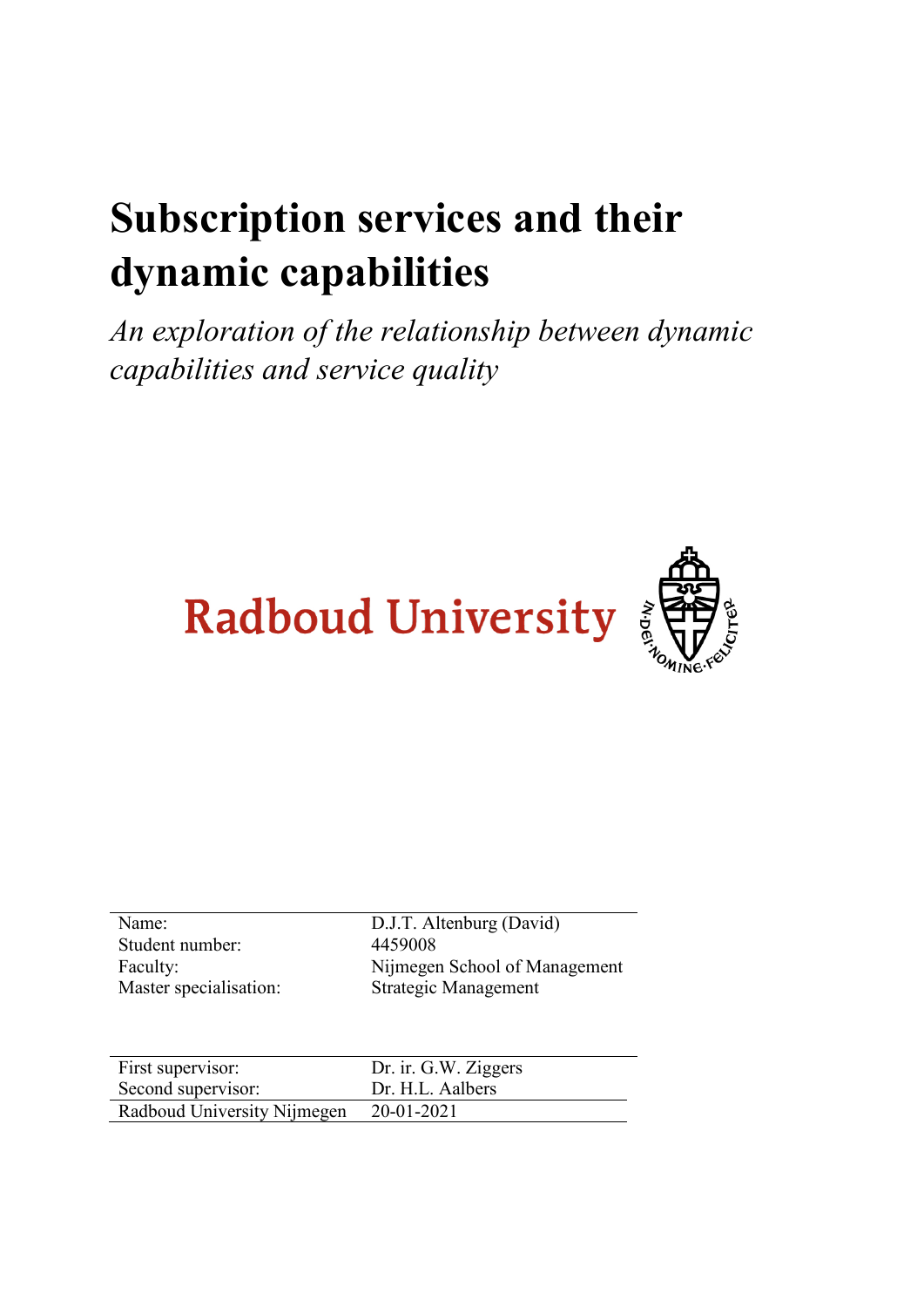## **Abstract**

Subscription-based businesses operate in a constantly changing environment, which poses them with numerous challenges. Developing dynamic capabilities could help these businesses with dealing with their environment. This study explores how dynamic capabilities manifest themselves in subscription-based businesses. This is done by extending Teece's (2007) senseseize-reconfigure framework with a number of related, more measurable constructs, resulting in a practical framework of dynamic capabilities. This framework is researched in practice with case studies in six firms operating with a subscription-based business model, in order to see how these businesses deal with the proposed capabilities. Subsequently, the relationship between the development of dynamic capabilities and the degree of service quality is investigated. This is of importance, since subscription services rely on the retention of their customers, and service quality is a great indicator for this (Blery et al., 2009; Venetis & Ghauri, 2004). The service quality of the firms is researched by gathering online reviews of the businesses, and qualitatively analysing these according to dimensions of service quality. The results of this study show that for the development of dynamic capabilities, being marketoriented, technology-oriented and having an open culture are key practices for the subscription-based businesses. The results also indicate that a relationship between the development of dynamic capabilities and greater service quality exists. For subscription-based businesses, developing dynamic capabilities can therefore be seen as a great mean for dealing with a changing environment, while at the same time improving service quality and thereby customer retention.

**Keywords**: Subscription, dynamic capabilities, service quality, microfoundations, market orientation, technological opportunism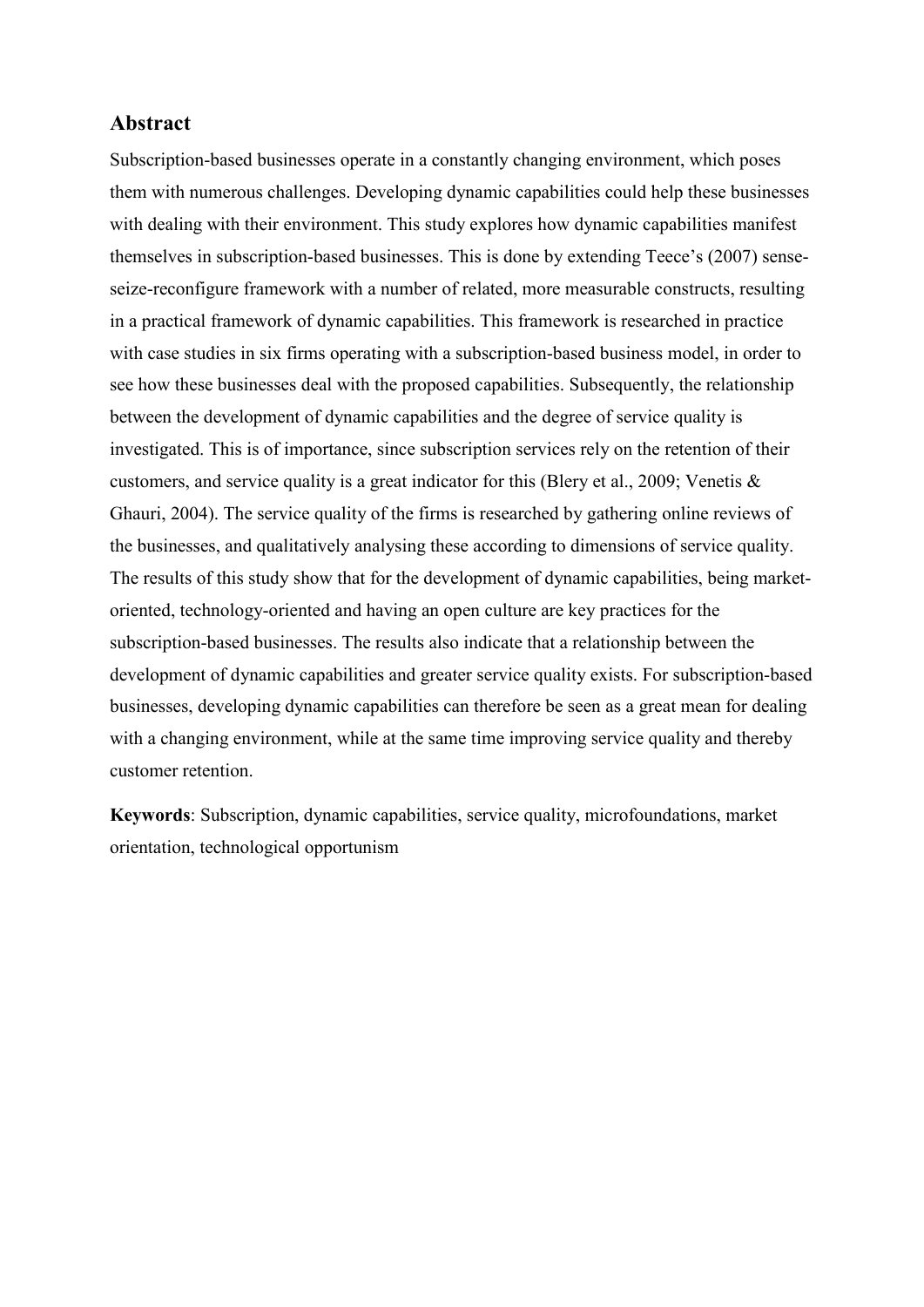# **Table of Contents**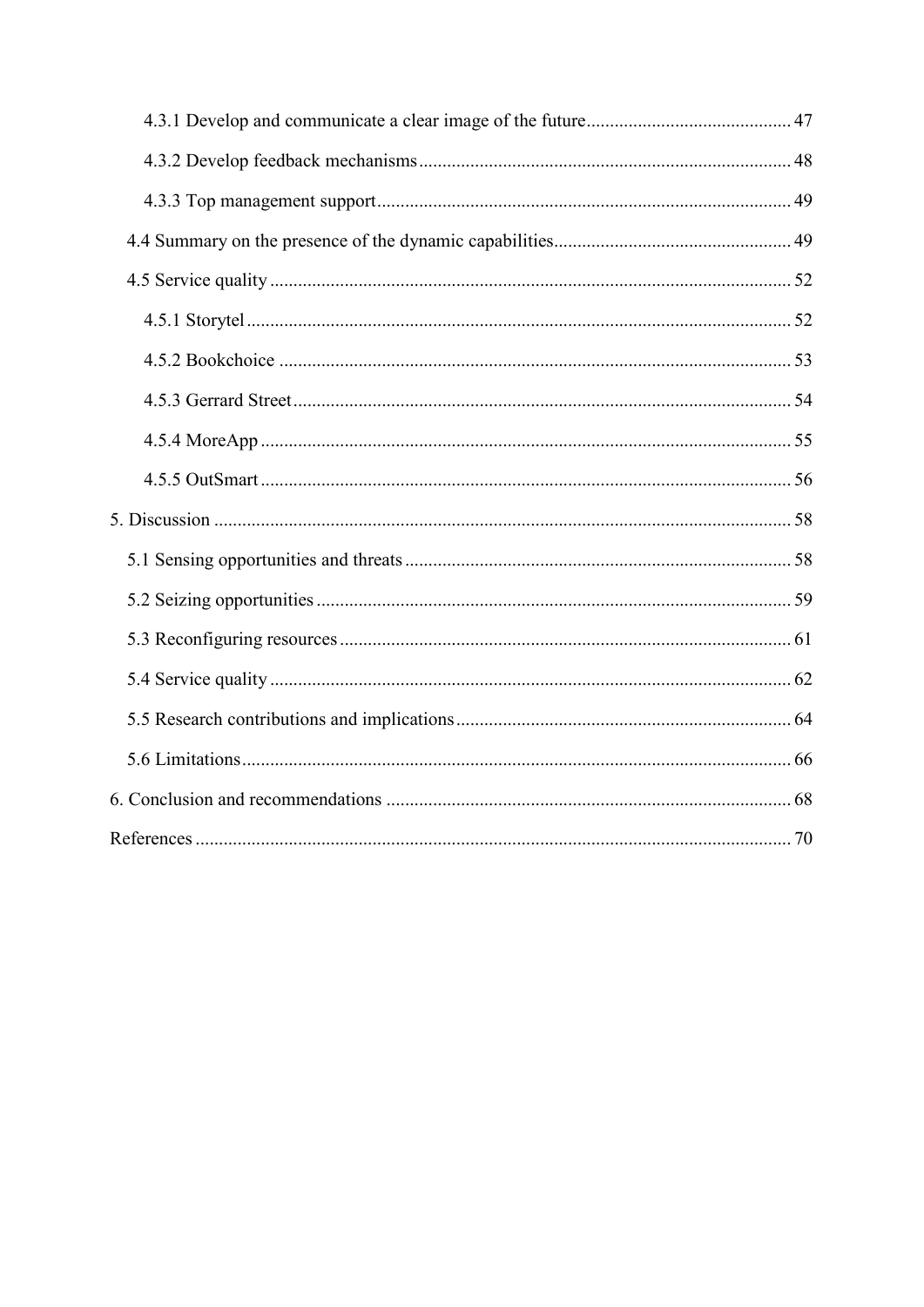# **List of Tables and Figures**

## **Tables**

# **Figures**

|--|--|--|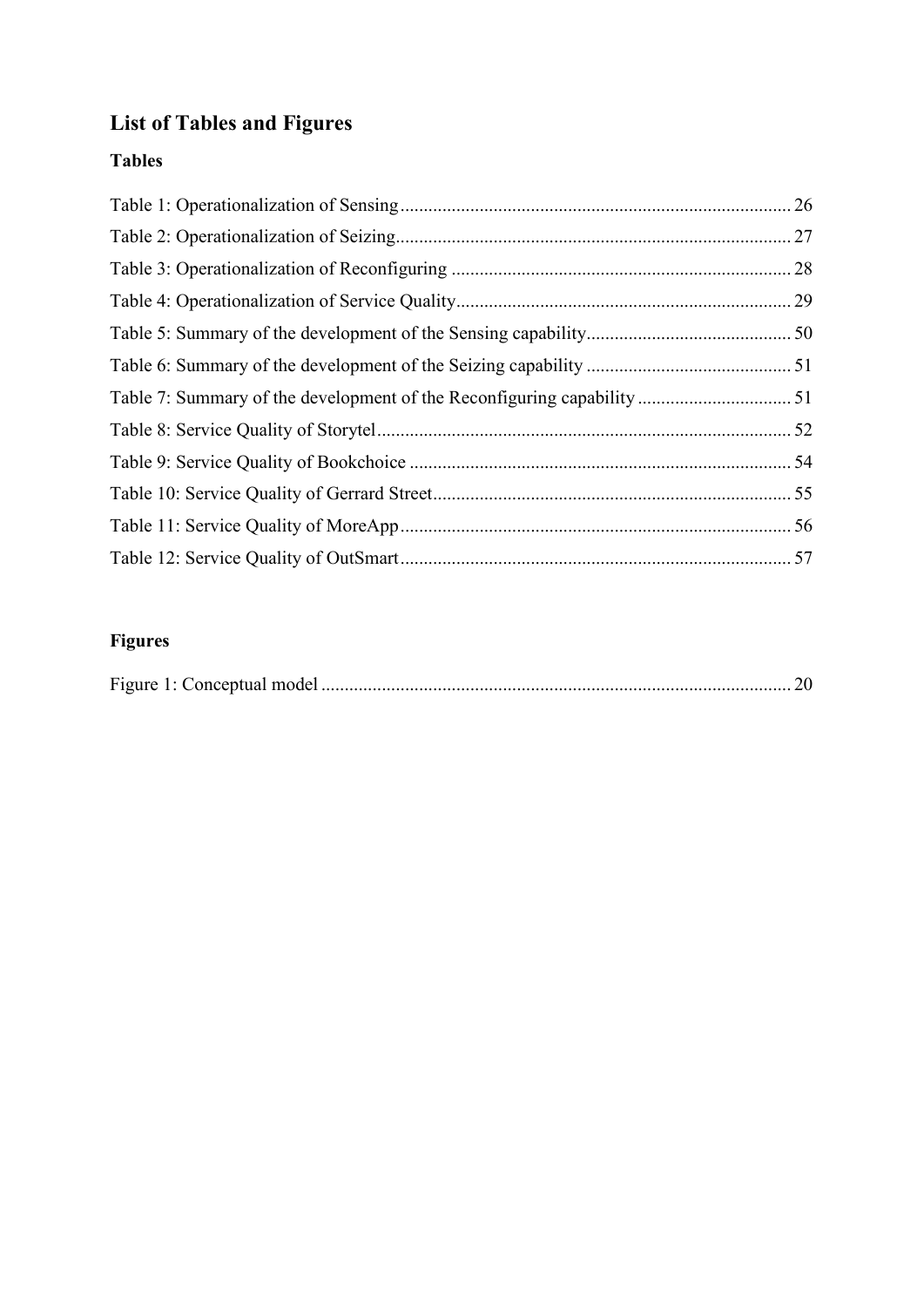## <span id="page-5-0"></span>**1. Introduction**

Increasingly more companies are selling their products as a service (Zuora, 2018). For example, instead of selling a single bike to a customer, the Dutch start-up Swapfiets sells a subscription to a bike, including maintenance and repairs. This phenomenon can be seen as a shift from ownership to usership. Swapfiets is not the only company that is exploiting this shift in consumerism; many other companies do. Firms like Netflix and Spotify supply their subscribers with unlimited, on-demand entertainment. HelloFresh provides subscribed customers with weekly groceries. Instead of selling a single razor, Boldking continuously supplies its subscribers with razors. Subscriptions are not only limited to the business-toconsumer (B2C) market, there is also a growing interest in the business-to-business (B2B) market. B2B subscriptions often include software-as-a-service (SaaS) propositions, which enable businesses to operate with other firms' software.

All these companies have a 'Subscription-based Business Model' (SBM). A subscription is defined as: "A formal agreement to receive and pay for a product or service for a specified period of time" (Cook & Garver, 2002, p. 39). A SBM is thus a business model in which customers pay a recurring price, in order to gain access to certain products or services. The business model has multiple advantages for firms, such as a recurring revenue, forecastable demand, and brand loyalty (Cook & Garver, 2002; Haycocks, 2018; Tondon, 2015). Customers also experience benefits from the business model, such as convenience, time savings, and price discounts (Cook & Garver, 2002; Wang, Zhang, Ye & Nguyen, 2005). Traditionally, this business model has been around for a long time, e.g. in the form of subscriptions to newspapers or milk. The current application of the business model, however, is quite novel. Cook and Garver (2002) stated that a SBM would not be applicable for high involvement products, such as automobiles, clothing, and television, because customers would enjoy the shopping experience for these goods, or purchase decisions for such goods would require time and effort. In 2002, the application of a SBM in such businesses might have seemed unlikely. Yet today, we see that such high involvement products are being sold a lot on a subscription basis. This shows that the present-day use of SBMs is a very contemporary development.

Subscription-based businesses are booming. Their growth rates from 2012 to 2018 are about five times higher than those of traditional companies, and consumers are spending increasingly more on subscriptions each year (Zuora, 2018). However, as with any business,

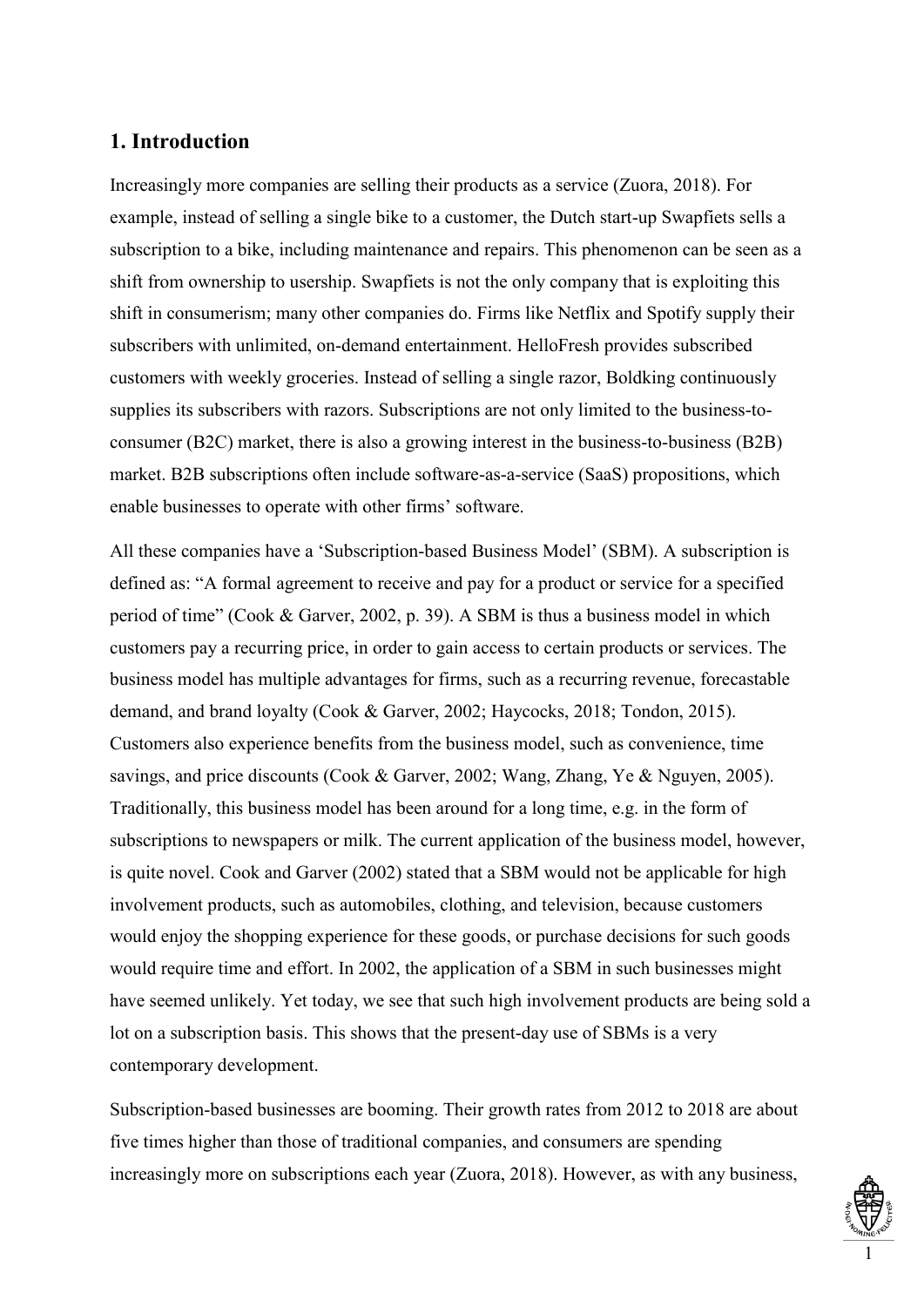subscription-based businesses also face several challenges. An excellent example of a firm that failed in the process of implementing a SBM is the Dutch music start-up Popped, a Sonybacked firm that tried to revolutionize the way people listen to music (Schimmelpenninck, 2017). The firm offered consumers an app in which music playlists were already generated for them, for €4,99 a month, after a free trial of a month. However, consumers did not stick with the service as they found out they had to pay for it to continue, and went to competitors such as Spotify. Eventually, it came down to the fact that the service was not meeting specific consumer demands, which caused them to be unwilling to pay for the service (Schimmelpenninck, 2017). Practice also shows that subscription-based businesses have to be transparent to their customers about the subscription plan. Fashion subscription boxes Adore Me and JustFab are good examples hereof, as they both received heavy criticism due to unclear and misleading subscription policies (Schlossberg, 2016). The failures of these firms demonstrate that implementing a SBM is not a guaranteed success, and that it is vital to listen to customers. This is underscored by strategy and growth expert James Taylor, who stated that "there's a good chance that if subscription models are done incorrectly or perceived as being deceptive, customers will wake up and realise, and this may end up damaging the business's reputation." (Cox, 2018, para. 5).

Consumers' unwillingness to pay for certain subscription services might partially be explained by a trend in consumerism called 'subscription fatigue'. This entails that consumers might become more cautious in what subscriptions they are willing to pay for, due to the large number of services they are already subscribed to (Fetch, 2018). Increasingly more consumers find it hard to keep track of what they are subscribed to, and often underestimate their expenses on subscriptions (Waterstone, 2018). As a consequence, the majority of consumers wants to save money on their subscriptions, even if this means that they will have to concede on choice (Fetch, 2018). In order to overcome subscription fatigue, it is therefore vital for subscription-based businesses that their services are perceived as essential by their customers.

Although subscription-based businesses are booming, it is thus safe to say that they are also faced with challenges in remaining competitive and profitable. The key challenge for subscription-based businesses is retaining customers, as the entire business model is built on the assurance of recurring revenue (Duczeminski, 2017; Longanecker, 2015; Tondon, 2015). Solely a high growth percentage of customers might seem favourable, yet, in the subscriptions market, this is not all that is required for success. Those customers must also stay with a company, for it to enjoy advantages such as recurring revenue and forecastable demand. Also,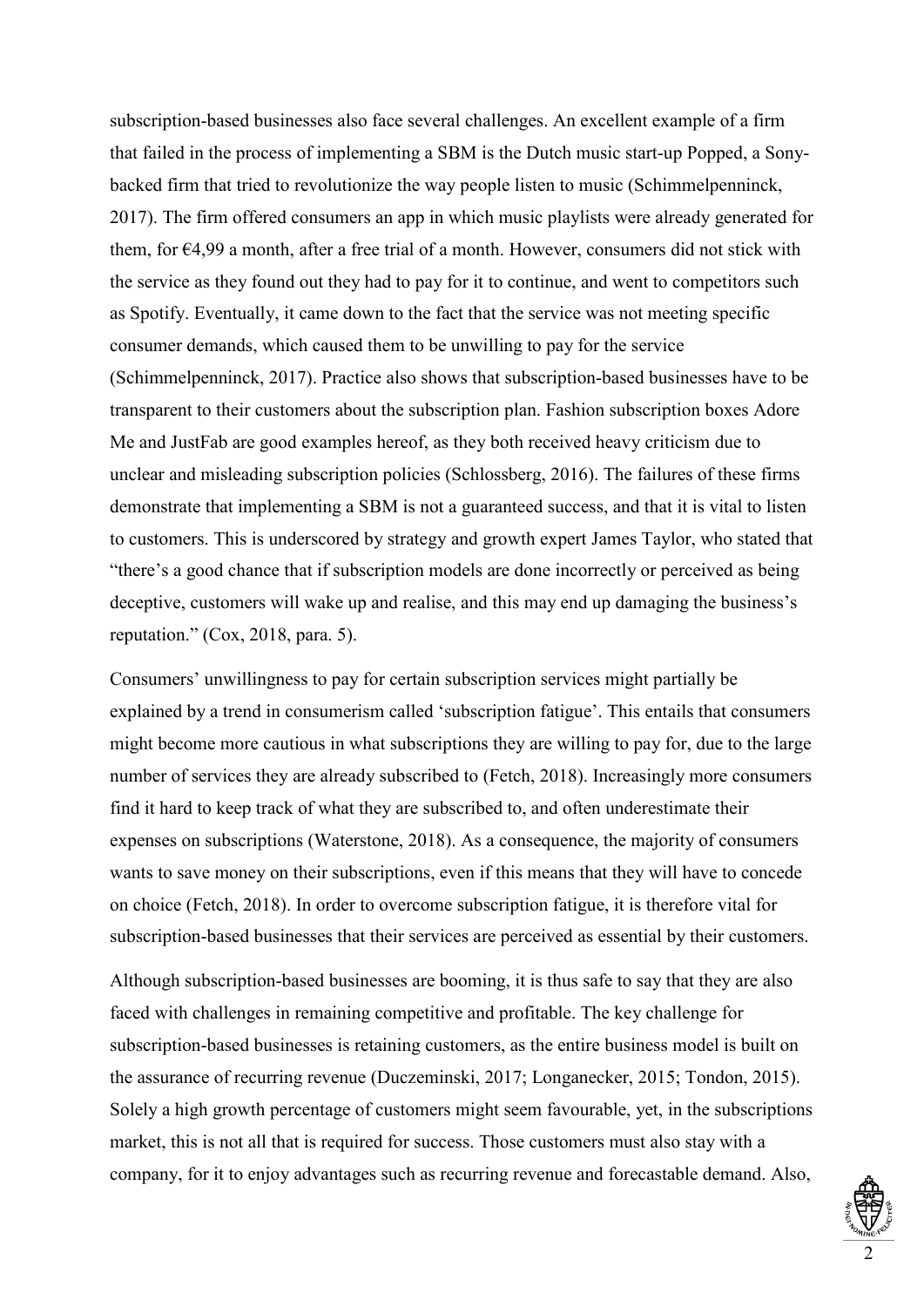acquiring a new customer is about five times more expensive than retaining an existing customer (Pfeifer, 2005), and this inequality is particularly present in the service industry (Ennew & Binks, 1996). Furthermore, retaining customers is even more important in environments characterized by heavy competition, such as that of subscription-based businesses (Hong & John, 2010). The retention of customers should therefore have top priority for subscription-based businesses.

Customer retention is affected by numerous influences, such as customer satisfaction (Gustafsson, Johnson & Roos, 2005), brand awareness (Thaichon & Quach, 2015), or the perceived price (Blery et al., 2009). However, one construct that is even more vital in the process of customer retention is service quality (Blery et al., 2009; Venetis & Ghauri, 2004). Service quality is generally defined as the (dis)confirmation of customers' service expectations (Parasuraman, Zeithaml & Berry, 1985). Service quality influences intentions of customers such as doing more business, willingness to pay more, and giving recommendations (Zeithaml, Berry & Parasuraman, 1996). Furthermore, service quality also enhances the building and maintenance of long-term relationships between businesses and their customers (Anderson, Fornell & Lehmann, 1994; Zahorik & Rust, 1993). These findings all illustrate how service quality is crucial for the retention of subscribers, which is why subscription-based businesses should devote themselves to continuously improve their service quality.

Retaining customers can be a complex task in a dynamic, rapidly changing environment, such as that of subscription-based businesses. Competition is steadily increasing, as everyone wants a slice of what is called the Subscription Economy (Zuora, 2018). It is therefore important that firms can protect themselves from competitors and imitators. Subscriptionbased businesses are also heavily dependent on technology. Novel technologies often form the base of innovative product offerings, and can differentiate a firm from its competitors. Technological innovations are also vital to the back-end of subscription services, such as innovative payment systems (Buckaroo, 2017), or algorithms on user preferences (Gomez-Uribe & Hunt, 2016; Rataul, Tisch & Zámborský, 2018). Innovations such as these should be kept an eye on, to ensure that the firm stays relevant and competitive. It is therefore important for subscription-based firms to keep up with changes in the environment, to remain competitive, and ensure greater service quality.

However, coping with a rapidly-changing environment can complicated. One way to achieve this is by pursuing dynamic capabilities, as these are essential in remaining competitive in

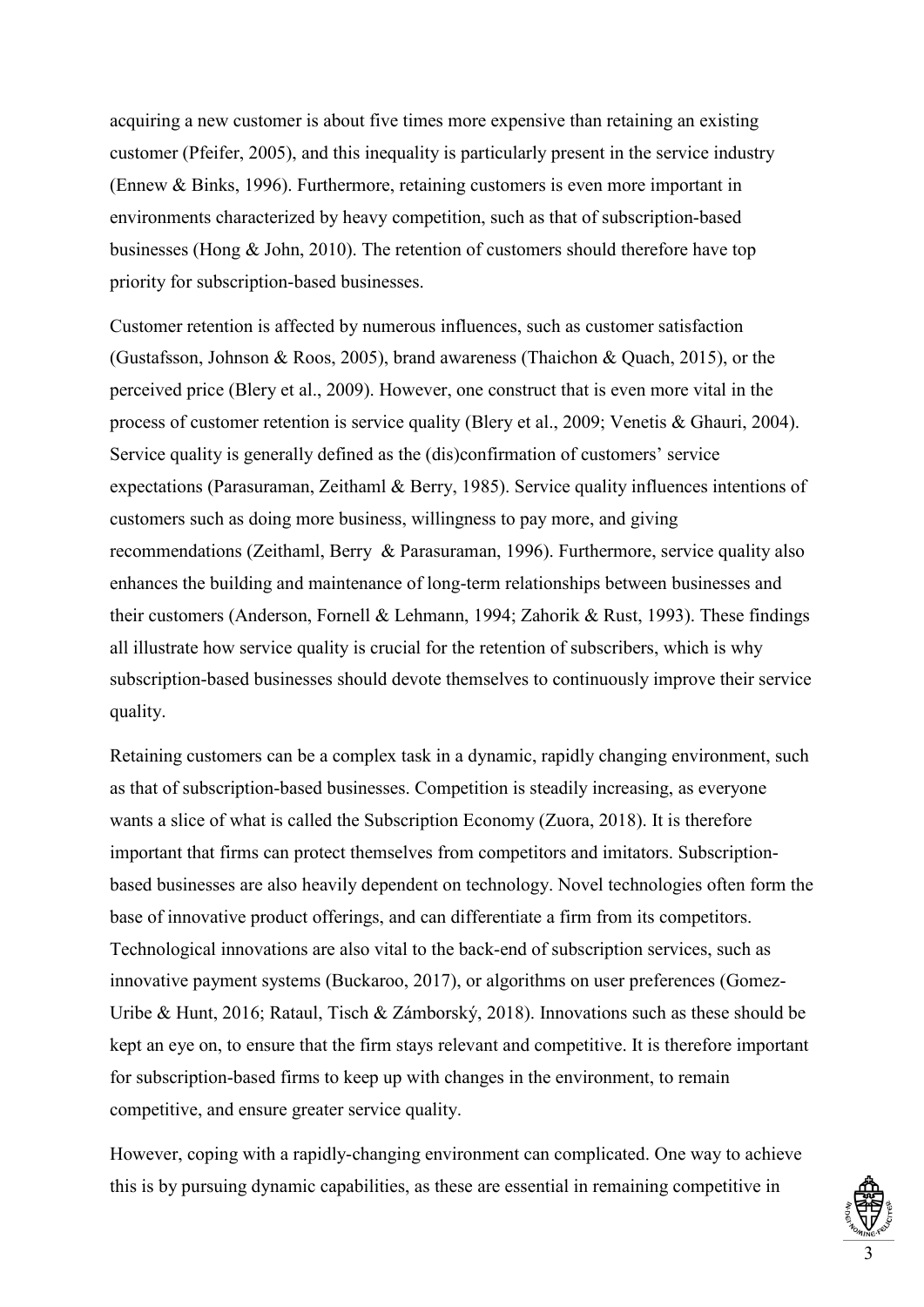such an environment (Teece, 2018). Dynamic capabilities are "the firm's ability to integrate, build, and reconfigure internal and external competences to address rapidly changing environments" (Teece, Pisano & Shuen, 1997, p. 516). The strength of these capabilities is vital in designing and adjusting business models, and maintaining profitability (Teece, 2018). Dynamic capabilities are especially of importance in rapidly changing, technology-based environments, in which the degree of competition and imitation is high (Teece, 2007). As the past sections described, the environment of subscription-based businesses can be classified as such an environment. Dynamic capabilities enable firms to discover opportunities, combine inventions, transfer knowledge, and protect themselves from replicating rivals (Teece, 2007). Specifically, dynamic capabilities can be disaggregated in the capacity to: 1) sense and shape opportunities and threats, 2) seize opportunities, and 3) reconfigure resources (Teece, 2007; Teece, 2018).

Each dynamic capability is built on several microfoundations (Teece, 2007). Microfoundations are "distinct skills, processes, procedures, organizational structures, decision rules, and disciplines" (Teece, 2007, p.1319). Microfoundations are thus the visible organizational processes and structures that altogether form a specific dynamic capability, and form the base of a firm's competitive advantage (Felin, Foss, Heimeriks & Madsen, 2012; Teece, 2007). Microfoundations enable firms to cope with their ever-changing environment, by detecting opportunities and threats early on, and adapting the firm to the environment, based on these opportunities and threats. Teece (2007) has explicated multiple microfoundations for each dynamic capability, such as setting a target market, selecting decision-making protocols, and knowledge management. These are thus certain skills and processes a firm operating in a dynamic environment should pursue, which ought to lead to sustainable competitive advantage (Teece, 2007).

Dynamic capabilities are a well-researched topic in scientific literature (e.g. Eisenhardt & Martin, 2000; Helfat & Peteraf, 2009; Teece, 2007; Teece et al., 1997). The pursuit of dynamic capabilities is, among other things, associated with greater firm performance (Teece, 2007) and a high degree of innovation (Kindström, Kowalkowski, & Sandberg, 2013). One can therefore imagine that the presence of well-developed dynamic capabilities might be associated with a high degree of service quality, as a high degree of innovativeness and agility might lead to a well-developed, competitive service. However, scientific research on this topic is not present as of yet. Existing research on dynamic capabilities furthermore remains mainly theoretical; there is little scientific research done on dynamic capabilities from a practical

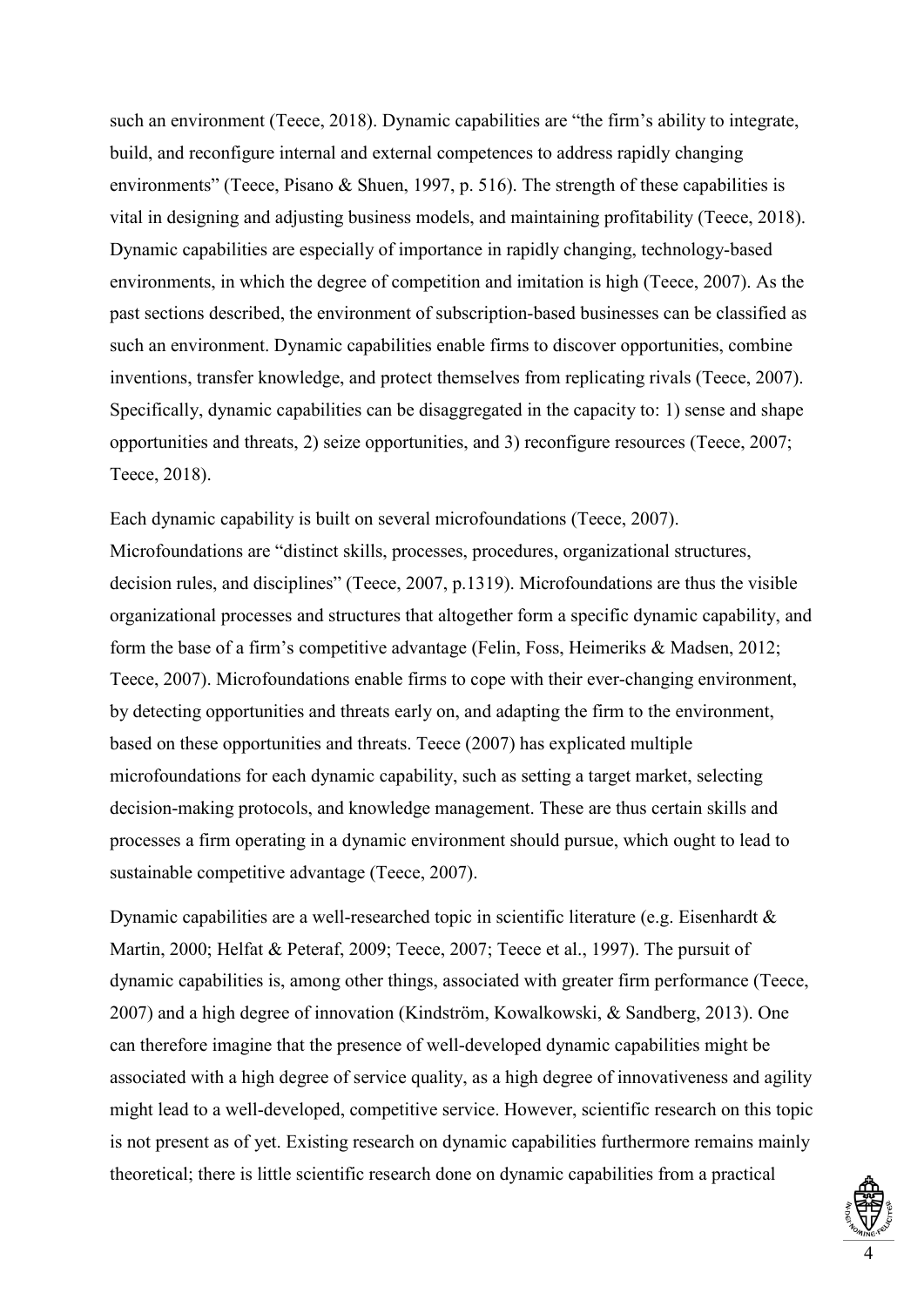point of view (Liu & Jiang, 2009; Sprafke, Externbrink & Wilkens, 2012). This means that there is little practical knowledge about how these microfoundations truly manifest themselves in firms, and how businesses should implement them. Such knowledge is also not present specifically for subscription-based businesses. Despite the growing interest in SBMs, there is very little scientific research done on the business model and the businesses that have implemented it. Therefore, it remains unknown for these businesses which dynamic capabilities they should pursue, how they should do that, which are most important, and whether these affect the service quality of these firms. Given the challenges these businesses face, however, such knowledge is necessary. Hence, the research question of this thesis is stated as following:

## *How do dynamic capabilities manifest themselves in subscription-based businesses, and do these affect their degree of service quality?*

This is a relevant question for business practice, because of the increasing number of businesses that (want to) implement SBMs. Yet, practice shows that a number of these businesses fail in this process, and that there are a lot of challenges they must overcome. The subscription environment is filled with heavy competition, and technological innovations shape the landscape. It can therefore be difficult for subscription-based businesses to continuously improve their service quality, and thereby achieve greater customer retention. The dynamic capabilities point-of-view could give insight in how subscription-based businesses can cope with their ever-changing environment.

Ultimately, this thesis aims to give managers of firms that want to implement a SBM, or already have, handles in this process, and give them advice on which specific microfoundations are essential for coping with their environment. These microfoundations subsequently could lead to greater service quality, and thereby customer retention. Such knowledge is needed, as the environment of subscription-based businesses causes many challenges surrounding customer retention. Academically, this question is also very relevant. There has been very little research done on the subject of SBMs, due to the relative novelty of the business model. This thesis aims to contribute to the body of knowledge on the business model. Also, there is very limited research done on dynamic capabilities from a practical point of view. This thesis will therefore contribute to scientific literature on dynamic capabilities, by studying them from an applied perspective. A framework is formed which encompasses the real-life considerations managers have to make when dealing with their changing environment. Furthermore, no research has been done on the relation between

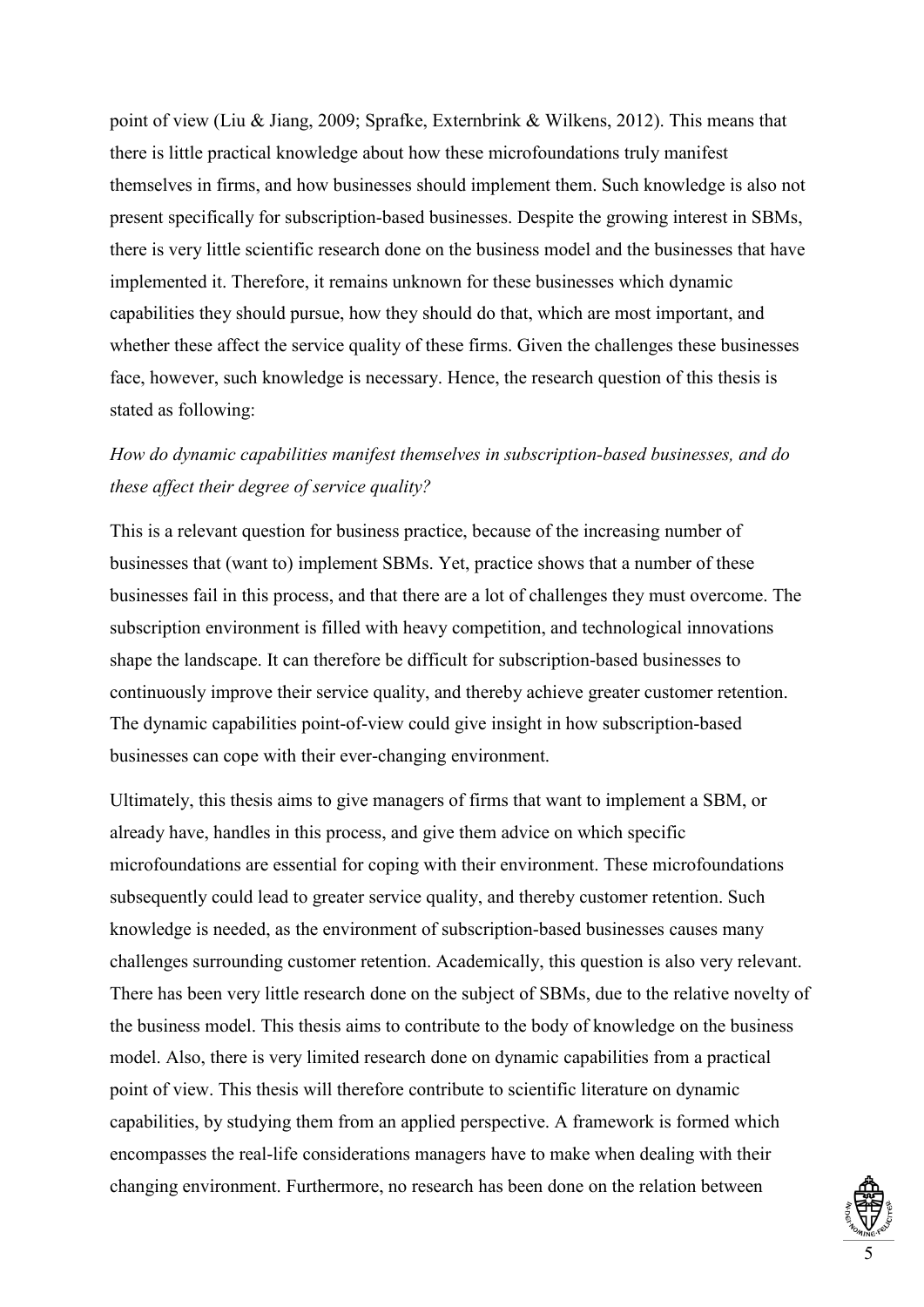dynamic capabilities and service quality. This thesis will clarify whether such a relation exists, and if so, what it looks like.

The research question is answered with deductive, qualitative research on firms operating with a SBM. A deductive approach is preferred, because in this manner existing theories can be tested in the new context of subscription-based businesses (Soiferman, 2010). This existing theory concerning dynamic capabilities is Teece's (2007) framework. However, what is problematic with this framework, is that Teece's prescribed microfoundations remain very abstract, and they often do not capture the real-life considerations that have to be made for dealing with a changing environment (Liu & Jiang, 2009; Sprafke et al., 2012). This makes Teece's microfoundations unable to research in this form from a practical point of view. Therefore, for this research, Teece's microfoundations are extended with related, measurable constructs, which results in a multidimensional framework in which dynamic capabilities and their microfoundations can be captured in a practical setting. This framework is then reviewed in practice via semi-structured interviews, in order to see which microfoundations are present in subscription-based businesses, and how they are important for these businesses. Furthermore, the service quality of the interviewed firms is examined using online reviews by customers of the firms. These reviews are used to form an image on how the customers of the firms perceive their services' quality. Subsequently the relationship between the presence of

This thesis has the following outline. After this introduction, chapter two will provide theoretical background about subscription-based businesses and the concept of service quality. Hereafter, the dynamic capabilities theory is explained, and related constructs are discussed in order to form a new dynamic capabilities framework. Chapter two ends with a visualization of the conceptual model of this thesis, at which this thesis' propositions are explicated. Chapter three subsequently clarifies this thesis' research approach, data sources, operationalization, data analysis procedure and research ethics. Chapter four will then examine the results of the research in detail. In chapter five, these are interpreted, and implications, validity and limitations of this thesis are discussed. The thesis ends with chapter six, which provides a conclusion and a number of recommendations.

dynamic capabilities in firms and the service quality of those firms is investigated.

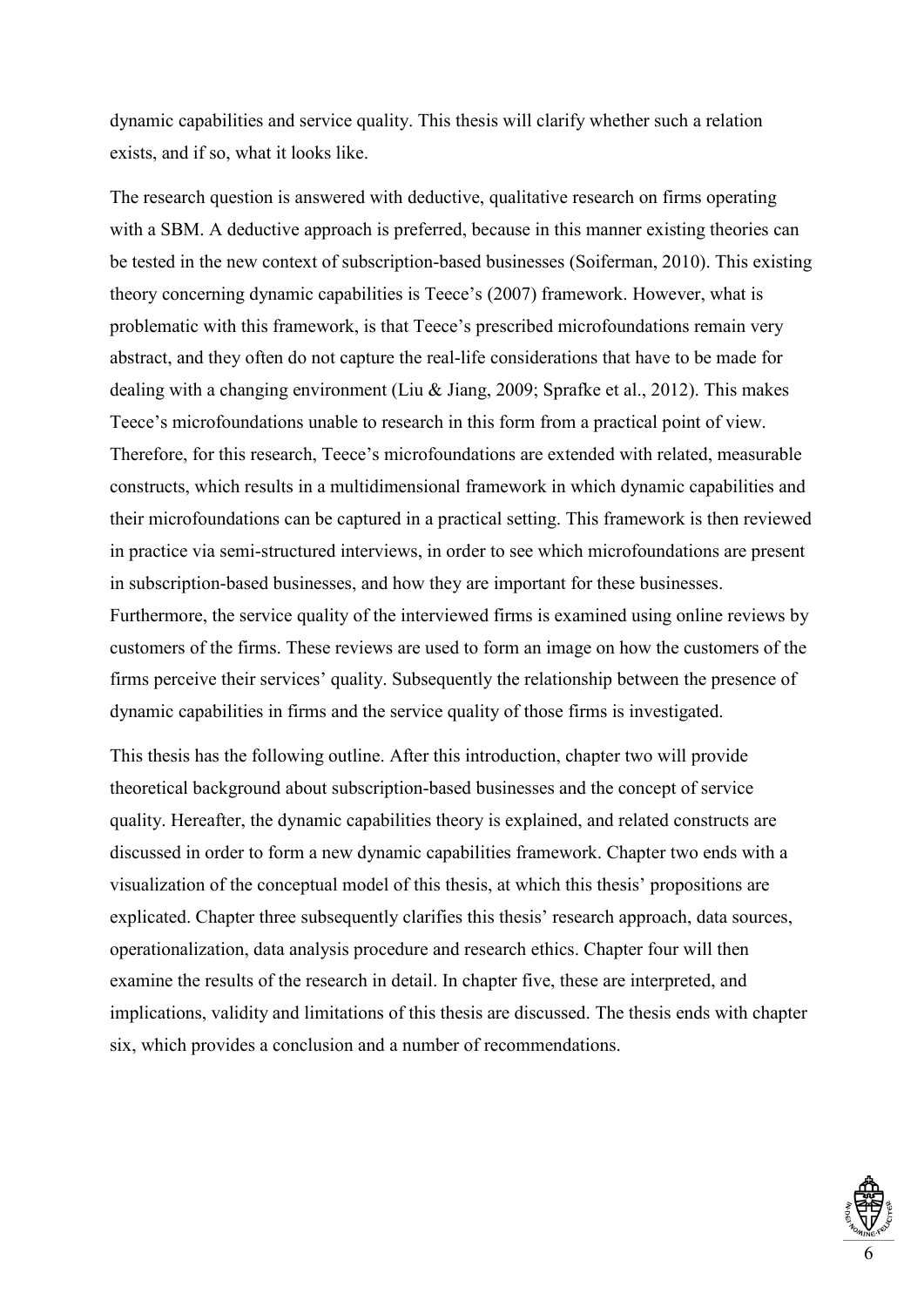## <span id="page-11-0"></span>**2. Theoretical background**

## <span id="page-11-1"></span>**2.1 Subscription-based business model**

Before SBMs can be explored in detail, it must be understood what constitutes such a business model. The following definition of a business model is used in this thesis: "the design or architecture of the value creation, delivery, and capture mechanisms [a firm] employs. The essence of a business model is in defining the manner by which the enterprise delivers value to customers, entices customers to pay for value, and converts those payments to profit." (Teece, 2010, p. 172). A subscription is subsequently defined as: "A formal agreement to receive and pay for a product or service for a specified period of time" (Cook & Garver, 2002, p. 39). Firms that operate with a SBM thus deliver certain goods or services, based on agreements with their customers, stating that they will pay for these goods for a specified time period. This business model has existed for a long time. However, technological advances, such as the internet, have made the current widespread application of it possible (Taylor, 2003). SBMs have many advantages, both for firms and customers, which is why increasingly more firms are adopting the business model (Zuora, 2018).

The biggest advantage of a SBM, is that it ensures recurring sales (Longanecker, 2015; Tondon, 2015). Instead of selling a product to a customer once, the firm ensures that the customer keeps coming back, and thus provides the firm with a continuous cashflow. However, this advantage can only be attained if customers retain with the company. As a result of these recurring sales, demand is forecastable and visible (Cook & Garver, 2002). This enables firms to plan their business operations more efficiently. Inventory can be managed and planned on in advance, the lifetime value of a customer can be calculated, appropriate vendors for product delivery can be hired well in advance, and simple pricing can be offered (Cook & Garver, 2002; Longanecker, 2015; Tondon, 2015). All this efficient planning will save time, effort, and costs. A great example of a subscription-based firm making use of visible and forecastable demand is Netflix. Since the firm collects all kinds of user data, it has a certain 'guarantee' that their customers will watch a certain show. A lot of 'Netflix Originals' are therefore made purely based on user preferences (Rataul et al., 2018).

A SBM also offers interesting opportunities for marketing (Tondon, 2015). The business model ensures that firms can easily reach out to their customers on a regular basis, e.g. via weekly e-mail updates. Since customers can be easily reached, marketing transaction costs can be lower than those of a traditional firm (Cook & Garver, 2002). What is interesting and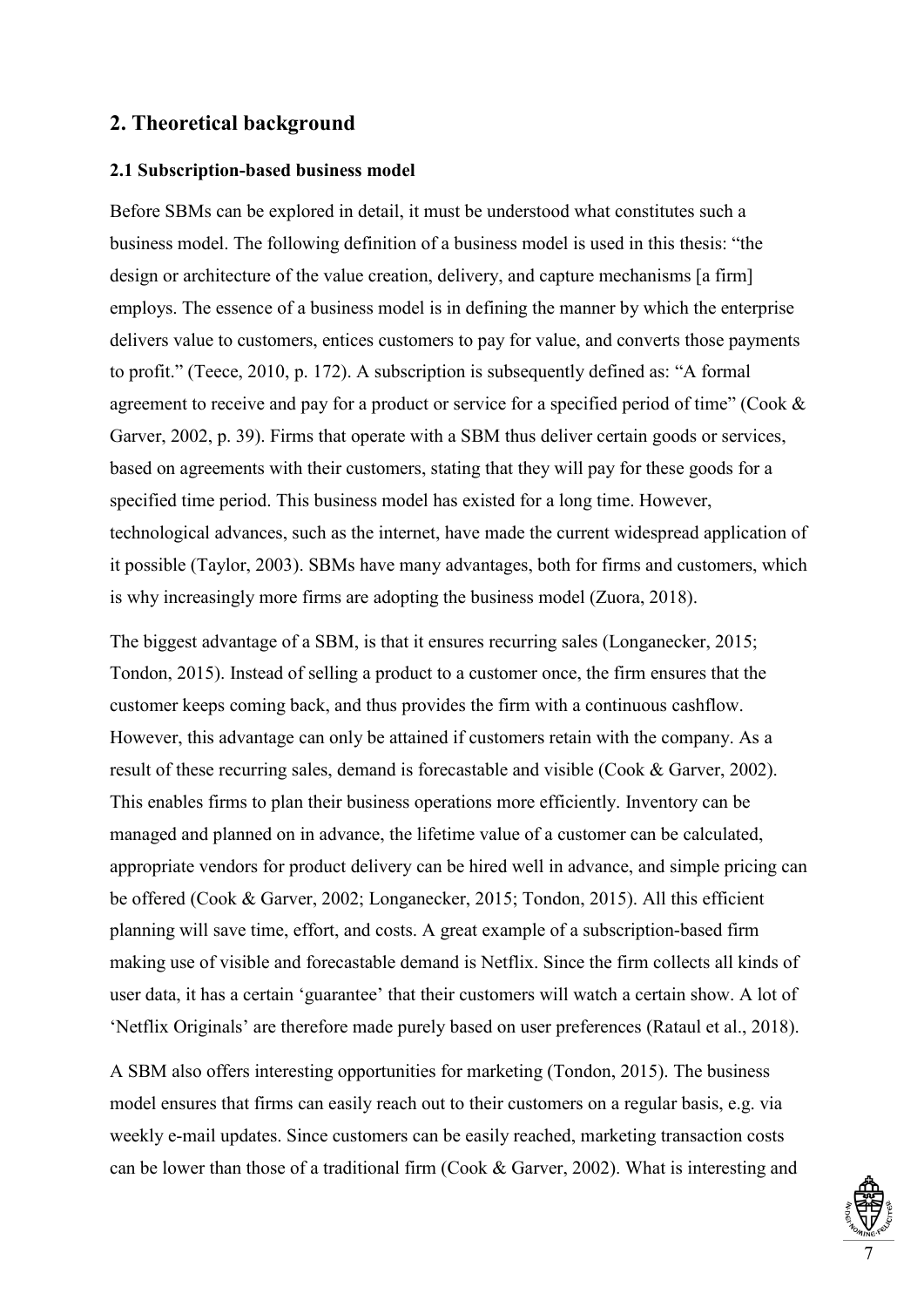quite unique to SBMs, is that they enable firms to continuously collect data on user behaviour (Tondon, 2015). Such data can provide them with insights into customer preferences, which can be used to create personalized marketing opportunities. Because customers can be easily reached, SBMs help build a customer base and brand loyalty (Haycocks, 2018). Personalized promotions and product offerings will benefit the customer experience, and thus create a stronger customer-brand relationship. A result of this relationship is that the firm will be less vulnerable to competitive tactics of competitors, such as price discounts or advertising campaigns (Cook & Garver, 2002). Brand loyalty will also positively affect the retention of customers (Thaichon & Quach, 2015).

Finally, SBMs can contribute to the environmental sustainability of firms that sell physical products (Wissink, 2019). As these products can be shared by customers, and no one technically owns them, firms have to produce less actual products. IKEA, for example, is planning on setting up a subscription service for its furniture (Lieber, 2019). Customers will lease a piece of furniture for a specific time period, after which IKEA will refurbish the product for re-use by other customers.

Consumers are willing to subscribe to services for various reasons. According to Cook and Garver (2002), only a certain type of consumer is willing to pay for subscriptions. This type of consumer must have a strong preference for assurance of availability and delivery, convenience, time savings and price discounts. Wang et al. (2005) concluded that the top predictors of consumers' willingness to pay for subscription services are the convenience, essentiality, and usage frequency of the service. The perceived quality, fairness and added value of the service also played a role in the consideration of subscription-based services. Randall, Lewis and Davis (2016) also emphasize the importance of the convenience of a subscription-based service. Yet, they also highlight curation, which is the selection of products for customers, so that they will be introduced to new products regularly, and do not have to search for these products themselves. Subscription-based businesses should thus keep these factors in mind, in order to meet the demands of their customers and ensure good service quality.

#### <span id="page-12-0"></span>**2.2 Service quality and customer retention**

Before looking into the concept of service quality, we must first understand what a service is, and why its quality is especially important for subscription-based businesses. A service can be defined as following*:* "a means of delivering value to customers by facilitating outcomes

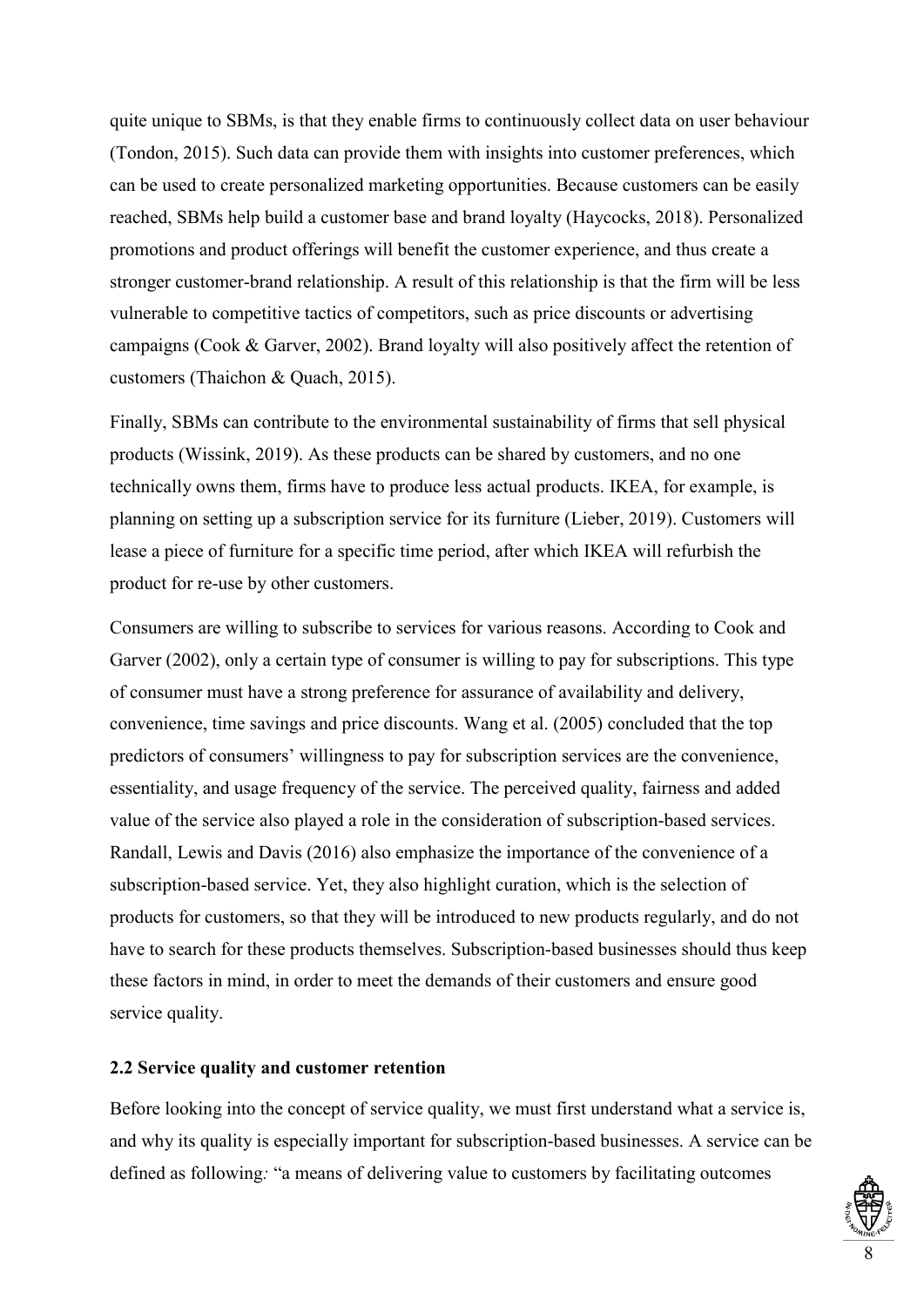customers want to achieve without the ownership of specific costs and risks." (Iqbal & Nieves, 2007, p. 16). The contemporary use of subscriptions suits well with this definition. Customers of a subscription-based business pay a set price, in order to achieve certain outcomes, such as having a well-working bike, or having software for organizing your marketing. However, by paying this price, customers do not obtain ownership of these outcomes, and do not have to pay for certain costs or risks. Current-day subscriptions can therefore be seen as services.

Service quality can subsequently be defined as the (dis)confirmation of customers' service expectations (Parasuraman, Zeithaml & Berry, 1985). This definition highlights that the quality of a service is to be assessed based on the customers' expectations. A high degree of service quality is positively related to a high degree of customer retention (Blery et al., 2009; Venetis & Ghauri, 2004). Customers who are content with a company are likely to increase their purchases, and may also stay with the company, even if prices are raised (Bolton  $\&$ Lemon, 1999; Zeithalm, 2000). Also, good perceived service quality may cause customers to share their positive experiences to others, resulting in additional customers (Zeithalm, 2000; Zeithaml et al., 1996). Furthermore, pursuing greater service quality is also regarded as a great mean for service differentiation and competitive advantage, which in turn attracts new customers and will lead to higher market share (Venetis & Ghauri, 2004). Service quality is always perceived relatively to the price customers are paying (Bolton, Kannen & Bramlett, 2000). This means that a lower price may come with lower expectancies of the service, and vice versa.

The positive effects of a high degree of service quality are favourable for every company, but they are even more so for subscription-based businesses. As stated earlier, the biggest challenge for these businesses is retaining their customers, as their entire business model is based on recurring purchases. Customer retention should therefore have great priority for subscription-based businesses, and maintaining excellent service quality is an adequate mean for achieving this. Furthermore, customer retention is not only vital to the survival of subscription-based businesses, but it also might provide them with significant advantages. Sasser, Schlesinger and Heskett (1997) argue that customers that stay with a company for a long time will make more purchases, tolerate higher price premiums, and will engage more in positive word-of-mouth communications. Concluding, this section has made clear that maintaining excellent service quality should be of great importance for subscription-based businesses, as it will lead to higher customer retention.

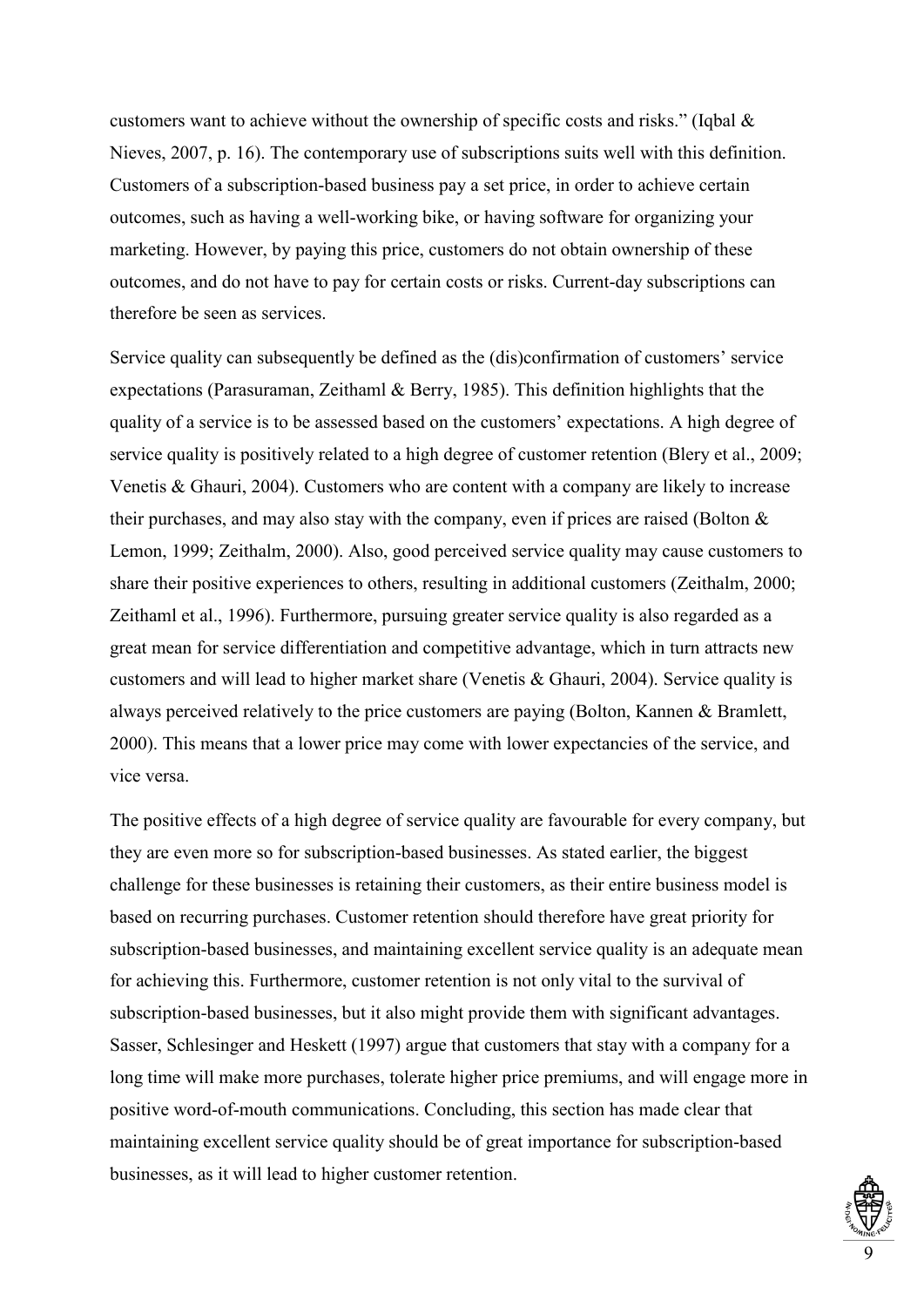#### <span id="page-14-0"></span>**2.3 Dynamic capabilities and their microfoundations**

As stated before, dynamic capabilities are essential for subscription-based firms, as they help firms cope with their fast-paced environment. Dynamic capabilities are defined as: "the firm's ability to integrate, build, and reconfigure internal and external competences to address rapidly changing environments" (Teece et al., 1997, p. 516). They are especially vital for firms operating in environments that are open to global competition, and characterized by a high degree of innovation (Teece, 2007). In these environments, sustainable competitive advantage requires more than the ownership of difficult-to-replicate (knowledge) assets. Firms also need unique and difficult-to-replicate dynamic capabilities (Teece, 2007). Such capabilities enable firms to continuously improve and protect their unique asset base. Specifically, dynamic capabilities can be disaggregated in the capacity to 1) sense and shape opportunities and threats, 2) seize opportunities, and 3) reconfigure resources (Teece, 2007; Teece, 2018).

Each of these dynamic capabilities is based on several 'microfoundations'. These are "distinct skills, processes, procedures, organizational structures, decision rules, and disciplines" (Teece, 2007, p.1319), that altogether form a dynamic capability. Microfoundations can be of three natures: 1) individuals, 2) processes, and 3) structures (Felin et al., 2012). The presence of specific microfoundations can explain differences in capabilities between firms, and can therefore be seen as the base of a firm's competitive advantage (Felin et al., 2012). Teece (2007) prescribes specific microfoundations for each dynamic capability, which firms should pursue in order to be able to successfully cope with their environment.

However, what is problematic with Teece's (2007) description of the dynamic capabilities and microfoundations, is that it remains very theoretical and abstract (Liu & Jiang, 2009; Sprafke et al., 2012). His descriptions seldom capture the true practical nature of the dynamic capability, and thus do not explain how a dynamic capability can be implemented in the dayto-day management. A distinctive capability is best identified, if it is decomposed into measurable elements (Day & Van den Bulte, 2002). Microfoundations can be seen as such measurable elements, and are thus the research topic of this study. However, since Teece's descriptions of these microfoundations remains so abstract, the dynamic capabilities are quite hard to practically research in this manner (Kraatz & Zajac, 2001). This is problematic for this research, as the aim of this research is to give managers of subscription-based businesses advice on which microfoundations they should pursue. Thus, for the sake of this research, Teece's microfoundations need to be extended (Alsos, Borch, Ljunggren & Madsen, 2008).

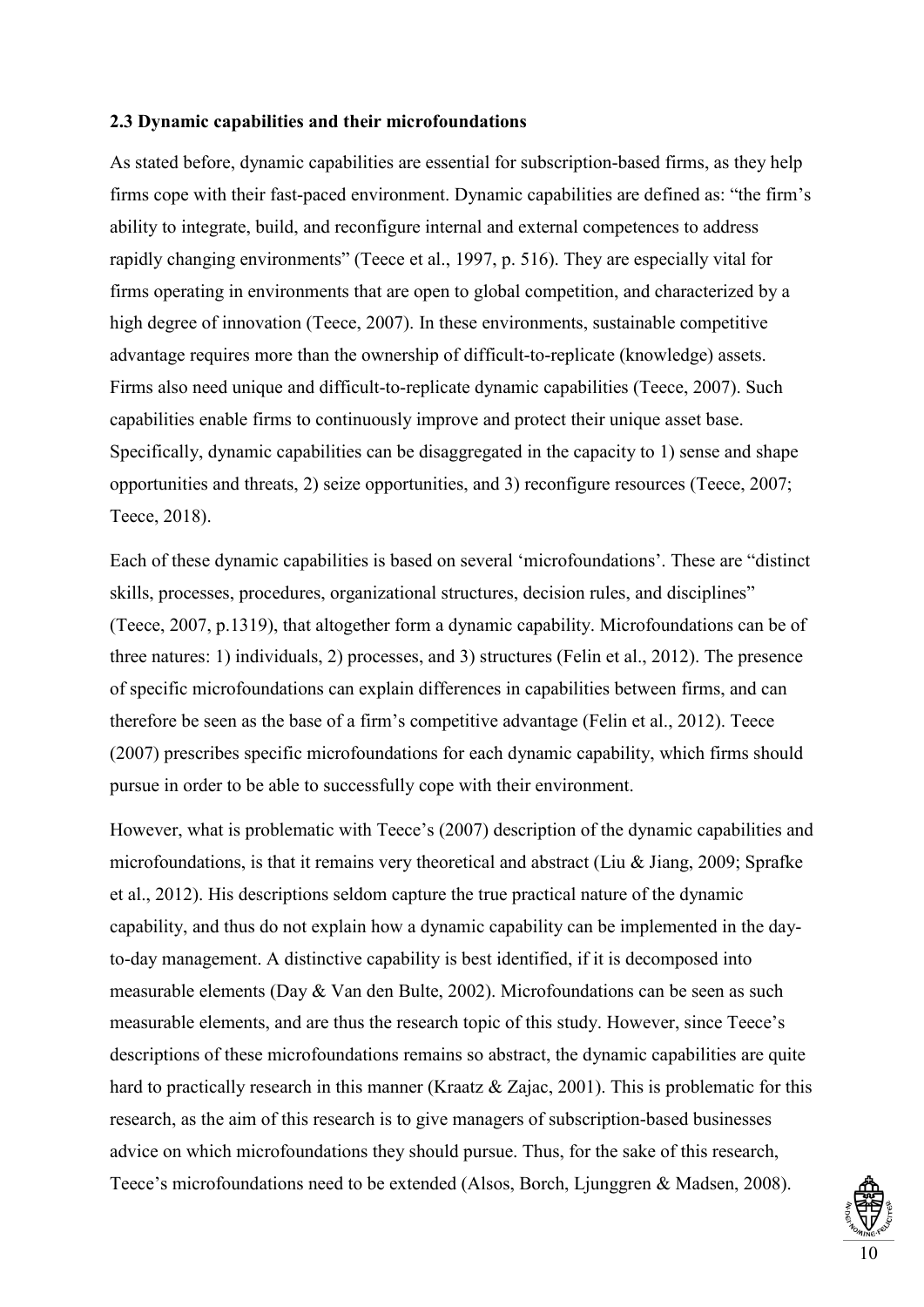More practical concepts are applied to explain dynamic capabilities, which actually do capture the day-to-day considerations managers have to make. Combining these concepts will result in a multidimensional framework, which enables capturing dynamic capabilities and microfoundations in an empirical setting (Wang & Ahmed, 2007). The following sections will elaborate on Teece's (2007) dynamic capabilities and corresponding microfoundations, and combine these with other, related, concepts.

## <span id="page-15-0"></span>**2.3.1 Sensing opportunities and threats**

The first dynamic capability that is of great importance for firms is the ability to sense and shape opportunities and threats (Teece, 2007). Sensing opportunities and threats is vital for firm performance in fast-paced, competitive environments. In such environments, opportunities and competitor activities are constantly changing. These changes must be noticed early on, to ensure that the firm remains competitive. For subscription-based businesses, sensing opportunities and threats is therefore critical. Their environment is constantly changing due to new market entrants, (technological) innovations, and changing consumer demands (Buckaroo, 2017; Gomez-Uribe & Hunt, 2016; Rataul et al., 2018; Zuora, 2018). As competition is high, it is thus paramount that subscription-based firms sense opportunities and threats early on, in order to precede competitors

Sensing opportunities is specifically about scanning, learning, and interpretive activities, in both local and distant markets and technologies (Nelson & Winter, 1982; Teece, 2007). This means that firms have to actively engage in searching for opportunities and threats in their environment. These must then be interpreted and learned from, so that, in the following seizing and reconfiguring activities, they can be acted upon appropriately. Teece (2007) prescribes four types of sensing microfoundations: 1) search for new technologies by engaging in internal R&D, 2) tap developments in exogeneous science and technologies, 3) tap supplier innovation, and 4) identify changing market segments and customer needs. However, as argued before, these prescribed microfoundations are problematic, as they remain very abstract, and thus hard to practically research in firms in this form. Therefore, they need to be extended to make them measurable and concrete (Alsos et al., 2008; Day & Van den Bulte, 2002). Based on Teece's prescribed microfoundations, two main environments in which firms must sense can be derived: a technology-related one, and a market-related one (Nelson & Winter, 1982; Teece, 2007). Both these environments have

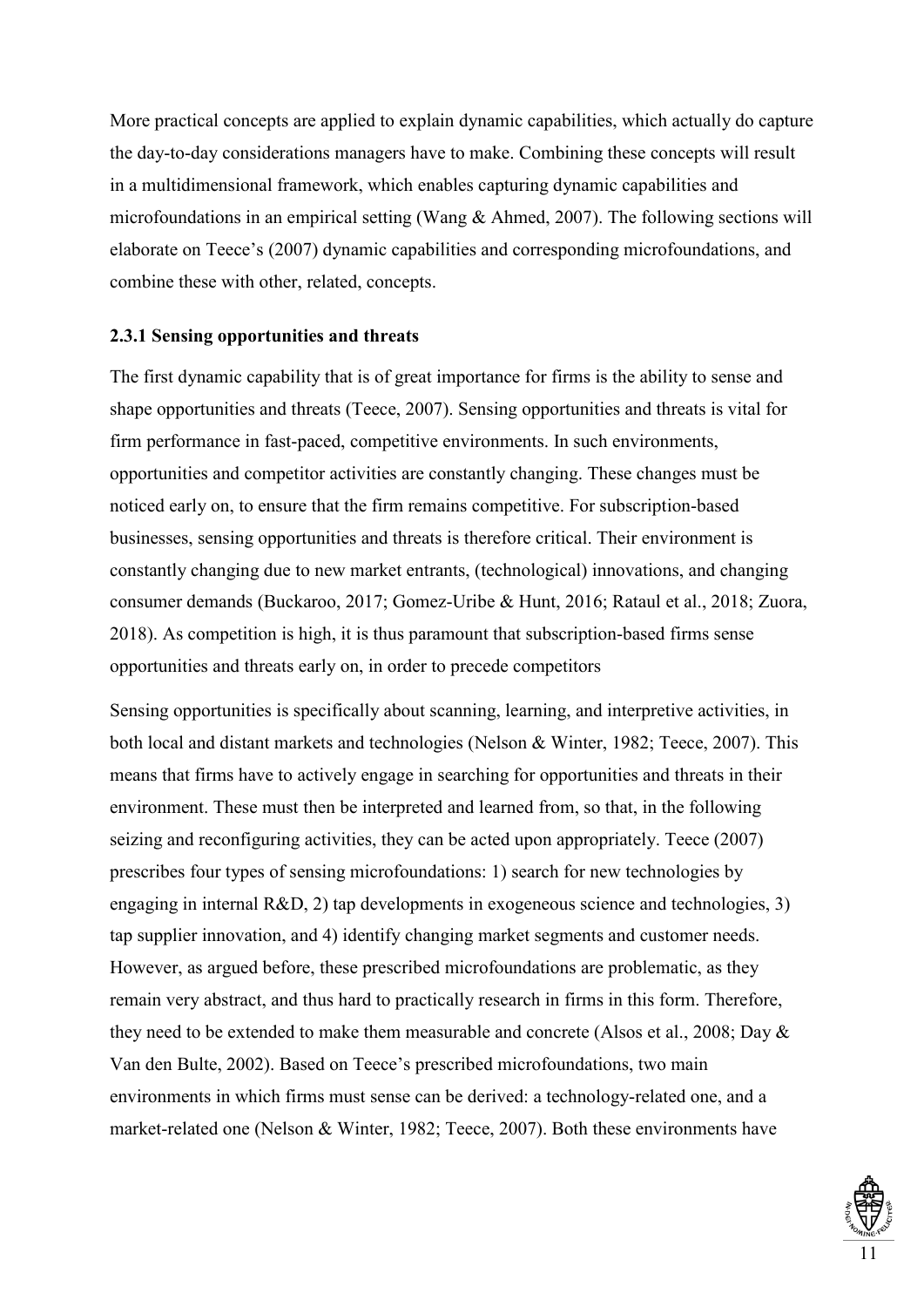their own key points of attention, which will be deliberated on in the following section. These key processes are considered as the microfoundations for sensing.

First of all, firms need to track developments in their technology-related environment. This environment is very important for subscription-based businesses, because of their heavy reliance on technology. A concept that describes how firms should respond to technological opportunities and threats in a fast-moving environment well, is 'technological opportunism'. Technological opportunism is defined as: "a sense-and-respond capability of firms with respect to new technologies" (Chen & Lien, 2013, p. 2218). As this definition clarifies, technological opportunism is devided into two activities: sensing and responding (Srinivasan, Lilien & Rangaswamy, 2002). For the sensing of opportunities and threats, technological opportunism's sensing activities are most important, as these focus on the gathering of information. The responding activities, however, are key for the seizing activities.

Technological opportunism's sensing is "an organization's ability to acquire knowledge about and understand new technology developments, which may be developed either internally or externally" (Srinivasan et al., 2002, p. 48). Technology-sensing is exerted by firms by regularly searching for information about new technological opportunities and threats (Daft & Weick, 1984). Internally produced innovations must be evaluated, and external innovations must be sought for through meetings with vendors, salespeople, and competitors (Srinivasan et al., 2002). In order to employ technological opportunism well, firms' focus should lie heavily on their future operations, instead of their current ones. This means that firms must review their current technologies on a regular basis, and track new ones, in order to assess whether these could be complementary or harmful to the firms' future objectives. Also, top management must support this search and implementation of new technologies. This is important, because the adoption of new technologies might require abandoning existing (technological) assets, which might envoke resistance by employees. However, if top managers advocate these new technologies, employees are more likely to devote more resources to this cause. If these activities are done well, they are likely to lead to better firm performance (Chen & Lien, 2013; Sarkees, 2011). A technological opportune firm might also have greater service quality, as they are able to detect innovative technologies early on, and can subsequently develop their product with these technologies. This can result in an innovative product, which could differentiate firms from their competitors.

As described earlier, firms must also search for opportunities and threats in a second environment, which is the market-related environment. In this environment, firms must keep

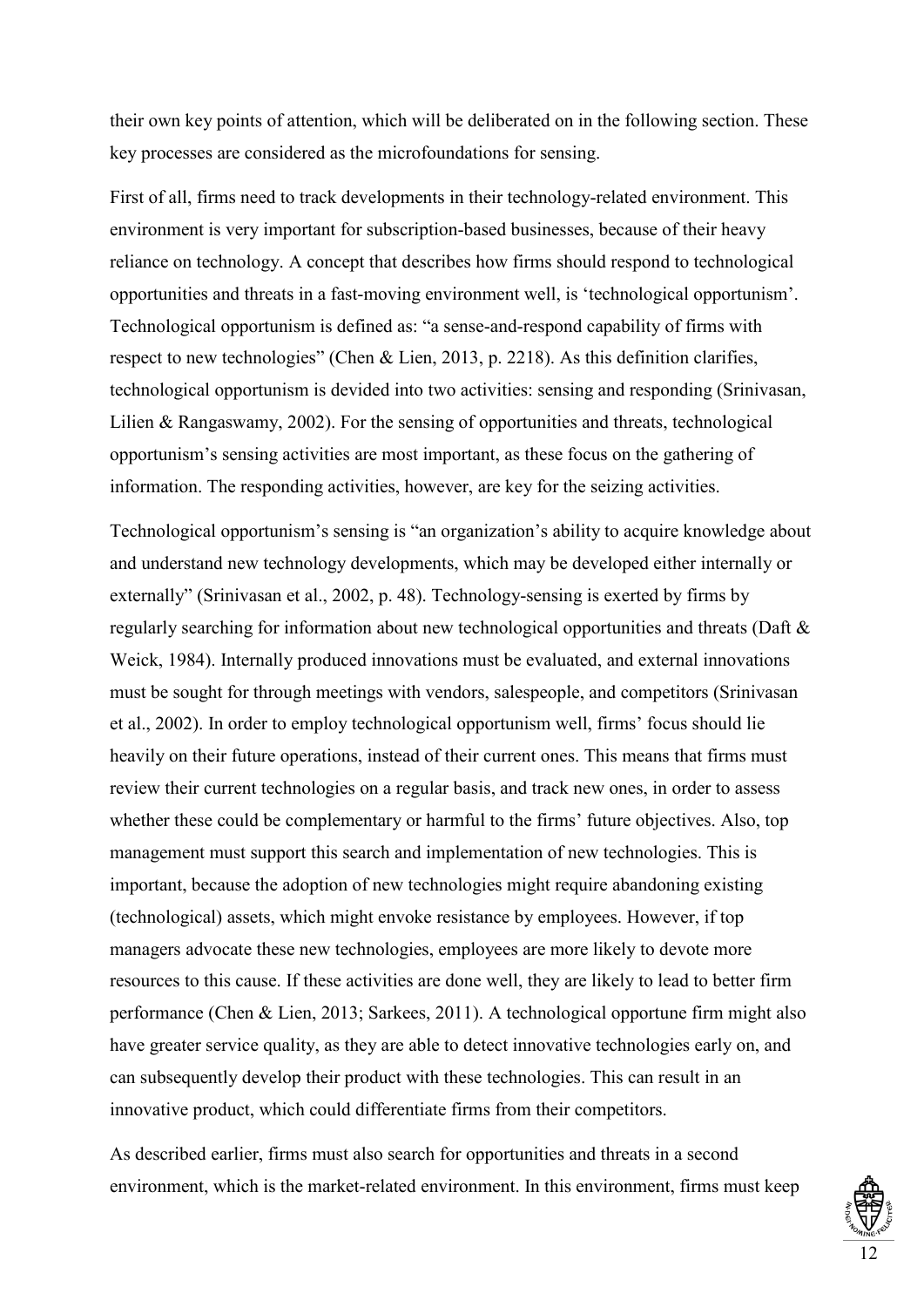an eye on changes in customer-, supplier-, and competitor behaviour. In order to achieve this, firms must be 'market-oriented' (Day, 1994; Jaworski & Kohli, 1993). A market orientation "represents superior skills in understanding and satisfying customers" (Day, 1994, p. 37). A market oriented firm 1) beliefs that customers' interests must be set in first place (Deshpandé, Farley & Webster, 1993), 2) generates and disseminates superior information about customers, competitors, and suppliers (Kohli & Jaworski, 1990), and 3) coordinates the firm's resources so that superior customer value can be created (Narver & Slater, 1990). If a market oriention is executed well, it is likely to lead to greater firm performance (Deshpandé et al., 1993; Narver & Slater, 1990). A market-oriented firm might also have greater service quality, as they are well aware of their customers, competitors and market, and can adjust their product according to developments in these groups.

The most important process for market oriented firms is the gathering of market intelligence (Day, 1994; Jaworski & Kohli, 1993). Information must be gathered on customer behaviour and preferences, competitor moves, market trends, and supplier activity (Day, 1994; Jaworski & Kohli, 1993). Such information can be collected by a variety of means. Firms can, for instance, engage in regularly meeting with customers, or tracking their behaviour with analytics. Subscription-based businesses are likely to have an advantage here, as they are able to gather a lot of data on customer behaviour and preferences (Tondon, 2015). Firms should pursue durable relationships with their customers, suppliers, and channel members, as this will enable them to anticipate market developments ahead of their competitors (Day, 1994). Such relationships are important, as consumers are sometimes the first to perceive an opportunity in the application of new technologies, and innovations are unlikely to succeed if they are not understood or demanded by customers (Teece, 2007). Relationships with customers could be very important for greater service quality, as they enable firms to develop their products according to the wishes of customers. Relationships with suppliers or other channel members could also be interesting, if you could make use of innovations on their behalf before competitors do (Teece, 2007). The gathered knowledge should not only apply to the current needs of customers, but also their future ones (Kohli & Jaworski, 1990). In this manner, firms can anticipate on future developments, and outperform competitors who do not have such knowledge. Besides information on customers and suppliers, competitor moves also need to be monitored. Gathering information on this ensures that the firm is able to respond to competitor actions quickly, and thus remains competitive. If a market orientation is

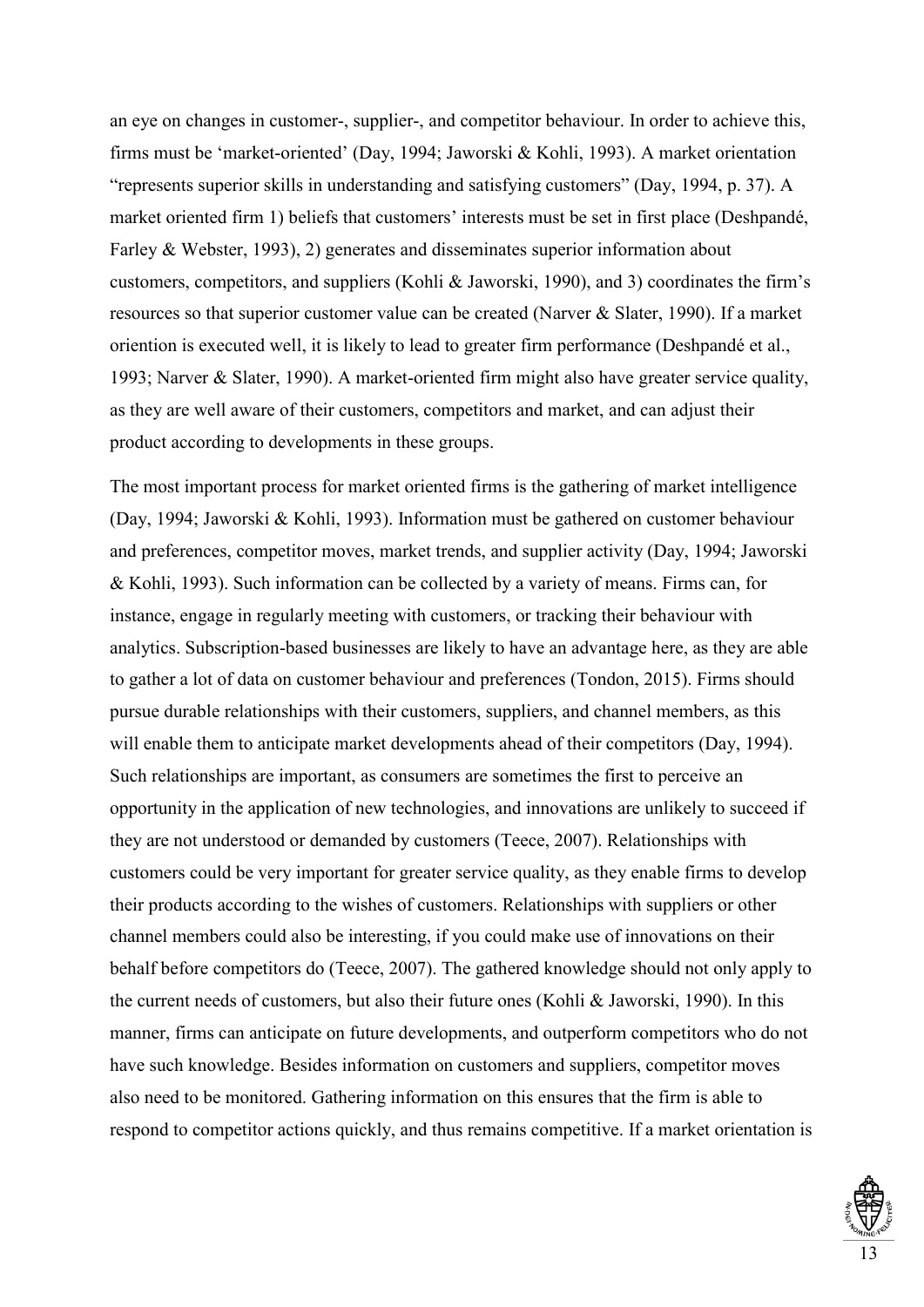applied well throughout the firm, it is likely to provide the firm with long-term advantages (Kohli & Jaworski, 1990).

Concluding, this paragraph has made clear what vital microfoundations are for proper sensing of opportunities and threats. Opportunities and threats must be searched for in two environments: a technology-related one, and a market-related one (Nelson & Winter, 1982; Teece, 2007). Both these environments have their own key processes, which will ensure good sensing. Firms must be technological opportune, to sense opportunities and threats in their technology-related environments. The key microfoundations for this capability are: searching for new technologies, evaluating (current) technologies, having a future focus, and top management support. Furthermore, firms must be market oriented, in order to sense opportunities and threats in their market-related environment. The microfoundations for this capability are: gathering information on consumer-, competitor-, supplier behaviour and market trends, and pursuing durable relationships. Investing in these microfoundations will ensure that threats and opportunities are noticed early on, after which appropriate steps can be taken to respond to them.

#### <span id="page-18-0"></span>**2.3.2 Seizing opportunities**

When an opportunity is sensed, firms must undertake efforts to develop new products, processes, or services to seize it (Teece, 2007). Such efforts involve maintaining and improving assets and technologies that are likely to achieve a well result in the market (Teece, 2007). Seizing is, however, not just about when, where, and how much to invest. It is about using valuable information, and transforming it into concrete business opportunities (Kump, Engelmann, Kessler & Schweiger, 2019). According to Teece (2007), effective seizing can be achieved by pursuing four specific themes of microfoundations. Firstly, firms must select a fitting business model, which will help define how the firm aims to deliver sustainable value. Secondly, firms must set their boundaries. Boundaries make sure that an innovation benefits the initiator of it, rather than imitators (Chesbrough & Teece, 1996; Teece, 2007). Thirdly, firms must overcome decision biases and errors. These can have very damaging impacts in fact-paced environments, as there are less opportunities for learning and recovering here. Finally, firms must build loyalty and commitment among employees, which will cause them to be more committed to the company's goals.

However, as with sensing, these microfoundations remain very abstract and can not be practically researched in this form (Alsos et al., 2008; Day & Van den Bulte, 2002). What is

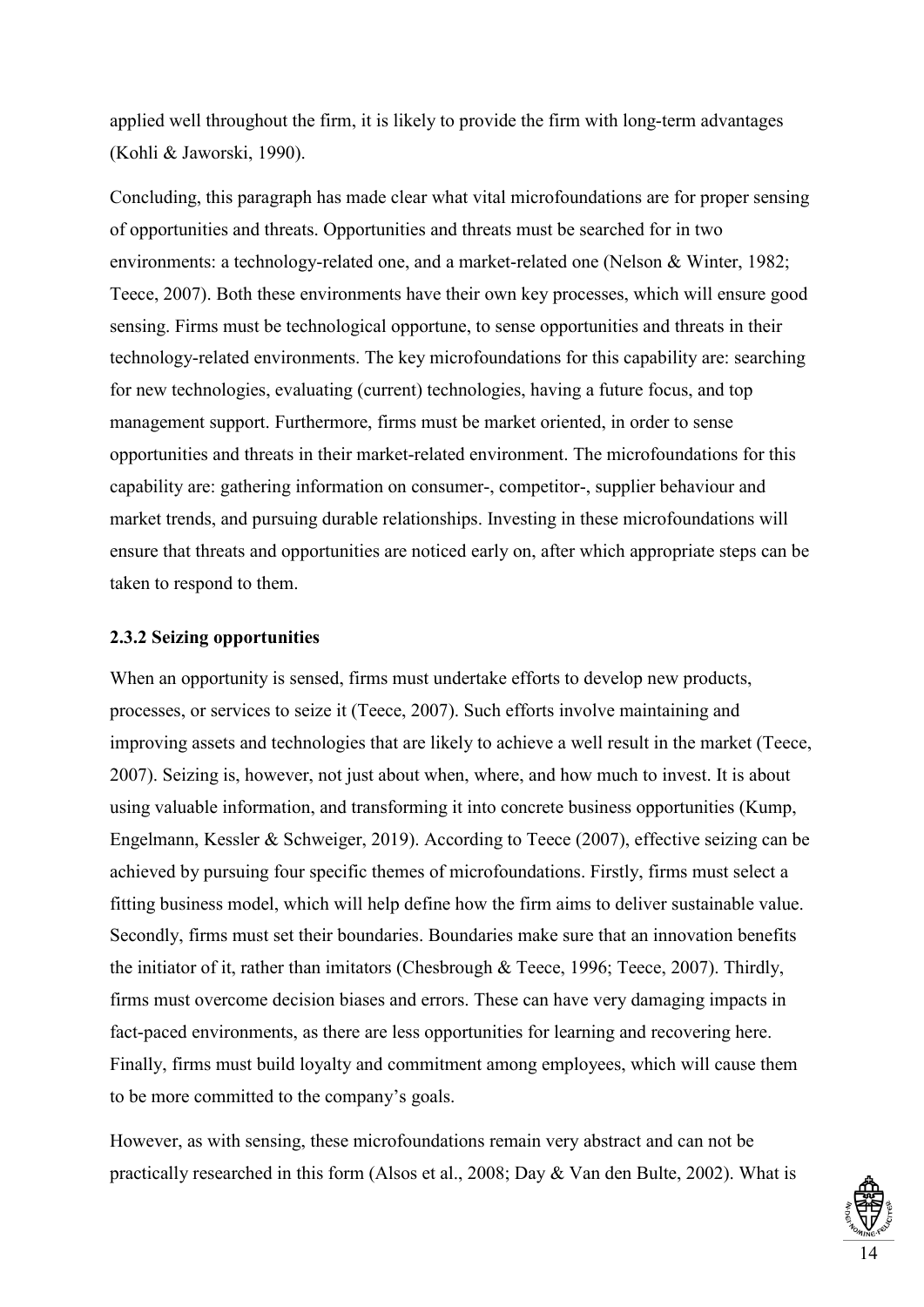most problematic with Teece's microfoundations on seizing, is that they do not completely capture the practical considerations, which must be made when responding to an opportunity. In practice, seizing opportunities comes down to making use of the information that was gathered by effective sensing (Kindström et al., 2013). A firm must assess this information, determine whether it can be transformed into concrete business opportunities, and take actions to seize these opportunities (Kump et al., 2019). Because Teece's (2007) microfoundations do not capture the practicality of seizing, other concepts, which do capture these practical considerations, need to be applied. These concepts will be considered as the microfoundations for seizing opportunities.

Because seizing is about how well sensed knowledge is applied in the firm, seizing can be seen as a knowledge-utilization capability (Jantunen, 2005). This capability indicates "how effectively [a firm] can exploit acquired knowledge in the form of new and improved products" (Jantunen, 2005, p. 340). Seizing is thus about how well knowledge is translated into practical operations, and how quickly this is done. Knowledge utilization is necessary for a high degree of innovativeness, and is therefore vital in dynamic environments (Jantunen, 2005). Knowledge about opportunities and threats stems from multiple sources, and is generated during the sensing phase. During this phase, essential information is mainly gathered from two environments: a technology-related one, and market-related one (Nelson & Winter, 1982; Teece, 2007). Because information was sensed from these environments, I perceive these environments also as the base for seizing activities. Both these environments have their own points of attention in the process of utilizing the knowledge that is generated from them, which is deliberated on below.

As described in the previous paragraph on sensing, the concept that prescribed how firms should respond to opportunities and threats in their technology-related environment well, is technological opportunism. This construct exists of two phases, a sensing phase, which is discussed in the previous paragraph, and a responding phase (Srinivasan et al., 2002). This technology-response capability is essential for effective seizing of opportunities. It is defined as: "an organization's willingness and ability to respond to the new technologies it senses in its environment that may affect the organization" (Srinivasan et al., 2002, p. 49). It is vital that firms must be willing to respond to the technological opportunities, because these new technologies could cannibalize existing products, markets, or organizational relations. Therefore, decisions concerning adopting new technologies need to be well weighed, as this might induce high switching costs (Srinivasan et al., 2002; Teece, 2007). As with technology-

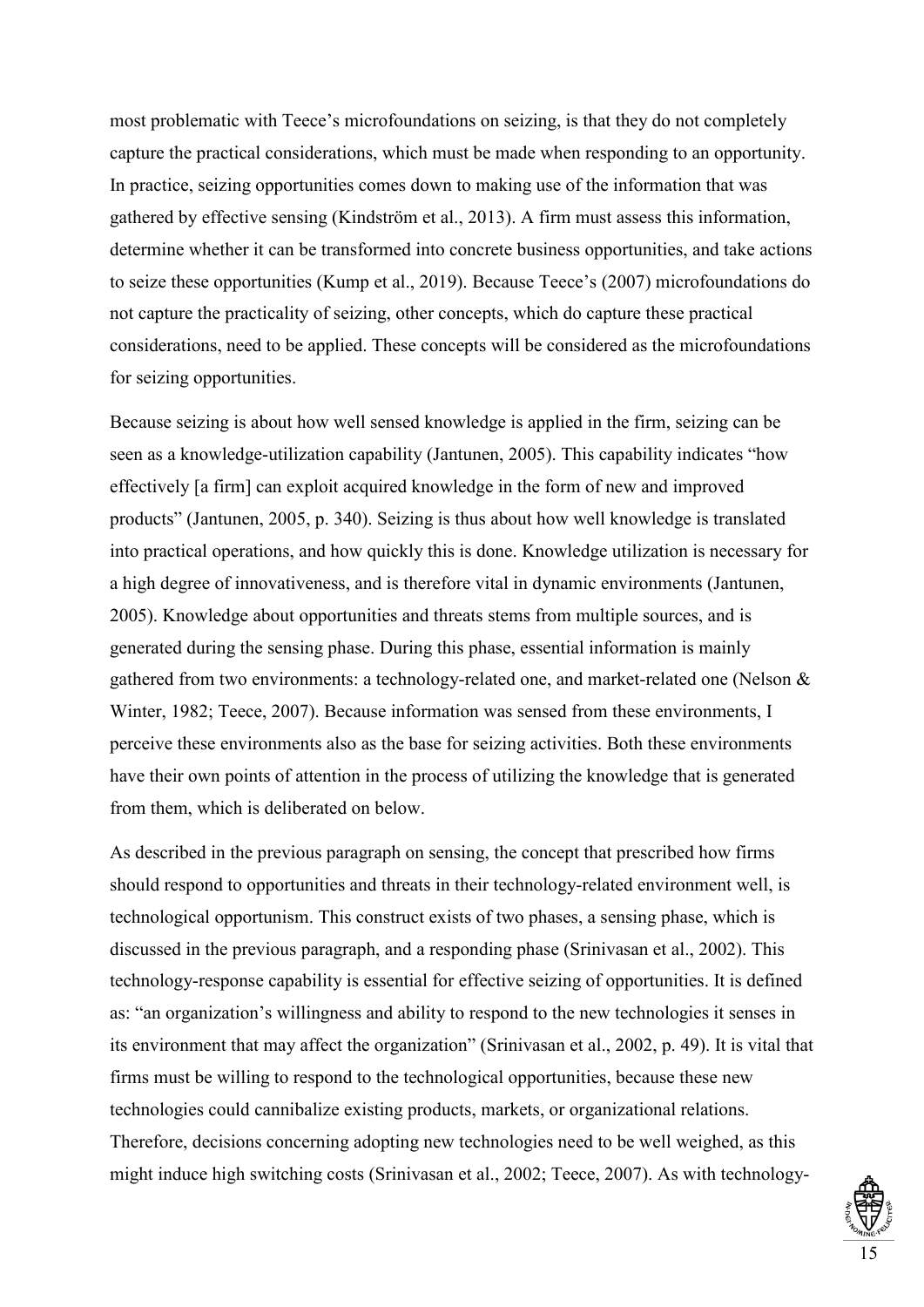sensing, top management support of the responding activities is important for these activities to succeed (Srinivasan et al., 2002; Thong & Yap, 1995). Depending on the nature of the firm in question, responding to technological opportunities might, for instance, include adopting new technologies in the manufacturing process, producing new products, or integrating innovative operating systems into the firm. Responding to technological opportunities early on, is likely to lead to sustainable competitive advantages (Teece, 2007), and greater firm performance (Olavarrieta & Friedmann, 2008). A quick response to new technologies could also be beneficial for the service quality of a firm, since new technologies might lead to a better customer experience of the subscription. Concluding, for firms to successfully respond to technological opportunities, they must act quickly, evaluate adopting well, be willing to adopt, and all responding activities must be supported by top management.

The second environment in which opportunities must be seized, is the market-related one (Nelson & Winter, 1982; Teece, 2007). In this environment, opportunities and threats are sensed on customer-, supplier- and competitor behaviour (Kohli & Jaworski, 1990). This knowledge must now be utilized, in order to enjoy the benefits of it (Jantunen, 2005). This can be achieved by a market-responsiveness capability (Kohli & Jaworski, 1990). Responding to opportunities or threats can occur in multiple ways, depending on the nature of the sensed opportunity or threat, and the information which was gathered. Based on information on consumer behaviour and market trends, target markets can be selected, and new products or features can be designed that meet the current and future needs of the targeted customers (Jaworski & Kohli, 1993). As competitor activities were also monitored during the sensing phase, actions must also be taken to address these, for instance in the form of a marketing campaign. In order to respond to opportunities or threats well, it is vital that firms act quickly, in order to stay ahead of the competition (Jaworski & Kohli, 1993).

Also, evaluations have to be made on a regular basis (Jaworski & Kohli, 1993). In these evaluations, multiple considerations have to be made on the firm's actions in relation to the market, in order to ensure that the firm keeps delivering what the customer wants, and what they will want in the future. Competitor behaviour should also be evaluated regularly, predicting how they will behave in the future. Based on these evaluations, concrete actions can be taken to address them. As with responding to technological opportunities, top management support of adapting to the market is essential (Jaworski & Kohli, 1993). This support will ensure that market knowledge is applied throughout the firm, which is crucial for effective responding to market opportunities. Exerting these processes well, will secure that

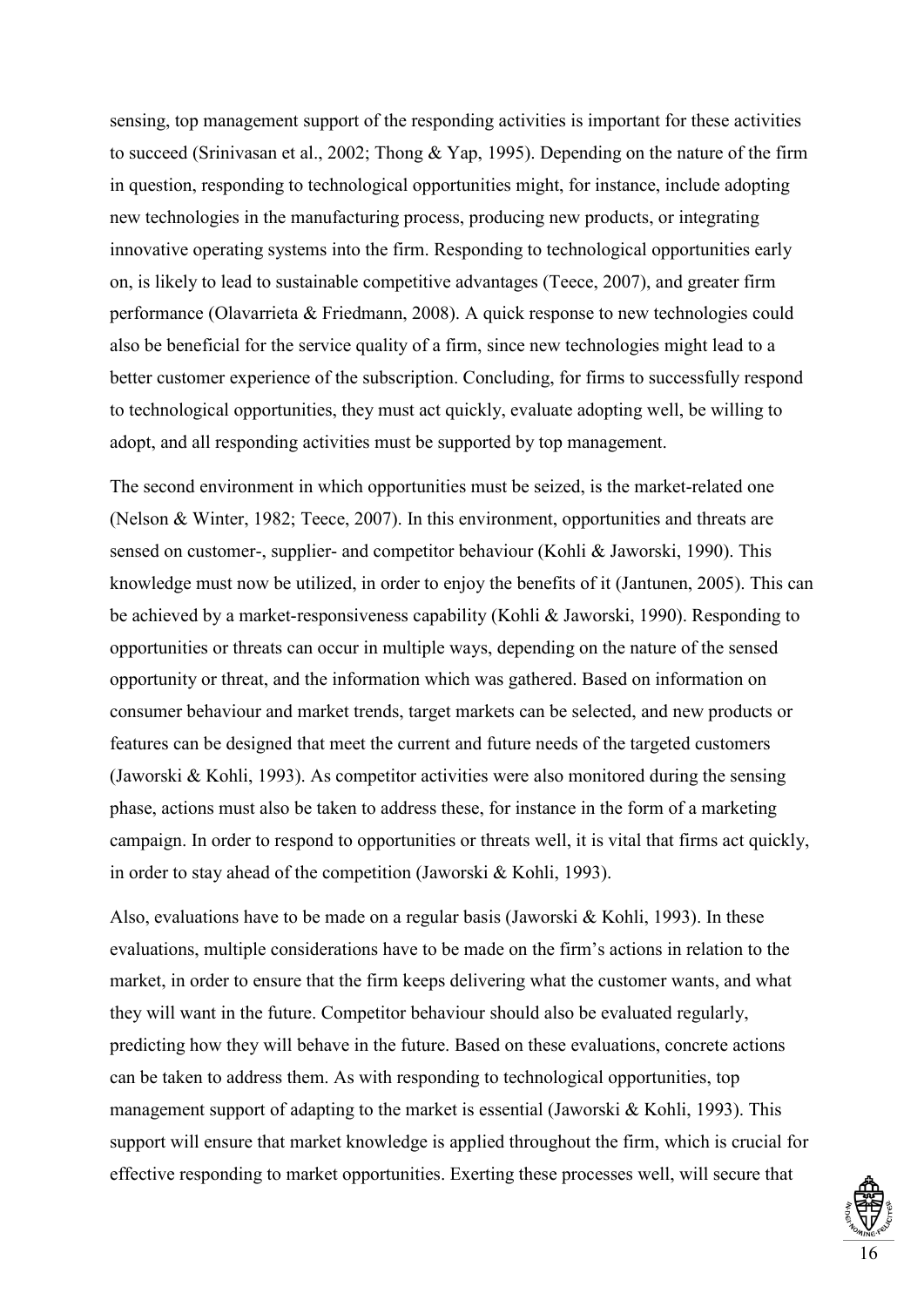the taken responses will result in sustainable competitive advantages (Deshpandé et al., 1993; Narver & Slater, 1990). They are also likely to lead to greater service quality, as customers will have a better experience when their subscription is personalized to them.

Summarizing, this paragraph has made clear that seizing of opportunities comes down to utilizing the knowledge, which was gathered during the sensing phase (Jantunen, 2005). As during this previous phase information was gathered in the technology-, and the marketrelated environment, these environments are also the base for the utilization of the information. Microfoundations for seizing technological opportunities are: willingness to adopt, evaluate adopting well, act quickly, and top management support. For seizing market opportunities they are: selecting target markets, developing new products/features, address competitor moves, and top management support. If all these processes are applied well throughout the firm, they are likely to ensure greater firm performance (Olavarrieta  $\&$ Friedmann, 2008).

## <span id="page-21-0"></span>**2.3.3 Reconfiguring resources**

Successful sensing and seizing will create new business opportunities (Teece, 2007). In order to capitalize on these opportunities, new processes, business models, assets or methods are often needed (Jantunen, Puumalainen, Saarenketo & Kyläheiko, 2005). A critical capability for firms is, therefore, the capability to transform and reconfigure its asset base, processes, and structures (Teece, 2007). This capability will enable firms to capture these new opportunities, and create new valuable resource combinations. Reconfiguring resources is essential in remaining competitive in fast-changing environments, as opportunities have to be acted on rapidly, and new opportunities emerge constantly (Teece et al., 1997). If resources are reconfigured well, this should lead to greater firm performance, because the firm's assets are then better matched with its changing environment (Jantunen et al., 2005).

Teece (2007) prescribes four types of microfoundations that are essential for the success of reconfiguring resources. Firstly, firms must strive for decentralization, as this will ensure that managers have access to specific information, and are able to decide quickly. Secondly, firms must manage cospecialization, what refers to the degree to which assets are intertwined with each other, which results in inimitable assets. Thirdly, firms in dynamic environments must engage in knowledge management, as knowledge is a core asset for them (Grant, 1996). To achieve effective decentralization, cospecialization, and knowledge management, the last microfoundation is needed, which is governance (Teece, 2007). The development of

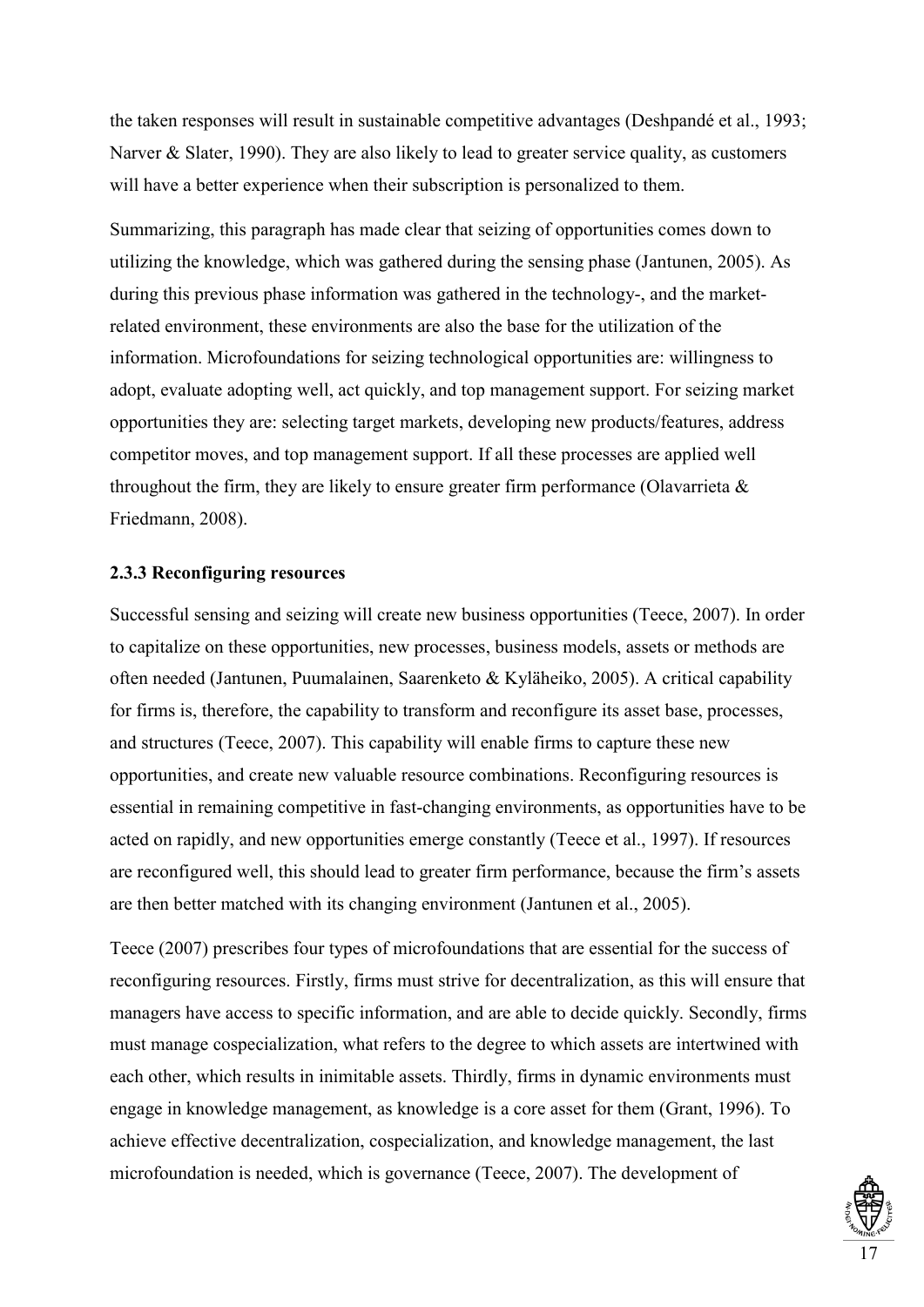governance mechanisms is needed to minimize agency issues, and protect intellectual property from misappropriation.

Again, as with sensing and seizing these prescribed microfoundations are problematic if they want to be practically researched in firms. Teece's (2007) description of them remains very abstract, and gives little explanation on how these processes actually take place in firms. Also, Teece's microfoundations do not completely capture the practical day-to-day considerations that have to be made when engaging in reconfiguring resources (Jantunen et al., 2005). Reconfigurations can occur in many forms, from small changes to production processes, to large changes in company culture. These changes can also occur in many different ways, ranging from adopting an external, ready-made solution, to continuously experimenting with new solutions. These processes are what reconfiguring is truly about in practice, yet these are not reflected in Teece's microfoundations. Therefore, in this thesis, reconfiguring resources will be viewed from a practical point of view. By doing this, the actual processes that occur during the reconfiguring phase will be better captured, and a more clear image can be formed on how well certain firms perform on reconfiguring, and what distinct processes are vital for these firms.

In practice, reconfiguring resources comes down to implementing organizational changes (Jantunen et al., 2005). Depending on the opportunity which was sensed and seized, changes may need to be made to the firm's strategies, assets, structures, or processes. In order to direct these changes well, firms must therefore engage in change management (Fernandez & Rainey, 2017; Nadler, 1981). Change management can thus be seen as the core process of reconfiguring resources. Even though there are a lot of different types of changes, there are a number of points of attention, which are important for all types of organizational changes. These points of attention will be considered as the microfoundations for reconfiguring resources, as they determine the success of a reconfiguration (Nadler, 1981).

A first key point of attention in managing organizational change, is the need for managers to develop and communicate a clear image of the future (Fernandez & Rainey, 2017; Harris & Beckhard, 1987; Moran & Brightman, 2000). Often, employees in changing firms resist change, because they do not have a good perspective on what is about to happen in their work environment. Because they are uncertain about this, they might form inaccurate expectancies, which could be detrimental to their work attitude. It is therefore vital that the future state of the firm is defined well, as this can serve as a clear guideline, target, or goal. Good communication is key here, as this ensures that those involved in the change are well

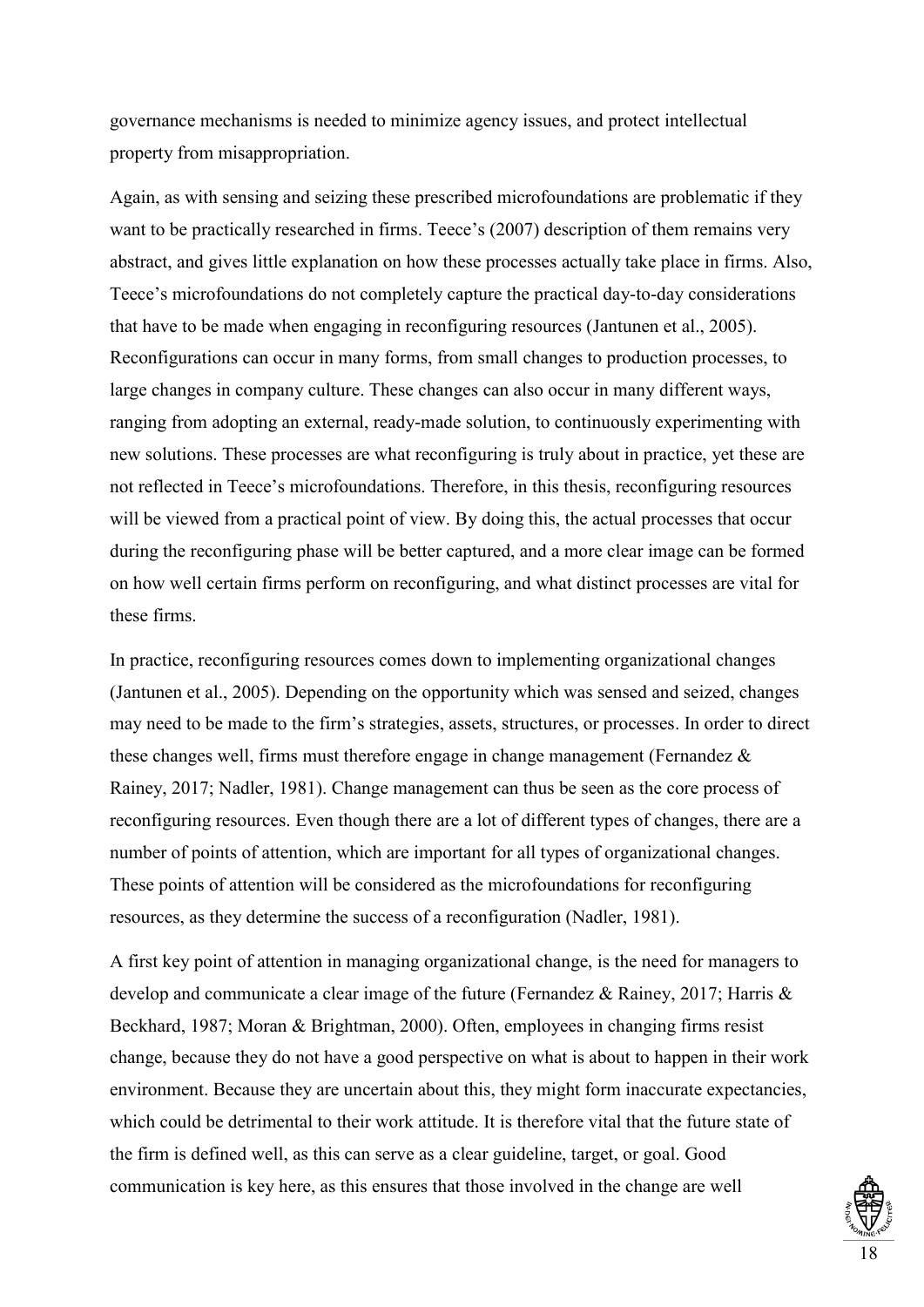informed on it. They need to be informed on what the future state will look like, how the change will be carried out, why it is necessary, and how the individual will be affected by the change (Nadler, 1981). Doing this well, will ensure that employees will devote themselves to the changes more.

A second key point of attention for organizational change, is developing feedback mechanisms (Moran & Brightman, 2000; Nadler, 1981). Feedback mechanisms are essential, as they provide managers with information on the effectiveness of the change, and directions on areas which require additional action. It can be hard for managers to form a complete, clear image on the processes surrounding a change. Feedback on how the change performed can therefore be very valuable. Feedback can be gathered by sending out surveys, performing interviews, or via informal communication channels. This feedback then needs to be assessed, after which steps can be taken to address certain issues, if needed.

Lastly, it is important that top management supports the change (Armenakis, Bernerth, Pitts & Walker, 2007; Fernandez & Rainey, 2017; Moran & Brightman, 2000; Nadler, 1981). If employees feel support from their 'leaders', they will be more devoted to the change, and thus more willing to aid in the change process. Top management can support change in multiple ways. They can, for instance, emphasize the need to change, define the future end product of the change well, and reward those who aid in the transition. Engaging in such activities will make employees more inclined to change, and possibly also motivate peers.

Summarizing, this paragraph has made clear what are vital microfoundations for the reconfiguring of resources. In practice, this dynamic capability comes down to changing the way the firm operates. Such changes can vary from small, incremental changes, to large, radical changes. For all types of changes, there are some key points of attention. Firstly, managers must clearly communicate to their employees about the change, and the future state it will lead to. Secondly, feedback mechanisms must be set in place, in order to capture any problems with the change. Lastly, it is important that top management supports the change, as this will encourage employees to do so as well. These microfoundations are essential for any organizational change, and must thus be implemented well, when addressing an opportunity or threat.

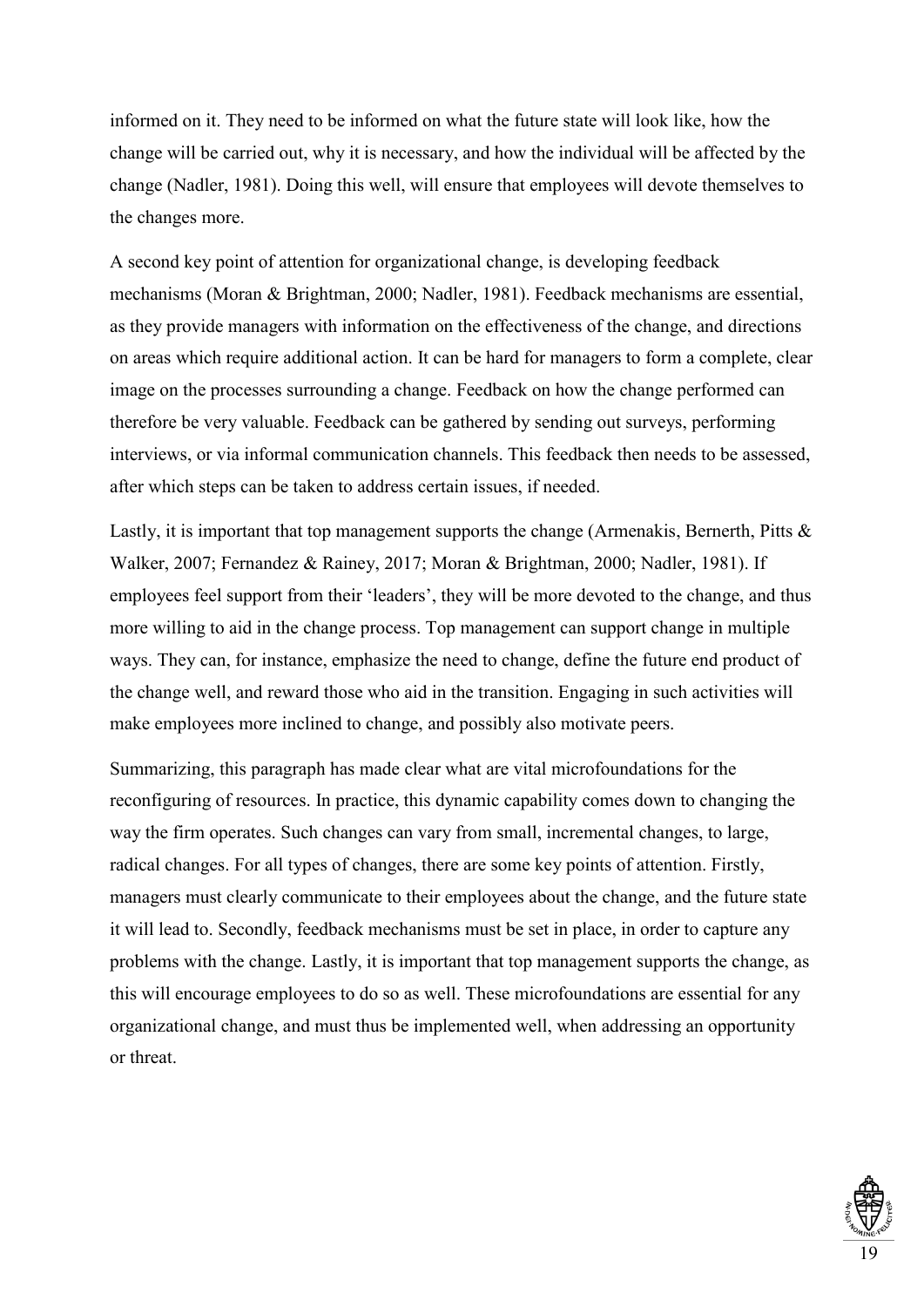## <span id="page-24-0"></span>**2.4 Conceptual model**

Based on the previous literature review and the research question of this study, Figure 1 visualises this thesis' conceptual model. It shows the relationship between the dynamic capabilities, and what specific processes constitute them. The dynamic capabilities are expected to have a positive effect on the degree of service quality.



*Figure 1: Conceptual model*

Based on Figure 1 and the previous literature review, propositions are made which guide the research. The first three propositions concern the relationships among the dynamic capabilities themselves. I namely propose that these influence each other, in the sense that a more developed capability in the beginning of the sensing-seizing-reconfiguring process will result in well-developed capabilities later on in the process. This is to be expected, because the seizing and reconfiguring capabilities will then have better input to act upon.

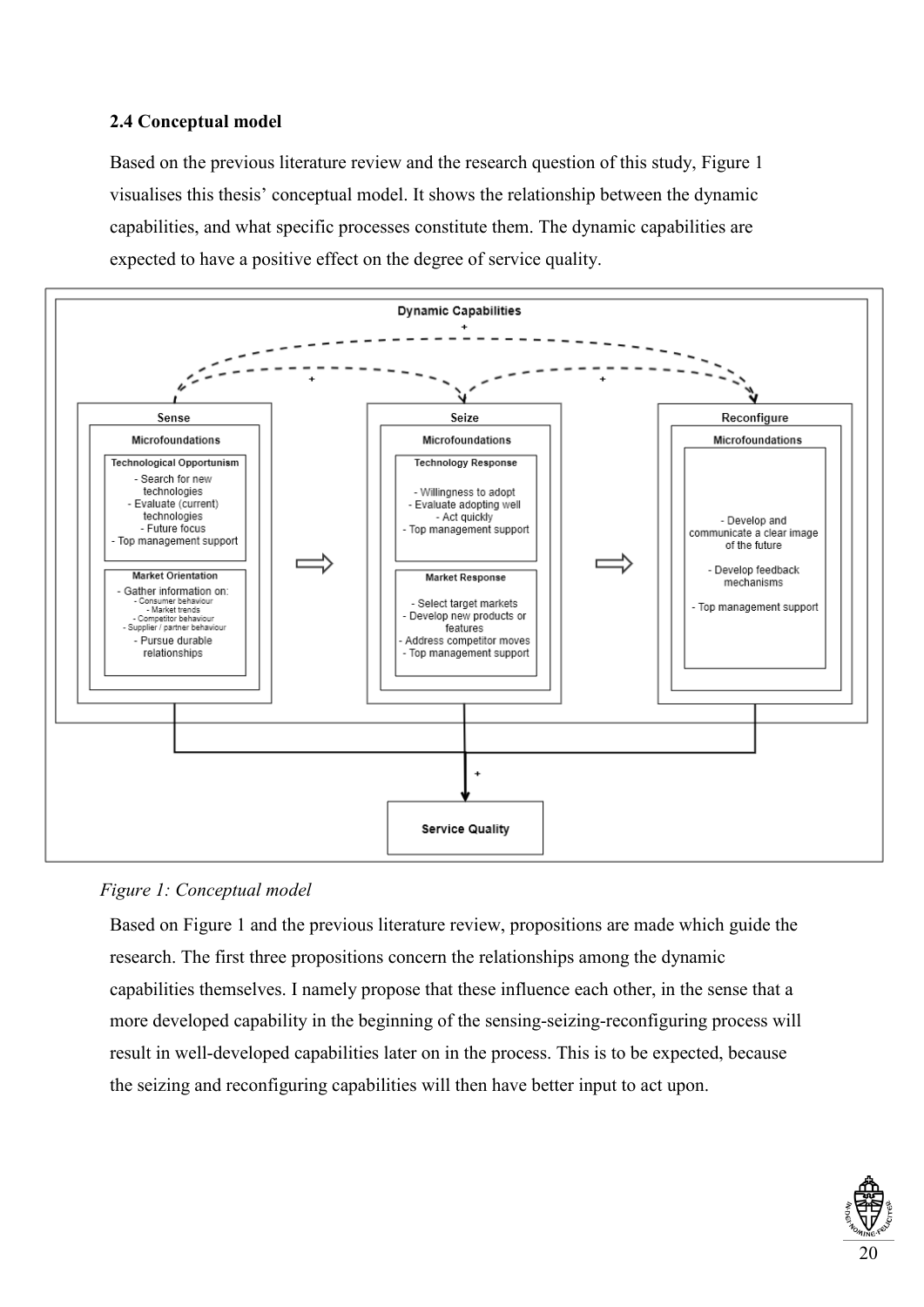*Proposition 1: Subscription-based businesses that have a more developed sensing capability will have a more developed seizing capability.*

*Proposition 2: Subscription-based businesses that have a more developed sensing capability will have a more developed reconfiguring capability.* 

*Proposition 3: Subscription-based businesses that have a more developed seizing capability will have a more developed reconfiguring capability.*

The next three propositions concern the relationships between the dynamic capabilities and service quality. I anticipate these propositions, based on the expectation that well-developed dynamic capabilities will enable firms to develop their products or services more sophisticatedly. They will namely have more information on their environment, and should be better able to use this information in order to deliver better service according to customer preferences and technological innovations.

*Proposition 4: Subscription-based businesses that have a more developed sensing capability will have greater service quality.*

*Proposition 5: Subscription-based businesses that have a more developed seizing capability will have greater service quality.*

*Proposition 6: Subscription-based businesses that have a more developed reconfiguring capability will have greater service quality.*

Finally, a relationship between higher service quality and greater customer retention is to be expected, based on literature (Blery et al., 2009; Bolton & Lemon, 1999; Venetis & Ghauri, 2004; Zeithalm, 2000). However, this relationship is not tested in this thesis, due to feasibility reasons. Service quality can therefore be seen as a proxy variable for customer retention.

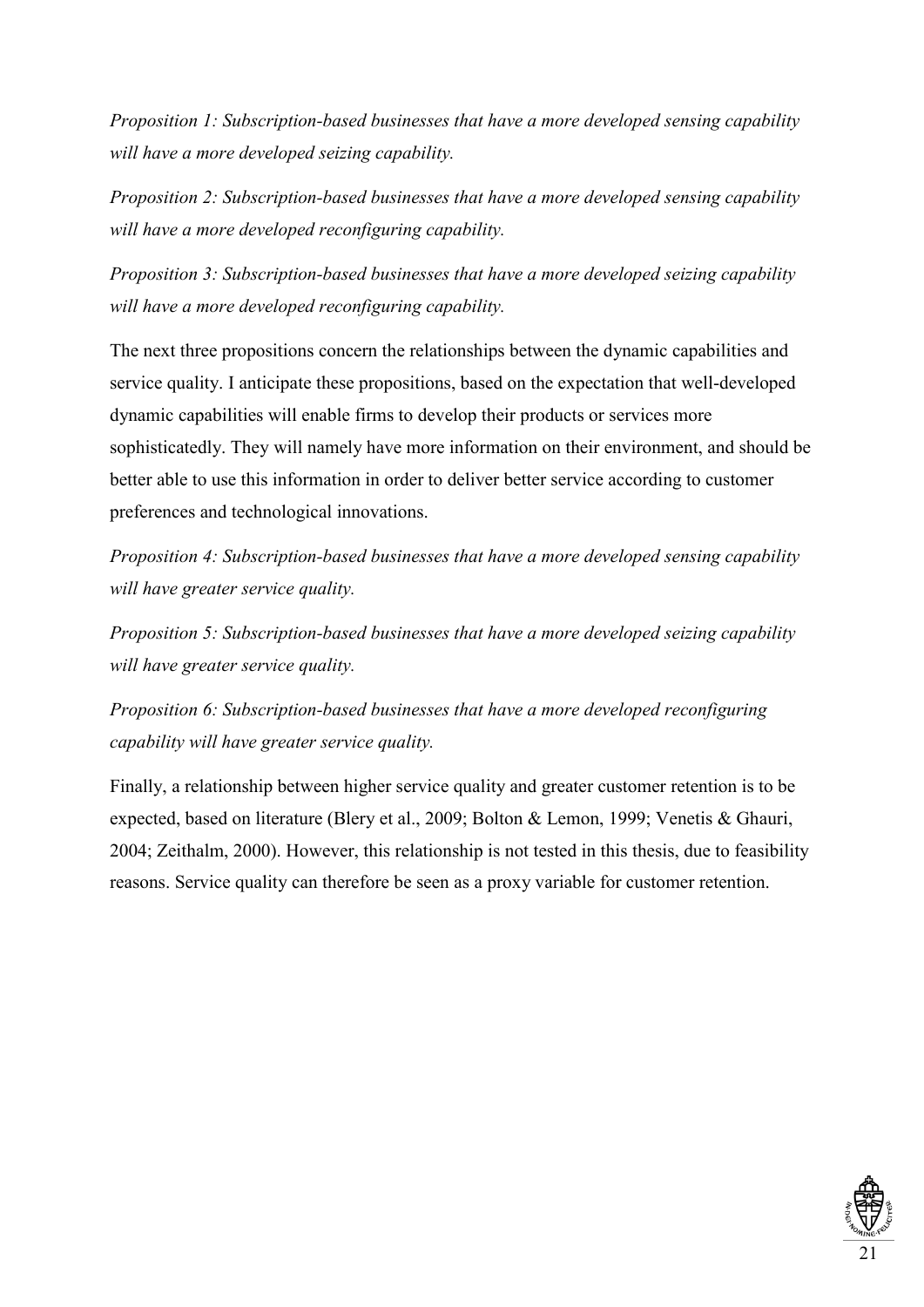## <span id="page-26-0"></span>**3. Methodology**

## <span id="page-26-1"></span>**3.1 Research approach**

As stated earlier, the research question of this master thesis is stated as following: *How do dynamic capabilities manifest themselves in subscription-based businesses, and do these affect their degree of service quality?* This question is answered with a qualitative approach. Qualitative research refers to researching "the meanings, concepts, definitions, characteristics, metaphors, symbols, and descriptions of things" (Berg & Lune, 2012, p.3). In this study, qualitative research is desired over quantitative research, as it gives more insight into the processes and structures of businesses (Berg & Lune, 2012). Such insight is required to form a clear image on the presence of specific microfoundations, and how these microfoundations are practically executed in firms. Quantitative research would most likely perform less well in exposing certain microfoundations, as this is a more suitable method for the counting and measuring of more concrete and tangible objects of study (Berg & Lune, 2012). Also the construct of service quality is researched qualitatively. This allows for a more specific analysis of the service quality of the firms, looking at which particular factors positively or negatively influence the degree of service quality. Deductive reasoning is applied to the research approach, as this allows the researcher to interpret new phenomena against existing literature (Soiferman, 2010). The new phenomenon in this case are the subscription-based businesses, and the existing literature is the dynamic capabilities approach. Specific indicators and/or processes derived from literature surrounding dynamic capabilities and related concepts (as seen in chapter two), will be sought in these businesses. This will create a clear image on how these dynamic capabilities manifest themselves in subscription-based businesses.

Specifically, the research question will be answered by case studies at six firms that operate with a SBM. A case study as research method is chosen, as it enables researchers to discover certain patterns and processes in a firm (Bleijenberg, 2015; Berg & Lune, 2012). Case studies thus make it possible to clearly observe microfoundations in firms. The number of six firms is chosen, because of the feasibility of the research. Interviewing and researching six firms will also give a broad image on how dynamic capabilities manifest themselves in subscriptionbased businesses. Moreover, businesses from different industries (both B2C and B2B) will be researched, to create a comprehensive impression of the dynamic capabilities of subscriptionbased businesses.

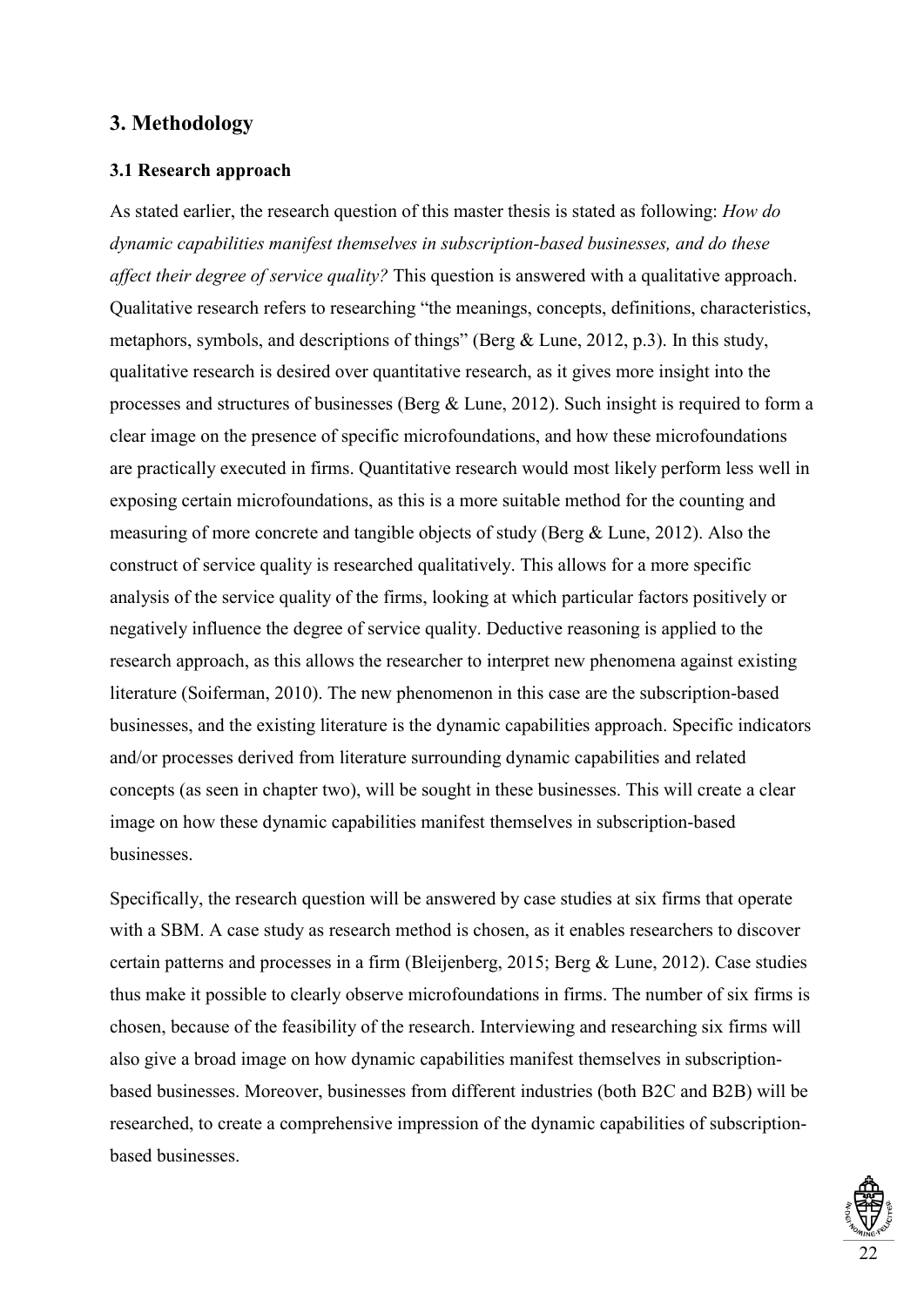#### <span id="page-27-0"></span>**3.2 Data sources**

Inside these six firms, interviews are held with a variety of individuals. Both employees as well as managers are interviewed, with the goal of creating a broad image of the organization from multiple perspectives. Specifically, semi-structured interviews are held in these companies. This means that a series of predetermined questions are be asked in all the companies. Semi-structured interviews are preferred, as they allow the interviewer to digress from the prepared questions, if necessary (Berg & Lune, 2012). Such digression might be useful in some situations, for example if a certain answer to a question requires some follow up questions for clarity. In total, ten interviews have been conducted in the six firms. This means that not every firm is researched with the same amount of interviews. This discrepancy stems from the unavailability of interviewees at some businesses. However, each interview is still assumed to illustrate an adequate image of the dynamic capabilities of each firm, due to the depth of the interview questions.

In contrast to the dynamic capabilities, service quality is researched with online reviews. Since service quality is perceived by the customers of the businesses, their perceptions have to be used in order to determine service quality. One advantage many subscription-based businesses have over traditional firms, is that they are extremely embedded into the online domain. This means that they often offer their services by means of applications for mobile phones or via their own websites. As a result, their customers can express their feelings on the quality of the service easily via reviews on app stores or online review websites, and many do so. This offers an interesting opportunity for this research for determining the subscriptionbased businesses' service quality, as online reviews are a valuable source of unfiltered customer intelligence (Palese & Piccoli, 2016). This approach is preferred over more traditional means of analysing service quality, because it allows for qualitative analysis of a great number of reviews very easily. Therefore, this study has made use of these reviews, and these form the base of the construct of service quality. For five of the six interviewed firms online reviews could be found. This one business for which no reviews could be found will therefore be used purely to see how dynamic capabilities manifest themselves in subscriptionbased businesses, and will not be used to see whether these capabilities affect the degree of service quality. For the other businesses, it was aimed to collect 100 online reviews. This was successful for all but two businesses, as these businesses did not have a 100 reviews available online. A number of different online review sources have been used for the collection of the reviews, depending on the nature of the business and the availability of the reviews.

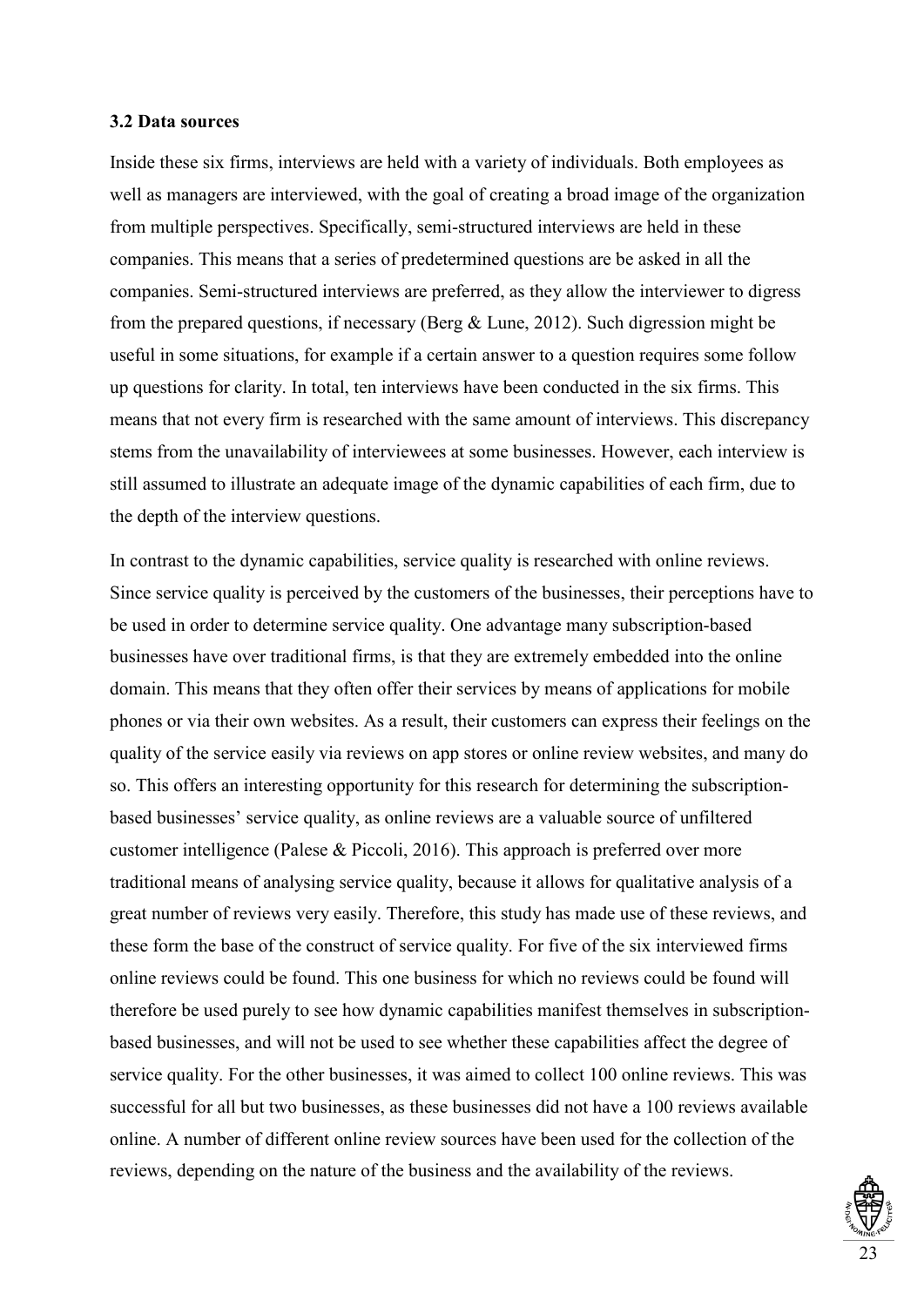The researched firms are shortly described below.

## *Storytel*

Storytel is a B2C firm originally from Sweden, and has multiple divisions worldwide. For this research, the Dutch division is the subject of study. Storytel offers its subscribers audiobooks via an app. Two interviews have been conducted in this firm. First, with a digital marketing manager (Storytel 1), who is responsible for digital campaigns and growth. Second, with the country manager of Storytel Netherlands (Storytel\_2), who manages the Dutch department of Storytel and has contact with the Swedish offices. In total, one hundred online reviews have been gathered on Storytel, fifty from the Apple App Store, and fifty from the Google Play Store.

## *Bookchoice*

Bookchoice is a B2C firm that offers its subscribers a monthly selection of e-books and audiobooks. One interview has been conducted at Bookchoice, with the campaign leader of Bookchoice (Bookchoice 1), who directs the marketing and operations team. In total one hundred online reviews have been gathered about Bookchoice; 33 from the Apple App Store, 33 from the Google Play Store, and 34 from Trustpilot.com.

## *Gerrard Street*

Gerrard street is a B2C business that offers its subscribers an always working headphone. The subscription therefore also includes repairs of the headphones. At Gerrard Street, one interview has been held with the co-founder of the company (Gerrard Street\_1), who is responsible for the production and operations. For Gerrard Street, only 78 online reviews could be found; 75 from Trustpilot.com, and three from Tweakers.net.

## *MoreApp*

MoreApp is a B2B firm which enables its subscribers to create their own digital forms. MoreApp is a Dutch firm, but it also has divisions in Berlin and Barcelona. Three interviews have been held at MoreApp. The first interview was conducted with a Product Genius (MoreApp\_1), who is concerned with customer support and marketing. The second interviewee was the CTO of MoreApp (MoreApp\_2). This means that this person leads the development team, and is generally responsible for the technology within MoreApp. The last interviewee at MoreApp was the CEO of the company (MoreApp\_3), who is head responsible for the company and the teams in Berlin and Barcelona. In total, 100 online reviews have

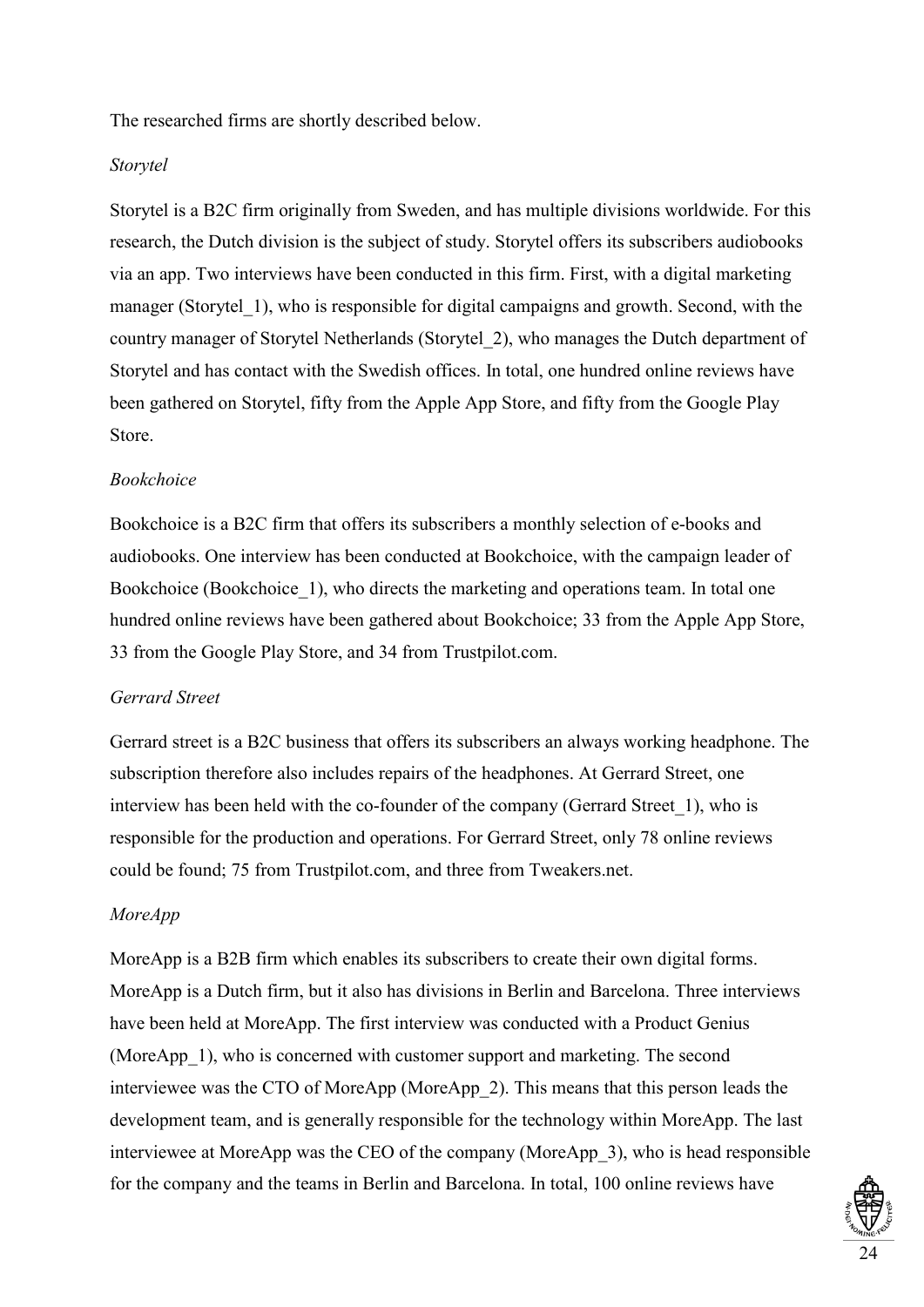been gathered about MoreApp, 50 from the Apple App Store, and 50 from the Google Play Store.

## *OutSmart*

OutSmart is a B2B business that offers its subscribers software-as-a-service (SaaS) for field service management. Two interviews have been conducted at OutSmart. The first was with the founder of OutSmart (OutSmart\_1), who is head responsible for the company and general operations. Second, an interview has been held with a marketeer of OutSmart (OutSmart\_2), who is responsible for the (online) marketing and communication of the company. In total, 95 online reviews have been gathered about OutSmart; 25 from the Apple App Store, 64 from the Google Play Store, and 6 from Out-Smart.com.

## *Squeezely*

Squeezely is a B2B firm that offers its subscribers SaaS for managing their customer data. One interview has been held at Squeezely, with a customer success manager (Squeezely\_1), who is responsible for supporting customers with implementing their product, and marketing. Unfortunately, no online reviews were available for Squeezely. Therefore, the interview at Squeezely will solely be used for getting an image of how dynamic capabilities manifest themselves in subscription-based businesses, and for answering the first three propositions.

## <span id="page-29-0"></span>**3.3 Operationalization**

## <span id="page-29-1"></span>**3.3.1 Operationalization of the microfoundations**

In chapter two, multiple microfoundations have been distinguished for each dynamic capability, which are also visible in the conceptual model. These microfoundations are the subject of this research. However, to be able to practically research these microfoundations, they need to be operationalized. Per microfoundation, one or more interview questions are asked to the interviewees, which stem from relevant literature. These questions should clarify how a certain microfoundation takes place in the interviewee's firm, and how this microfoundation affects the success of the firm. The operationalization is visible in in the following three tables, in which each table will deliberate on one of the three dynamic capabilities.

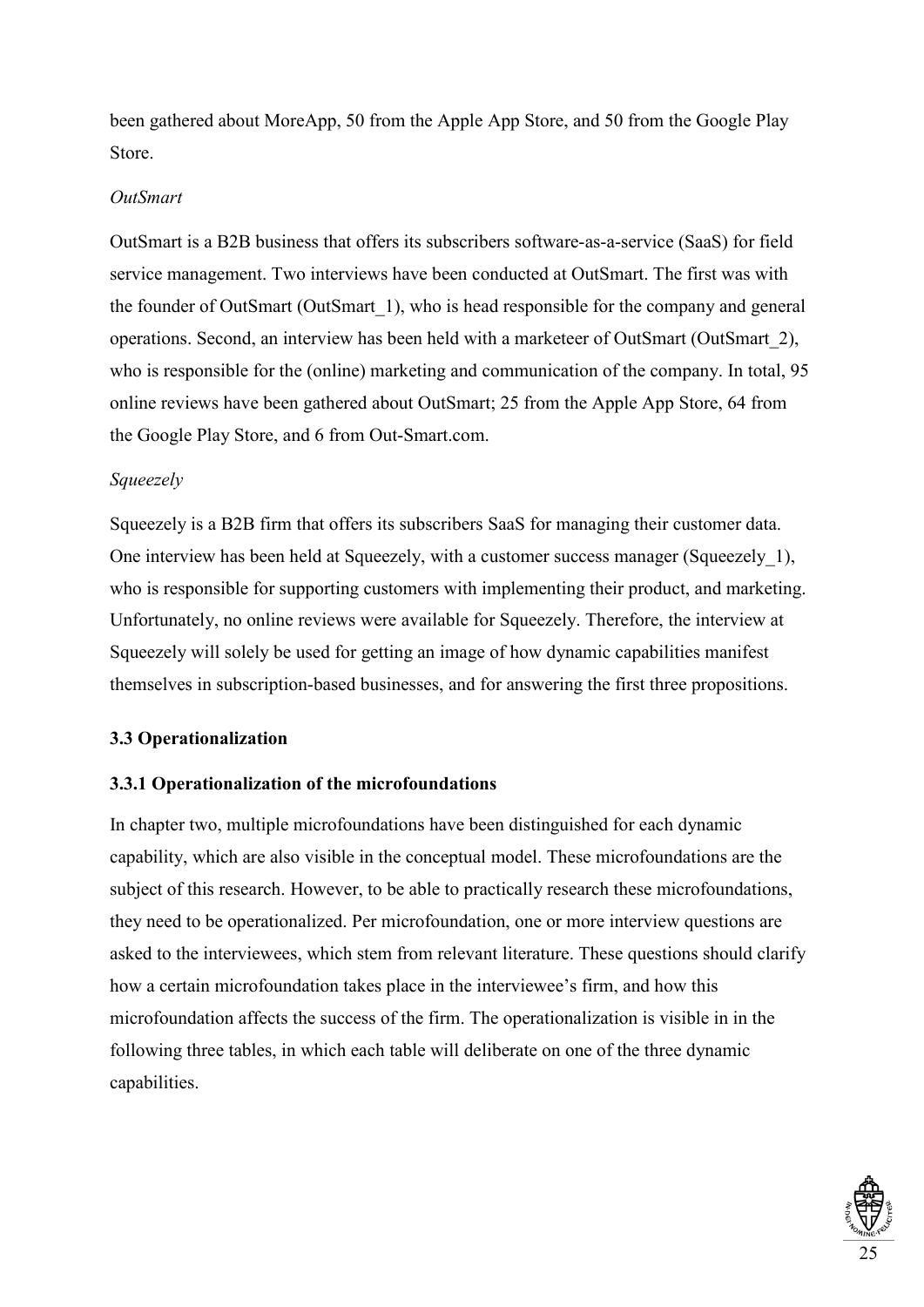<span id="page-30-0"></span>

|  | Table 1: Operationalization of Sensing |  |
|--|----------------------------------------|--|
|--|----------------------------------------|--|

|                              | Microfoundation                                                                                                   |                                                                                   | <b>Measurement</b>                                                                                                                                                                                                                                                                                                                                                                                                               | <b>Source / Based</b>                                                      |
|------------------------------|-------------------------------------------------------------------------------------------------------------------|-----------------------------------------------------------------------------------|----------------------------------------------------------------------------------------------------------------------------------------------------------------------------------------------------------------------------------------------------------------------------------------------------------------------------------------------------------------------------------------------------------------------------------|----------------------------------------------------------------------------|
| Technological<br>Opportunism | Search for new<br>technologies<br>Evaluate (current)<br>technologies<br>Future focus<br>Top management<br>support |                                                                                   | Does your firm actively seek intelligence on<br>technological changes in the environment<br>that are likely to affect your business? If so,<br>how?<br>Is your firm often one of the first in your<br>industry to detect technological<br>developments that may potentially affect<br>your business?<br>Does your firm regularly meet with<br>vendors, salespeople, or competitors, to find<br>external innovations? If so, how? | <sub>on</sub><br>Chen & Lien,<br>2013; Srinivasan<br>et al., 2002          |
|                              |                                                                                                                   |                                                                                   | Does your firm periodically review the<br>likely effects of changes in technology on<br>your business? If so, how?<br>Does your firm periodically review current<br>technologies, to see whether they still are<br>up to industry standards? If so, how?                                                                                                                                                                         | Chen & Lien,<br>2013; Srinivasan<br>et al., 2002                           |
|                              |                                                                                                                   |                                                                                   | Does your firm mainly search for<br>technologies that might be relevant in the<br>future, or for technologies that fit with<br>current operations? If so, how?                                                                                                                                                                                                                                                                   | Srinivasan et al.,<br>2002                                                 |
|                              |                                                                                                                   |                                                                                   | Do top managers encourage employees to<br>search for new technologies? If so, how?                                                                                                                                                                                                                                                                                                                                               | Srinivasan et al.,<br>2002                                                 |
| Market<br>orientation        | Gather<br>information<br>on:                                                                                      | Consumer<br>behaviour                                                             | Does your firm regularly meet with<br>customers to find out what products or<br>services they will need in the future? If so,<br>how?<br>Does your firm poll end users at least once<br>a year to assess the quality of your products<br>and services? If so, how?<br>Does your firm track customer behaviour<br>with analytics? If so, how?                                                                                     | Gray, Matear,<br>Boshoff &<br>Matheson, 1998;<br>Jaworski &<br>Kohli, 1993 |
|                              |                                                                                                                   | Market<br>trends<br>Competitor<br>behaviour<br>Supplier /<br>partner<br>behaviour | Does your firm keep an eye on market<br>trends? If so, how?<br>Does your firm continuously track<br>competitor behaviour, in order to discover<br>any (possible) threats to your business? If<br>so, how?<br>Does your firm periodically meet with<br>suppliers or other partners, in order to<br>discover any possible innovations on their<br>behalf? If so, how?                                                              |                                                                            |
|                              | Pursue durable<br>relationships                                                                                   |                                                                                   | Does your firm pursue durable relationships<br>with customers and suppliers? If so, how?                                                                                                                                                                                                                                                                                                                                         | Jaworski &<br>Kohli, 1993                                                  |

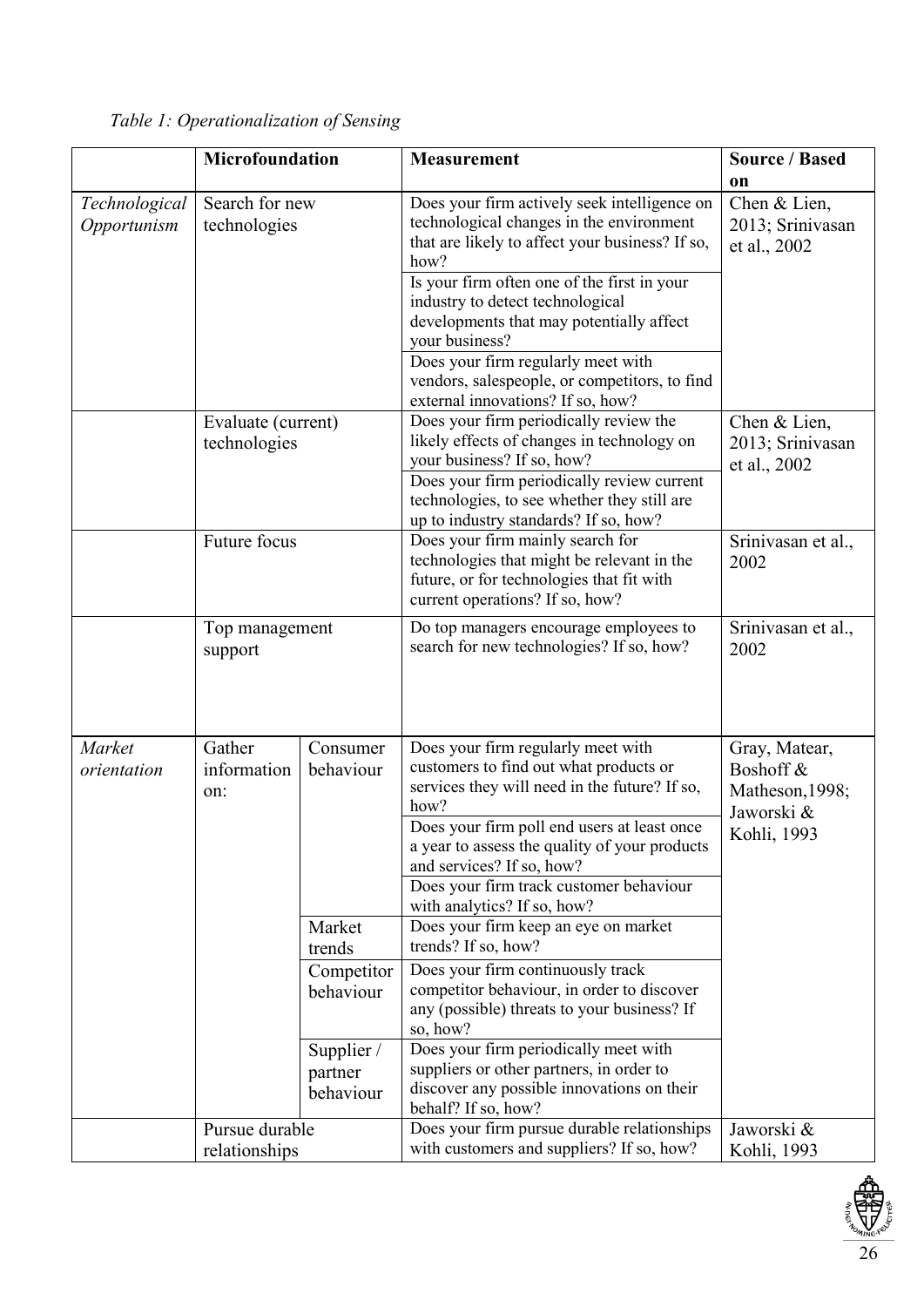|                        | <b>Microfoundation</b>              | <b>Measurement</b>                                                                                                                                                                                                                                        | <b>Source / Based</b>                                              |
|------------------------|-------------------------------------|-----------------------------------------------------------------------------------------------------------------------------------------------------------------------------------------------------------------------------------------------------------|--------------------------------------------------------------------|
|                        |                                     |                                                                                                                                                                                                                                                           | on                                                                 |
| Technology<br>Response | Willingness to adopt                | Is your firm generally willing to adopt new<br>technologies, or do such developments<br>often hit resistance? If they hit resistance,<br>why?                                                                                                             | Chen & Lien,<br>2013; Srinivasan<br>et al., 2002                   |
|                        | Evaluate adopting well              | Does your firm evaluate and assess the<br>consequences of adopting a new technology<br>thoroughly? If so, how?                                                                                                                                            | Srinivasan et al.,<br>2002                                         |
|                        | Act quickly                         | Does your firm generally respond very<br>quickly to technological changes in the<br>environment? If so, how?<br>Does your firm generally respond to<br>technological changes before competitors<br>do?                                                    | Chen & Lien,<br>2013; Srinivasan<br>et al., 2002                   |
|                        | Top management support              | Are top managers in this firm frequently the<br>most passionate champions of new<br>technologies? If so, how do they express<br>this?                                                                                                                     | Srinivasan et al.,<br>2002                                         |
| Market<br>response     | Select target markets               | Does your firm select markets to target,<br>based on market intelligence? If so, how?<br>Does your firm regularly evaluate the<br>current state of the targeted market? If so,<br>how?                                                                    | Jantunen, 2005;<br>Jaworski & Kohli,<br>1993                       |
|                        | Develop new products or<br>features | Does your firm develop products or<br>services based on market intelligence? If so,<br>how?                                                                                                                                                               | Jaworski & Kohli,<br>1993                                          |
|                        |                                     | Does your firm implement changes when<br>customer feedback gives you reason to<br>change? If so, how?<br>How quick is your firm to respond to<br>market developments?                                                                                     | Jantunen, 2005                                                     |
|                        | Address competitor<br>moves         | If a major competitor were to launch an<br>intensive campaign targeted at our<br>customers, would your firm implement a<br>response immediately? If so, how?<br>Does your firm regularly evaluate<br>competitor's positions in the market? If so,<br>how? | Grey et al., 1998;<br>Jantunen, 2005;<br>Jaworski & Kohli,<br>1993 |
|                        | Top management support              | Do top managers repeatedly tell employees<br>that your business's survival depends on its<br>adapting to market? If so, how?<br>Do top managers often tell employees to be<br>sensitive to the activities of your<br>competitors?                         | Grey et al., 1998;<br>Jaworski & Kohli,<br>1993                    |

<span id="page-31-0"></span>*Table 2: Operationalization of Seizing*

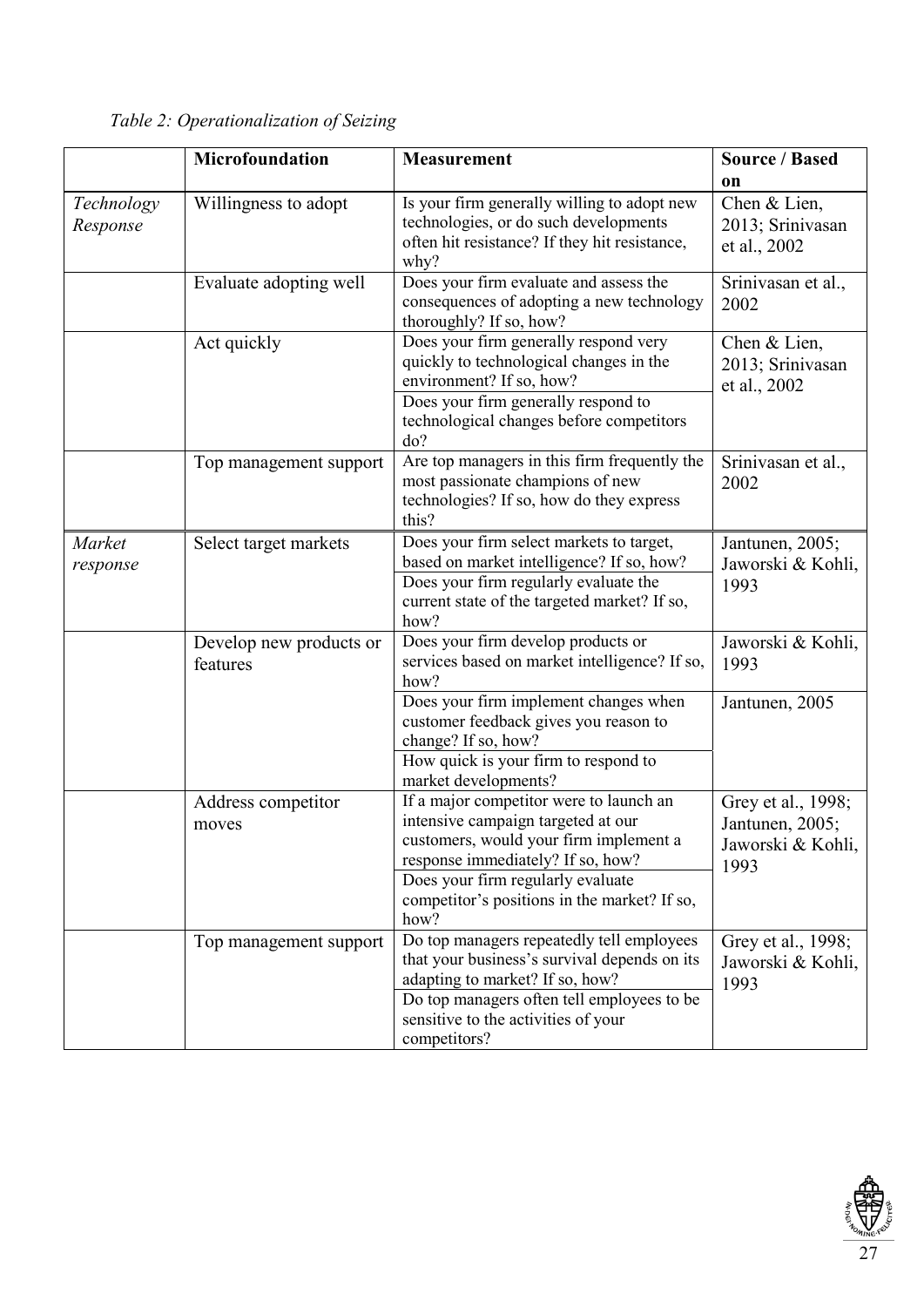<span id="page-32-1"></span>*Table 3: Operationalization of Reconfiguring* 

| Microfoundation                                           | <b>Measurement</b>                                                                                                                                                                                                                                                 | Source / Based on                                                                                      |
|-----------------------------------------------------------|--------------------------------------------------------------------------------------------------------------------------------------------------------------------------------------------------------------------------------------------------------------------|--------------------------------------------------------------------------------------------------------|
|                                                           | Has your firm implemented any changes recently?<br>If so, what kind of changes, and how well did                                                                                                                                                                   | Jantunen et al., 2005                                                                                  |
| Develop and<br>communicate a clear<br>image of the future | these changes perform?<br>Do managers inform employees on the necessity,<br>consequences, and implementation process of a<br>change, before it is implemented? If so, how?<br>Do managers define clear targets of a change,<br>before implementing it? If so, how? | Fernandez & Rainey,<br>2017; Nadler, 1981)                                                             |
| Develop feedback<br>mechanisms                            | Does your firm gather feedback after a change<br>from employees or others who have been affected<br>by a change, by, for instance, surveys, interviews<br>or informal channels? If so, how?                                                                        | Moran & Brightman,<br>2000; Nadler, 1981                                                               |
| Top management<br>support                                 | Does top management reward employees who aid<br>in the change process? If so, how?                                                                                                                                                                                 | Armenakis et al.,<br>2007; Fernandez $\&$<br>Rainey, 2017; Moran<br>& Brightman, 2000;<br>Nadler, 1981 |

## <span id="page-32-0"></span>**3.3.2 Operationalization of service quality**

The most used method for measuring service quality is the SERVQUAL method by Parasuraman et al. (1985). This method proposes ten dimensions on which service quality can be assessed. These ten have later been reduced into five dimensions: "tangibles (physical facilities, equipment, and appearance of personnel), reliability (ability to perform the promised service dependably and accurately), responsiveness (willingness to help customers and to provide prompt service), assurance (knowledge and courtesy of employees and their ability to inspire trust and confidence), and empathy (caring, individualized attention the firm provides its customers)" (Parasuraman, Zeithaml & Berry, 1988, p. 23). However, the SERVQUAL method has received a lot of criticism over the years (Buttle, 1996). The most important point of criticism that applies to this thesis is that the SERVQUAL model focuses almost entirely on the process of service delivery, rather than the outcomes of a service. Emphasis lies on customer-firm interactions, which is problematic for this thesis, as these interactions are quite limited in the subscription services market. Almost all subscription services can be purchased online, which means that consumers can subscribe to a subscription service without requiring many interactions with a firm and its employees. As a result, the process of service delivery plays a small role in evaluating a subscription service, in comparison to the actual outcomes of the subscriptions. These outcomes, or the actual products, are the reason why consumers want to subscribe to a service, since they want to

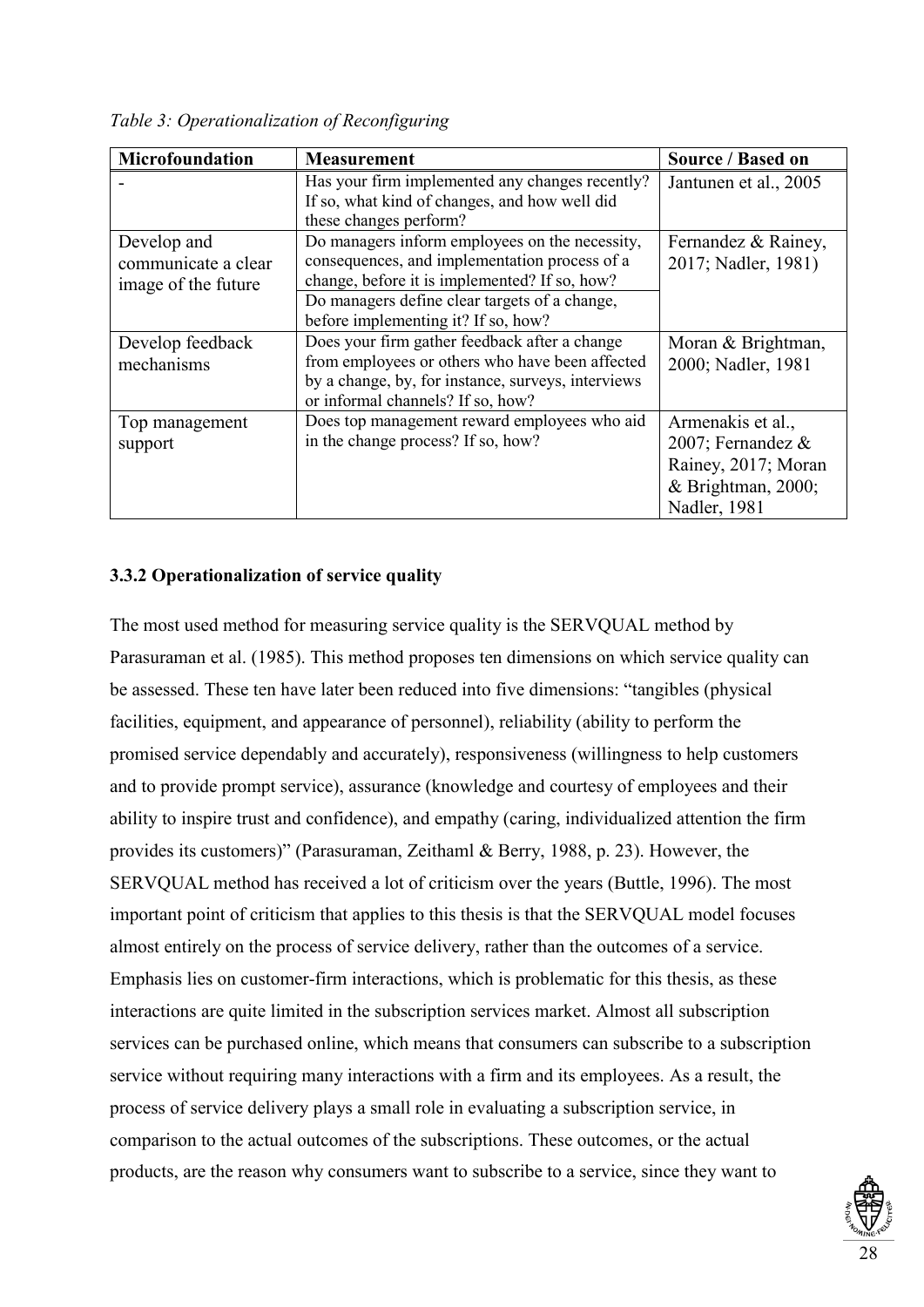obtain them, and can therefore be seen as the quality base of the service. I therefore assume that the evaluating of the quality of a subscription service is more focused on the product itself, rather than the process of subscribing. So, since the process of delivery of a service plays a small role for subscription services, the SERVQUAL method is not appropriate for analysing the service quality of subscription-based firms.

For assessing the service quality of subscription services, emphasis thus lies on the actual outcomes of the service, e.g. the functioning an app, software, or a bike. This can also be seen when looking at the dataset containing online reviews of subscription services. Customers evaluate their subscriptions based on how well they work or how they look, rather than on the process of purchasing the service. This means that the quality of subscription services should be evaluated based on the characteristics of the actual products. Garvin (1984) explicates eight dimensions of product quality, which have been validated in a number of research settings (Sebastianelli & Tamimi, 2002). These dimensions are: Performance, features, reliability, conformance, durability, serviceability, aesthetics, and perceived quality. Each of these dimensions is associated with greater product quality, and therefore assumed to be associated with greater service quality for subscription-based businesses. Hence, the online reviews will be analysed according to these dimensions. The dimensions are defined and operationalized below in Table 4, based on Garvin (1984).

<span id="page-33-0"></span>

| Table 4: Operationalization of Service Quality |  |  |
|------------------------------------------------|--|--|
|                                                |  |  |

| <b>Dimension</b>  | <b>Definition</b>                                                             |  |  |
|-------------------|-------------------------------------------------------------------------------|--|--|
| Performance       | The primary operating characteristics of a product                            |  |  |
|                   | E.g.: sound quality of headphones, content offering of a media subscription   |  |  |
| Features          | Secondary characteristics that supplement the product's basic functioning     |  |  |
|                   | E.g.: recommendation function of media subscription                           |  |  |
| Reliability       | The product's probability of failure-free performance over a specified period |  |  |
|                   | of time                                                                       |  |  |
|                   | E.g.: Does the consumer experience bugs in software?                          |  |  |
| Conformance       | The degree to which a product's design and operating characteristics match    |  |  |
|                   | preestablished standards                                                      |  |  |
|                   | E.g.: Does the sound quality of a media subscription conform to standards?    |  |  |
| Durability        | Measure of product life. The amount of use one gets from a product before it  |  |  |
|                   | deteriorates                                                                  |  |  |
|                   | E.g.: How long can headphones be used before they break? Is the software      |  |  |
|                   | kept up-to-date with innovative developments?                                 |  |  |
| Serviceability    | The ease, speed, courtesy and competence of repair                            |  |  |
|                   | E.g.: How good is customer service? How quickly are software bugs fixed?      |  |  |
| Aesthetics        | How a product looks, feels, sounds, a matter of personal preferences          |  |  |
|                   | E.g.: How does the app look?                                                  |  |  |
| Perceived quality | Quality based on image, brand name, or advertising, rather than product       |  |  |
|                   | attributes                                                                    |  |  |
|                   | E.g.: Does the brand of the subscription contribute to the perceived quality? |  |  |

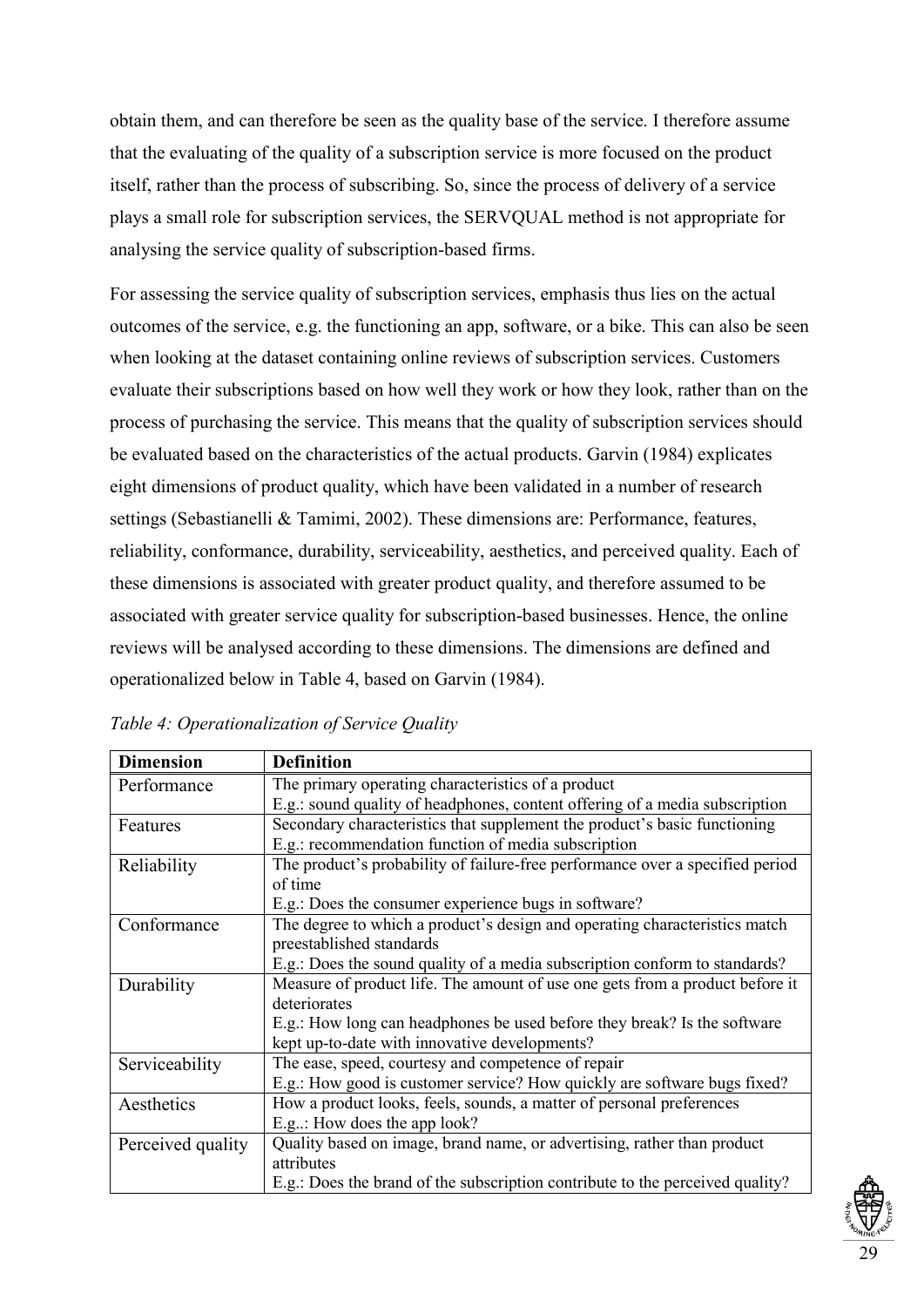#### <span id="page-34-0"></span>**3.4 Data analysis procedure**

The data of the case studies is interview-based. Therefore, the interviews must be analysed thoroughly. This is done by applying codes to the transcripts of the interviews. The coding process was performed using the program Atlas.ti, as this program offers a very clear coding and analysing method. A code in this sense is "a word or short phrase that symbolically assigns a summative, salient, essence-capturing, and/or evocative attribute for a portion of language-based or visual data" (Saldaña, 2013, p. 3). The coding was done with a deductive approach. This means that the coding was performed with the operationalization of the variables kept in mind. First of all, the interviews were scanned to find main themes that emerged from the data. These main themes correspond to the themes of the microfoundations (technological opportunism, market orientation, technology response, market response, and reconfiguring). After these were assigned, a closer look was taken at these codes, in order to find the specific microfoundations that corresponded to the piece of transcript. In this process, a microfoundation was assigned that fit within the broader microfoundation theme. For example, a piece of text was first given the code 'market response', after which the more specific code 'select target markets' was given. The result of this process is that each specific microfoundation was assigned to a number of quotations. Each microfoundation is subsequently looked into, in order to see how businesses deal with these processes in practice.

An assessment was then made on how well each business performs each microfoundation. This assessment is based on how the microfoundation is prescribed in the literature, and whether the business meets those requirements. Whether or not a business meets such requirements is decided based on the statements of the interviewees. For example, literature concerning the microfoundation 'evaluate (current) technologies' prescribes that firms regularly evaluate new technologies in the market, as well as the current technologies in the firm. If an interviewee indicates that his/her firm hardly ever evaluates its technologies, this firm does not perform well at this microfoundation. However, if an interviewee explained that their firm has a lot of processes in place for the evaluation of technologies, their firm performs well at this microfoundation.

Based on this consideration, either a plus  $(+)$ , minus  $(-)$ , or plus minus  $(+/-)$  is assigned to a firm in relation to each microfoundation. A plus in this sense implies that this specific microfoundation was well-developed in a firm. A minus indicates that the microfoundation was poorly developed in a firm. Finally, a plus minus means that a firm developed the microfoundation mediocrely, not good, but also not bad. A final summarization is then made

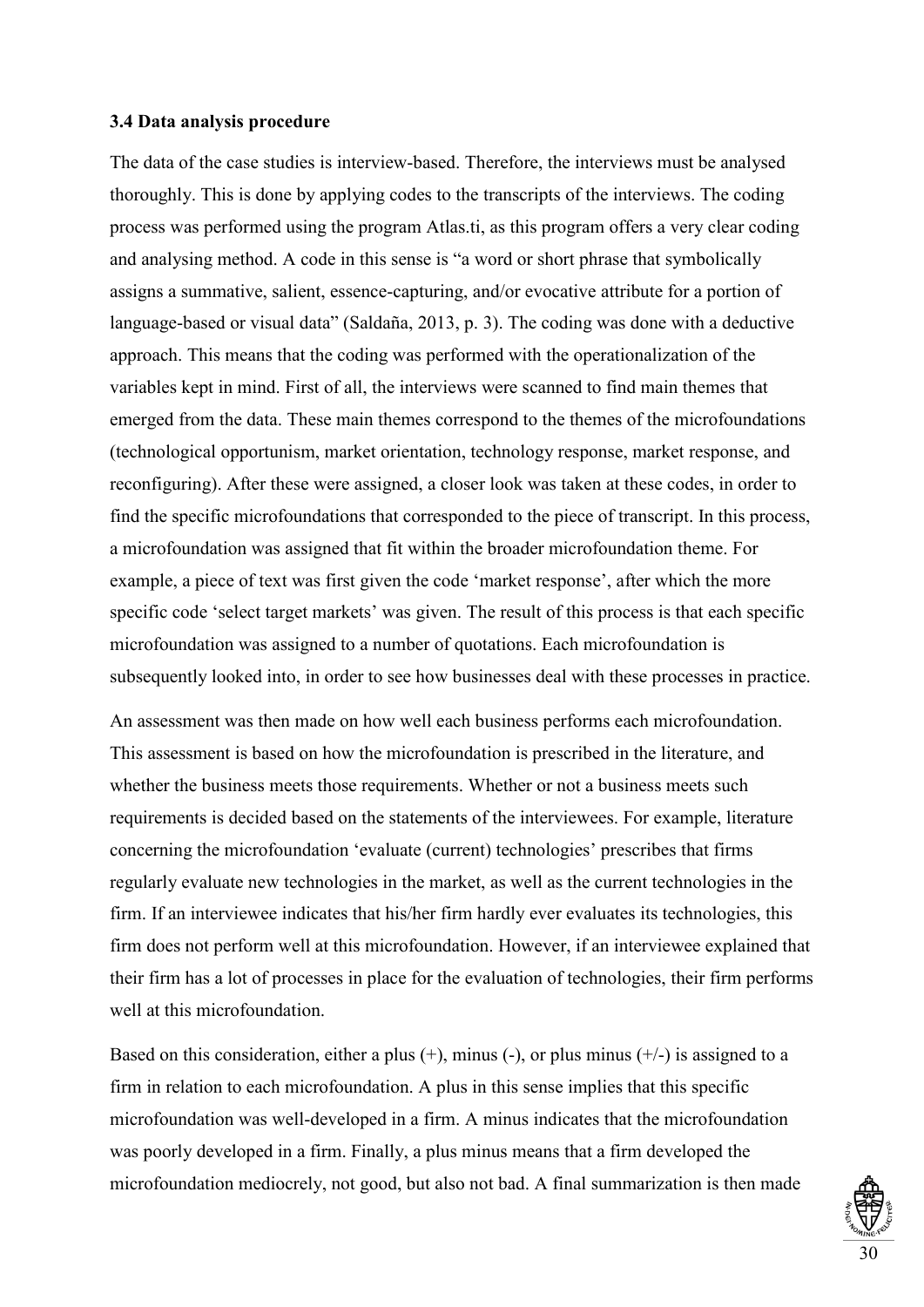on the number of plusses each firm has for a specific dynamic capability. A plus counts as  $+1$ , a minus as -1, and a plus minus as 0. The greater the number of plusses a firm has, the better the dynamic capability is developed in this firm. The number of plusses is also expressed in a percentage, so that the dynamic capabilities can be compared with each other more easily. Not every dynamic capability namely has the same amount of microfoundations. This percentage is based on the number of plusses the firm has, divided by the number of plusses that could be acquired in total (or the number of microfoundations of this specific dynamic capability). The percentages are rounded to whole numbers.

The service quality of the subscription businesses has been analysed based on online reviews. These reviews have also been coded with a deductive approach. The dimensions of service quality, operationalized in Table 4, form the base of these codes. This means that the transcripts were scanned for these dimensions, after which a clear image was formed on how customers perceive the service quality of each business.

## <span id="page-35-0"></span>**3.5 Validity and reliability**

The validity of this thesis is assured by a number of factors. First of all, the variables have been specifically operationalized according to relevant scientific literature, and the interview questions are based on this. Because this thesis is interested in what practical considerations have to be made when dealing with a changing environment, specific literature is chosen with a practical character, rather than the more abstract, theoretical literature of Teece (2007). This ensured that the dynamic capabilities could be captured in a practical setting. The framework for the variable service quality was also specifically chosen with the goal of capturing the actual considerations of customers when assessing the quality of their subscription. The traditional SERVQUAL model by Parasuraman et al. (1985) did not fit well with the product offerings of subscription-based businesses, which is why this model was disregarded. By choosing the framework by Garvin (1984), it was ensured that the service quality of subscription-based businesses could be captured correctly. This model namely fit better within the context of SBMs, as explained earlier on. Furthermore, by researching with semistructured interviews, follow-up questioning was possible. By allowing this, it was made sure that the all relevant data was extracted from the interviewees. This data was then recorded and transcribed word-for-word, which ensured that no data was lost. The interviews were also specifically held with both managers as well as employees. This was done with the goal of hearing all perspectives, so that a broad image on each business could be developed.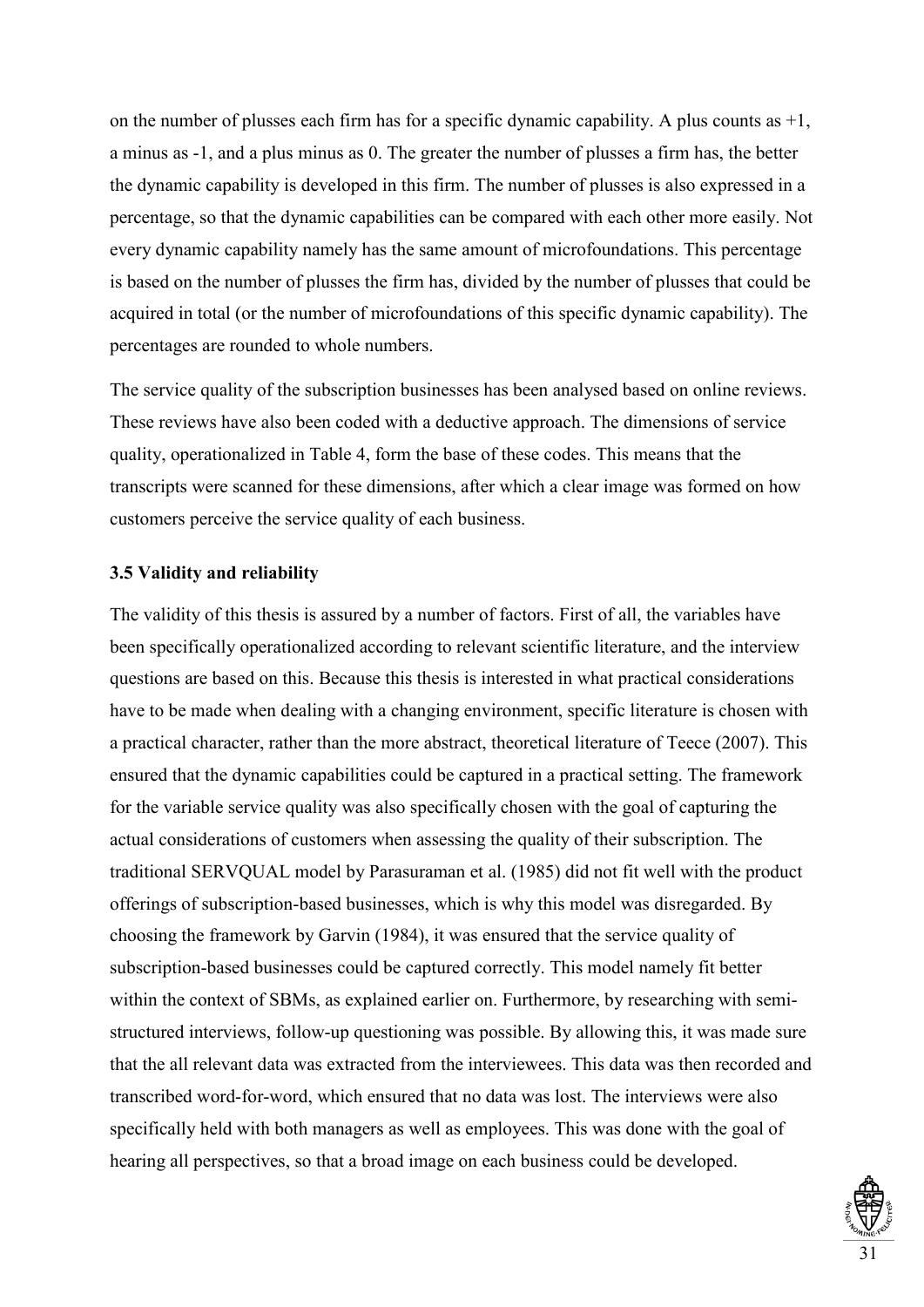Reliability was assured by interviewing all interviewees the same way. The structure of the interviews was the same for each interviewee, and the same questions were asked. The interviews were always held at the businesses themselves, so that the interviewees were comfortable in their known environments. Also, the same number of B2C and B2B businesses have been researched. These businesses operated in different markets and had different product offerings. Selecting both B2B and B2C businesses was done with the aim of developing a broad image of the dynamic capabilities in subscription-based businesses in general. The results of this thesis are therefore applicable for any subscription-based business. Reliability was also assured by explicating the full research process in this thesis, so that it can be repeated (in a different context). The operationalizations, methods of data gathering, analysis methods and general considerations can all be found in this thesis. Further research could therefore make use of the exact same research approach as in this thesis.

# **3.6 Research ethics**

.

Before participating in the study, the possible participants were provided with adequate information on the topic of the research. Based on the information, they could decide for themselves whether or not, and how, they wanted to participate. Managers, employees, or other individuals were always free to choose whether or not they wanted to participate in the study. If desired, the participants could also be provided with the outcomes of the research in the end. The interviewees were always free to refuse answering specific question, or giving certain private information, and were able to cancel their participation in the research at any time. All participants of the research remain anonymous, so that they are free to answer as they like, and do not have to fear certain consequences of their statements. This confidentiality is guaranteed by not explicating any names, descriptions, or other specific characteristics of the participants in the study. As a researcher, I have not pressurized the researched individuals into giving certain answers.

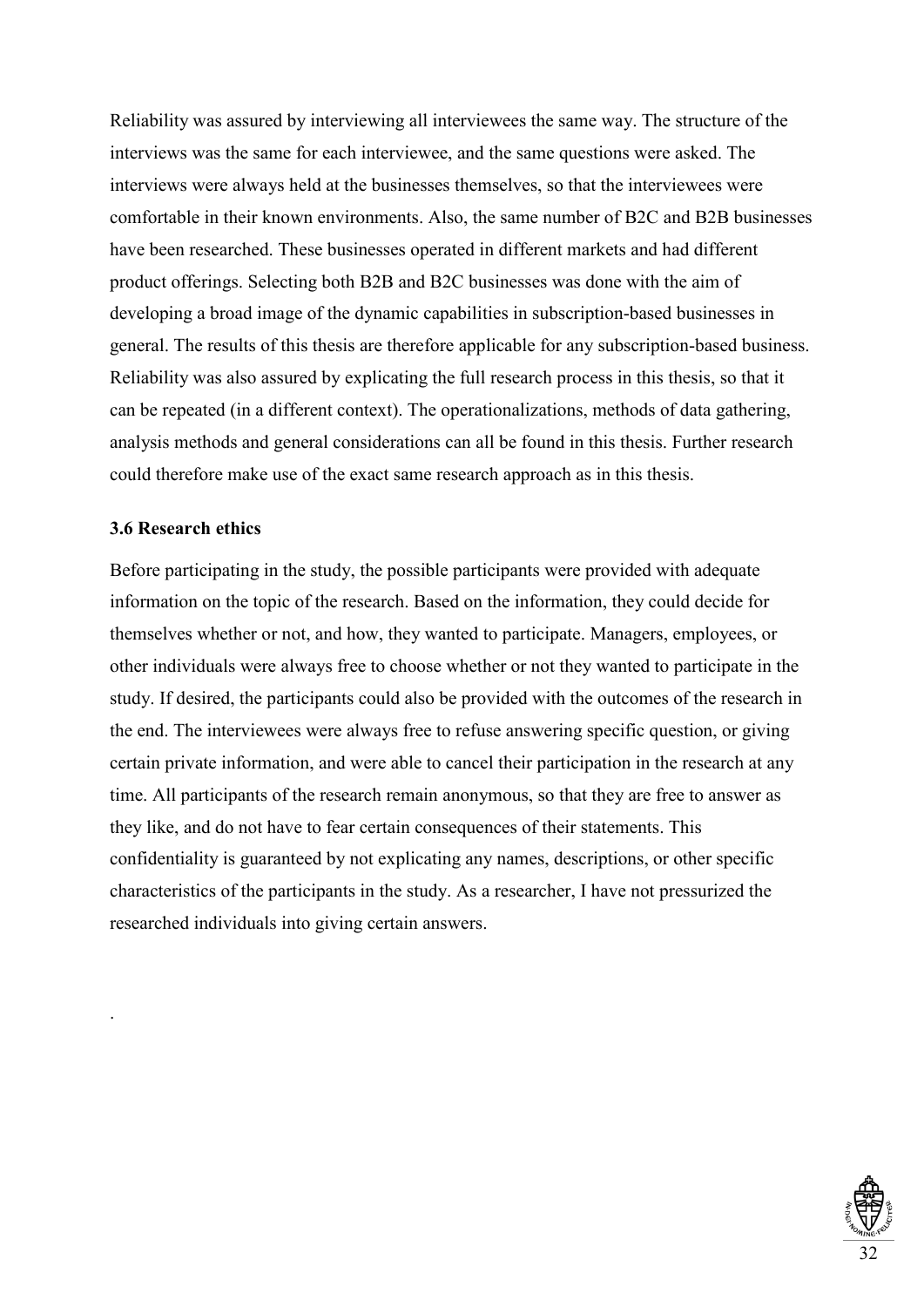# **4. Results**

In this chapter, the results of the analyses are discussed. First, the results of the interviews are deliberated on. This is done per dynamic capability, and per specific microfoundation. This will form a clear image on how each dynamic capability and microfoundation manifests itself in subscription-based businesses, and how these are important for them. After explicating on the dynamic capabilities, a summarizing table is given which shows how well each firm has developed each microfoundation. Hereafter, the results concerning the service quality of the firms are discussed. Per firm is considered on how customers experience the service quality and which dimensions are most often mentioned in the online reviews. This will show how customers perceive the service quality of each business, after which conclusions can be made on whether a better developed dynamic capabilities affect the degree of service quality.

# **4.1 Sensing opportunities and threats**

In chapter two, the dynamic capability 'sensing opportunities and threats' has been divided into two main themes: Technological Opportunism, and Market Orientation. Both these capabilities have their own specific microfoundations, which are operationalized in section 3.3.1. The following sections will explicate per microfoundation how these manifested themselves in the researched firms.

# **4.1.1 Technological opportunism**

# **4.1.1.1 Search for new technologies**

All respondents declare that technologies play a great role in their firms. Technologies are being mainly sought after for developing a more innovative product, but also for the general operations and back-ends of the businesses. New technologies are found via a number of different channels. First of all, all six firms have an internal development team. These teams are concerned with the search and implementation of technologies, as well as fixing problems with the actual products. *"Because we develop our own software, the boys themselves are continuously busy with finding things like these. Looking at the market and developments, what the competition does, what other businesses do, and what is most needed"* (MoreApp\_3)*.* However, new technologies are not only sought after by individuals in these teams; managers also play a great role in this. They often attend events concerning innovations, and regularly keep an eye on technology-related websites and blogs. *"We follow certain developer blogs (…). And on a yearly basis we also go to conferences about*

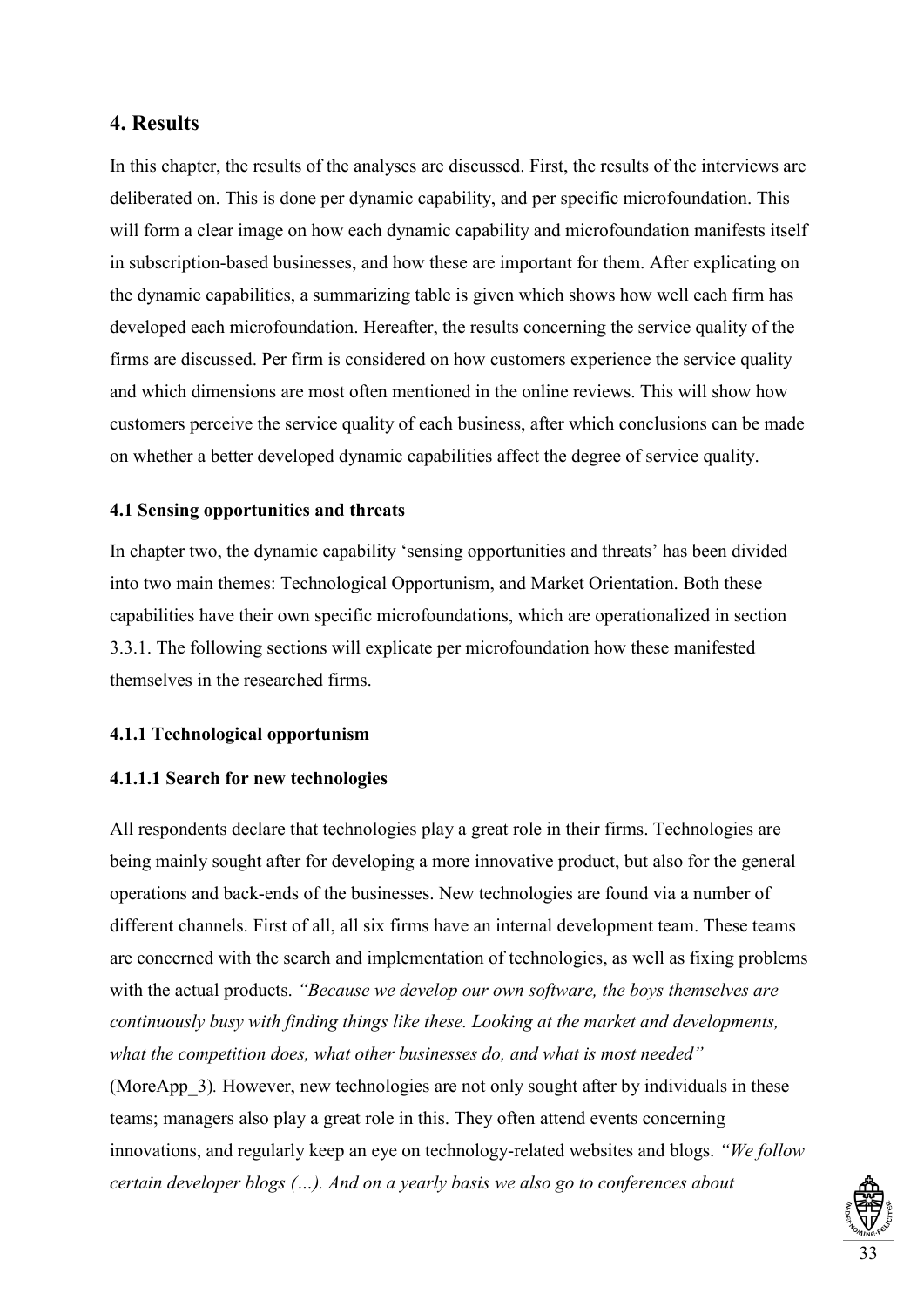*technological developments and everything concerning the back-end, infrastructure, mobile".*  (MoreApp\_2). *"Everybody also visits international events. Mostly the global team, but also locally when there are interesting developments"* (Storytel\_2). Another channel by which some subscription-based businesses get information on new technologies, is from their partners, suppliers, or customers. *"We work a lot with third parties (…). Those third parties often are large businesses, which do have the budget and people to developing such things. So yes, we try to keep ourselves involved in that through our partnerships"* (OutSmart\_1). This is not the case for every firm though. Two interviewees state that they experience that their business is more innovative than their partners or customers, causing them have a leading role concerning technological innovations. *"That is not the channel by which we get technological innovations, it is actually more the other way around. We are the innovative factor in the business of the customer"* (Moreapp 2). Concluding, subscription-based businesses search for new technologies via a number of channels. They mainly look for new technologies by checking websites or blogs on a regular basis, and by attending technology-based events. New technologies can be suggested by partners, suppliers or customers, but this depends on the degree of innovativeness of the other parties.

# **4.1.1.2 Evaluate (current) technologies**

The evaluation of new and current technologies occurred via a number of ways in the interviewed firms. The most mentioned way of evaluating technologies, is evaluating based on customer feedback. Interviewees from Storytel, Gerrard Street, OutSmart and MoreApp stated that they often do this. *"If we see that too much headphone cables are breaking, that is a moment for us to evaluate. Is this due to our technologies or production method, is it just a coincidence, or do we need to improve our product?"* (Gerrard Street 1). Evaluating technologies also happens based on the behaviour of suppliers. MoreApp evaluates its technology suppliers on a yearly basis, in order to determine whether they are still up to the firm's standards. *"We have a list of our suppliers on a shared page. We then look every once in a while whether they still meet our wishes.*" (MoreApp 1). Such an evaluating structure, however, is not present in each firm. Respondents of Bookchoice, OutSmart and Squeezely state that their firms do not have structural methods by which they evaluate technologies. *"We often first do, and than think, when we develop something. Why? You cannot know everything in advance.*" (OutSmart 1). Concluding, it can be said that not every subscription-based

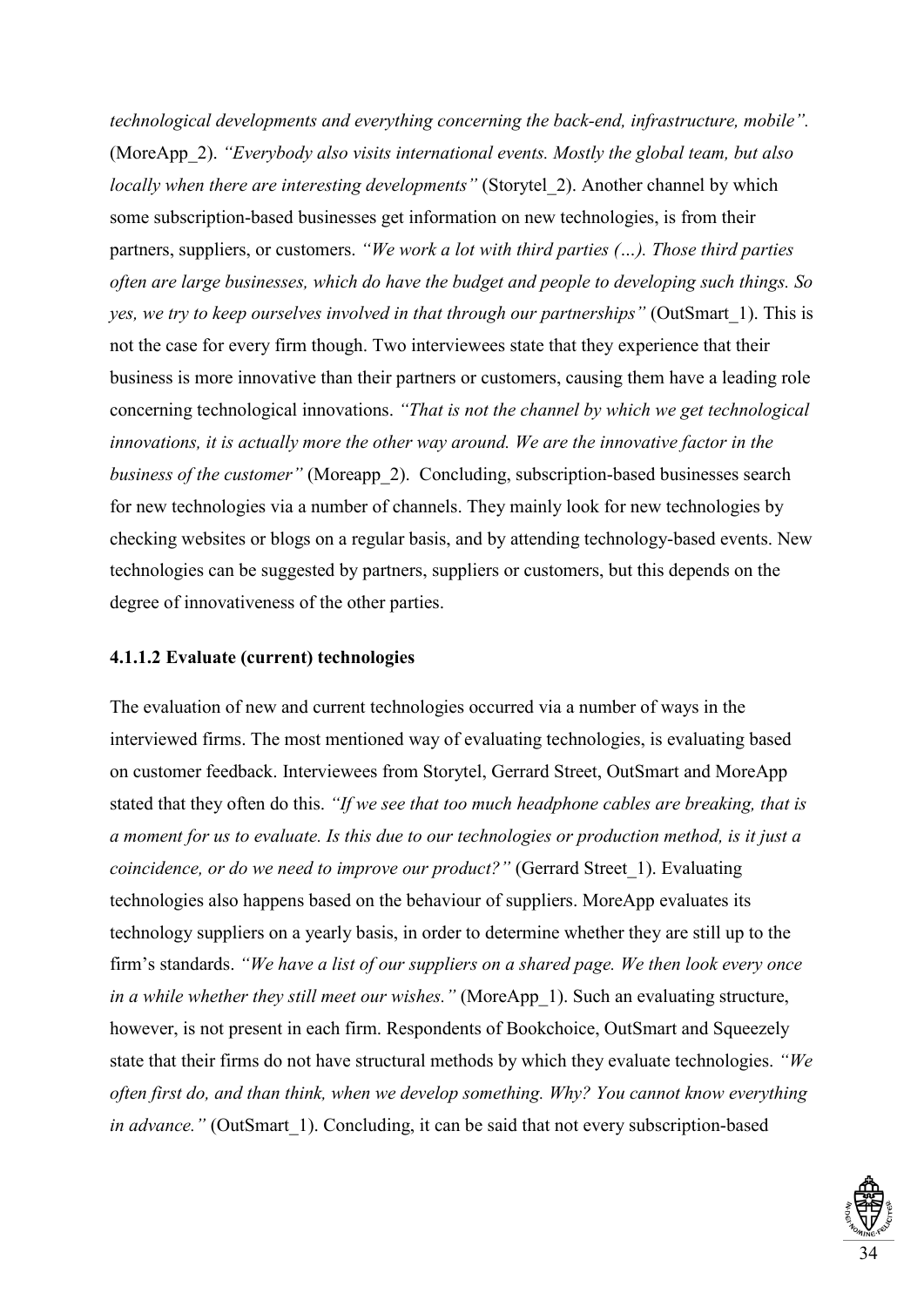businesses has well-developed processes and structures for evaluating new or current technologies. The most used method for doing this, is by using customer feedback.

# **4.1.1.3 Future focus**

A focus on future operations is needed in order to be technological opportune (Srinivasan et al., 2002). In practice, respondents state that it is often hard to put future operations above current ones. Especially somewhat smaller firms that are still growing find it difficult to focus more on the future than on the present. *"Because we are still small at this moment, we cannot constantly say: we'll do this, and we'll do that. I think that we will look more into the future when we will grow. But at this moment, we do what we can do.*" (MoreApp 1). Respondents from Bookchoice and Squeezely also state that they will look more into future operations, if their current operations and changes have proven themselves. Most businesses therefore try to combine both: looking for opportunities that could be interesting for their current operations, but at the same time also trying to look ahead for technological innovations that could shape their future product offerings. *"I think that it is always important to optimize your current activities. You have to make sure that you listen to your current users, and optimize your products according to their advises. But, we also look for future developments, of which there are a lot in the audio domain. So, we also make sure that we keep an eye on those."* (Storytel\_2). The microfoundation of future focus in its pure form, meaning that a firm puts its future operations above its current ones, can therefore not be found in the subscriptionbased businesses.

# **4.1.1.4 Top management support**

The support of top management is another important facilitator for sensing technological opportunities (Srinivasan et al., 2002). The results of the interviews show a varying image of the support of managers in subscription-based businesses. One firm that excels at this microfoundation is MoreApp. *"The managers like it when you bring new ideas. (…) They let you do your own thing and encourage you to search for new things. They also express that in all of the meetings."* (MoreApp\_1). *"For the development team, every Friday is actually the moment to go crazy. Just to go looking for something cool, kind of like a pet projects day. On this day, we don't follow our normal routine, but we're really searching for new, interesting techniques.*" (MoreApp 2). As these quotes show, management really enables its employees to look for new technologies themselves, which is something they appreciate. This is facilitated by an open culture inside the firm, something that is also expressed by respondents

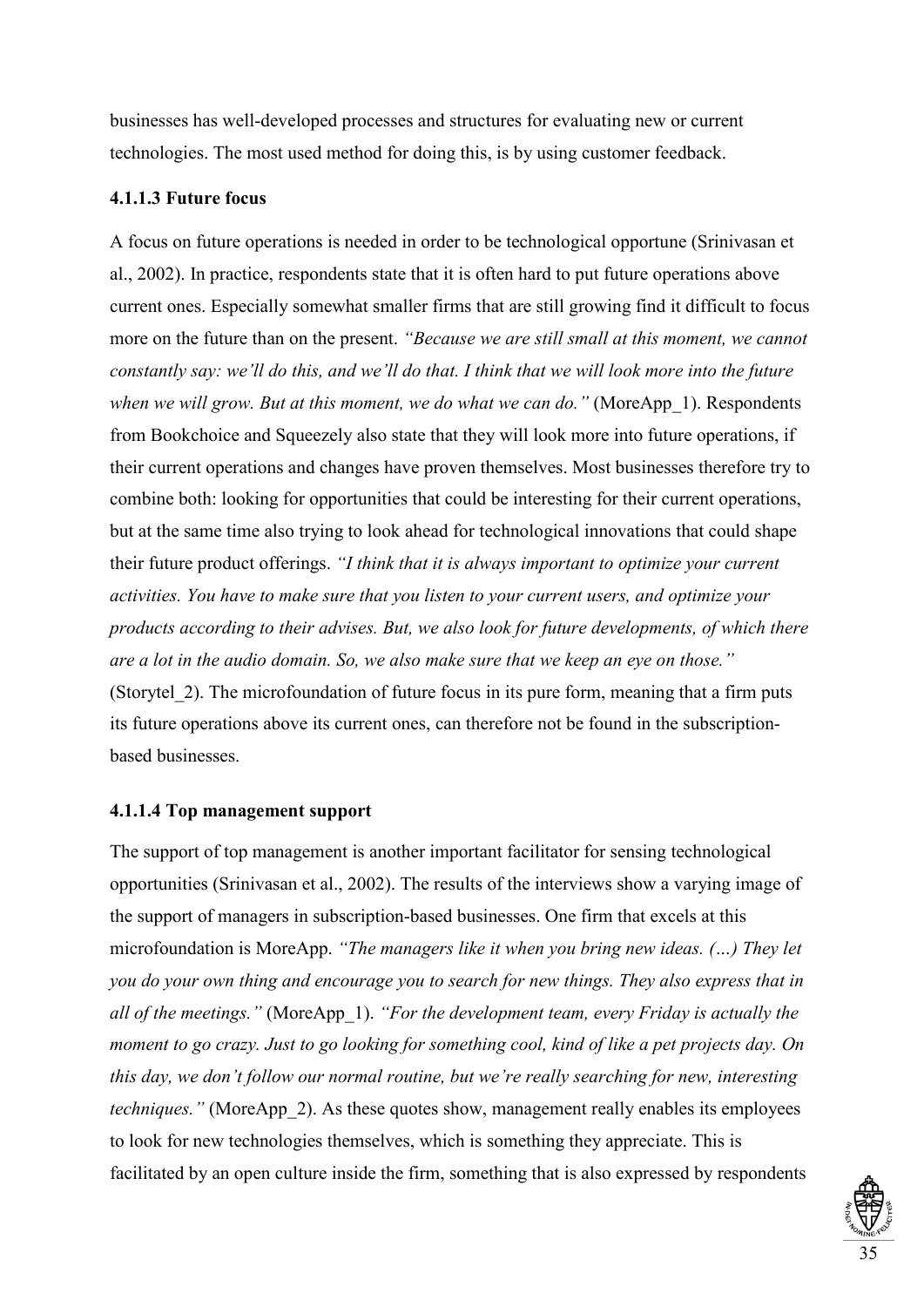from OutSmart and Squeezely. Managers themselves should also be advocates of new technologies, which can be expressed by searching and using technologies themselves, or being openly enthusiastic about them towards the rest of the company. Not every respondent experienced the full support of management in the search for new technologies though. Respondents from Bookchoice and Storytel stated that they do not experience a culture in which innovativeness is really stimulated. Concluding, creating an innovative and open culture can be seen as the most important mean for managers by which they can support the search for new technologies.

# **4.1.2 Market orientation**

The most important microfoundation for a market orientated firm is the gathering of market information (Jaworski & Kohli, 1993). Market information can be divided into four main areas: information about customers, competitors, market trends, and suppliers. Therefore, this section will deliberate on each area of market information separately.

# **4.1.2.1 Gathering of consumer information**

First of all, information must be sought about the customers of the firms. All respondents indicate that their customers are a great source of information. All firms are therefore also engaged in gathering information about their customers. This occurs via a number of ways in the researched firms. First of all, all but two firms send surveys to their users on a regular basis. The topics of these surveys vary, from general feedback, to specific questions about certain functionalities of the products. However, such surveys do not always provide the firms with good quality information of depth. *"If someone cancels his or hers subscription, they get a survey asking why they cancelled. That is what we do. But I think that the answering of one question is a completely different experience than having an actual conversation with someone"* (Storytel 1). Using only surveys to question customers therefore often leave firms with unanswered questions and incomplete information. Some firms therefore also engage with their customers face-to-face. Three firms organize focus groups or knowledge sessions on a regular basis, in which they explain their products to their customers, after which customers can ask questions and provide feedback. Such discussions are found to be very useful by all these three firms. One respondent states that such sessions also increase the probability of subscription renewal. *"Our product is SaaS software, so we preferably do not have contact with all customers. We have a couple thousand customers, and only twenty employees, so that would be impossible. On the other hand, you do want to get in contact with* 

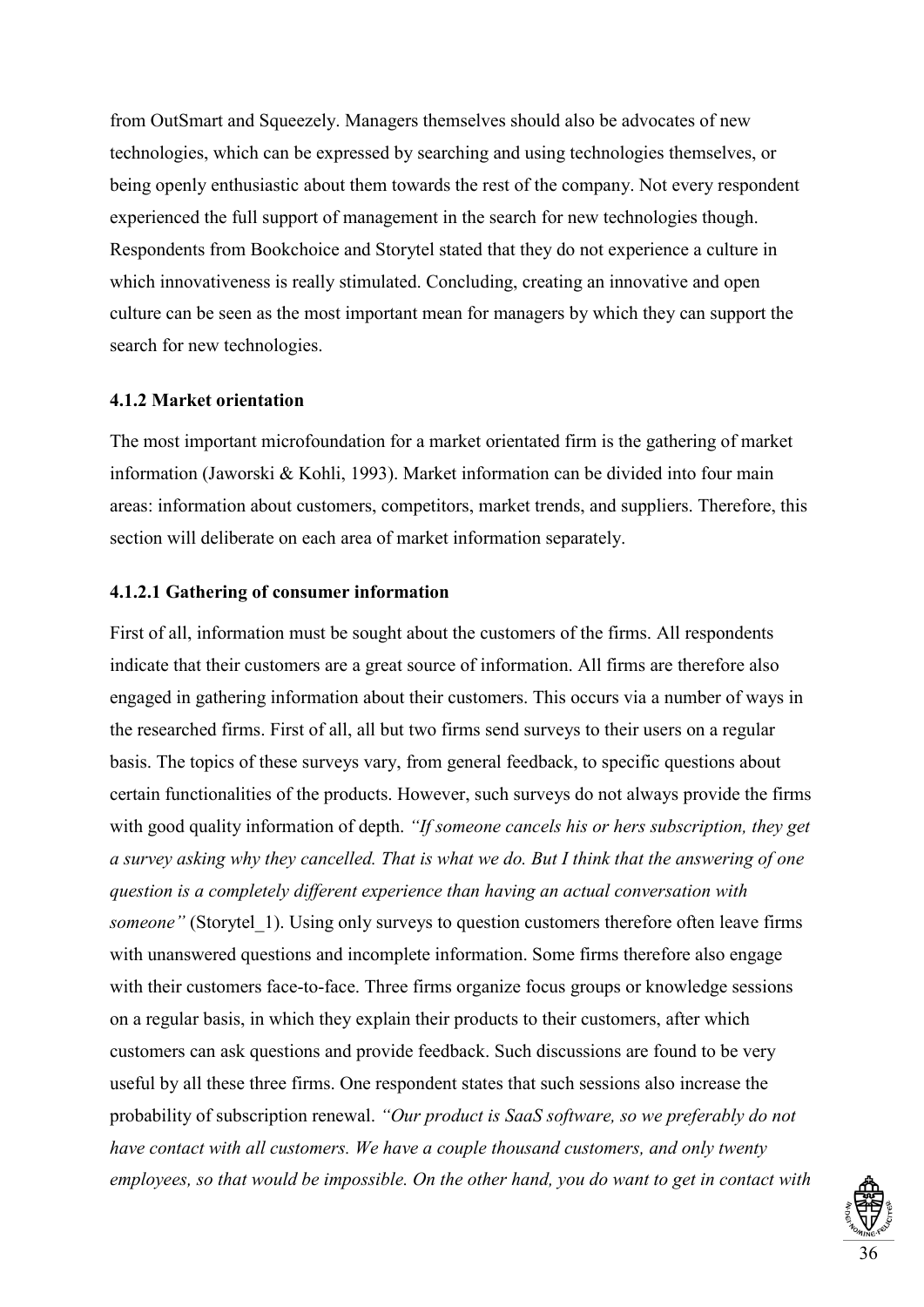*them, because you know that that would increase the chance of paying, the time between trial and subscribing will be shorter, and you get feedback."* (MoreApp\_3). Three out of six firms also gather analytics about the behaviour of their customers with the product. Data about this can form the basis of personalized product offerings. Last of all, every firm has a support channel by which customers can ask questions and provide the firms with feedback. Concluding, meeting face-to-face with customers can be seen as the best mean for gathering customer information.

# **4.1.2.2 Gathering of competitor information**

A second section of the market in which information can be sought, is the competitor environment of the firms. All respondents indicate that they find the tracking of competitor behaviour very important. However, in practice, this is not as easy as it seems. Information about competitor moves seems to be hard to find in the subscription market, as concrete, valuable information is not publicly available. The most used method for tracking the competition is therefore by simply looking at their websites, social media, news letters, or app store ratings. The interviewee of Bookchoice also stated that they not only gather information about their direct competitors in the listening book/e-book market, but also generally about businesses in the subscription market. *"We have a couple of subscription boxes or businesses that we closely keep an eye on, because we think that they are very progressive in what they*  do" (Bookchoice 1). One method that two firms also apply is making an account at the competitor's subscription service, in order to see what functionalities they have. Because of the limited information that is available, an actual competitor analysis seems to be difficult in the subscription market, which is why only two firms declared that they do this.

### **4.1.2.3 Gathering of market trend information**

For a successful market orientation, firms must also sense opportunities and threats about market trends. The interviews show a number of areas in which the businesses gather information about market trends. First of all, respondents of three out of six firms indicate that they mainly gather information about market trends concerning their product. Such information is found via available researches, websites, (start-up) news, and conferences. *"We use a reading monitor that registers what the reading behaviour is of Dutch consumers."*  (Bookchoice\_1). *"An example of a trend that we are very aware of, is the use of workflow automation programs. (…) We see that tools like that are increasingly being used in businesses. So, yes, you have to respond to that trend. MoreApp also needs to be a part of,* 

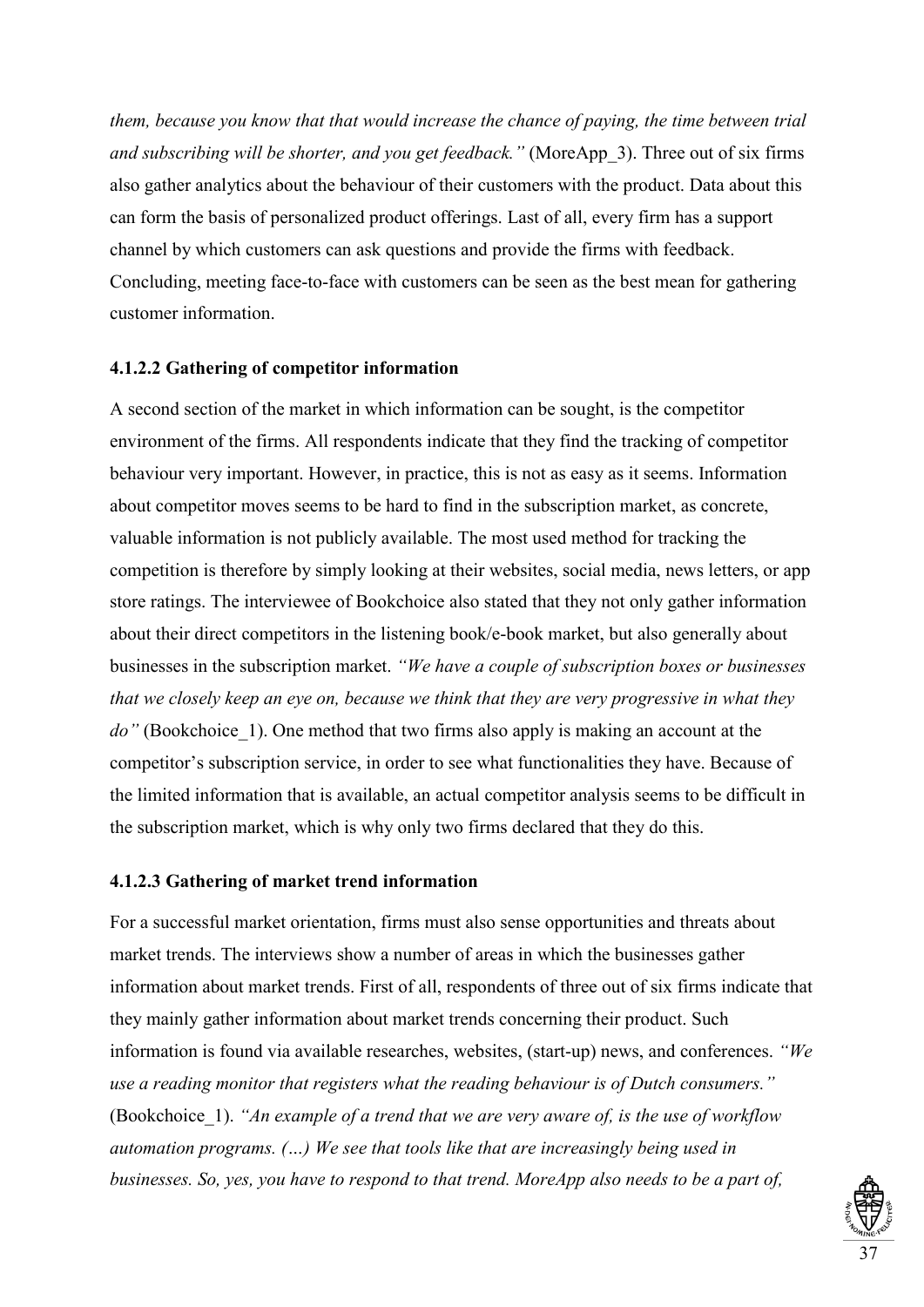*what we call, the 'connected economy'.* (MoreApp 2). Information is also being sought about market trends concerning the communication of businesses towards their (potential) users. Such information is about how other firms brand themselves and how they communicate with consumers. *"We often see that Facebook and Instagram are increasingly promoting life stories. So then, we ask ourselves whether we should also use more life stories, or stories at all, rather than static images."* (Gerrard Street\_1). Information about market trends is thus mostly sought with the goal of keeping up with the market, whether it is product-related or communication-related.

# **4.1.2.4 Gathering of supplier/partner information**

The last environment in which market information can be sought, is the supplier-related environment. However, almost all interviewees state that they do not find a lot of valuable information from this environment. The subscription-based businesses are often more innovative than their suppliers. Because of this, the businesses frequently do not see their suppliers as valuable information sources for innovations or new developments. *"The book industry is not a very innovative industry. So our suppliers don't come to us every half year with new products"* (Bookchoice\_1). *"I notice that we are ahead of them. We are more experienced in software, marketing, SaaS, cloud, hosting, that sort of things. So no, that kind of disappoints me.* (MoreApp 3). Moreover, many interviewees indicate that the suppliers of subscription-based businesses are often very large companies. Because of this, personal contact with them can often be quite limited. However, some companies do find opportunities by engaging with their suppliers, such as new features for their product, or the ability to test out new features of the supplier's service. *"Our supplier can also produce digital noise cancelling now. They presented that to us, and now we are developing a digital noise cancelling model together.*" (Gerrard Street 1). Concluding, the contact between subscription-based businesses and their suppliers is often quite minimal, which is why suppliers are not seen as a great base for new innovations.

# **4.1.2.5 Pursue durable relationships**

The second microfoundation for a market orientation is pursuing durable relationships with customers, suppliers, and/or other partners. All interviewees state that the pursuit of durable relationships with their customers and/or suppliers is very important for them. Interviewees of three out of six firms indicate that they mainly engage in building a durable relationship with their customers by creating the best possible product. *"We exist at the grace of the content on* 

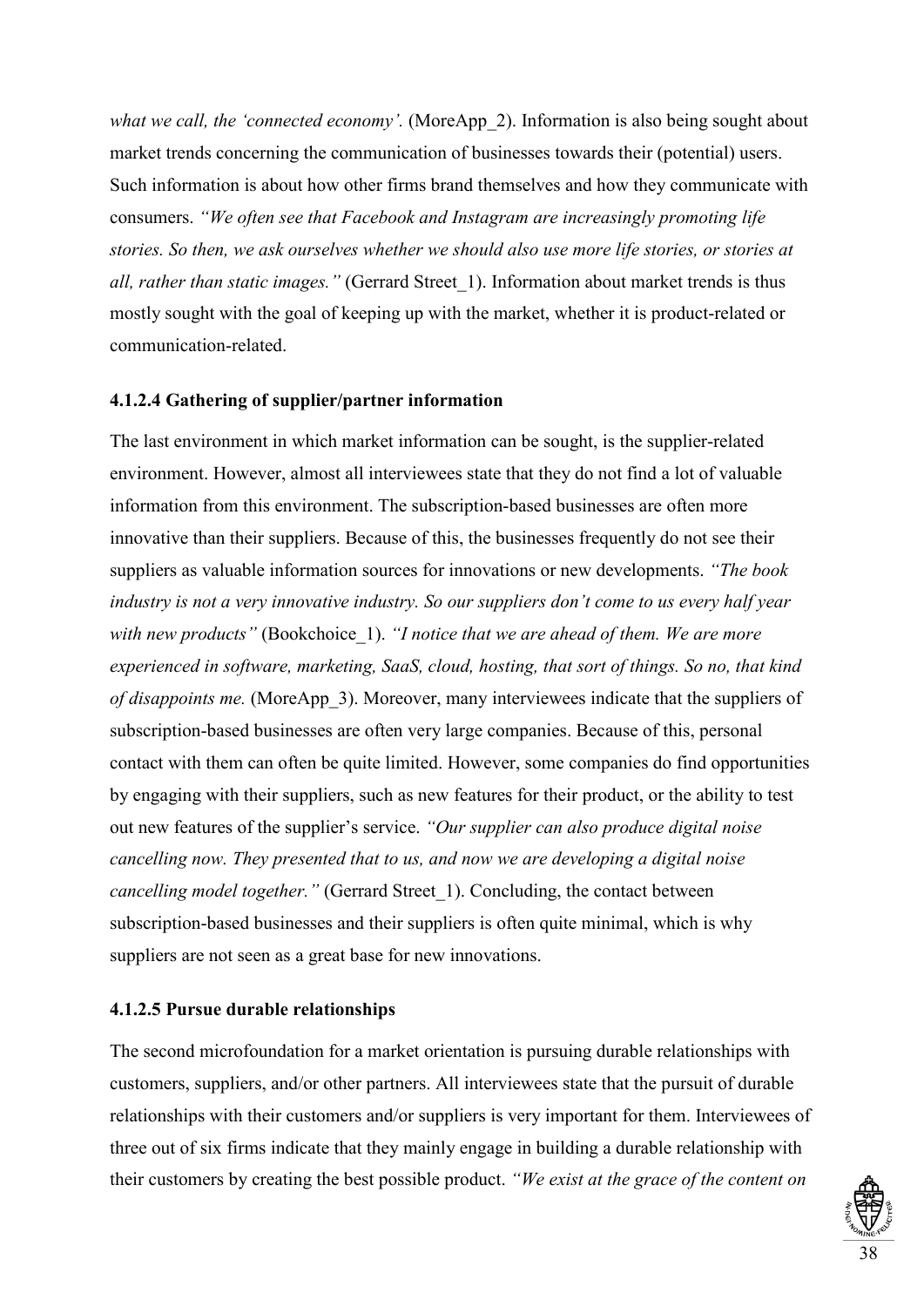*our platform. (…) The content, and its findability is experienced as most important by our users, which is also shown in all our researches."* (Storytel\_2). The relationship with customers is furthermore strengthened by providing great customer support. This means that questions by customers should be answered quickly and thoroughly, and customers should be kept up to date on developments concerning the product or the business. This can be done by sending them e-mails on a regular basis, or showing pop-ups in the product. However, two interviewees find that building durable relationships with customers can be a difficult task for subscription-based businesses, as these businesses operate (almost) completely online. *"It's difficult for an online business. I've got some salespeople on the road, but I can't send a salesman every year to each firm for a cup of coffee, especially for the price our customers are paying."* (Outsmart\_1). Reaching out to customers online can also be difficult. *"Most customers, when they receive a newsletter, say 'unsubscribe'. And then they say: "I did not know that you had a new product". So yes, that can be difficult."* (Outsmart 1). Building relationships with suppliers is also found important by a number of respondents. However, this is, of course, dependent on the type of relationship the business has with its suppliers, since section 4.1.2.4 indicated that most firms have little contact with their suppliers. The interviewee of Bookchoice indicates that their relationship with their suppliers is extremely important, because this relationship makes the content of their product possible. *"You can imagine that when a couple of big publishers who publish bestsellers decide not to work with us, that our product will become a lot less relevant."* (Bookchoice\_1). An interviewee of MoreApp also indicates that their relationship with their suppliers also allows them to test new functions first, which is beneficial for their company. Concluding, the best mean for subscription-based businesses for creating durable relationships with customers is simply by creating an almost flawless product, with the best possible content. Or in other words, by ensuring the best possible service quality.

### **4.2 Seizing opportunities**

After successful sensing of opportunities, these opportunities can be seized. Again, as with sensing, a distinction has been made between the two main activities of seizing: technology response, and market response. This section will deliberate on both separately, and will discuss how each specific microfoundation has manifested itself in the researched subscription-based businesses.

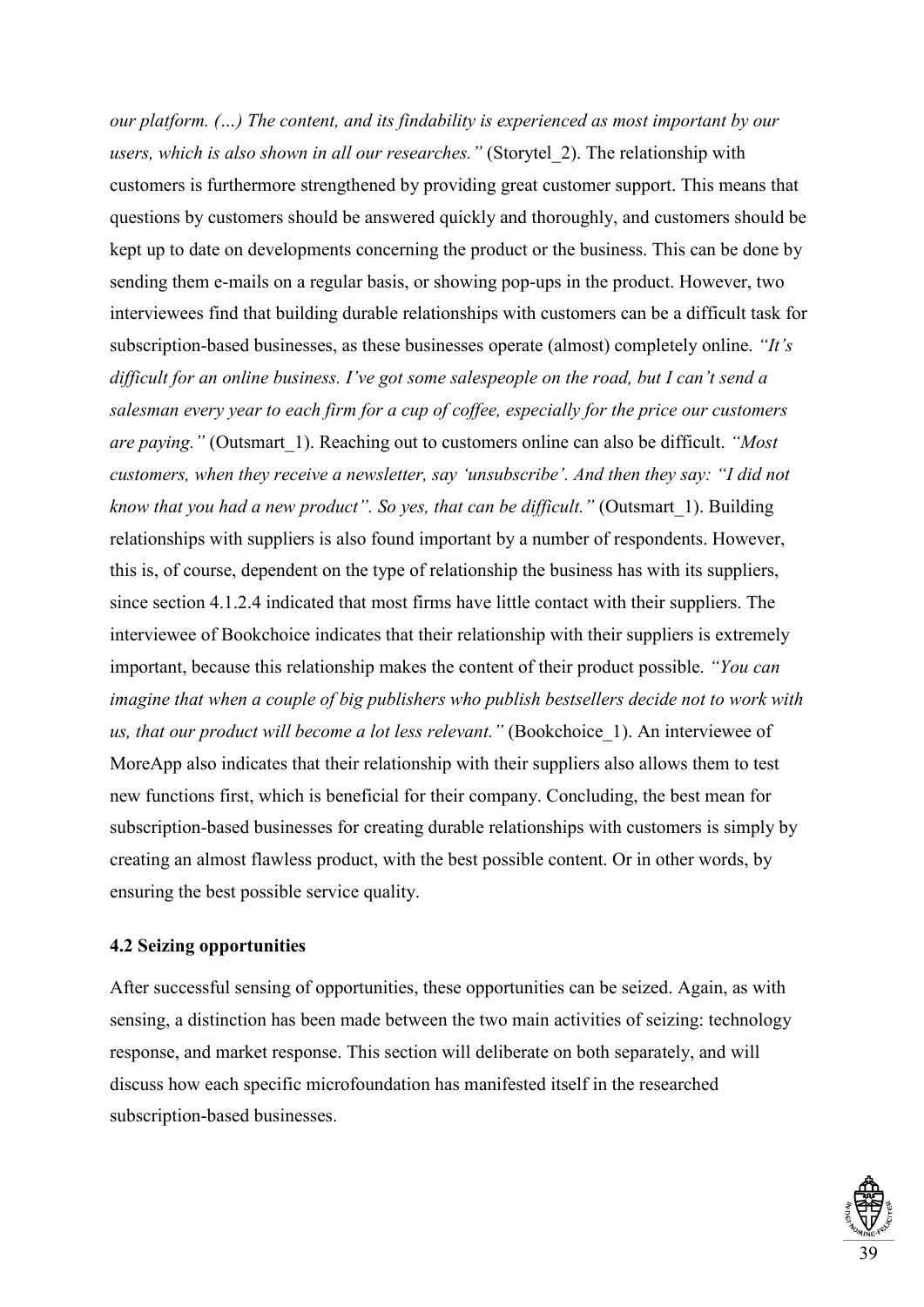### **4.2.1 Technology response**

# **4.2.1.1 Willingness to adopt**

For firms to effectively seize technological opportunities, they have to be willing to adopt the new technologies. All interviewees from all firms state that their business is generally very willing to adopt new technologies. Interestingly, multiple interviewees mention the size of their firm as either a facilitator or a barrier for the ability to adopt new technologies. On one hand, some interviewees state that since their firm is relatively small, they are very willing to adopt new technologies. *"We are a very small team, so the lines are short. If there are enough arguments to introduce something new, then that will happen quite easily."* (Squeezely\_1). *"I think we have little resistance to new technologies, since we are small"* (MoreApp\_3). Smaller teams thus seem to make it easier to discuss new technologies and decide on them. This is confirmed by a respondent from Storytel, who claims that his/hers firm is too big to be willing to adopt new technologies. *"We are in 18 countries, and every country has its own initiatives and things of which they think that they work good. So everyone is knocking on the door of the global team, saying 'we should do this or that'. But they are quite critical, which is also the Swedish attitude of holding that back."* (Storytel\_1).

On the other hand, respondents also say that, because their firm is relatively small, they are not always able to implement new technologies. *"Resistance is often only due to budget problems, or feasibility with our team"* (Bookchoice\_1). *"We can want all sort of things, but if we don't have the time or the money for it, we can't do it."* (MoreApp 1). Another discrepancy found in the data on the ability to adopt new technologies stems from the type of product offering of the firms. Most firms in the dataset are purely online based (apps or SaaS), and can therefore relatively easy alter their product with new technologies. However, this is not the case for Gerrard Street, who's offering a physical product (headphones). The interviewee from this firm says that they are generally very innovative and willing to adopt new technologies. The areas of the business which are relatively easily altered, such as the back-end of the firm, are therefore often modified. However, since their product is a physical headphone, this can not be altered as easy as software. *"You are quite invested in the current model. You finance molds in advance, that sort of things, and of course these have to pay themselves off before you can introduce a new model."* (Gerrard Street\_1).

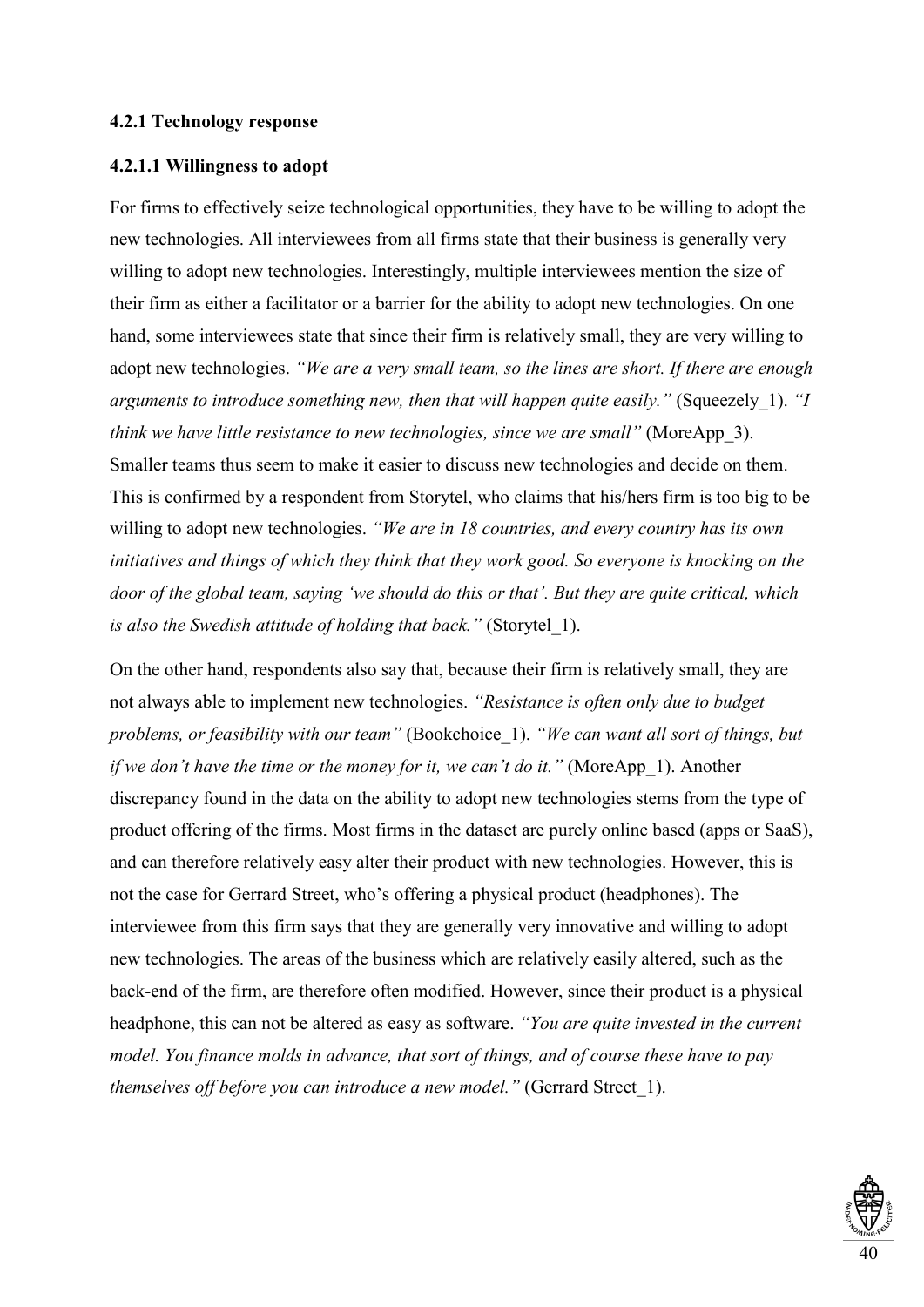### **4.2.1.2 Evaluate adopting well**

In order to seize technological opportunities well, the adopting of these technologies should be evaluated well. Interviewees of four out of six firms indicate that their firms evaluate adopting well. When a new technology is found, analyses are made on their risks, costs and impact. Also, it is considered whether new employees need to be hired for the task, and whether customers need to be aware of the change (in technology). A respondent also indicates that the open culture in his/her company facilitates the evaluating, since it allows employees to discuss topics such as these easily. However, not every firm in the dataset has developed this microfoundation as well as others. Interviewees from OutSmart and Squeezely namely state that their firms 'first do, and then think'. *"I think that you need to have flexibility these days, and you sometimes just need to do things. Afterwards we see how that decision performed, so we work in iterations"* (Squeezely\_1).

# **4.2.1.3 Act quickly**

If technological opportunities or threats are sensed, they must be acted on quickly, in order to keep up with the changing environment and stay ahead of competitors. In the interviewed firms, this microfoundation is seen as a complicated one. Interviewees of all firms indicate that their business struggles with limitations when it comes to acting quickly. Limitations include shortage of budget, employees or resources in general. This causes some firms to sometimes not act as fast as they would like to. *"Our willingness to act quickly is very high. The only pullback is that we sometimes don't have the capacity to do so. Where a lot of competitors have tons of funding, we are still searching for that"* (MoreApp\_2). However, most respondents claim that their business acts relatively quickly, as well as they can with their somewhat limited resources. *"It depends on what you see as quickly. When you look at Sennheiser, for example. When they start a project, it might take one and a half to two years before it's in the market. We are also able to do that within two years, but with a much smaller team.*" (Gerrard Street 1). Being smaller can therefore also be seen as an advantage towards bigger competitors, as this allows firms to adjust themselves easily. Some respondents also say that their firm deliberately sometimes chooses not to act too fast on technological opportunities. *"Readers in the Netherlands are mostly 45+, which is why we choose not to be the first one implementing new developments. Our target customers are namely also not the early adaptors of these things.*" (Bookchoice 1). This is a great demonstration of the market orientation of this firm, as the firm consciously focusses itself on

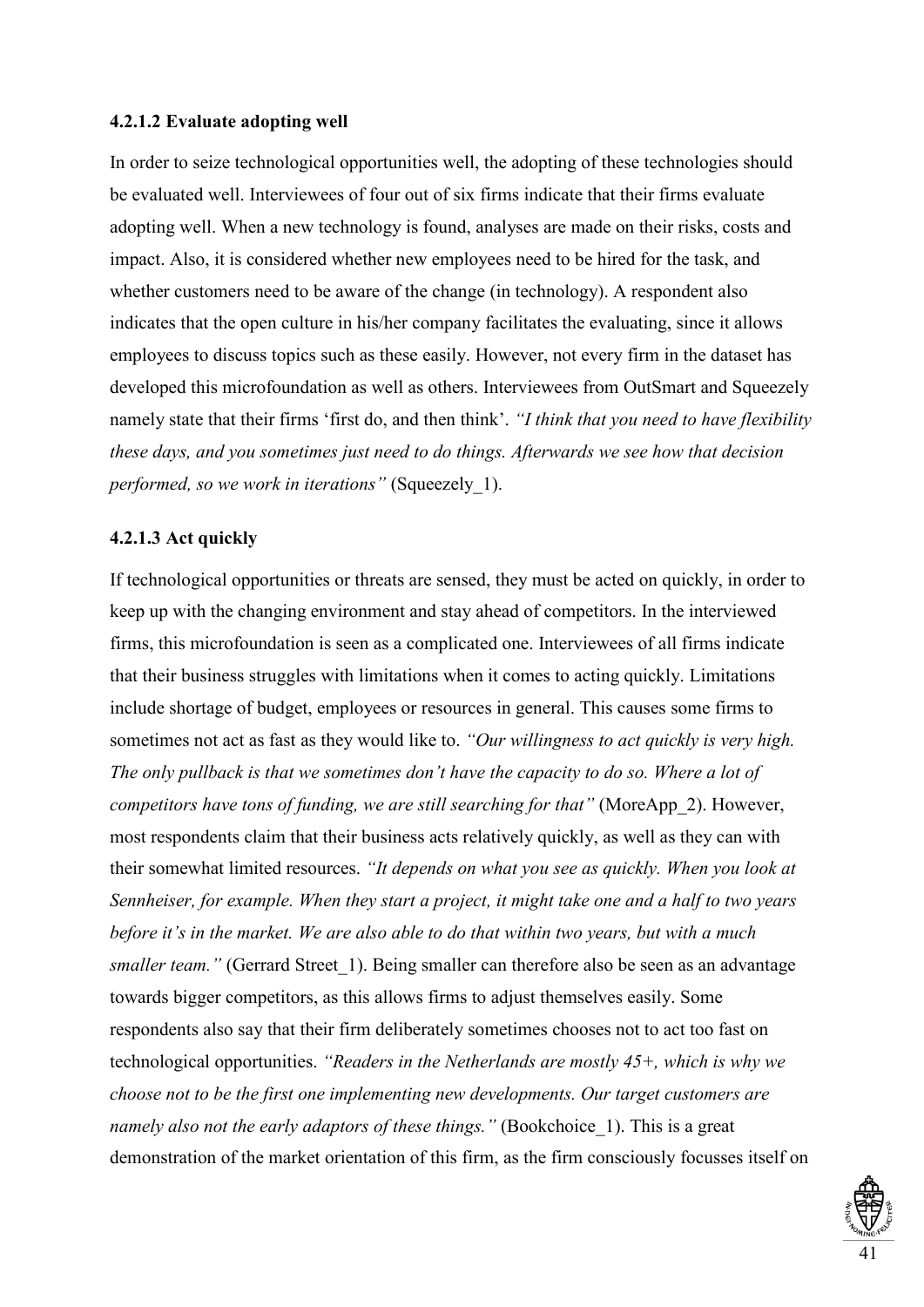its customers, rather than solely on technological innovativeness. A respondent from OutSmart also says that his/her firm sometimes chooses not to move too fast, because their current product offering is still good enough for winning market share: *"You must not move too fast with things that seem interesting and which can offer you something, when you can still gain a lot of market share with the solution that you currently have."* (OutSmart\_1). Acting quickly on technological opportunities and threats is therefore a microfoundation that must be seen in perspective to the firm's size and resources. Furthermore, the interviews show that acting too quickly on these opportunities may not always be the best move.

# **4.2.1.4 Top management support**

As with the sensing of technological opportunities and threats, top management support is important for technological seizing activities. Two interviewees who are employees (i.e. not managers) say that they appreciate it when managers engage into conversation with them about new technological developments. *"I have weekly meetings with the two managers in which I can show my progress. They are always very interested in those meetings and fully support me.*" (MoreApp 1). Top management support therefore seems to positively influence the willingness of employees to implement new technologies. Employees in the dataset also say that they appreciate it when managers themselves are initiators of new technologies. Two managers and one employee in the dataset say that their firm is able to deal with new technologies quickly, because they have little management layers. This enables managers and employees to discuss new technologies very easily, which in turn lead to quicker response time to developments. For this microfoundation, it therefore seems important that managers are approachable, and that everyone in the firm is able to speak his/her mind on technological developments. *"I would appreciate it a lot if everyone in the team would take a look on the internet once in a while at whether there are new innovations in his/her expertise. (…) And I think that, if we implement something new, that it will be carried by the whole team. So not from the top, but from the bottom. So that we really do it together.* (MoreApp 3).

### **4.2.2 Market response**

### **4.2.2.1 Select target markets**

The first microfoundation for seizing market-related opportunities, is selecting target markets. All interviewees state that their firm selects a target market to some degree, and it is found quite important. However, the data shows that B2B and B2C firms select target markets

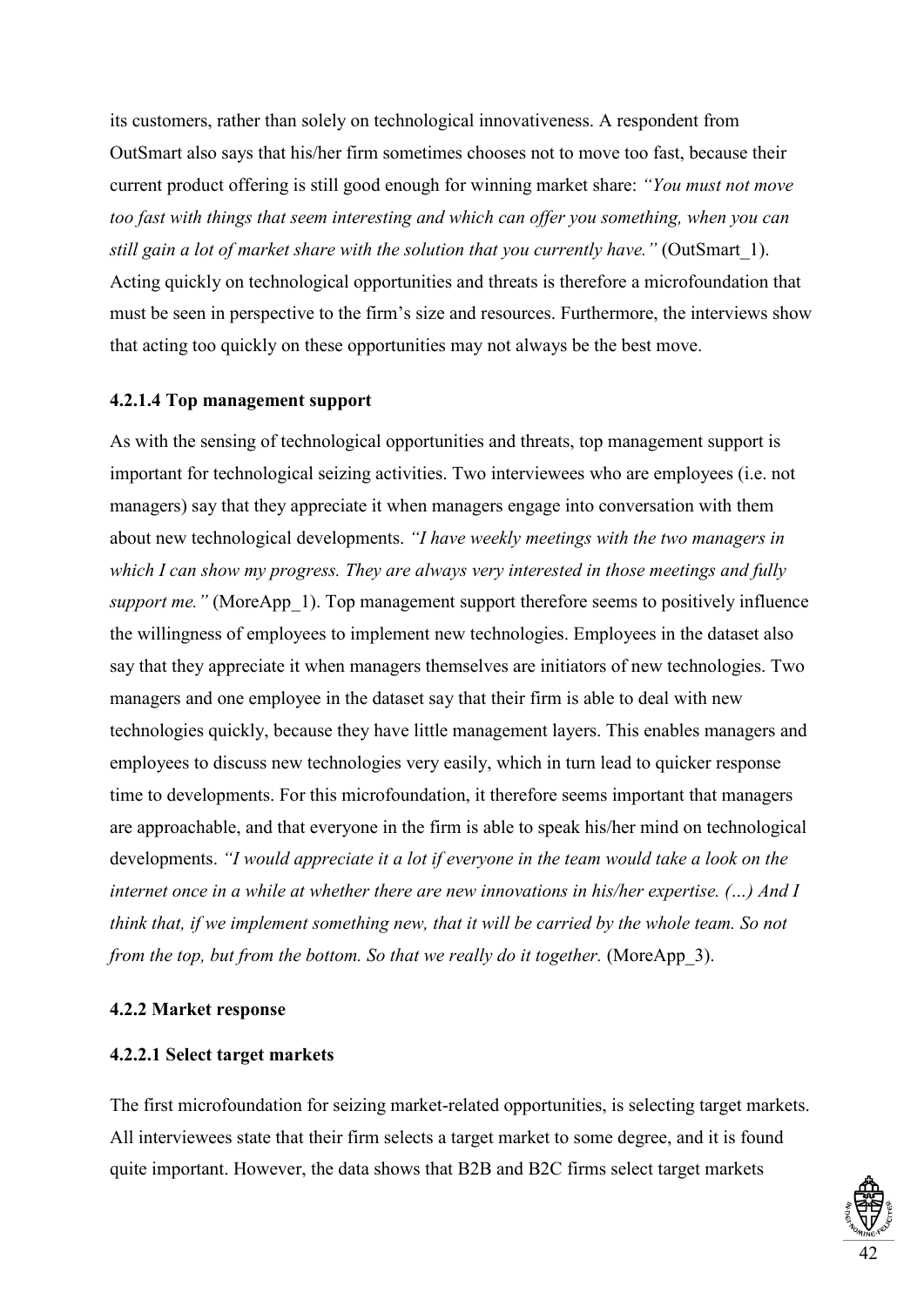differently. The interviewees from all B2C firms say that they select a target market based on demographics to some degree. However, what seems most important for these firms is selecting a target market based on the content of their product. *"Our target market is actually very broad, just as broad as the content that we have on our platform. (…) For example: Harry Potter is one of the best listened to titles on our platform, and a Harry Potter enthusiast can just as well be an 80 year old man, or a 15 year old teenage girl. (…) So we don't only look very traditional at: it's a man, or the age category." (Storytel 2). The* marketing of these firms is therefore not only based on purely demographics, but also on which content seems popular. *"If we see that more thrillers are being listened to in the app, or more novels, then we use those groups as a face for marketing, since we expect that more people will listen to these."* (Storytel\_1). Furthermore, testing and evaluating a target audience also seems important for B2C firms. *"You cannot just say: 'We think that…'. Your product and your subscription price, you really have to test those with your target audience. So you have to be willing to adjust yourself often."* (Gerrard Street\_1).

Selecting a target market based on the content of your product seems less relevant for B2B firms, since their products are generally quite generic. This means that not just one type of business can profit from their solution, but it is applicable to many sorts of businesses. The B2B firms in the dataset therefore mostly select their target market based on firm size, country, and, most important, sector. Interviewees from two out of three B2B firms say that their business selects a target market according to a certain sector, based on the sectors that they are already active in. Engaging in a sector in which you are already familiar is found very useful by respondents, since they have more certainty that their product will be appreciated, and they are able to personalize their product better according to the sector. *"We are moving more towards niches. Our application can be used very generic for everyone, but we also see that businesses appreciate it when you talk in their language."* (OutSmart\_1). *"First, we were kind of shooting with hail. So we took every opportunity for pitching, giving a demo, or anything. That cost us a lot of time, and it was not effective at all"* (Squeezely 1). Furthermore, marketing efforts are also often based around a certain sector. *"If we see that there is a lot of demand for inspection forms in the construction sector, more than in healthcare, then we will make more marketing content for inspection forms for construction"*  (MoreApp 3).

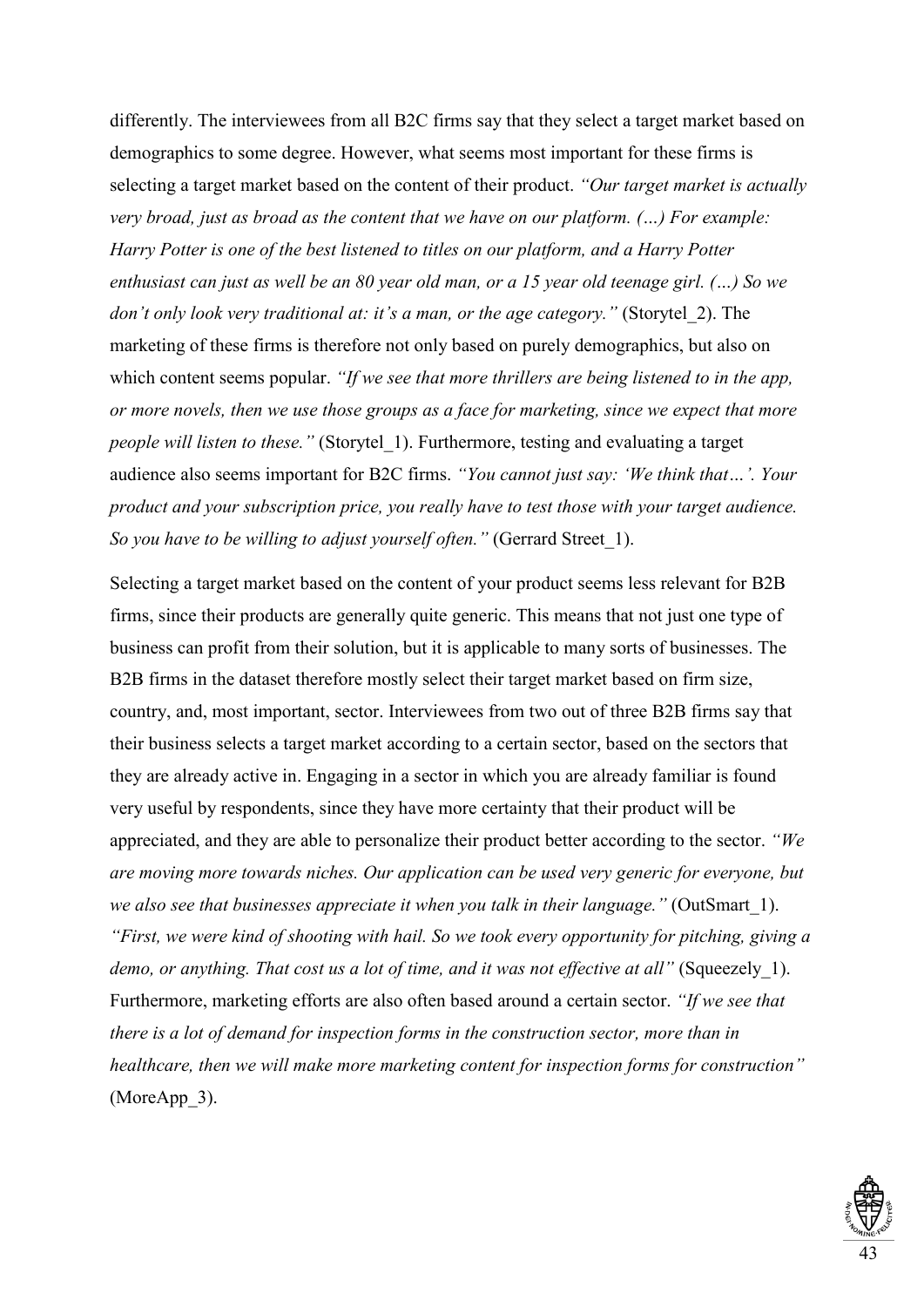Concluding, there is a difference to be noticed between B2B and B2C firms when it comes to selecting a target market. Where B2C firms mostly select their target audience based on their product offering, B2B firms do this based on the sectors in which they are familiar.

# **4.2.2.2 Develop new products or features**

The second microfoundation for effective seizing of market opportunities, is the developing of new products or features based on market information. This can thus occur based on information gathered on consumer preferences, but also on competitor moves or general market trends. All interviewees of all firms say that their firms heavily engage in this process. The dialogue between the firm and its consumers if found very important, and their input is very much appreciated. The development of new products or features occurs via two main ways in the dataset. First of all, firms engage in developing based on actual concrete questions by consumers. In this case, consumers reach out to the firm, saying that they miss certain features in the product, or that they experience issues with the product. For the B2B firms especially, this is seen as the most important mean for developing according to market information. *"We will never start anything without having customer demand. So we are really customer-driven, I have to say. And that ensures that you don't develop things that the customer is not waiting for."* (OutSmart\_1). *"We could figure out what we think that they would appreciate, but they tell us themselves. So we really listen well to our customers"*  (MoreApp\_1). Of course, not every customer question can result in a change to the product. Therefore, the questions of the customers are often being assessed to some degree. *"We really ask ourselves three questions. Is it one customer, or whole group of customers? Is it a small problem, or a big problem? And, is there a simple workaround for it? If the answer is: it concerns a lot of people, it has great impact, and there is no alternative or workaround, then we will put it high on the agenda"* (MoreApp\_2). Similar systems are being handled at more firms, with the most important indicator being the number of customers that are asking about the change. A number of interviewees also say that the more customers asking about a certain change, and the greater the impact of that change, the faster this change will be realised.

Secondly, new products or features are being developed based on the insights of the firms themselves. These insights are mainly gained from customer data or market trends. This manner of introducing new changes to the product seems more important for the B2C firms. The two firms offering (audio)books mainly use such information for determining which genres of books they will mostly add to their product. Storytel takes a next step in this

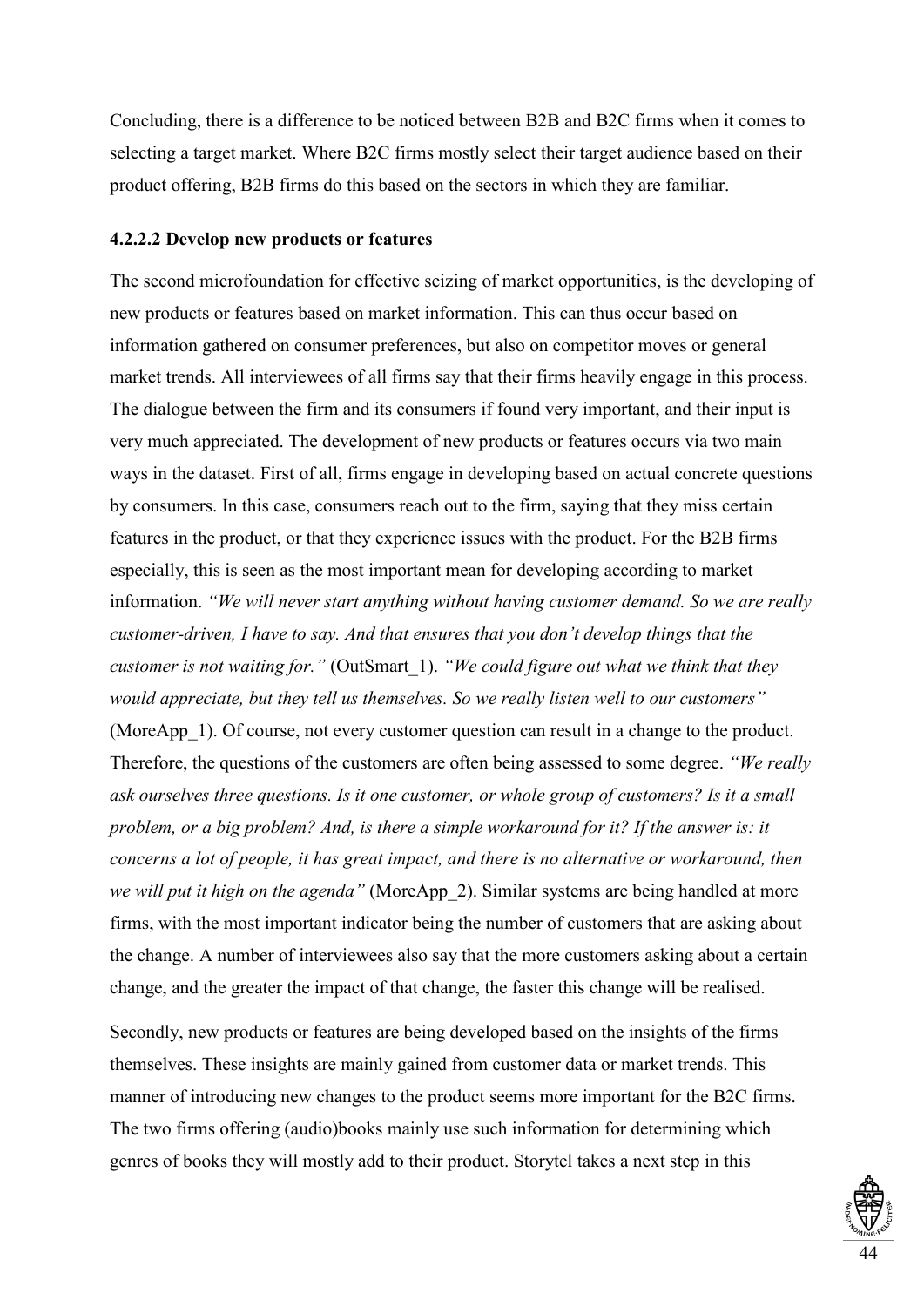process, and even has its own production line with 'Storytel Originals'. *"We for sure look at what are areas of interest, and we develop according to those with our Storytel Originals line. So we look at where the most interest lie. Is that at true crime, podcasts, or more at laidback listening and letting yourself be carried with a somewhat lighter story?"* (Storytel 2).

Concluding, developing changes according to the demands of customers is seen as a very important process for subscription-based firms. In the dataset, developing new products or features is mostly done based on two information sources: concrete questions of customers, or business insights about customers and the market.

#### **4.2.2.3 Address competitor moves**

The third microfoundation for effective seizing of market-related opportunities or threats, is addressing competitor moves. However, this microfoundation is sometimes found quite difficult, due to the lack of information about competitor moves, as also described in section 4.1.2.2. Addressing competitor moves therefore mostly happens based on what the firms are able to see in the market: marketing campaigns, product developments, online reviews, branding, and/or general researches concerning market trends. When looking at marketing, the most important topic for the interviewed firms is their findability online. Respondents of four out of six firms indicate that their firm looks at how competitors brand themselves, and how their (online) marketing efforts look. If this does not correspond to how their firm operates, an adjustment might be made. *"So if we notice that we need to adjust our marketing because we see a lot of companies using a different kind of stories, or using other kinds of words, then we change that ourselves also directly."* (Gerrard Street\_1). *"An example is that we used to call ourselves a DMP, data management platform. Then we noticed that everyone was branding themselves as a CDP, customer data platform. (…) So eventually, we also started to call ourselves a CDP."* (Squeezely\_1).

Changing the product according to competitor moves happens less often. Most interviewees say that their business keeps an eye on what (new) products or features their competitors have, but these do not necessarily call for an adjustment of their product. However, this does happen, as described by the interviewee of Gerrard Street. *"We also read a lot of online reviews. For example, now that we are putting our active noise cancelling on the market, then we look at online reviews of Bose. What do people think of the loading time, battery life? This then becomes a sort of standard for us"* (Gerrard Street\_1). The fact that competitor moves do not always call for action, also stems from the specific propositions some firms choose. The

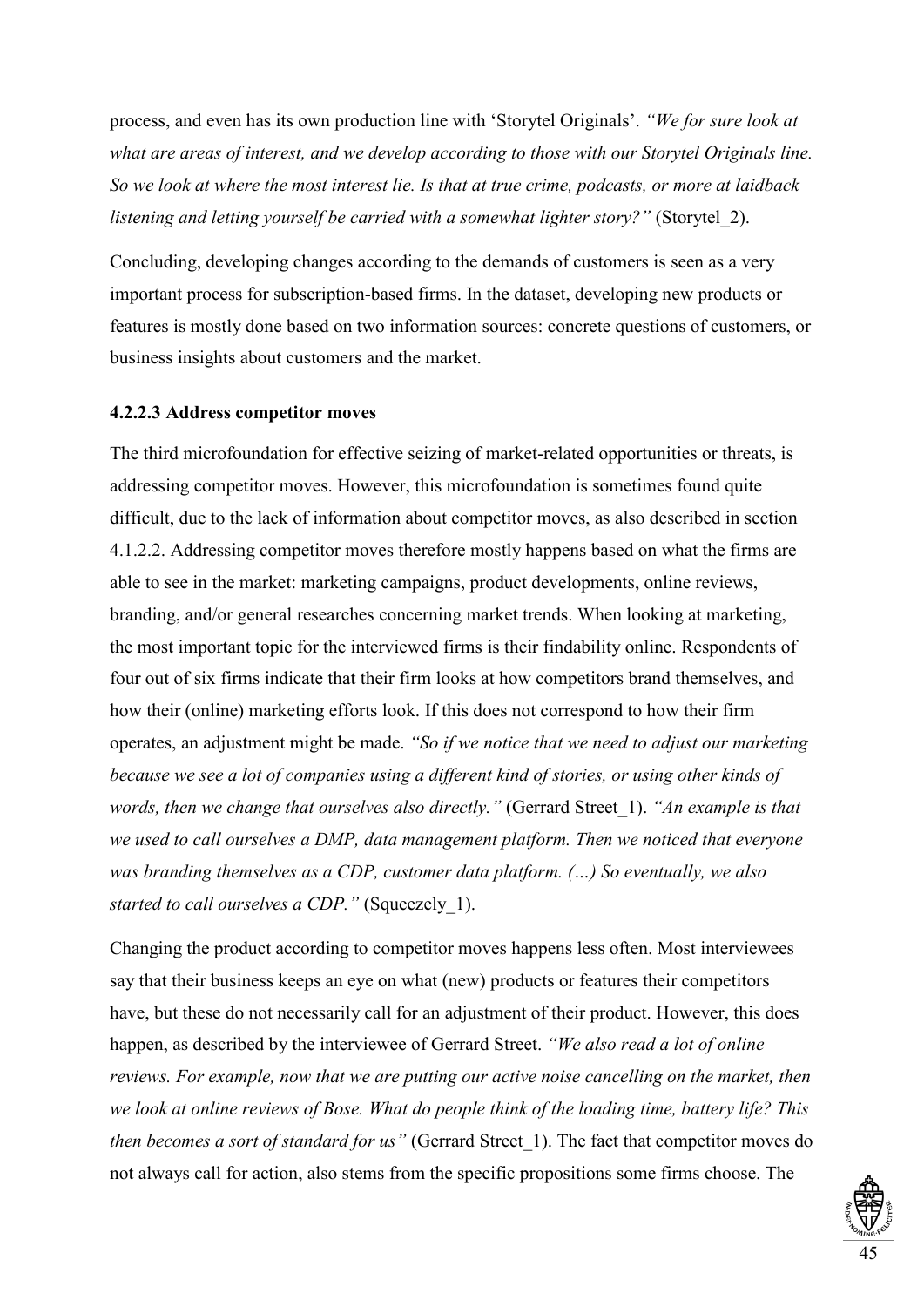interviewee of Bookhoice, for example, states that his/her company has consciously chose a price proposition, which is why they are unique in their market, and not every competitor move is seen as a threat. Storytel also has a specific strategy when it comes to competition. *"We really have one big competitor: Audible. So we move ourselves to the places in which Audible is not. This causes us to be in a market in which we don't have a lot of competition. (...)* Therefore, we don't have to actively consider our competition all the time." (Storytel 1). This strategy can also be seen as a way to address competitor moves.

Concluding, addressing competitor moves can be quite difficult in the subscription market, due to limited available information. Competitor moves concerning marketing are often followed, since these are relatively visible. The actual changing of the product according to competitor moves, however, seems less likely in the subscription market. In the process of staying competitive, choosing a specific strategy or proposition for dealing with competitors could be a good solution for the lack of information about competitors.

# **4.2.2.4 Top management support**

The final microfoundation for the market response capability is top management support. Rather than supporting the search for new technologies, as with technological opportunism, managers should support the process of adapting to the market and keeping an eye on competitors. All interviewees indicate that their firm is aware of their position in their market, and that changing is necessary. *"We are aware of the fact that it is game-over when you can't keep up with market developments. Standing still is not an option, we must continue to scale up.*" (MoreApp 2). The main mean for top management support concerning market opportunities and threats seems to be communication. A number of managers in the dataset say that they often talk to their employees about where the firm is heading and what obstacles are in the way. Managers thereby also often ask their employees to check out certain developments concerning customers, competitors or the market in general. This makes sure that everyone is on the same page and is knowledgeable about relevant developments. A number of employees in the dataset also say that they appreciate talks with their managers. Clear and motivating communication towards employees therefore seems to be important for a well-developed market response capability.

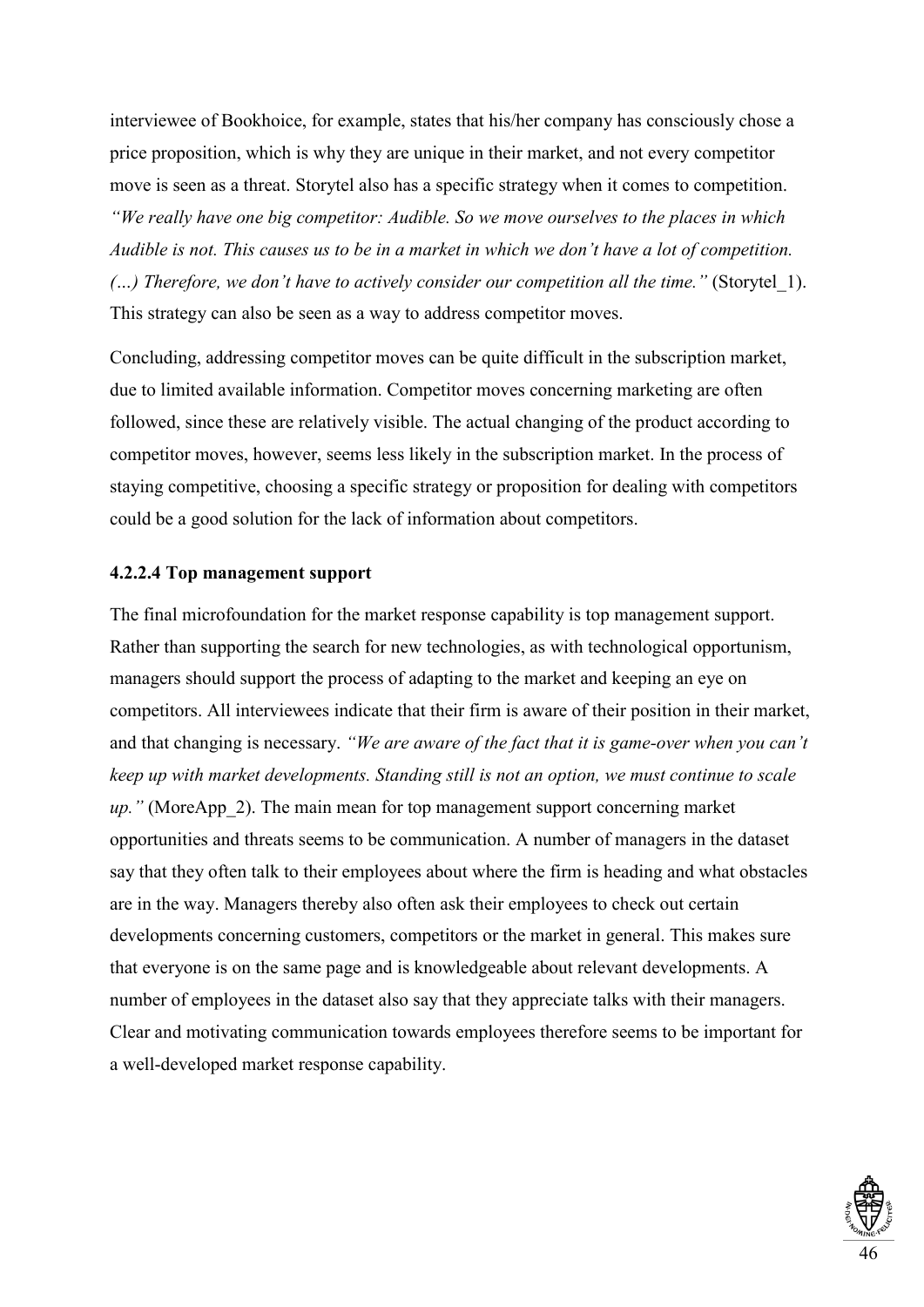### **4.3 Reconfiguring**

#### **4.3.1 Develop and communicate a clear image of the future**

The first microfoundation for successful reconfiguring is the developing and communicating of a clear image of the future. The setting of goals is found very important by the interviewees. Eight out of ten interviewees state that their firm actively sets goals, or is planning to do so. It is subsequently important that these goals are shared with the entire firm, so that everyone is knowledgeable on what is going on in the firm, and where they are heading. Sharing goals also enables employees to speak their minds on the goals, which allows for discussion. A smaller firm size and an open culture seems to facilitate discussions about goals and the progress that is being made on them. *"If you have a big company, then you would have to e-mail everyone about what is about to happen. We just discuss that during lunch, so that is the power of a smaller team"* (Squeezely 1). The importance of sharing goals with employees is well illustrated by the interviewees at OutSmart. The manager at OutSmart (OutSmart\_1) says that they set clear goals with management. *"At management level, we state for ourselves where something should lead to."* However, the second interviewee, who is an employee, (OutSmart\_2) knows little about these goals. *"I can't imagine that everything is done blindly, but I don't know if something is written down black on white.".* Communicating a clear image of the future therefore seems very important. *"If there's not a goal behind something, we'll get critical questions."* (MoreApp\_2)

When it comes to the actual setting of goals and communicating those, the interviewees in the dataset describe a number of ways by which this happens. At MoreApp, the teams work with 'rocks', describing a number of goals to be attained by each quarter. The progress of reaching these goals is subsequently discussed every two weeks. *"We have two-weekly demos, in which the development team shows what new developments there are, new features, bug fixes, you name it. This is also the moment at which the marketing team shows what they are doing: newsletters, blogs, events, that sort of things. We also then have an update concerning the business, so about important business changes".* (MoreApp\_2). Storytel also works with goals on a quarterly basis, whereas Gerrard Street maintains short-term goals of one week. It must also be noted that not only the setting of goals is important, but also the maintaining and evaluating of those goals. *"Things often change, and sometimes you lose the ultimate goal which you are working for. You then lose sight of those things, and you could be doing the wrong things"* (Gerrard Street\_1).

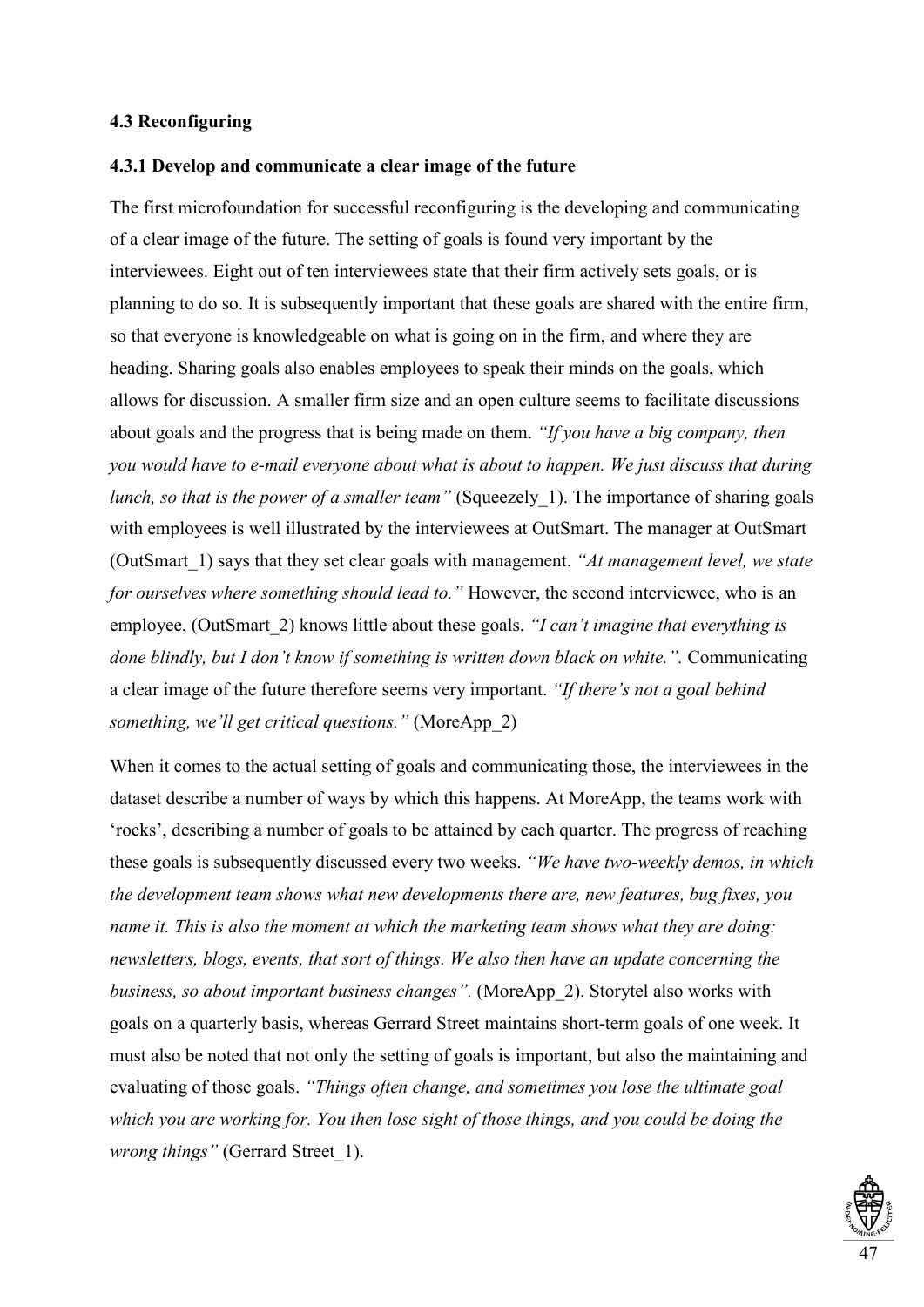Concluding, developing a clear image of the future is found very important by most interviewees. This can be done by setting clear goals and determining measurable outcomes. Communicating those goals is subsequently very important, so that everyone in the firm is knowledgeable about them, which will enable them to more actively pursue them.

# **4.3.2 Develop feedback mechanisms**

The second microfoundation for effective reconfiguring is the developing of feedback mechanisms. The data shows that not a lot of firms have implemented actual structures to facilitate feedback. Feedback is mostly given informally, which is facilitated by an open culture in which employees are able to speak their minds. *"We are a very open company, in which everyone is able to give his/her input, and we seriously look at that"* (MoreApp\_1). Again, a smaller size firm seems to have an advantage here, as feedback can easily be given, without having to go through hierarchical layers. *"We have very short lines. The whole team is able to sit at one table, so we don't have to discuss something for hours before we implement it. We can make decisions very quickly."* (Gerrard Street\_1). However, structural feedback mechanisms can provide firms with real value. MoreApp and Storytel are the only firms in the dataset of which interviewees say that they have a structure for giving and receiving feedback. These interviewees claim that this structure provides them with real advantages. *"We have a retrospective every two weeks. Here we discuss with the entire team things like: Where should MoreApp start with, according to you? What should we absolutely stop doing? With what should we continue? So our biggest business changes actually emerge from these sessions*" (MoreApp 2). Besides employees, customers can also be seen as a source of feedback. When they experience problems with the product, they can discuss this with firms via a support channel, for example. Support employees can subsequently pass on this feedback to the rest of the company, after which changes can be made. *"If employees tell me: "Customers react very bad to this advertisement, or we made this e-mail but something is missing", then we change those things of course."* (Gerrard Street 1).

Concluding, structural feedback mechanisms are not always as well-developed in the interviewed firms. An open culture seems to be the greatest facilitator for the giving of feedback by employees.

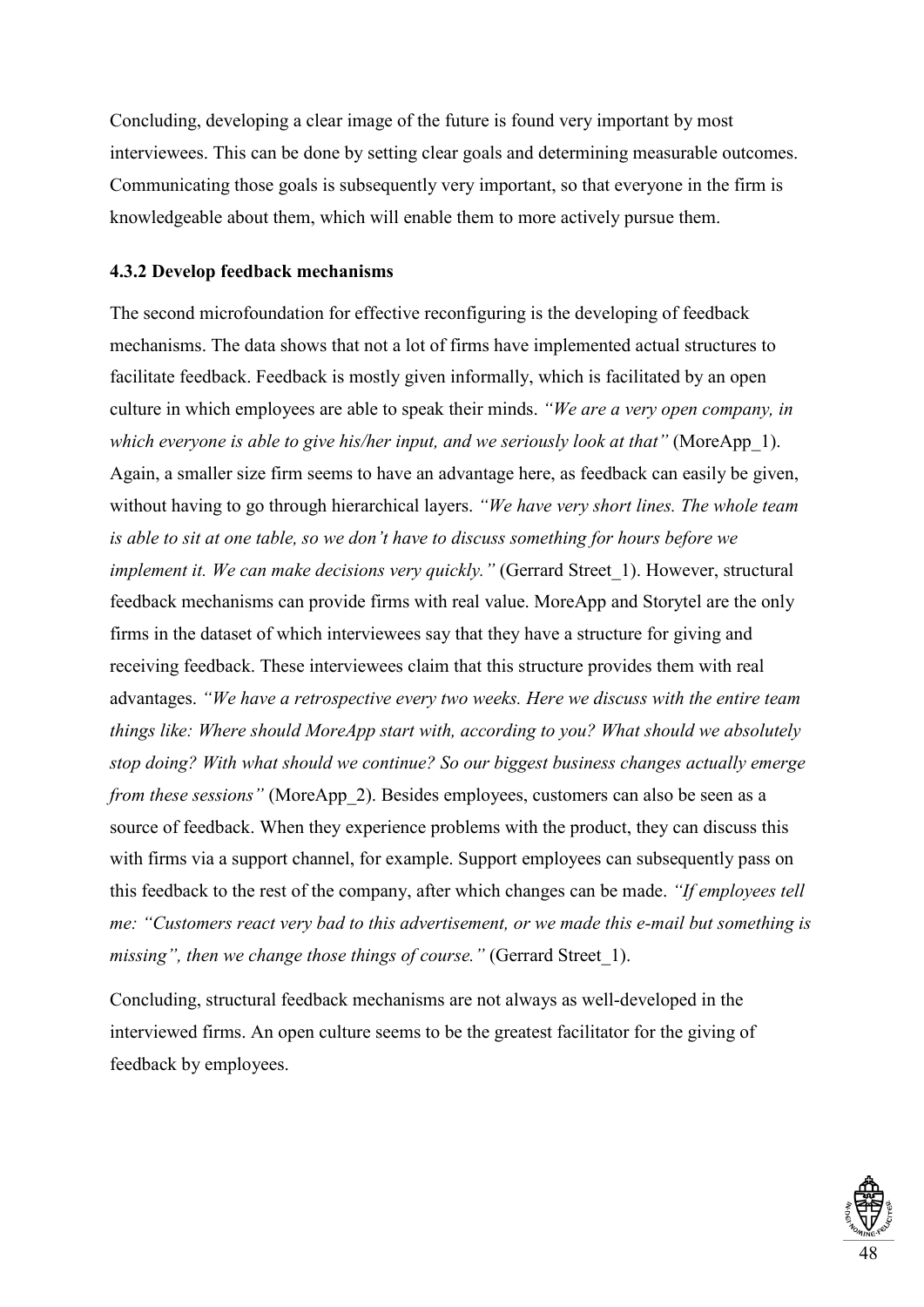#### **4.3.3 Top management support**

The final microfoundation for the reconfiguring capability is the support of top management for employees who aid in the process of implementing changes. The data shows that this microfoundation is not as formally developed as it is described in literature. The support of management of employees who aid in a change does occur, but not in a structured way. This means that no interviewee says that their managers hand out bonuses in any form to employees who helped in a change, or things like that. The focus of top management support in this sense lies more on the informal contact. This means taking out employees to dinner, going out for a drink with the team, and generally celebrating successes. *"One of our goals is that we want to celebrate successes. So we use the 'work hard, play hard' principle. For example, when we rolled out our new pricing model, we had a drink and a quiz. So we try to do this with all big events and changes."* (MoreApp\_2). Furthermore, allowing employees to personally develop themselves is another way by which top management can show its support to the rest of the firm. *"I think that we reward with us is that we are a very learning organization, offering a lot of development, career opportunities, and room for education. Also, you get an awesome job in which you can initiate things at every level, and receive room to get those things implemented. So our reward system is more concerned with personal development, than with actual bonusses."* (Storytel\_2).

Concluding, the support of top management when it comes to (aiding in) implementing changes has a more informal character. Rewarding employees with casual events, celebrating successes, can seen as a good mean for showing support.

#### **4.4 Summary on the presence of the dynamic capabilities**

In this section, the performance of the firms on each dynamic capability is summarized. Each dynamic capability is discussed per table, in which the microfoundations that form the capability are visible. An assessment is made per microfoundation on how well this microfoundation manifested itself in each firm. As stated earlier, this is done by assigning either a plus  $(+)$ , a minus  $(-)$ , or a plus minus  $(+/-)$ , depending on how well the firm performs at each microfoundation. This consideration is made based on whether a firm has certain processes in place as prescribed by literature concerning each microfoundation. The number of plusses is also expressed in a percentage, so that the dynamic capabilities can be compared with each other. The summarizations flowing out these tables can then be used to see whether

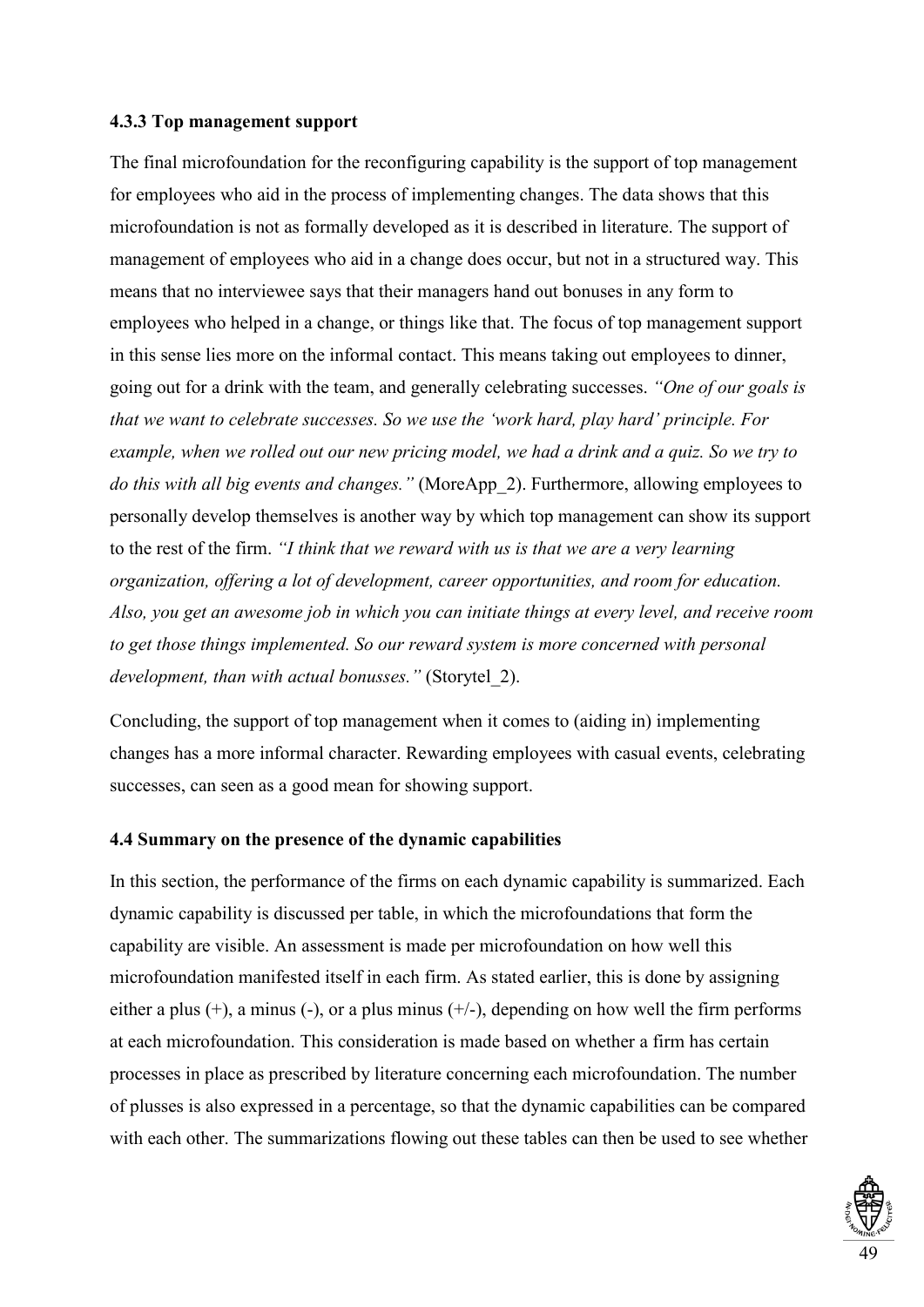a greater performance on a certain dynamic capability is associated with a greater performance on another one, and can thus check the first three propositions of this thesis.

|                                |                                          | Performance by firms on each microfoundation |                   |                          |                |                 |                          |
|--------------------------------|------------------------------------------|----------------------------------------------|-------------------|--------------------------|----------------|-----------------|--------------------------|
| <b>Dynamic</b>                 | <b>Microfoundations</b>                  | Storytel                                     | <b>Bookchoice</b> | Gerrard                  | <b>MoreApp</b> | <b>OutSmart</b> | Squeezely                |
| <b>Capability</b>              |                                          |                                              |                   | <b>Street</b>            |                |                 |                          |
| Sensing                        | Search for new<br>technologies           | $+$                                          | $+$               | $+$                      | $+$            | $+$             | $\overline{\phantom{a}}$ |
|                                | Evaluate (current)<br>technologies       | $+$                                          | $\blacksquare$    | $^{+}$                   | $+$            | $\frac{1}{2}$   | $\blacksquare$           |
|                                | Future focus                             | $+/-$                                        | $\blacksquare$    | $\overline{\phantom{a}}$ | $+/-$          | $+$             | $\overline{\phantom{a}}$ |
|                                | Top management<br>support                | $\overline{\phantom{a}}$                     | $\blacksquare$    | $+/-$                    | $\ddot{}$      | $^{+}$          | $^{+}$                   |
|                                | Gather consumer<br>information           | $+$                                          | $+/-$             | $+$                      | $^{+}$         | $+$             | $\overline{\phantom{a}}$ |
|                                | Gather competitor<br>information         | $+$                                          | $+/-$             | $+/-$                    | $\ddot{}$      | $+/-$           | $+/-$                    |
|                                | Gather market trend<br>information       | $+$                                          | $+$               | $^{+}$                   | $\ddot{}$      | ä,              | $+$                      |
|                                | Gather supplier-<br>/partner information | $+$                                          | $+/-$             | $\boldsymbol{+}$         | $\ddot{}$      | $\blacksquare$  | $\blacksquare$           |
|                                | Pursue durable<br>relationships          | $+$                                          | $+$               | $+/-$                    | $+$            | $+/-$           | $^{+}$                   |
| Summarization of number of $+$ |                                          | 6(67%)                                       | $0(0\%)$          | 4(44%)                   | 8(89%)         | $1(11\%)$       | $-2(-22%)$               |
|                                | Average number of $+$<br>$2,83(31\%)$    |                                              |                   |                          |                |                 |                          |

*Table 5: Summary of the development of the Sensing capability*

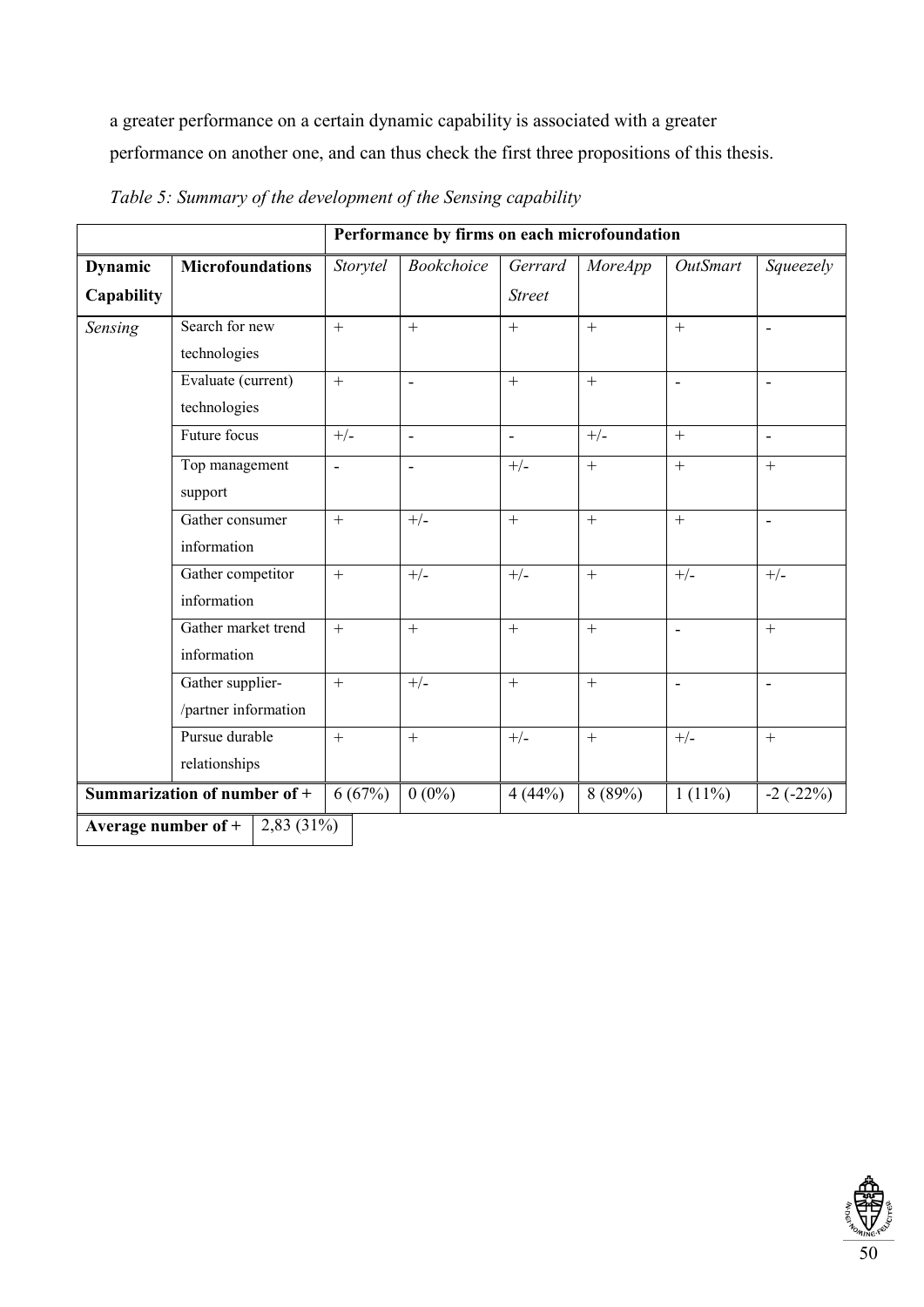|                                        |                         | Performance by firm on each microfoundation |            |               |                |                          |           |
|----------------------------------------|-------------------------|---------------------------------------------|------------|---------------|----------------|--------------------------|-----------|
| <b>Dynamic</b>                         | <b>Microfoundations</b> | Storytel                                    | Bookchoice | Gerrard       | <b>MoreApp</b> | <b>OutSmart</b>          | Squeezely |
| Capability                             |                         |                                             |            | <b>Street</b> |                |                          |           |
| Seizing                                | Willingness to adopt    |                                             | $+$        | $+$           | $+$            | $+$                      | $+$       |
|                                        | Evaluate adopting       | $+$                                         | $+$        | $+$           | $^{+}$         | $\overline{\phantom{a}}$ |           |
|                                        | well                    |                                             |            |               |                |                          |           |
|                                        | Act quickly             | $+/-$                                       | $+$        | $+$           | $^{+}$         | $+$                      | $+$       |
|                                        | Top management          | Ē,                                          | $+$        | $+$           | $+$            | $+/-$                    | $+$       |
|                                        | support                 |                                             |            |               |                |                          |           |
|                                        | Select target markets   | $+$                                         | $+$        | $+$           | $+/-$          | $+$                      | $+$       |
|                                        | Develop new             | $+$                                         | $+$        | $+$           | $^{+}$         | $+$                      | $+$       |
|                                        | products or features    |                                             |            |               |                |                          |           |
|                                        | Address competitor      | $+$                                         | $+$        | $+$           | $+$            | $+/-$                    | $+/-$     |
|                                        | moves                   |                                             |            |               |                |                          |           |
|                                        | Top management          | $+/-$                                       | $+/-$      | $+$           | $^{+}$         | $\overline{\phantom{a}}$ |           |
|                                        | support                 |                                             |            |               |                |                          |           |
| Summarization of number of +<br>2(25%) |                         |                                             | 7(88%)     | $8(100\%)$    | 7(88%)         | 2(25%)                   | 3(38%)    |
| Average number of $+$                  | 4,83 $(60\%)$           |                                             |            |               |                |                          |           |

*Table 6: Summary of the development of the Seizing capability*

*Table 7: Summary of the development of the Reconfiguring capability*

|                                    |                | Performance by firm on each microfoundation |                   |               |                |                 |           |
|------------------------------------|----------------|---------------------------------------------|-------------------|---------------|----------------|-----------------|-----------|
| <b>Dynamic</b>                     | Microfoundat   | Storytel                                    | <b>Bookchoice</b> | Gerrard       | <i>MoreApp</i> | <b>OutSmart</b> | Squeezely |
| Capability                         | ions           |                                             |                   | <i>Street</i> |                |                 |           |
| Reconfiguring                      | Develop and    | $+$                                         | $+/-$             | $+/-$         | $^{+}$         | $+/-$           | $+/-$     |
|                                    | communicate a  |                                             |                   |               |                |                 |           |
|                                    | clear image of |                                             |                   |               |                |                 |           |
|                                    | the future     |                                             |                   |               |                |                 |           |
|                                    | Develop        | $+$                                         | $+/-$             | $+$           | $+$            | $+/-$           | $+/-$     |
|                                    | feedback       |                                             |                   |               |                |                 |           |
|                                    | mechanisms     |                                             |                   |               |                |                 |           |
|                                    | Top            | $+$                                         | $+$               | $+$           | $+$            | $+$             | $+/-$     |
|                                    | management     |                                             |                   |               |                |                 |           |
|                                    | support        |                                             |                   |               |                |                 |           |
| Summarization of number of +       |                | $3(100\%)$                                  | 1(33%)            | 2(67%)        | $3(100\%)$     | 1(33%)          | $0(0\%)$  |
| Average number of $+$<br>1,66(55%) |                |                                             |                   |               |                |                 |           |

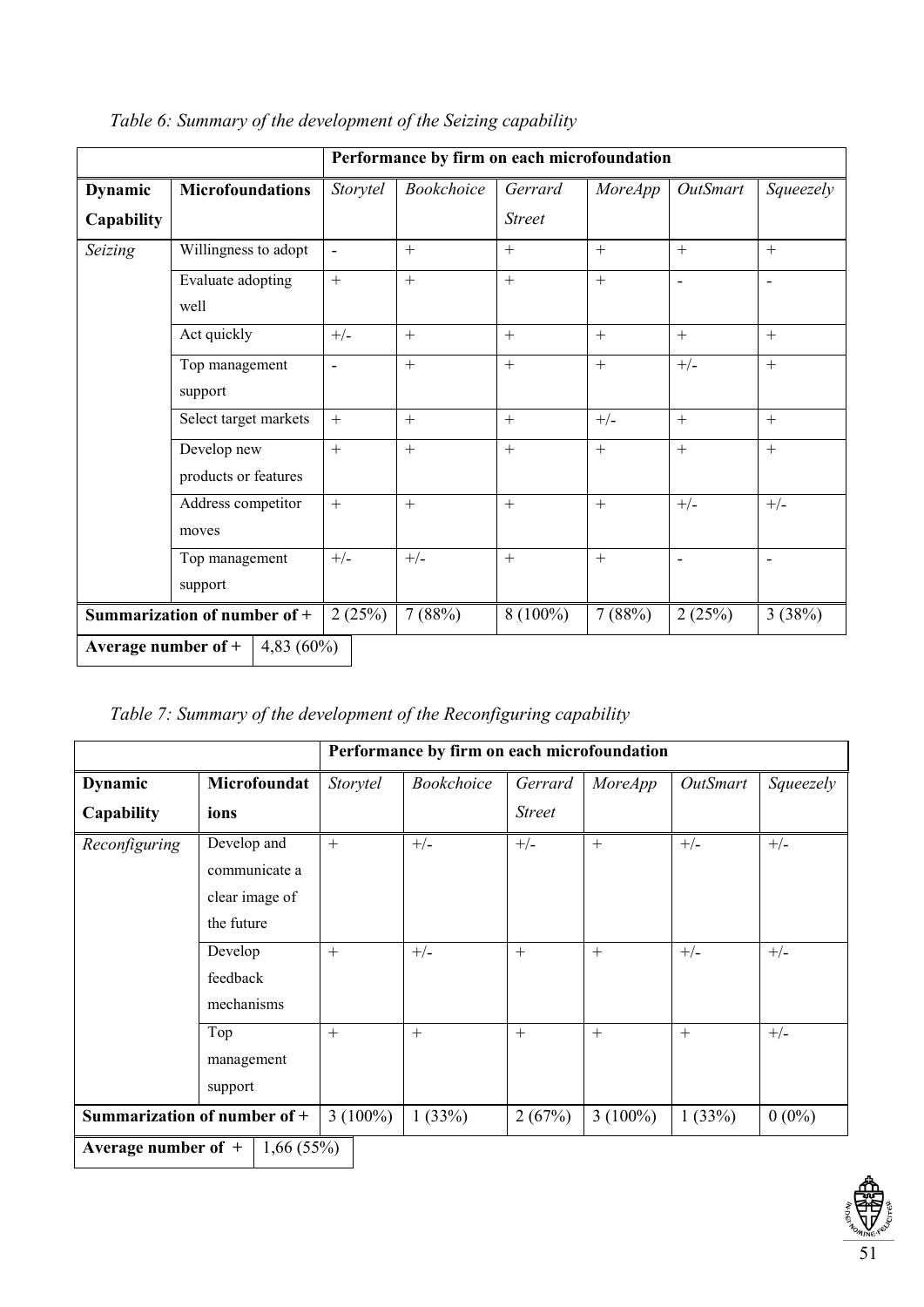# **4.5 Service quality**

In this section, the service quality of the researched firms is discussed. This is done per firm, explicating how well customers evaluate the service of the firm. As stated earlier, unfortunately no online reviews could have been found for Squeezely, which is why this firm is not included in this analysis. Specifically, each dimension of service quality is considered separately, looking at the temper of each online review; is it positive or negative? A positive experience is characterized by the customer generally appreciating the subscription service, mentioning what specific factor makes them appreciate it. A negative one is characterized by the customer experiencing issues with the service, or missing features they would appreciate.

Based on the number of reviews that have either a negative or a positive sentiment, conclusions can be made on the service quality of each firm. Since no threshold could be found in literature on which service quality should be assessed, assessments are made on the average service quality of the researched firms. This is done by calculating the average percentage of positive experiences, as well as the average percentage of negative experiences. This makes it possible to easily compare the service quality among firms. The percentage is rounded to whole numbers. The total number of codes is 751, of which 469 (62%) had a positive sentiment, and 282 (38%) a negative one. The assessment of a firm's service quality is based on these percentages, i.e. did the firm score above or below average?

# **4.5.1 Storytel**

As stated earlier, for Storytel a total of 100 online reviews have been gathered: 50 from the Apple App Store and 50 from the Google Play Store. These reviews resulted in 160 codes, of which 68 with a positive attitude, and 92 a negative one. In Table 8, the number of codes and their corresponding dimensions are visible.

| <b>Dimension</b>  | <b>Number</b> | <b>Positive experience</b> | <b>Negative experience</b> |
|-------------------|---------------|----------------------------|----------------------------|
| Aesthetics        | 18            | 9                          | 9                          |
| Conformance       | 14            |                            | 14                         |
| Durability        | 3             |                            | 2                          |
| Features          | 42            | 9                          | 33                         |
| Perceived Quality |               |                            |                            |
| Performance       | 47            | 44                         |                            |
| Reliability       | 26            |                            | 24                         |
| Serviceability    |               |                            | h                          |
| <b>Total</b>      | 160           | 68 (42%)                   | 92 (58%)                   |

*Table 8: Service Quality of Storytel*

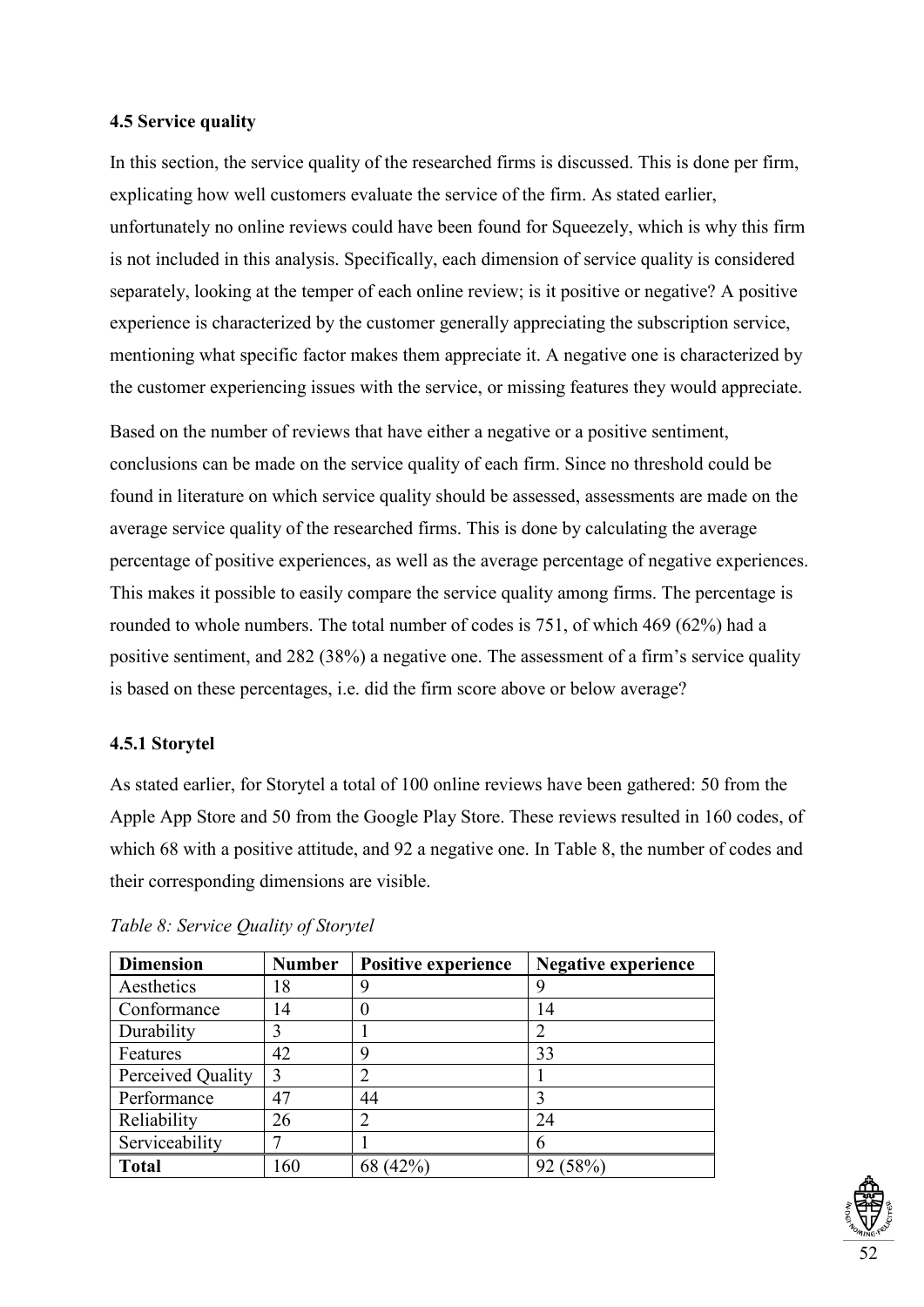The most mentioned dimensions are performance and features. Notable is that the performance of Storytel is very positively experienced (44 positive vs. 3 negative), yet the features quite negative (9 positive vs. 33 negative). When looking into the codes corresponding to these dimensions, it is visible that a lot of people generally appreciate the service, hence the high level of positive experiences concerning performance. However, even those who appreciate the performance, often still have things to note on the features of the Storytel app. They often say that certain features are not to their liking, or that they still miss some features. *"The content is okay, but surely not complete. However, it is hard to find it. The search function is very bad. When you, for example, search for books written by 'Bakker', you get all the books in which 'Bakker' is mentioned in either the title or the description. You cannot divide that. So if you want something else than the standard shown content, you just have back luck. English content also is disappointing, and you can only choose two languages. I'm considering to end my subscription after one month.*" (Storytel service quality code 74). Another dimension that is experienced extremely negatively is Conformance. This discrepancy stems from customers finding the price of the service too high in comparison to the advantages it brings them. Finally, also the reliability is experienced very negatively. This is due to customers experiencing issues with the service, which prevents them from using it to their liking.

Concluding, when considering the overall service quality of Storytel, customers experience the service predominantly negatively. Almost all dimensions are experienced more negatively (58%) than positively (42%). Since the average percentage of positive experiences is 62%, Storytel's service quality is labelled as below average.

# **4.5.2 Bookchoice**

For Bookchoice, also 100 online reviews have been gathered: 33 from the Apple App Store, 33 from the Google Play Store, and 34 from Trustpilot.com. These reviews resulted in 151 codes, of which 46 had a positive sentiment, and 105 a negative one. Table 9 shows the distribution of the number codes per dimension.

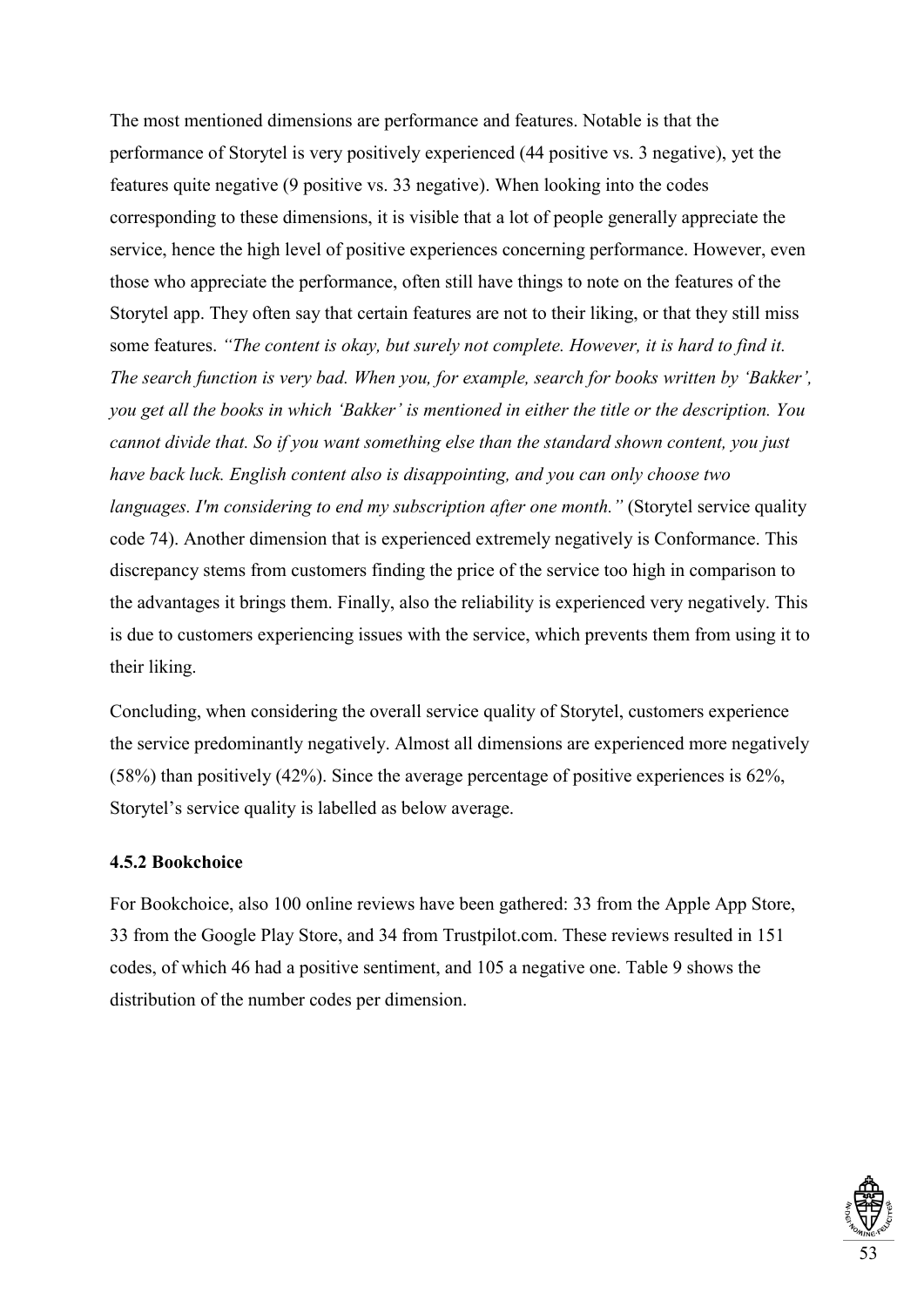| <b>Dimension</b>  | <b>Number</b> | Positive experience | <b>Negative experience</b> |
|-------------------|---------------|---------------------|----------------------------|
| Aesthetics        | 8             |                     |                            |
| Conformance       | 6             |                     |                            |
| Durability        |               |                     |                            |
| Features          | 10            |                     | 10                         |
| Perceived Quality | 4             |                     |                            |
| Performance       | 41            | 37                  |                            |
| Reliability       | 59            |                     | 59                         |
| Serviceability    | 23            |                     | 19                         |
| <b>Total</b>      | 151           | 46 (30%)            | 105 (70%)                  |

*Table 9: Service Quality of Bookchoice*

The most mentioned dimensions are performance and reliability. When talking about performance, most reviewers were positive about Bookchoice. The most mentioned subject here was the content of Bookchoice, which a lot of reviewers appreciated. However, a lot of customers were unable to enjoy the content of Bookchoice due to issues they experienced with the product. *"Every time I have read a book, the app closes and I get error notifications saying that the Bookchoice app does not respond. I can fix this by closing the app in the settings, but I actually should not have to do this. It obstructs me to use the app"* (Bookchoice service quality code 93). Because of errors such as these, a number of reviewers say that they are thinking of ending their subscriptions, and/or going to the service of a competitor. *"The subscription stands or falls with a good app, so...*" (Bookchoice service quality code 83). Furthermore, when users who experience issues contact the support of Bookchoice, they feel like they are not being helped well. According to reviewers, the support of Bookchoice is hard to reach, often does not respond or responds very late, and does not actually help the users who experience problems.

Concluding, most online reviews about Bookchoice have a negative sentiment (70%). The content of the service is mostly enjoyed. However, a lot of users are unable to enjoy this content due to issues with the app. When contacting Bookchoice about these issues, many users felt that they were not helped a lot. Since the average percentage of positive experiences is 62%, and Bookchoice's is 30%, the firm's service quality is labelled as below average.

## **4.5.3 Gerrard Street**

For Gerrard Street, a total of 78 online reviews were gathered; 75 from Trustpilot.com, and three from Tweakers.net. Based on these reviews, 187 codes have been formed, of which 157

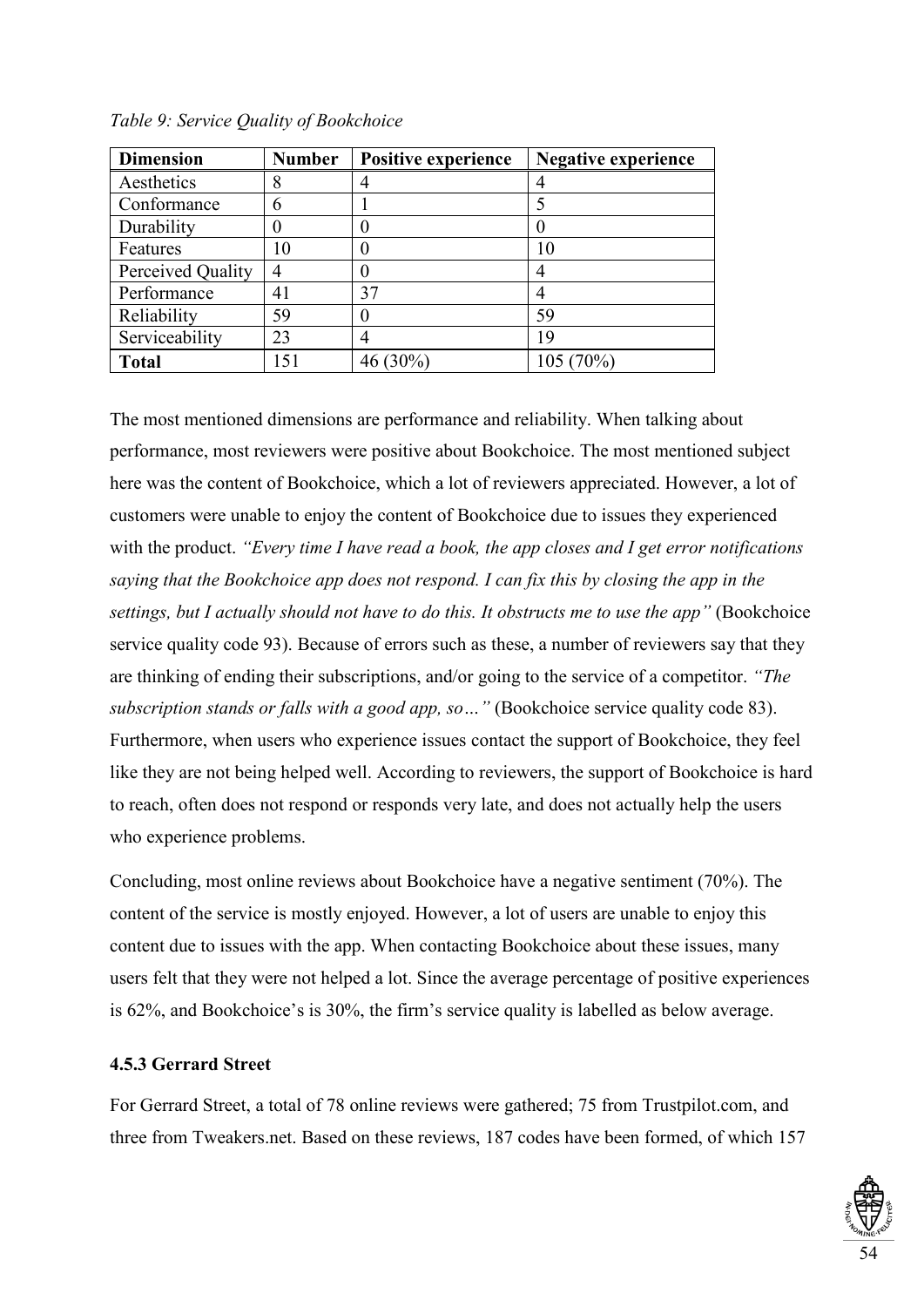had a positive sentiment, and 30 a negative one. Table 10 shows the dispersion of the number of codes per dimension.

| <b>Dimension</b>  | <b>Number</b> | Positive experience | <b>Negative experience</b> |
|-------------------|---------------|---------------------|----------------------------|
| Aesthetics        | 16            | 14                  |                            |
| Conformance<br>18 |               | 13                  |                            |
| Durability        | 3             |                     |                            |
| Features          | 12            | 8                   |                            |
| Perceived Quality | 20            | 20                  |                            |
| Performance       | 66            | 58                  |                            |
| Reliability       |               |                     |                            |
| Serviceability    | 50            | 43                  |                            |
| <b>Total</b>      | 187           | (84%)               | 30(16%)                    |

*Table 10: Service Quality of Gerrard Street*

The most mentioned dimensions were performance and serviceability. The majority of the reviews that mentioned these dimensions had a positive attitude. Users of Gerrard Street most of all enjoyed the sound quality of the headphones. Many customers also noted that they appreciated the firm because of its sustainable proposition, since parts of the headphones are re-usable. Furthermore, a lot of users positively experienced the serviceability Gerrard Street. Reviewers say that the support reacts very quickly, friendly and helpful. Also, subscribers found it very easy to send broken parts to Gerrard Street, and new replacing ones are sent very quickly. This is extra important for Gerrard Street, since their business model surrounding the replacing of headphone parts relies on this. *"An excellent service overall. Had a more expensive part of the headphones break pretty early on, they replaced it without any questions as the service would suggest. They where very helpful in finding out the problem and their helpdesk via WhatsApp is quick to respond.*" (Gerrard Street service quality code 85).

All in all, most users experience the service of Gerrard Street very positively (84%). This percentage is higher than the average (62,5%), which is why Gerrard Street's service quality is labelled above average.

# **4.5.4 MoreApp**

For MoreApp, 100 online reviews have been collected; 50 from the Apple App Store and 50 from the Google Play Store. These reviews resulted in 134 codes, of which 130 described a positive experience, and 4 a negative one. Table 11 shows the number of codes per dimension.

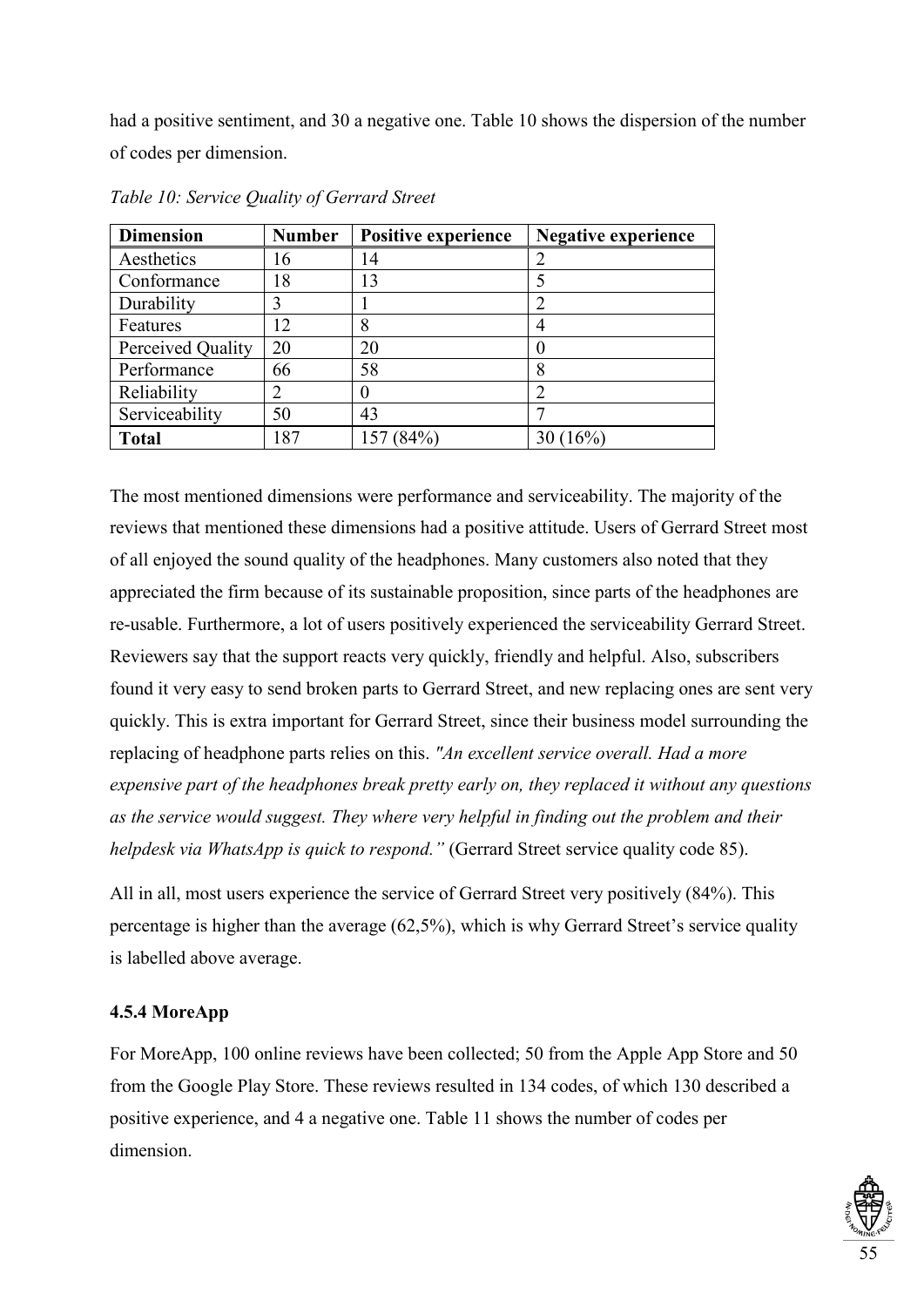| <b>Dimension</b>  | <b>Number</b> | <b>Positive experience</b> | <b>Negative experience</b> |
|-------------------|---------------|----------------------------|----------------------------|
| Aesthetics        |               | 10                         |                            |
| Conformance       | 3             |                            |                            |
| Durability        |               |                            |                            |
| Features          | 10            | 10                         |                            |
| Perceived Quality | $\mathcal{D}$ |                            |                            |
| Performance       | 54            | 54                         |                            |
| Reliability       | 3             |                            |                            |
| Serviceability    | 51            | 51                         |                            |
| <b>Total</b>      | 134           | 130 (97%)                  | (3%                        |

*Table 11: Service Quality of MoreApp*

The online reviews for MoreApp were overwhelmingly positive; only four reviews had a negative sentiment. Performance and serviceability were the most mentioned dimensions. Many reviewers stated that they really appreciated the functionalities of the MoreApp app and the user friendliness of the app. Many reviewers also said that the app made their jobs a lot easier. *"Moreapp has literally made my job easier, I'm so surprised and satisfied with it. It's way easier to use, and makes the process of collecting data more user-friendly for both parties. I'll definitely keep using it, it's saving me so much time and paperwork. If you use forms in your day-to-day, trust me, this app helps so much"* (MoreApp service quality code 5). Furthermore, the serviceability of MoreApp is appreciated exceptionally well. Reviewers said that the support of MoreApp responds very quick and adequate. Also, the workshops that MoreApp offers its (potential) customers is valued a lot. *"The workshop is excellent! The personnel is very friendly and helpful. Because of this, you can make your forms as quickly as possible.*" (MoreApp service quality code 106). The only negative experiences reviewers had were due to issues with the app. However, according to the positive reviews on the serviceability of MoreApp, such issues are usually fixed very quickly.

Concluding, since 130 out of 134 codes (97%) had a positive sentiment, MoreApp's service quality can be labelled as above average.

# **4.5.5 OutSmart**

For OutSmart, 95 online reviews have been collected: 25 from the Apple App Store, 64 from the Google Play Store, and 6 from Out-Smart.com. These reviews resulted in 119 codes, of which 68 discussed a positive experience, and 51 a negative one. Table 12 shows how the codes are dispersed by dimension.

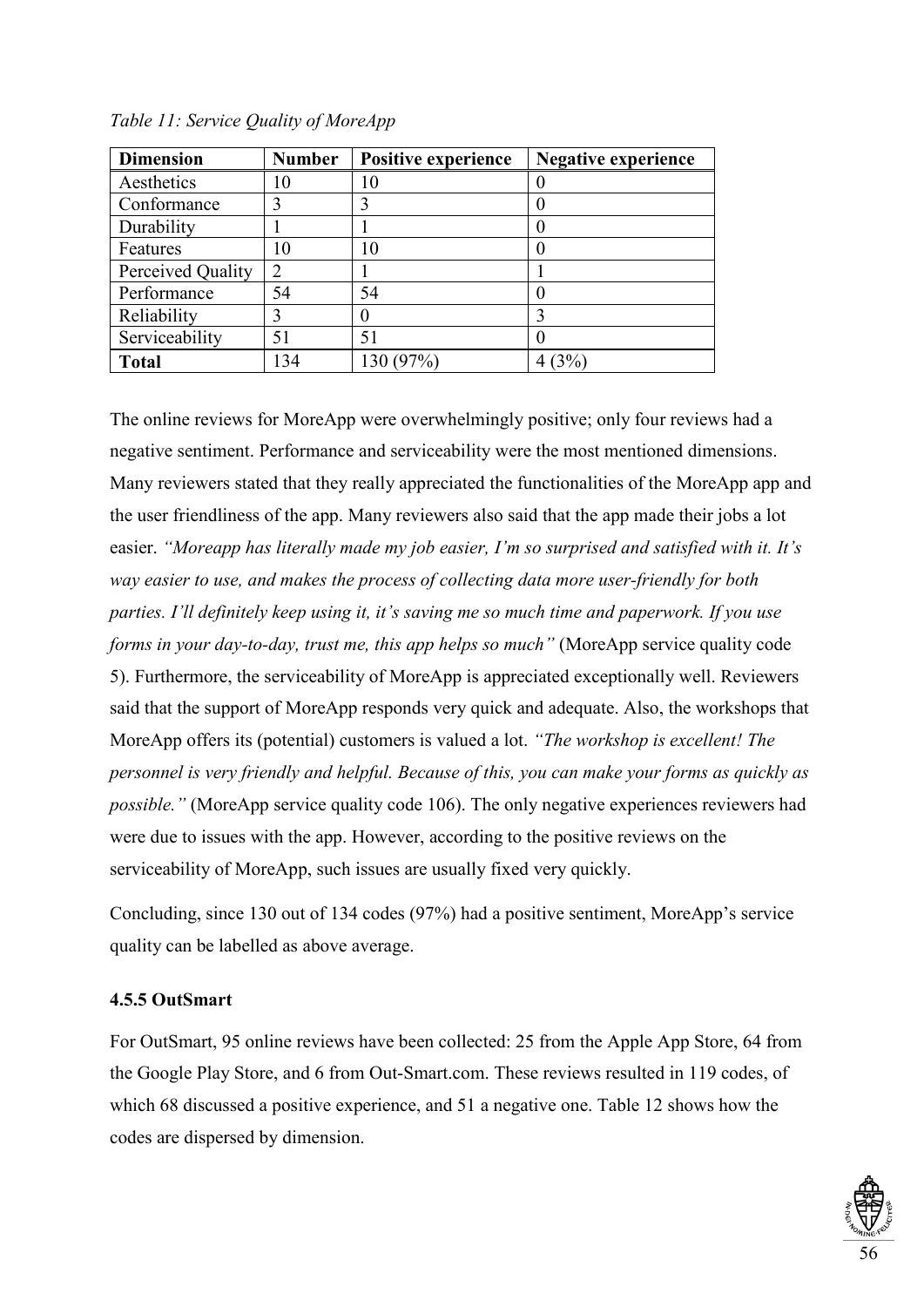| <b>Dimension</b>  | <b>Number</b>  | <b>Positive experience</b>  | <b>Negative experience</b> |
|-------------------|----------------|-----------------------------|----------------------------|
| Aesthetics        | $\overline{2}$ | h                           |                            |
| Conformance       | 3              | $\mathcal{D}_{\mathcal{L}}$ |                            |
| Durability        |                |                             |                            |
| Features          | Q              |                             |                            |
| Perceived Quality |                |                             |                            |
| Performance       | 40             | 36                          |                            |
| Reliability       | 37             |                             | 36                         |
| Serviceability    | 18             | 18                          |                            |
| <b>Total</b>      | -19            | 68 (57%)                    | (43%                       |

*Table 12: Service Quality of OutSmart*

The most frequently mentioned dimensions were performance and reliability. When discussing performance, a lot of reviewers mentioned that they appreciated OutSmart's product because of its functionalities. The app allowed them to save money and time, and be more precise in their work. *"Very pleasant and cost saving. We started using this a couple of months ago, but we should have done it way earlier. It saves us so much work, both for our engineers on the road, as well as for our backoffice*" (OutSmart service quality code 14). However, the reviews regarding the reliability of OutSmart were less positive. Most of the reviewers here mentioned that the app often did not function properly, which, in some cases, has led firms to experience costs. These issues with the app also led some customers to cancel their subscription and go to other services. *"After the update 95 tablets are not functioning anymore, which is already the second time this has happened. We are trying to figure it out for more than a day now, without result. You can guess that we have gigantic financial damage."* (OutSmart service quality code 31).

Concluding, the service quality of OutSmart is not as good as it could be. Customers enjoy the functionalities of the app, but it can be unreliable. Since the average percentage of positive experiences is 62%, and OutSmart's is 57%, the firm's service quality is labelled as below average.

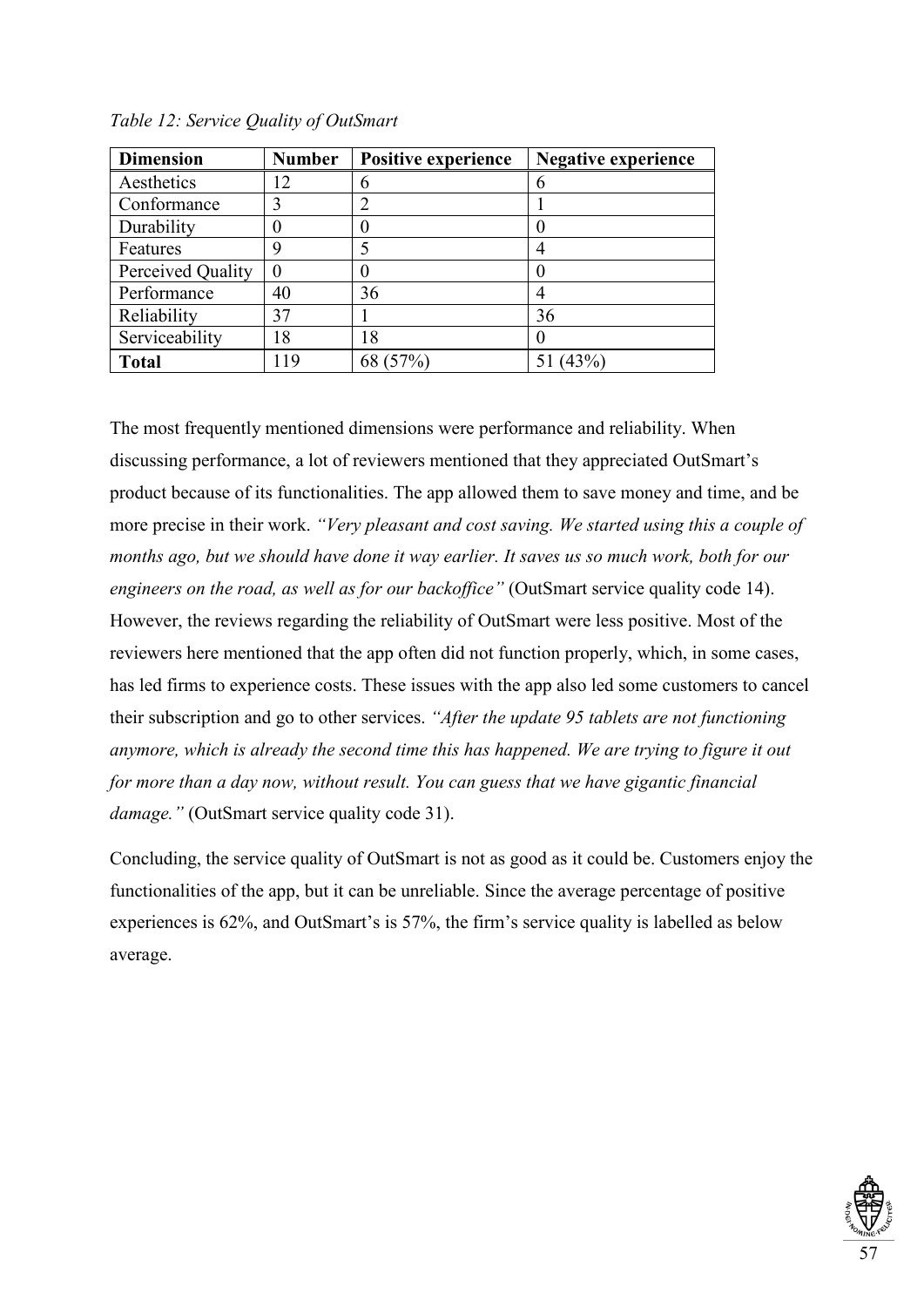# **5. Discussion**

In this chapter, the results of each dynamic capability are discussed in detail, focusing on specific processes that stood out in the data. Based on the data concerning the development of the capabilities the first three propositions are checked. Subsequently, the relationship between dynamic capabilities and service quality is investigated. Here, the final three propositions are assessed. Hereafter, a number of remarks are made concerning the research contributions, implications and limitations of this thesis.

# **5.1 Sensing opportunities and threats**

The results indicate that the dynamic capability 'sensing opportunities and threats' is very important for subscription-based businesses. The information gathered with the processes within this capability forms the basis of their operations and is used throughout the firms. As stated earlier, the capability consists of two themes: 'technological opportunism' and 'market orientation'.

When it comes to technological opportunism, the microfoundations 'search for new technologies' and 'evaluate (current) technologies' were quite well-developed in most firms. These two microfoundations can also be perceived as the most important for technological opportunism, as with these processes actual information is gathered, which subsequently can be transformed into concrete business opportunities or changes. Surprisingly, the most mentioned method for evaluating technologies was evaluating based on customer intelligence. This means that the processes of 'technological opportunism' and 'market orientation' are not stand-alone practices, but that they are interrelated. I.e. if a firm has well-developed methods for gathering customer intelligence, this is likely to positively affect the firm's ability to evaluate (current) technologies also. The microfoundation 'future focus', however, was lacking in most businesses. Especially respondents from smaller, growing firms explained that they found it hard to put their future operations above their current ones, because of limited resources. Finally, half of the interviewed firms had developed the microfoundation 'top management support' properly. Many respondents perceived this microfoundation as very important, because it allowed employees to fully devote themselves to searching for interesting new technological opportunities.

When it comes to the market orientation of the subscription-based businesses, the gathering of consumer information is the most crucial microfoundation. Many interviewees state that

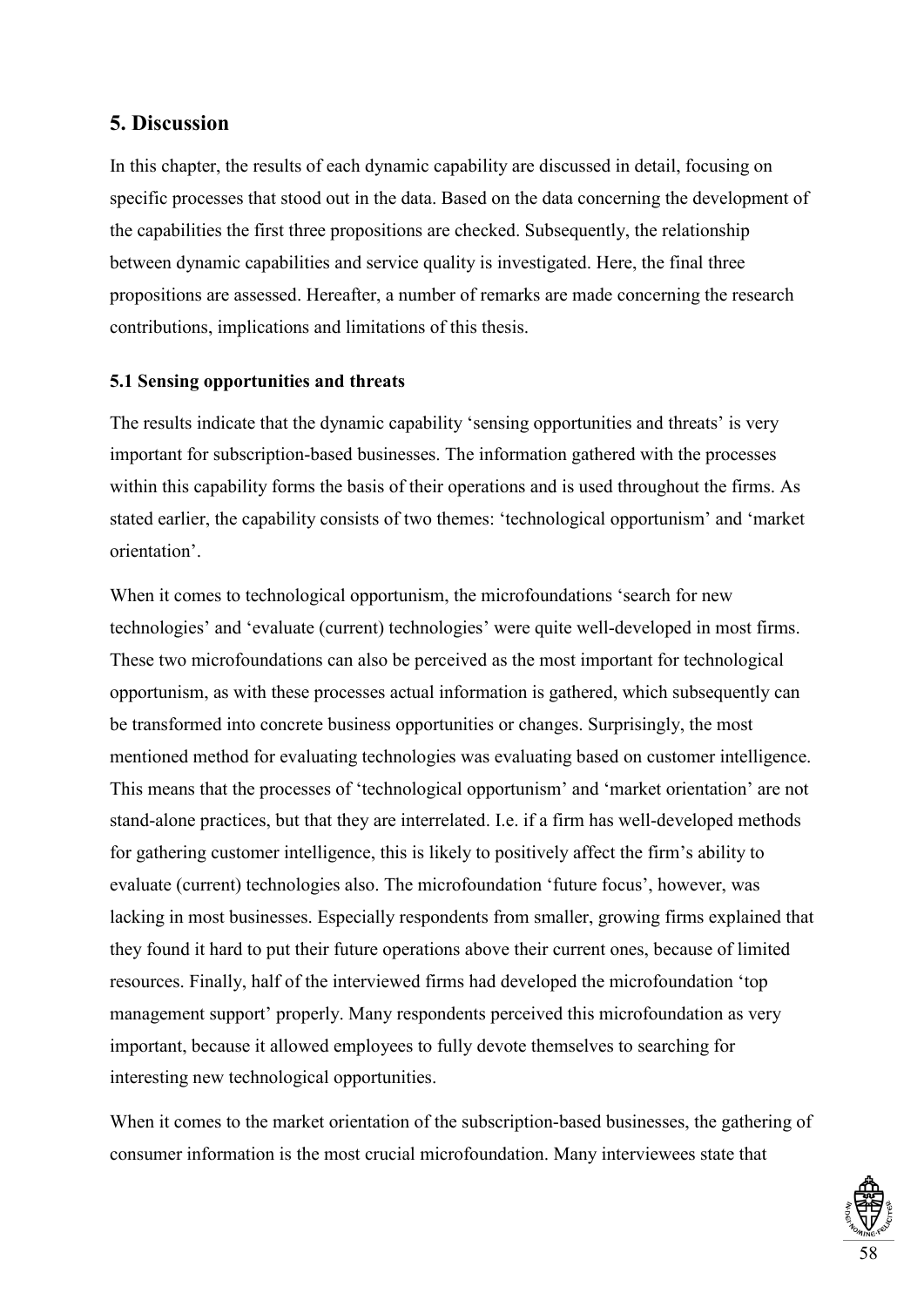consumer intelligence is key information for them, and this often forms the basis of the product offerings of the firms. The best way for gathering such intelligence is by engaging with (potential) customers face-to-face, as this enables both parties to share knowledge and feedback can easily be given. Furthermore, interviewees also state that such meetings strengthen the firm-customer relationship. This is important for the microfoundation 'pursue durable relationships', as building such relationships with customers seems to be difficult for online-operating companies, since interaction between both parties is often limited and impersonal. Despite the difficulty of this process, most subscription-based firms engaged quite heavily in building relationships with their customers, with the goal of retaining them. The best mean for creating durable relationships with customers, and thereby retaining them, is the content of the product. If the content is lacking, customers will eventually be dissatisfied and unsubscribe. It is therefore also important to track market trends concerning the content or the users of the product, which is something almost all subscription-based firms did well. The microfoundation of tracking competitor moves, on the other hand, was found very difficult by most firms. Information about the competition is often not openly available, which led most subscription-based firms to struggle with this process. Finally, the microfoundation of gathering supplier/partner information was not as important for each firm. This was due to the fact that most firms had little contact with their suppliers, or the subscription-based firms were more innovative than their suppliers.

### **5.2 Seizing opportunities**

The subsequent seizing capability also consists of two themes: 'technology response' and 'market response'. When looking at the technology response microfoundations, two that almost all firms excelled well at were 'willingness to adopt' and 'act quickly'. A smaller firm size can both be seen as a facilitator as well as a obstacle for these two microfoundations. On one hand, a smaller firm size allows firms to be agile and adopt new technologies quickly. On the other hand, a smaller firm size often comes with a limitation of resources, which prevents firms from implementing certain changes. It must also be noted that not every subscriptionbased business might be as able to quickly adopt new technologies as the other, due to the nature of the product offering of the firm. Purely online-based firms are more able to easily make changes to the product, as opposed to firms with physical products, who often are committed to a certain production method etc. Evaluations concerning the adoption of new technologies are made well by most firms, through a number of analysis methods. A

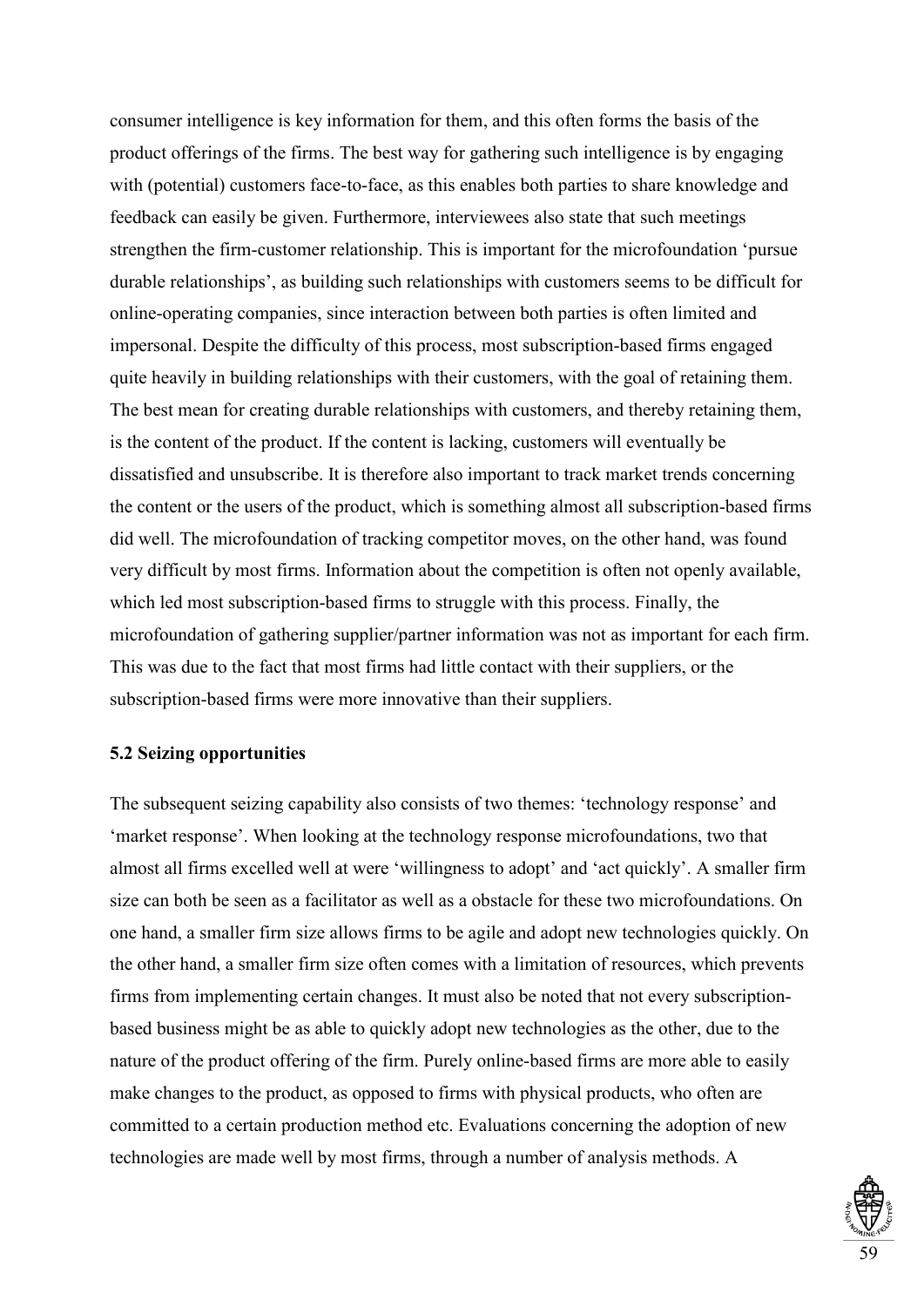facilitator for this microfoundation, which corresponds to the microfoundation 'top management support', is an open culture inside the business. An open culture allows employees to discuss adopting a new technology freely, which will lead to a better weighed decision. In an open culture, employees can also easily approach managers, and the other way around. The microfoundation of top management support is quite well-developed in most researched firms.

The microfoundations belonging to 'market response' were overall fairly well-established in most firms. The microfoundation which every firm excelled at was developing new products or features according to market information. This process lies at the base of the product offerings of the firms, and is seen as crucial. Most firms never develop new products or features when there is no concrete customer demand for it. This ensures that the firms deliver what the customers want, which contributes to greater service quality. The microfoundation of selecting target markets was also very well developed in most firms. An interesting distinction was to be found here between B2C and B2B firms. Whereas B2C firms selected a target audience based on (some) demographics and the content of their product, most B2B firms selected their target market based on the sectors that they were already active in. For B2B firms, this ensured that they knew what their customers wanted and were able to deliver it well. Addressing competitor moves was seen as a somewhat difficult microfoundation, due to the limited information about the competition. This therefore serves as evidence that ineffective sensing leads to ineffective seizing. Finally, again the main mean for top management support of market response activities is great communication and an open culture. This makes sure that everybody is on the same page about market developments and allows for quick decision-making.

Based on Tables 5 and 6, conclusions can be made on the first proposition of this thesis; whether firms with a more developed sensing capability also have a more developed seizing capability. This conclusion is based on whether or not a firm performed below or above average on both sensing and seizing. The two tables show somewhat mixed results. Gerrard Street and MoreApp performed above average on both the sensing and seizing capabilities. Likewise, both OutSmart and Squeezely performed below average on both sensing and seizing. This would suggest that there is a real connection between the two capabilities. However, this relation did not exist for Storytel and Bookchoice, which performed above average on sensing, and below average on seizing, or vice versa. This means that the relationship proposed in proposition one is found in two thirds of the researched firms. Since

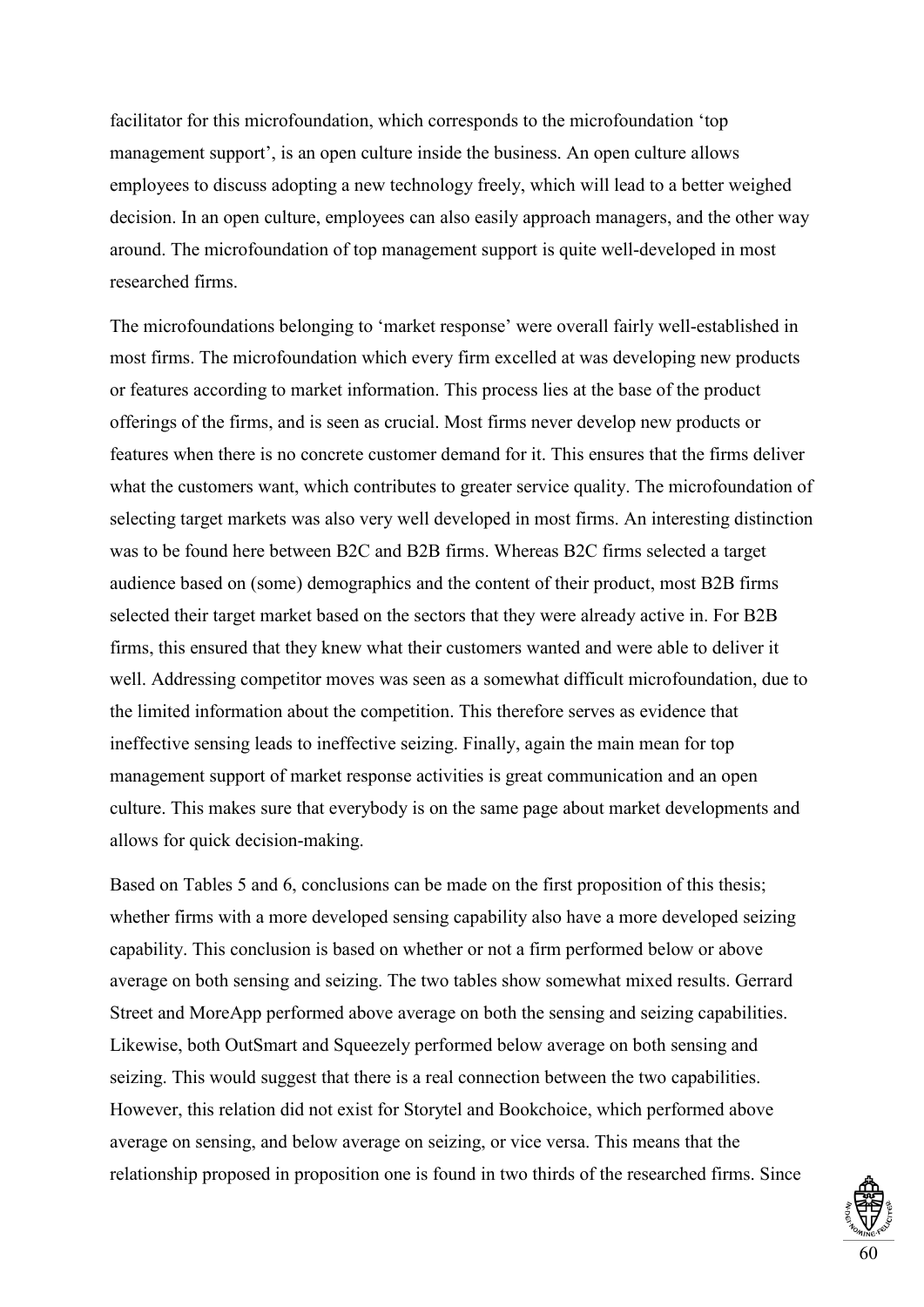proposition one is not true for all researched firms, it is not fully accepted. The fact Storytel and Bookchoice did not conform with the proposition implies that the relationship between sensing and seizing is not completely dependent and mutually inclusive, as the proposition suggests. This means that a firm can have a well-developed sensing capability, while having a lacking seizing capability.

### **5.3 Reconfiguring resources**

Finally, the results concerning the dynamic capability 'reconfiguring resources' are somewhat mixed. The microfoundation 'develop and communicate a clear image of the future' was not found as well-developed in each firm. Even though the setting of goals is found very important by most interviewees, the actual communicating of those goals is sometimes lacking. Again, an open culture in which all employees are engaged can facilitate this process. The evaluation of goals is also critical, since these subscription-based businesses operate in a dynamic environment. It could therefore be the case that an earlier formed goals is not as relevant to the current situation, due to environmental changes. Because of the dynamic environment of subscription-based businesses, it is also extra important to have good feedback mechanisms. Feedback can come both from customers as well as from employees. The microfoundation of developing feedback mechanisms, however, was not as well-formed in each firm. Not every firm had concrete processes in place for delivering and catching feedback. A smaller, open-cultured firm seems to have an advantage here, since this enables employees to communicate with each other easily. As firms grow, feedback structures, such as weekly retrospective meetings, should be set in place, to make sure that employees are able to communicate their feedback. The microfoundation of 'top management support' in the sense of formal support occurred little in the subscription-based businesses. Rather, managers showed their support to their employees in the form of informal gatherings, such as going out to dinner of having drinks with the company.

Based on Tables 5,6 and 7, conclusions can be made on the second and third propositions of this thesis. The second proposition concerned the relationship between the sensing and reconfiguring capabilities. A firm with a better developed sensing capability should also have a better developed reconfiguring capability. This conclusion is based on whether or not a firm performed below or above average on both sensing and reconfiguring. Storytel, Gerrard Street and MoreApp all had an above average developed sensing capability, and also an above average developed reconfiguring capability. On the other hand, Bookchoice, OutSmart and

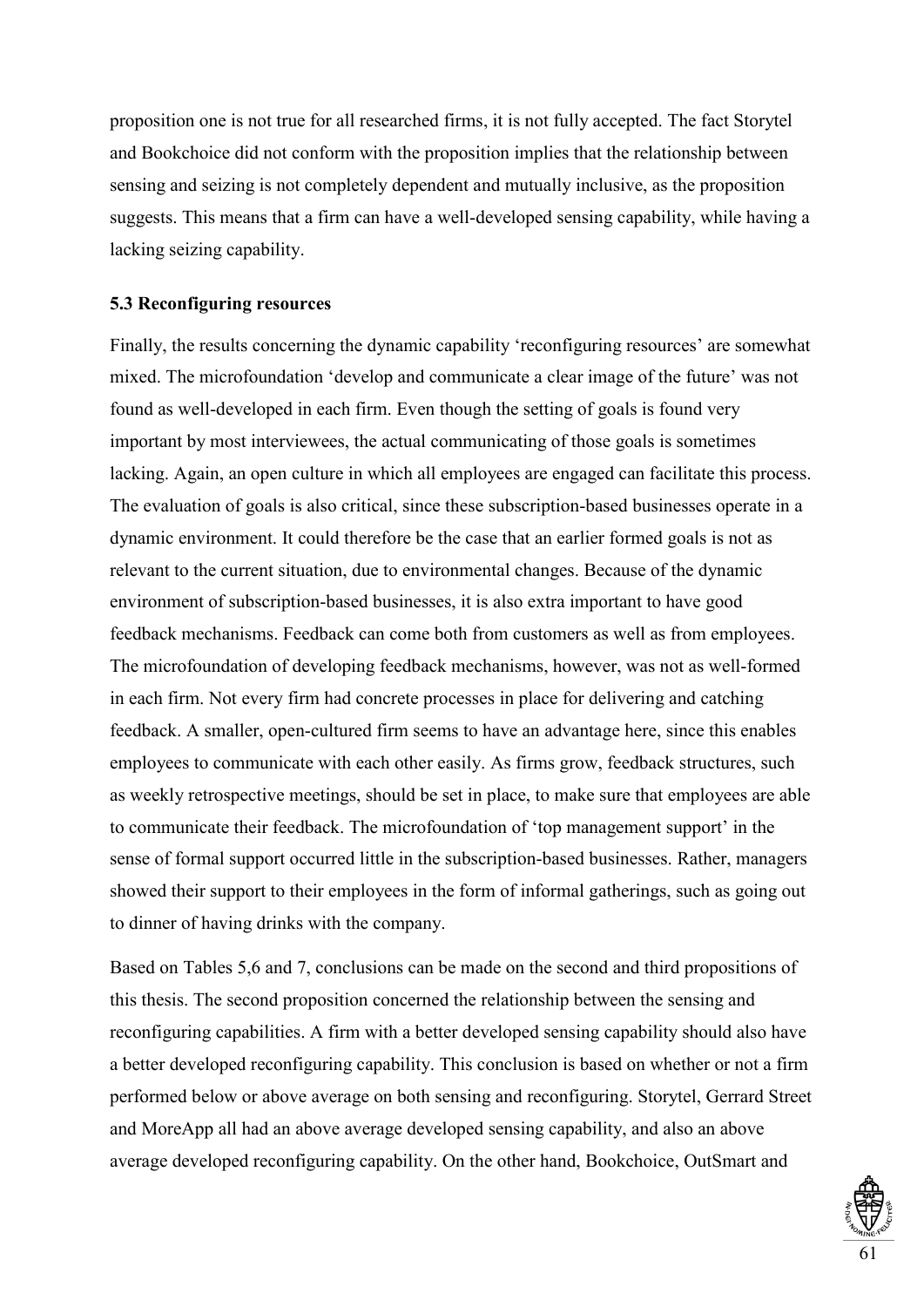Squeezely all had a below average developed sensing capability, and a below average developed reconfiguring capability. Proposition two therefore holds for all firms and is thus accepted.

Proposition three concerned the relationship between the seizing and reconfiguring capabilities. A firm with a better developed seizing capability should also have a better developed reconfiguring capability. This was the case for Gerrard Street and MoreApp, as these both had an above average developed seizing and reconfiguring capability. Also, OutSmart and Squeezely had a below average developed seizing and reconfiguring capability. However, the proposition was not true for Storytel and Bookchoice. Storytel had a below average developed seizing capability, and an above average developed reconfiguring capability, Bookchoice had this the other way around. Based on these results, the relationship between seizing and reconfiguring can therefore not be seen as fully dependent and mutually inclusive. However, the results do indicate a strong connection between the two capabilities, since it is true for two thirds of the firms.

# **5.4 Service quality**

For all researched firms, a number of dimensions of service quality were mentioned most. For each business, the performance of the service is the most important indicator for the quality of the service. This means that customers mainly assess the quality of a subscription service by its primary operating characteristics. For Storytel, for example, this is the number of listening books available in the app, while for Gerrard Street it is the audio quality of the headphones. Secondly, a lot of customers mentioned the serviceability of the researched firms. This means that these customers specifically enjoyed (or were discontented with) the communication between them and a firm. The fact that serviceability was mentioned as much is somewhat surprising, since the contact between subscription-based businesses and their customers is generally quite limited. These businesses namely operate mostly online, and customers can make purchases or find answers to their questions without any contact with employees. However, when there was actual firm-customer contact, especially for Gerrard Street and MoreApp, it often was of such quality that customers mentioned it in their reviews. The final dimension that was mentioned most was reliability, which pertains to whether a service does what it is supposed to do, without issues. This dimension was mainly discussed negatively, when customers experienced problems with their service. Especially customers from Bookchoice and OutSmart expressed their issues with the services. It often concerned bugs in

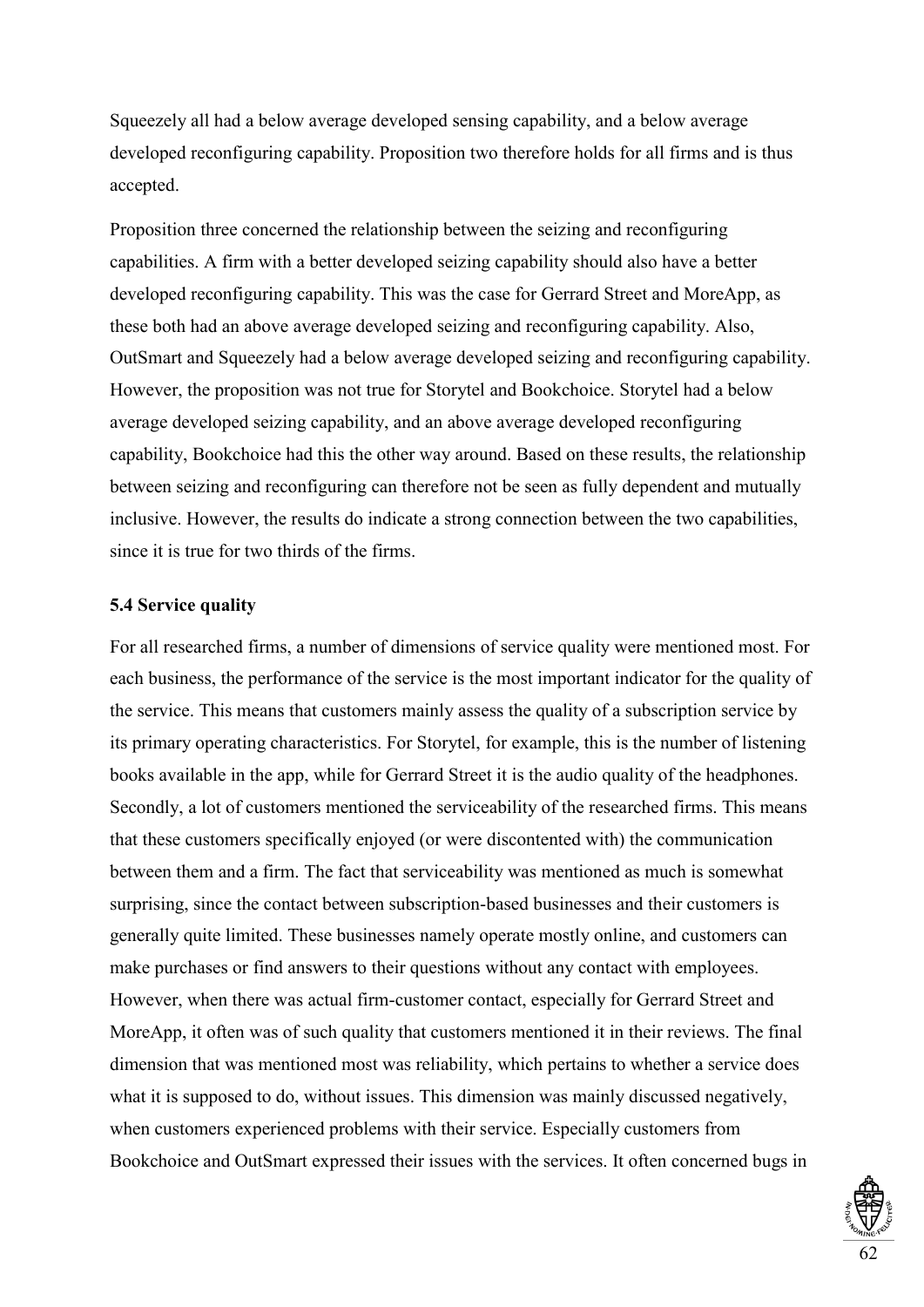the apps of the services, which prohibited users from using them to their wishing, Many reviewers also stated that they were going to cancel their subscription because of these problems.

The relationship between the development of dynamic and the degree of service quality is analysed based on Tables 5-12. This relationship is checked by looking at the development of each capability for each firm in Tables 5-7, and subsequently linking this with the degree of service quality, as represented in Tables 8-12. These results indicate a relationship between dynamic capabilities and service quality to some degree. The two firms that excelled at the development of dynamic capabilities, Gerrard Street and MoreApp, namely also excel at their respective degrees of service quality. On the other hand, OutSmart, who had less developed dynamic capabilities, also had below average service quality. However, for the other two firms, Storytel and Bookchoice, this relationship was not as unambiguous. These firms namely had mixed results concerning their development of the dynamic capabilities, yet both had below average service quality. The relationship between the development of dynamic capabilities and the degree of service quality is therefore not clear-cut in the sense that the one definitely leads to the other. The results of this thesis do however indicate that there is some relationship between the two.

Specifically, a relationship between sensing and service quality was found for four firms. Both Gerrard Street and MoreApp had a better developed sensing capability, and also above average service quality. As opposed to Bookchoice and OutSmart, who both had a below average developed sensing capability and below average service quality. The only firm for which the proposition was not true was Storytel, which had an above average developed sensing capability, yet below average service quality.

Also for seizing, a relationship with service quality was found for four out of five firms. Gerrard Street and MoreApp had an above average developed seizing capability, and also an above average service quality. Vice versa, Storytel and OutSmart had a below average seizing capability and a below average service quality. The exception was Bookchoice, who had an above average seizing capability, yet below average service quality.

Finally, a relationship between reconfiguring and service quality is found for four out of five firms. Gerrard Street and MoreApp had an above average developed reconfiguring capability, and above average service quality. On the other hand, Bookchoice and OutSmart had a below average developed reconfiguring capability, and below average service quality. The outlier

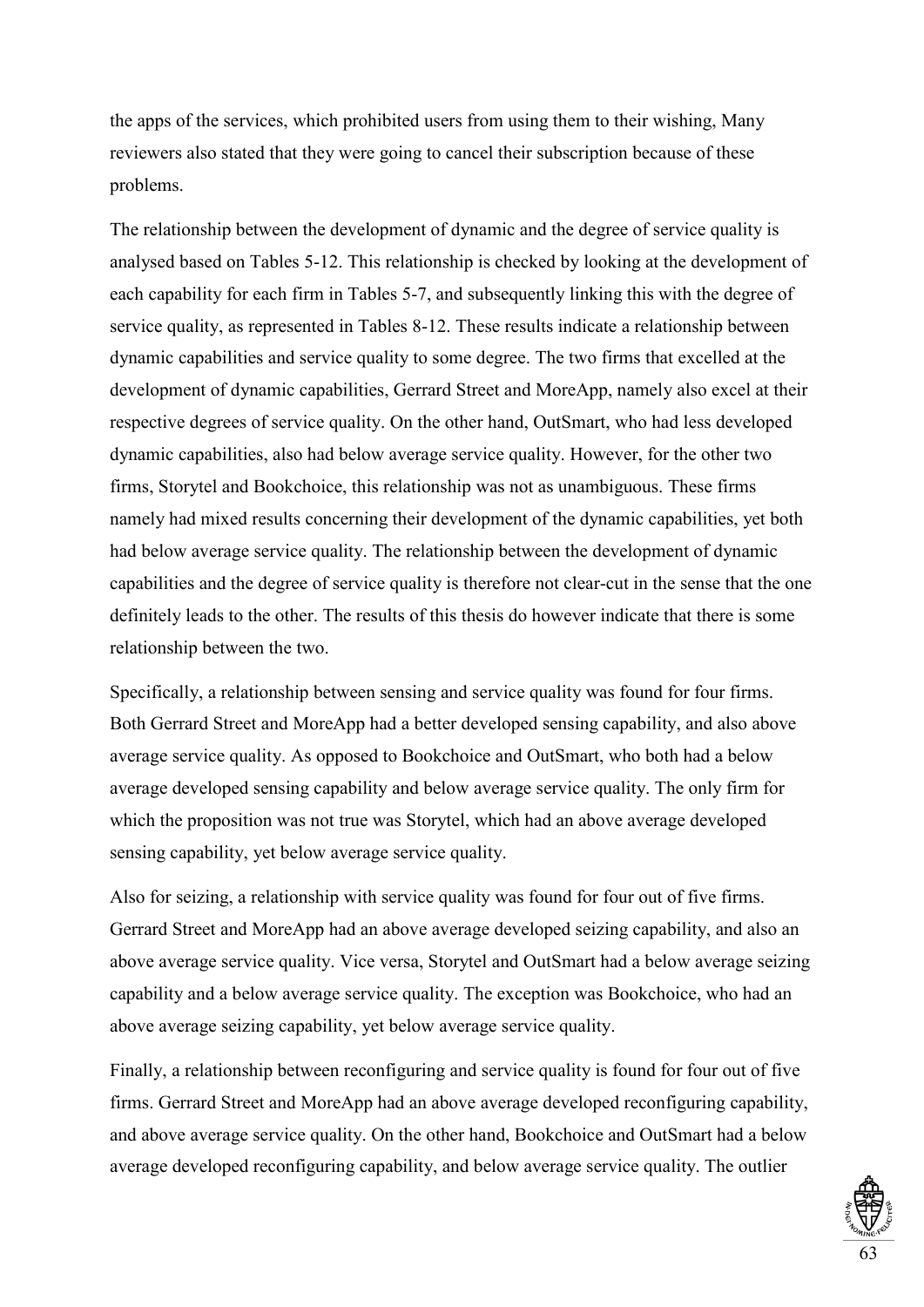was again Storytel, which had an above average developed reconfiguring capability, yet below average service quality.

Propositions four, five, and six are thus all true for four out of five firms. This suggests that a real relationship exists between the development of dynamic capabilities and the degree of service quality for subscription-based businesses. Further research could transform these propositions into actual hypotheses, and research these quantitatively to see whether they still hold and are statistically significant.

# **5.5 Research contributions and implications**

The results of the research implicate a number of things. First of all, as the final three propositions have shown, pursuing greater dynamic capabilities seems to be associated with greater service quality for subscription-based businesses. Developing dynamic capabilities enables firms to cope better with their changing environment, by being more aware about changes and better able to act on those changes. This in turn has a positive effect on the service quality of subscription-based firms. Firms with more developed dynamic capabilities are, for example, more able to listen to questions of customers, or more skilled in the tracking of new technologies, which improve the service quality of the product. This link between dynamic capabilities and service quality has not yet been proven in scientific research, which is why this thesis makes a great addition to the body of knowledge on both these constructs. This relationship between dynamic capabilities and service quality is not only interesting for the subscription market, but could be for many more industries.

These findings are in line with the knowledge that is already present on the effects of dynamic capabilities. It is namely known that developing dynamic capabilities in general has a positive effect on firm performance and competitive advantage (Teece, 2007; Zott, 2003). The positive effect on service quality can therefore be seen as a confirmation of these effects. Another interesting contribution of this thesis is that it studies the effects of dynamic capabilities from a consumer-perspective, rather than from a firm-perspective. Most studies on dynamic capabilities look at the effects of them from the viewpoint of a business, i.e. what impact do they have for the performance of the business itself. However, by investigating service quality from a consumer-perspective, this thesis also looks at what the effects are of dynamic capabilities for the consumers of the firm, i.e. does the customer experience improve? By proving the relationship between dynamic capabilities and service quality, this thesis has

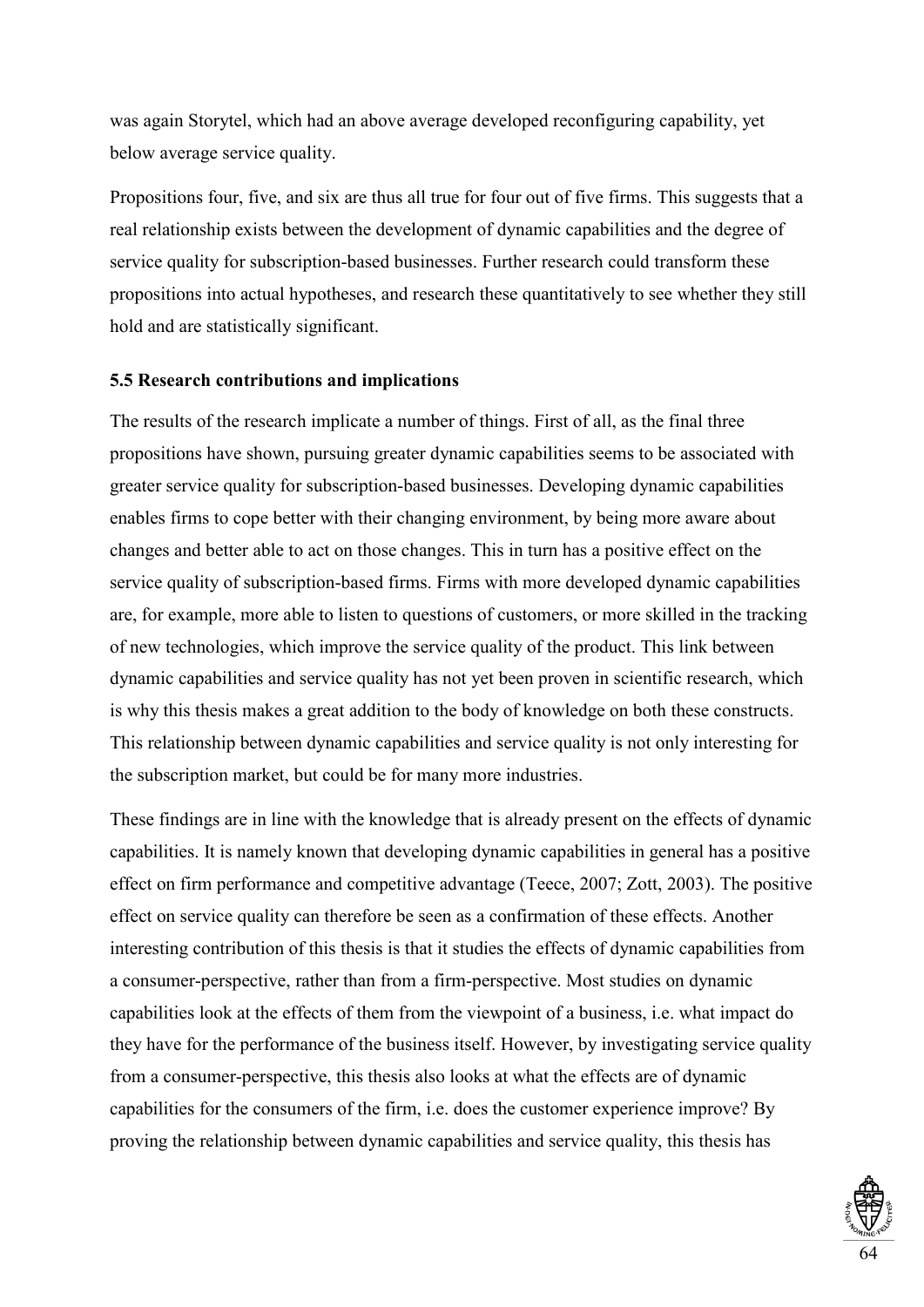therefore shown that implementing strategy at the business level also has actual effects on at the consumer level.

Second of all, it is important to invest in all dynamic capabilities simultaneously, rather than just in sensing for example. This is substantiated by the first three propositions, which all indicate a strong connection among the capabilities. This means that developing one certain capability well also has an effect on the development of other capabilities. If information about, for example, customer preferences is not gathered well, firms cannot act upon this information correctly. It is therefore important that businesses invest well in each dynamic capability, in order to fully benefit from the advantages dynamic capabilities offer. These findings fit with Teece's (2007) view on dynamic capabilities, which also explicates the need for dynamic capabilities to be simultaneously developed and applied. Teece, however, does not substantiate this statement with actual evidence that the capabilities influence each other. This thesis does provide that evidence with the first three propositions, and thereby contributes to the dynamic capabilities literature.

Third of all, this thesis makes a great addition to the scientific literature on dynamic capabilities from a practical point of view. Until now, traditional literature on these capabilities has a very theoretical and conceptual character (Liu & Jiang, 2009; Sprafke et al., 2012). Teece (2007) suggests the sensing-seizing-reconfiguring framework for dealing with a changing environment. The microfoundations proposed in this framework do, however, not reflect the day-to-day decisions that managers have to make when dealing with their changing environment. This thesis therefore extended Teece's (2007) framework with a number of concepts, which do actually give managers handles for coping with their environment. For sensing and seizing, the constructs 'technological opportunism' and 'market orientation' are seen as essential microfoundations. Both these constructs prescribe certain activities that allow firms to effectively search for opportunities and threats, and successfully respond to those developments. For the reconfiguring capability, processes concerning the actual procedure of organizational change are chosen as key microfoundations. This thesis thus makes an addition to scientific literature concerning dynamic capabilities, by extending Teece's (2007) sensing-seizing-reconfiguring framework with more practical concepts, that actually capture the day-to-day operations of firms dealing with a changing environment. This framework is not only interesting for subscription-based businesses, but could be for any firm in a changing environment.

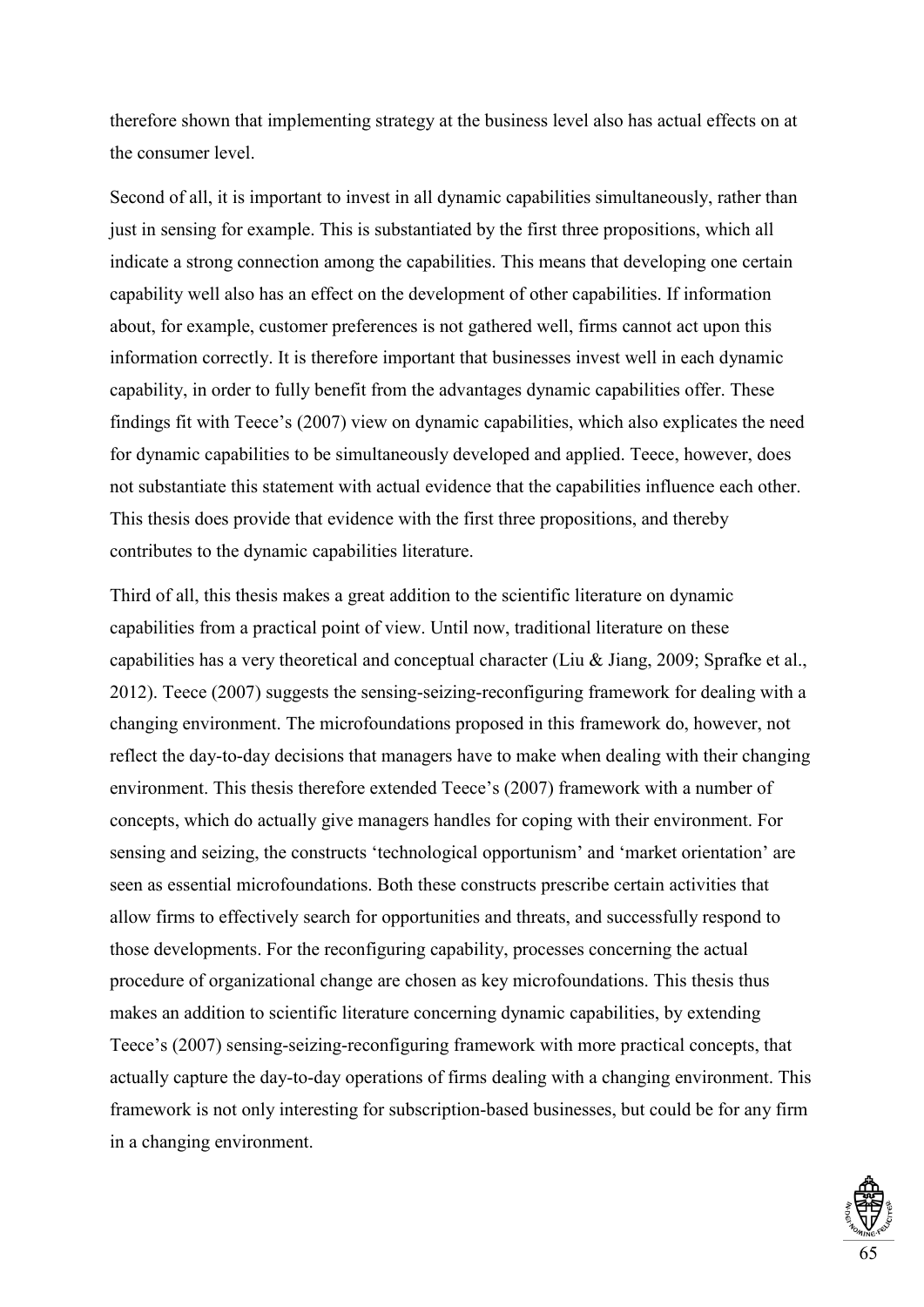Finally, this thesis is also a great addition to the scientific literature on the subject of SBMs. Due to the novelty of the business model, scientific literature on the subject is very limited. The literature that is available furthermore provides managers of these businesses with little recommendations on how they could operate their firm in the best way. By studying subscription-based businesses from a practical point-of-view, this thesis does provide these managers with concrete handles on how they could improve their business. Moreover, subscription-based businesses have not yet been researched with the perspective of dynamic capabilities, even though this perspective is incredibly relevant for them due to their changing environment. The construct of service quality also has not been properly investigated in the context of subscription-based businesses. It is known that perceived service quality is a great indicator for the willingness to subscribe of consumers (Wang, Zhang, Ye & Nguyen, 2005). However, it remained unknown which specific indicators of service quality were the most important for subscription-based businesses. This thesis has shown that these are: performance, serviceability and reliability. With these indicators known, it makes it easier for managers of subscription-based businesses to improve their service quality. Concluding, this thesis provides managers of subscription-based businesses many practical handles by which they can improve their business.

### **5.6 Limitations**

As with any study, there are some limitations to be mentioned. The first limitation regards the generalizability of the results. A case study was chosen as research approach, because it allowed for in-depth investigation of the microfoundations of the businesses. However, case studies generally provide little basis for generalization, as the results of them are based on relatively few subjects (Yin, 2014). This is also the case for this thesis, as the results are based on (only) six firms, and ten interviews. Also, there is an inequality in the number of interviews per business. In some businesses, it was not possible to perform multiple interviews, while in others it was. Because of this, some businesses might be somewhat overrepresented in the data compared to others. Also some issues arose during the gathering of data concerning one firm, Squeezely, for which no online reviews were available. This firm was therefore excluded from testing the final three propositions. Future research could address this issue by gathering a larger sample of businesses, and with it more interviews. The number of interviews per firm could be taken into account here, so that each business is evenly represented. Also, concerning the generalization, quantitative research could be applied to test

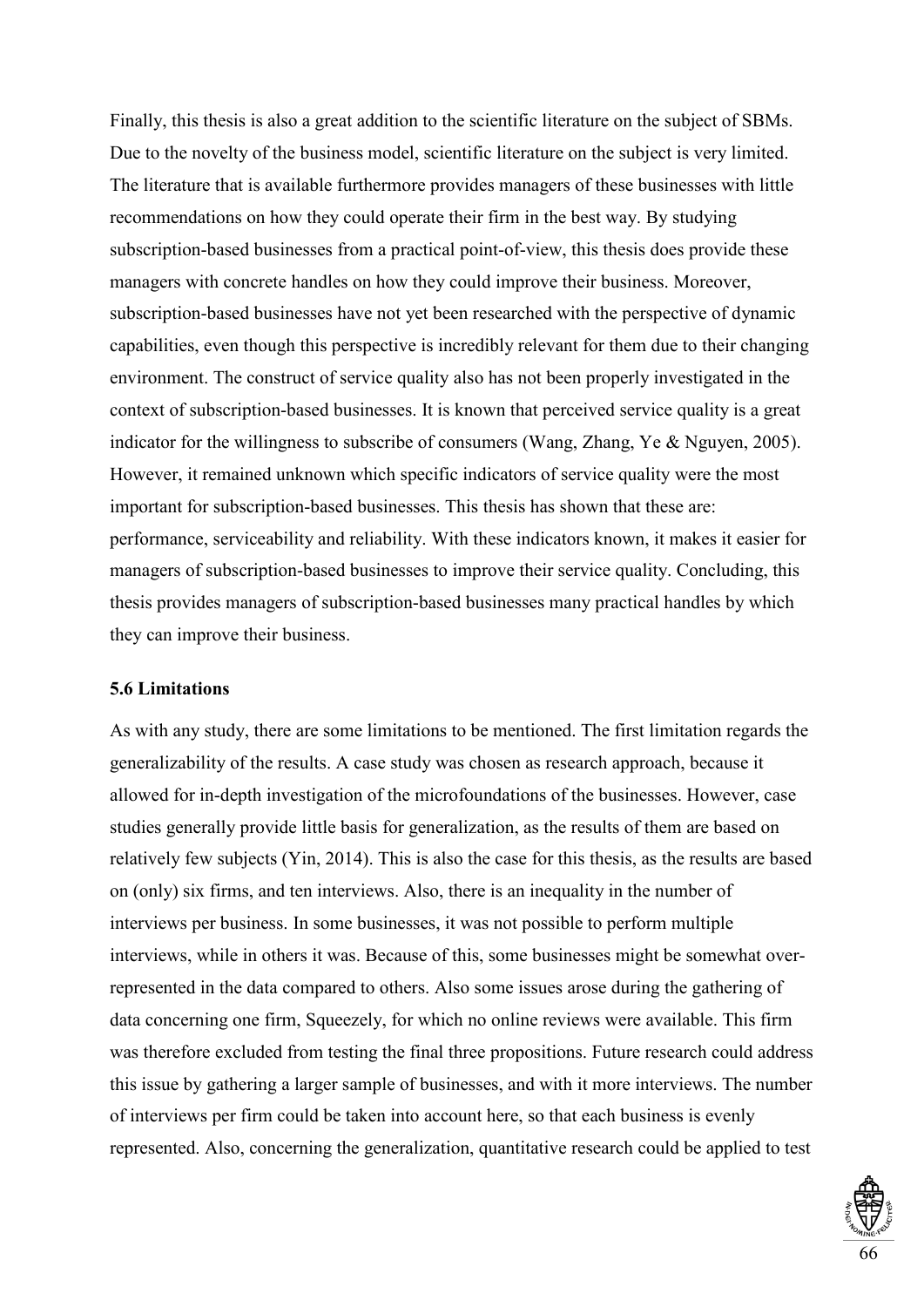the propositions proposed in this thesis. This will allow for both a larger dataset, as well as testing the statistical significance of the propositions.

Secondly, there exist some limitations concerning the variable 'service quality'. In this research, this variable is chosen because it has a great effect on customer retention. This implicates that what this thesis is actually interested in is the variable 'customer retention', which is somewhat true. During the process of interviewing, however, I was not able to retrieve the retention rates of the participating businesses. This was due to the fact that this was very sensible data to these firms, and they were therefore not willing to share it. As a consequence, I chose 'service quality' as a proxy variable for customer retention. However, the retention of customers is, of course, dependent on more variables besides service quality. The results of this thesis should therefore not be interpreted in the sense that pursuing dynamic capabilities definitely leads to better customer retention. Further research could focus on the (possible) relationship between dynamic capabilities and customer retention, if those rates are available for certain businesses.

Finally, there are some limitations to the clarification and methodology of the dynamic capabilities framework. As stated earlier, the traditional dynamic capabilities framework (Teece, 2007) did not prescribe any practical handles by which the capabilities could be pursued. Therefore, for this thesis, I extended Teece's framework by adding related, more measurable constructs, which formed the microfoundations of the capabilities. Depending on the capability, three to nine microfoundations were chosen for each capability, by which a firm's performance on each capability was measured. However, this does not mean that these microfoundations are the only processes that are important for the development of dynamic capabilities. There exist many more processes or structures that could be helpful for dealing with a changing environment. Other researchers might choose to look at Teece's framework differently, and might pick other constructs to explain certain dynamic capabilities. The end results of this thesis must thus not be viewed as 'the one truth', but solely as one perspective on dynamic capabilities and subscription-based businesses. Future research could therefore include other processes or structures as microfoundations, in order to see whether these are important for firms. The dynamic capabilities framework proposed in this thesis is also quite focused on processes that are important for subscription-based businesses. For businesses from other industries, however, these processes might be less vital. Further research could therefore investigate whether the framework as proposed in this thesis is also applicable to businesses from other dynamic industries.

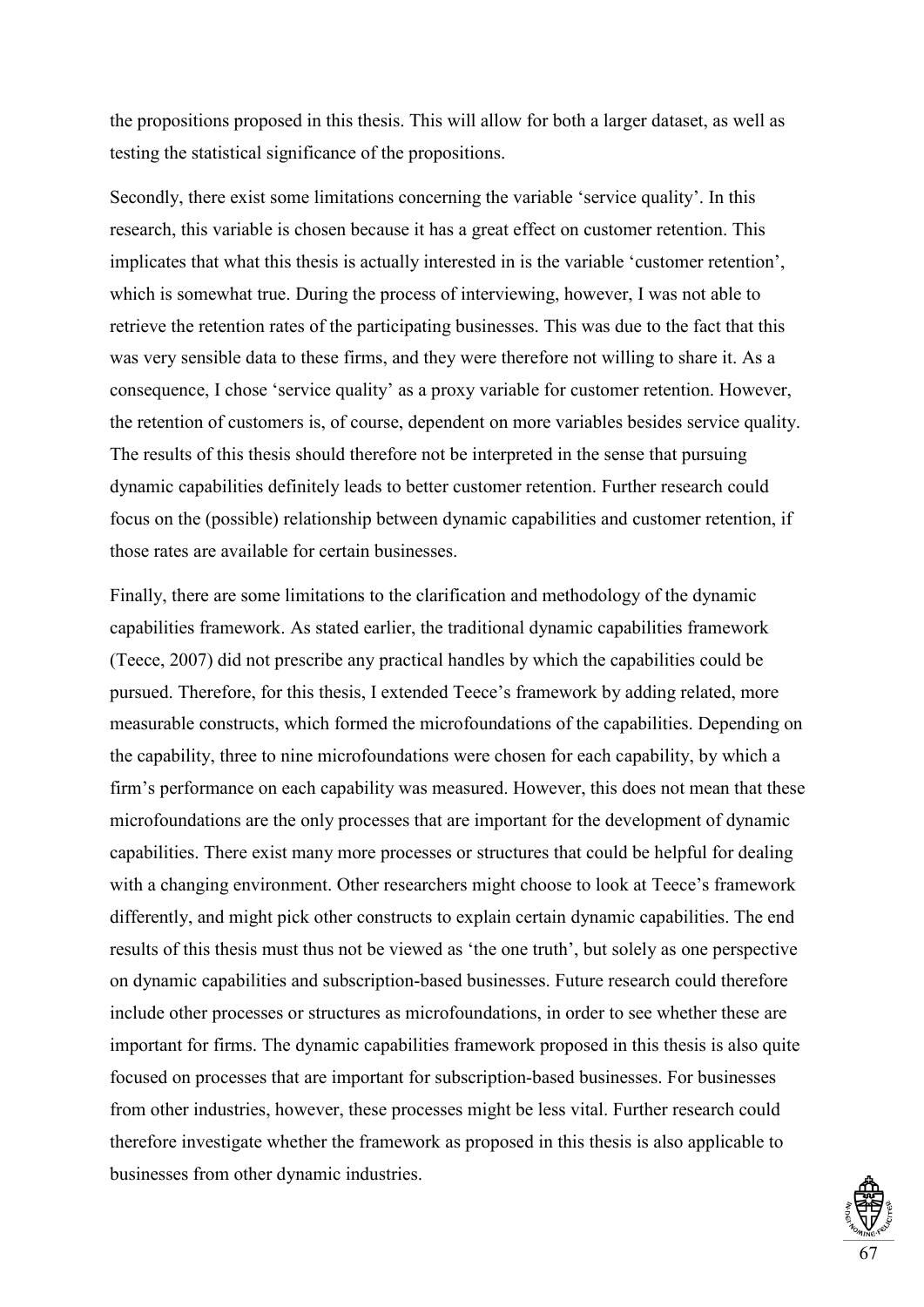## **6. Conclusion and recommendations**

The research question of this thesis is: *How do dynamic capabilities manifest themselves in subscription-based businesses, and do these affect their degree of service quality?* This question has been answered by forming a dynamic capabilities framework, and subsequently investigating how subscription-based businesses practically deal with the processes as proposed in the framework. The framework in this thesis reasoned from the assumption that there are three main dynamic capabilities: sensing, seizing and reconfiguring. Each of these capabilities have their own key processes, or microfoundations, that enable business to deal with their changing environment. Because there exist so many different processes, there is not a 'single answer' to how dynamic capabilities manifest themselves in subscription-based businesses. However, the results of this thesis have shown that underneath the specific microfoundations lie certain common themes that are important for each dynamic capability for subscription-based firms.

First of all, it is extremely important for subscription-based businesses to be market-oriented, and specifically customer-oriented. The results of the interviews indicate that almost decisions concerning, for example, the adoption of new technologies, or developing new products are mostly made based on information about customer preferences. This ensures that the businesses deliver exactly what their customers want, which in turn makes the customers more likely to keep their subscription going. It is therefore vital that information about the market in which subscription-based businesses operate is sensed well, so that effective steps can subsequently be taken to address the detected developments. The process of engaging with customers and building durable relationships with them should therefore be a top priority for subscription-based businesses.

Secondly, the results have shown that an open culture is very important for dealing with a changing environment. Since the degree of competition is high in the subscription market, and changes in technologies and/or customer preferences arise continuously, developments should be acted upon quickly. The results of this thesis indicate that somewhat smaller firms have an advantage here. Because of their small size, employees can easily deliberate with one another over how to address such changes. This does, however, not mean that larger firms are not able to do the same thing. An open culture makes it possible to easily discuss changes, and quickly act upon them. It is important here that communication between management and employees occurs transparent, and everybody inside the firm is kept up-to-date on developments. This

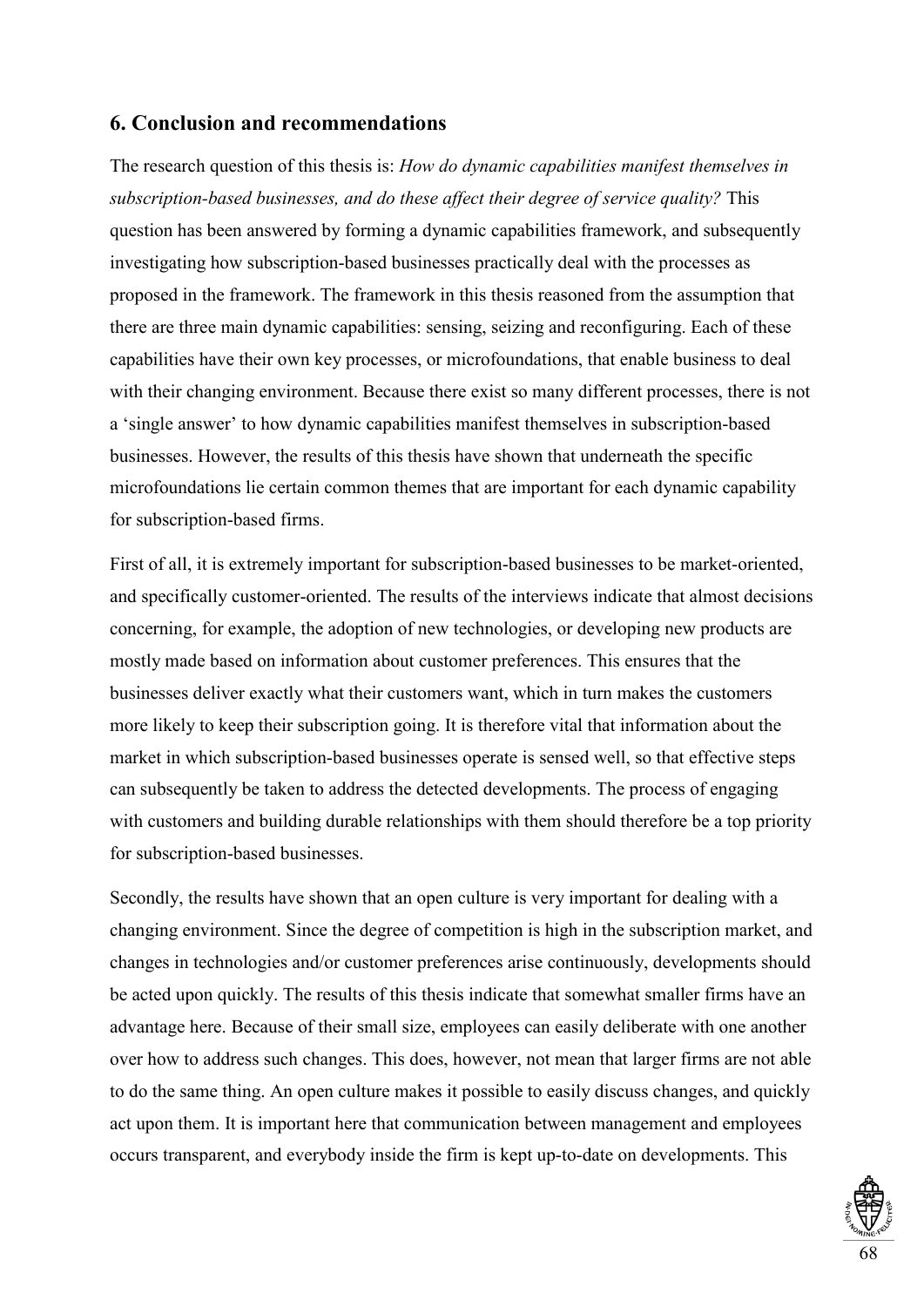ensures that everyone knows what is going on inside the business, and that feedback can easily be given to each other.

Third of all, this thesis has confirmed that a relationship between the three dynamic capabilities exists. This means that well-developed processes for, for example, the sensing capability positively influence a firm's capability to seize opportunities correctly, and vice versa. This is important for business practice, because it indicates that the development of dynamic capabilities should not be seen as standalone processes, but rather as interconnected activities. Implementing dynamic capabilities should therefore not be done in only a few departments, but should occur firm-wide.

Furthermore, the results of this thesis indicate that a positive relationship exists between the development of dynamic capabilities and greater service quality for subscription-based businesses. Service quality can be seen as an essential indicator for the retention of customers (Blery et al., 2009; Venetis & Ghauri, 2004). Pursuing greater levels of service quality should therefore be of utmost priority for subscription-based businesses. The results of this thesis imply that the services of subscription-based firms with better-developed dynamic capabilities are generally appreciated more by customers than those of firms with ill-developed capabilities. This could be due to the fact that firms with well-developed dynamic capabilities often have better processes in place for listening to their customers, timely implementing changes according to their preferences, applying innovative technologies etc. All these processes result in a better-developed service, which makes sure that customers keep their subscription going. Implementing dynamic capabilities should therefore not only be seen as a mean for dealing with a changing environment, but also as a great mean for improving service quality and retaining customers.

Concluding, managers of subscription-based businesses should pay more attention to the dynamic capabilities of their firms. With the development of these capabilities, emphasis should lie on being customer-oriented and developing an open culture within the firm. Welldeveloped dynamic capabilities should improve the service quality of the firms, which is vital for retaining customers. This relationship should therefore receive more attention in the subscription market. Besides the relationship between dynamic capabilities and service quality, pursuing these capabilities will also provide subscription-based firms will real competitive advantages. It is therefore recommended that subscription-based businesses invest more time and effort into developing the dynamic capabilities, as prescribed in this thesis, as this will provide them with actual benefits.

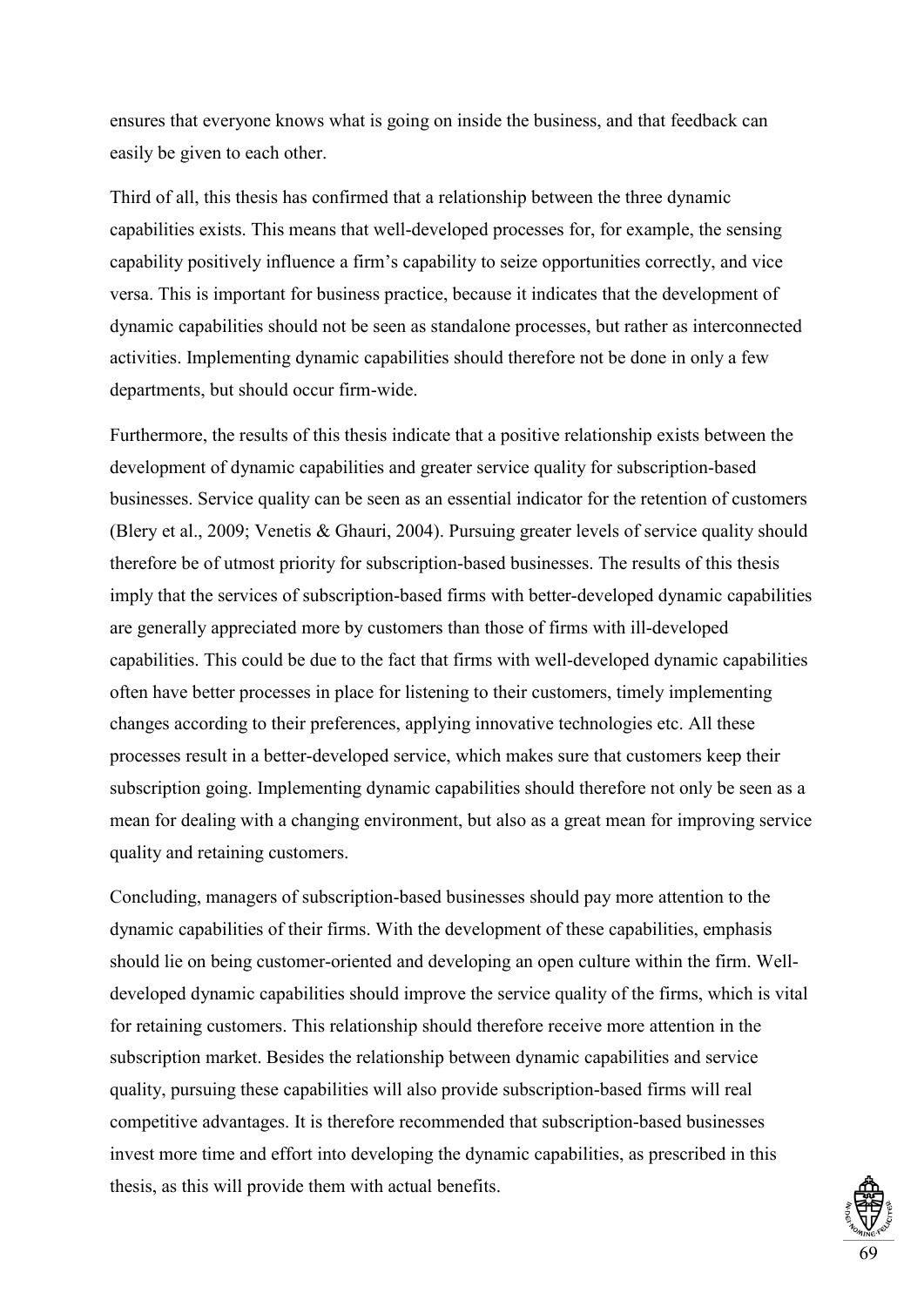## **References**

- Alsos, G. A., Borch, O. J., Ljunggren, E., & Madsen, E. L. (2008, August 8-12). Dynamic capabilities–conceptualization and operationalization [Paper presentation]. *Academy of Management Conference, Anaheim, USA,*.
- Anderson, E. W., Fornell, C., & Lehmann, D. R. (1994). Customer satisfaction, market share, and profitability: Findings from Sweden. *Journal of marketing*, *58*(3), 53-66.
- Armenakis, A. A., Bernerth, J. B., Pitts, J. P., & Walker, H. J. (2007). Organizational change recipients' beliefs scale: Development of an assessment instrument. *The Journal of applied behavioral science*, *43*(4), 481-505.
- Berg, B. L., & Lune, H. (2012). *Qualitative research methods for the social sciences* (8th ed.). Boston: Pearson.
- Bleijenbergh, I. (2015). *Kwalitatief onderzoek in organisaties*. Den Haag: Boom Lemma uitgevers.
- Blery, E., Batistatos, N., Papastratou, E., Perifanos, I., Remoundaki, G., & Retsina, M. (2009). Service quality and customer retention in mobile telephony. *Journal of Targeting, Measurement and Analysis for Marketing*, *17*(1), 27-37.
- Bolton, R. N., & Lemon, K. N. (1999). A dynamic model of customers' usage of services: Usage as an antecedent and consequence of satisfaction. *Journal of marketing research*, *36*(2), 171-186.
- Bolton, R. N., Kannan, P. K., & Bramlett, M. D. (2000). Implications of loyalty program membership and service experiences for customer retention and value. *Journal of the academy of marketing science*, *28*(1), 95-108.
- Buckaroo. (2017). *The Subscription Economy*. Retrieved from https://www.buckaroo.nl/nieuws/whitepaper-the-subscription-economy/
- Buttle, F. (1996). SERVQUAL: review, critique, research agenda. European Journal of marketing. *30*(1), 8-32.
- Chen, C. W., & Lien, N. H. (2013). Technological opportunism and firm performance: Moderating contexts. *Journal of business research*, *66*(11), 2218-2225.

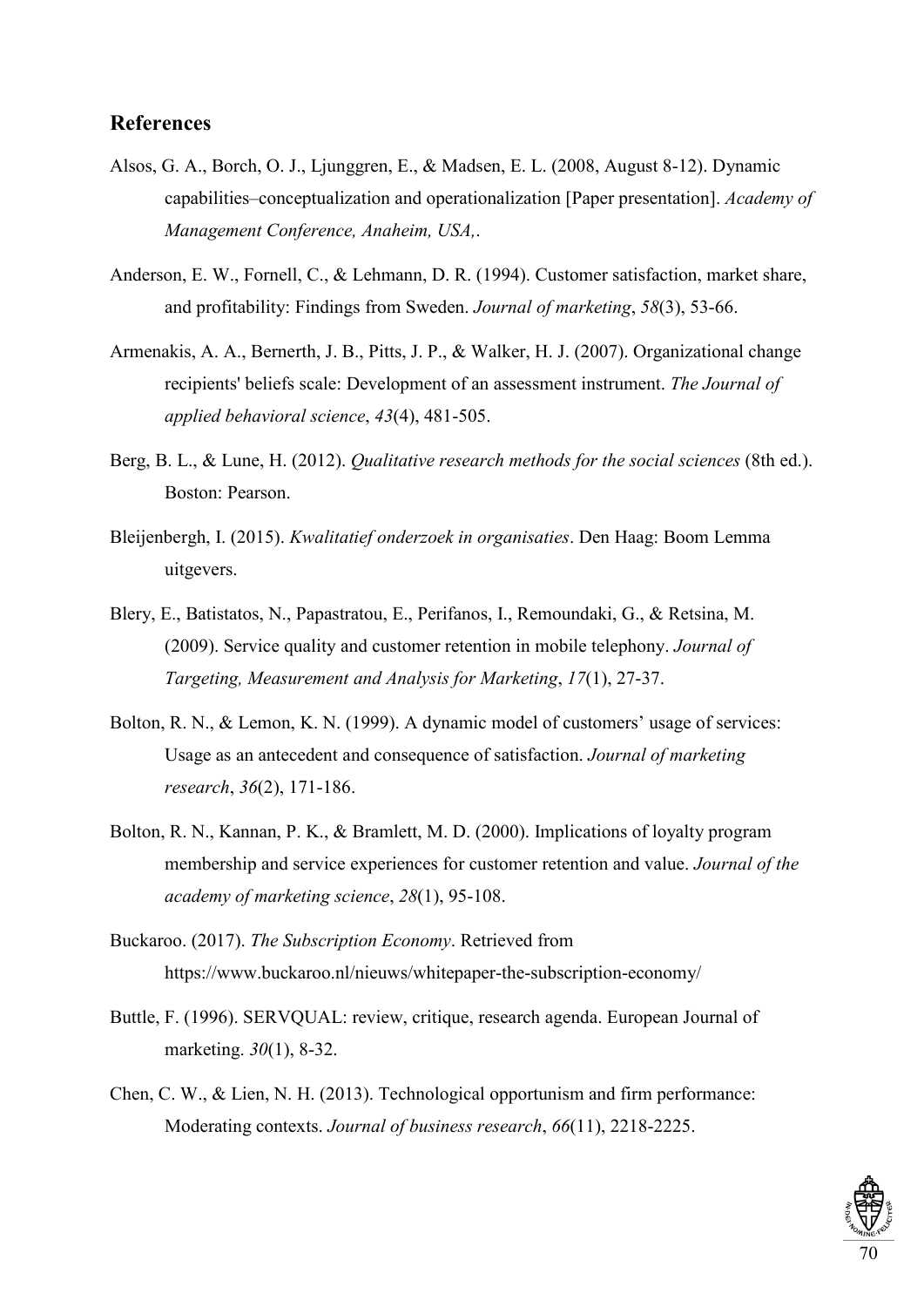- Chesbrough, H. W., & Teece, D. J. (1996). When is virtual virtuous? Organizing for innovation. *Harvard Business Review*, *74*(1), 65-71.
- Cook, R. L., & Garver, M. S. (2002). Subscription supply chains: the ultimate collaborative paradigm. *American Journal of Business*, *17*(2), 37-46.
- Cox, L. (2018, May 9). The Evolution Of The Subscription Business Model. Retrieved February 7, 2019, from https://disruptionhub.com/evolution-subscription-businessmodel/
- Daft, R. L., & Weick, K. E. (1984). Toward a model of organizations as interpretation systems. *Academy of management review*, *9*(2), 284-295.
- Day, G. S. (1994). The capabilities of market-driven organizations. *Journal of marketing*, *58*(4), 37-52.
- Day, G.S., & Van den Bulte, C. (2002) *Superiority in customer relationship management: consequences for competitive advantage and performance*. Cambridge: Marketing Science Institute.
- Deshpandé, R., Farley, J. U., & Webster Jr, F. E. (1993). Corporate culture, customer orientation, and innovativeness in Japanese firms: a quadrad analysis. *Journal of marketing*, *57*(1), 23-37.
- Duczeminski, M. (2017, August 31). Analyzing Retention Rate for Subscription-Based Businesses. Retrieved March 26, 2019, from https://postfunnel.com/analyzingretention-rate-subscription-based-businesses/
- Eisenhardt, K. M., & Martin, J. A. (2000). Dynamic capabilities: what are they?. *Strategic management journal*, *21*(11), 1105-1121.
- Ennew, C. T., & Binks, M. R. (1996). The impact of service quality and service characteristics on customer retention: small businesses and their banks in the UK 1. *British Journal of management*, *7*(3), 219-230.
- Felin, T., Foss, N. J., Heimeriks, K. H., & Madsen, T. L. (2012). Microfoundations of routines and capabilities: Individuals, processes, and structure. *Journal of Management Studies*, *49*(8), 1351-1374.

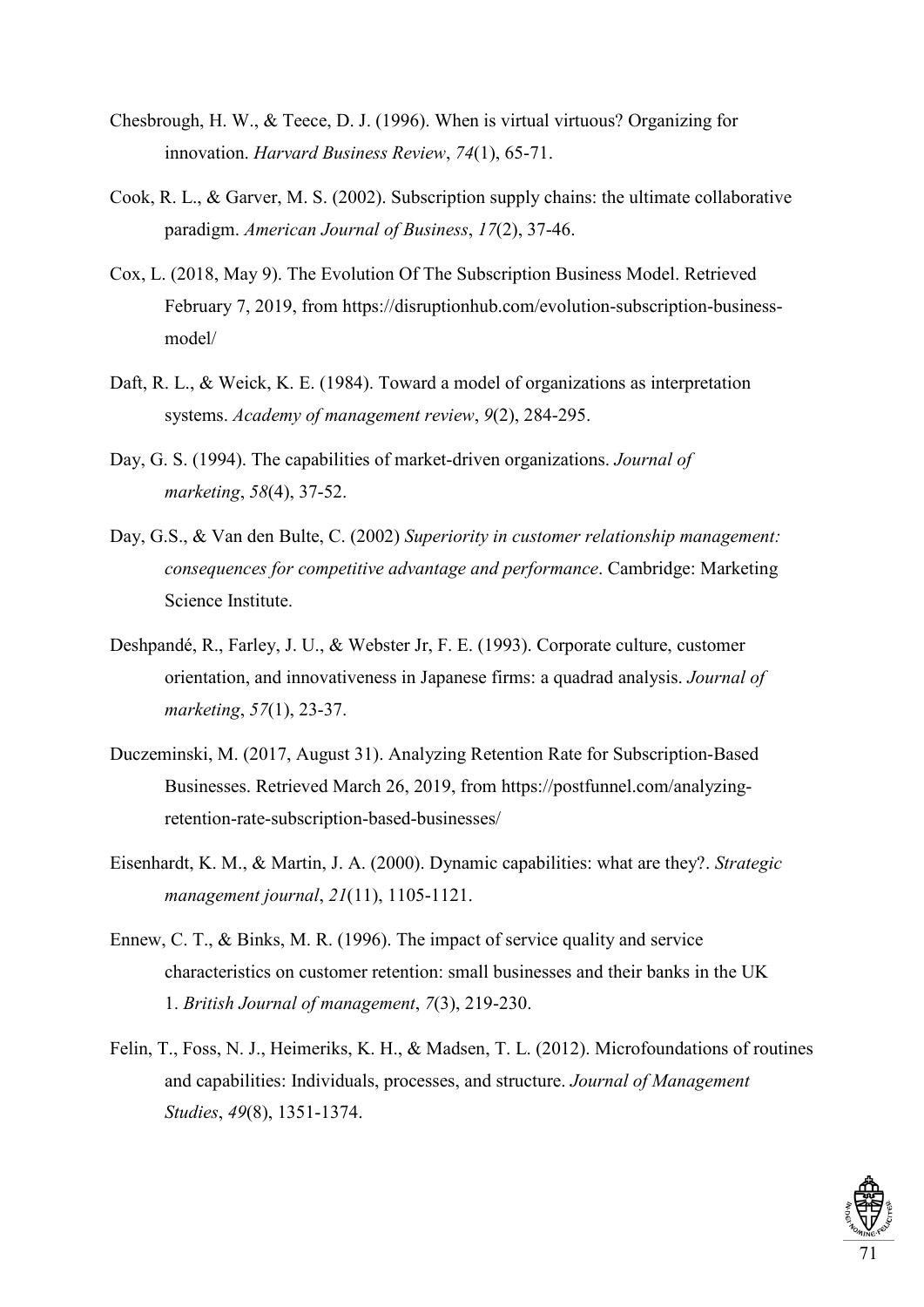- Fernandez, S., & Rainey, H. G. (2017). Managing successful organizational change in the public sector. *Debating Public Administration, 66*(1), 7-26.
- Fetch. (2018). *THE MOBILE-FIRST CONSUMER & THE SUBSCRIPTION ECONOMY*. Retrieved from https://marketing.wearefetch.com/insights/the-mobile-first-consumerthe-subscription-economy/
- Garvin, D. A. (1984). What does "product quality" really mean? *Sloan Management Review, 26*(1), 25–43.
- Gomez-Uribe, C. A., & Hunt, N. (2016). The Netflix recommender system: Algorithms, business value, and innovation*. ACM Transactions on Management Information Systems (TMIS)*, *6*(4), 13.
- Grant, R. M. (1996). Prospering in dynamically-competitive environments: Organizational capability as knowledge integration. *Organization science*, *7*(4), 375-387.
- Gray, B., Matear, S., Boshoff, C., & Matheson, P. (1998). Developing a better measure of market orientation. *European journal of marketing*, *32*(10), 884-903.
- Gustafsson, A., Johnson, M. D., & Roos, I. (2005). The effects of customer satisfaction, relationship commitment dimensions, and triggers on customer retention. *Journal of marketing*, *69*(4), 210-218.
- Harris, R. T., & Beckhard, R. (1987). *Organizational transitions: Managing complex change*. Reading, Mass.: Addison-Wesley Publishing Company.
- Haycocks, T. (2018, January 31). A Customer-Centric Approach to Subscriptions. Retrieved March 3, 2019, from https://www.digitalriver.com/customer-centric-approachsubscriptions/
- Helfat, C. E., & Peteraf, M. A. (2009). Understanding dynamic capabilities: progress along a developmental path. *Strategic Organization, 7*(1), 91-102.
- Hong, Y., & John, J. (2010). Role of customer orientation in an integrative model of brand loyalty in services. *The Service Industries Journal, 30*(1), 1025–1046.
- Iqbal, M & Nieves, M. (2007). *Service strategy*. London, The United Kingdom: The Stationery Office.

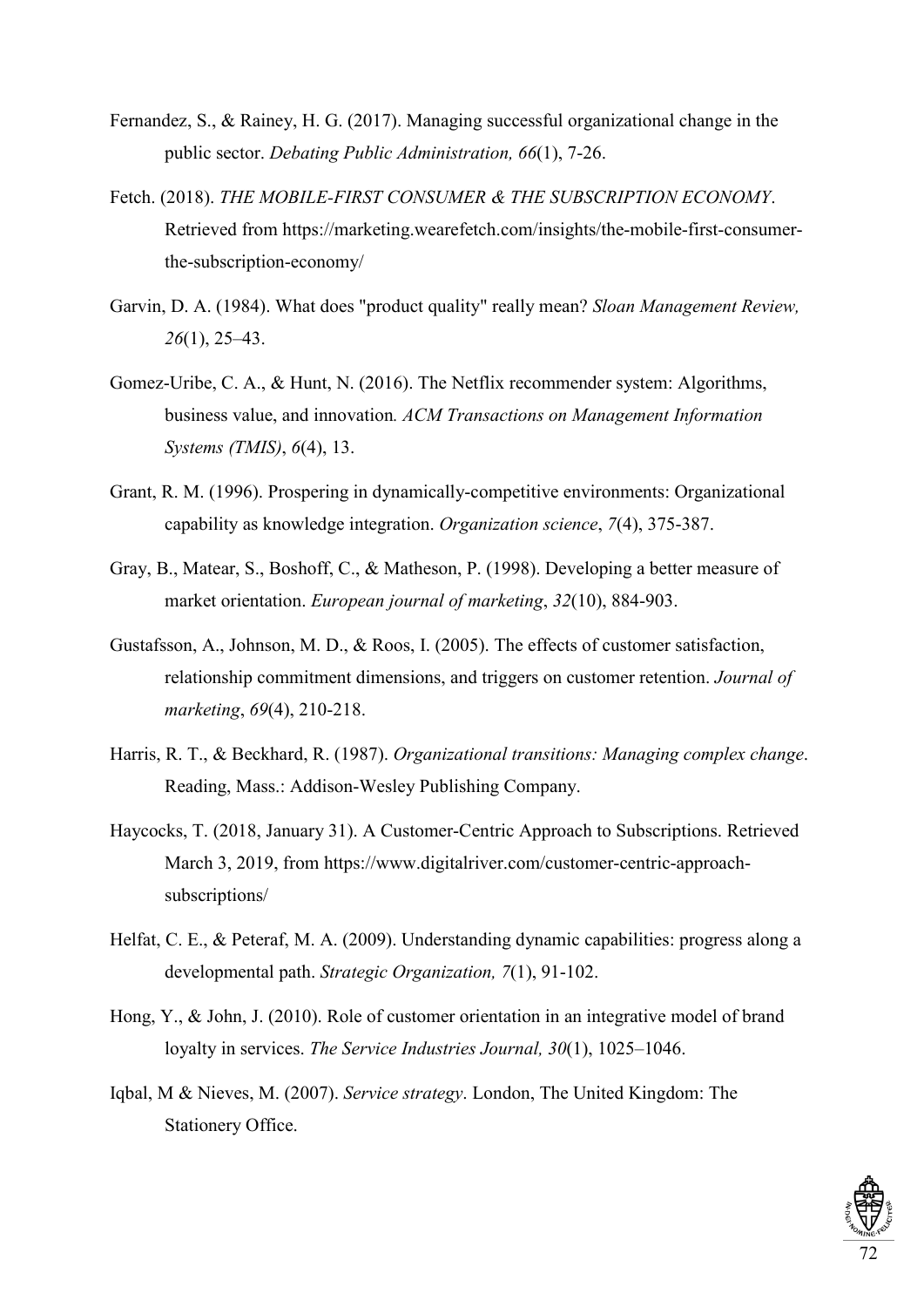- Jantunen, A. (2005). Knowledge-processing capabilities and innovative performance: an empirical study. *European Journal of Innovation Management*, *8*(3), 336-349.
- Jantunen, A., Puumalainen, K., Saarenketo, S., & Kyläheiko, K. (2005). Entrepreneurial orientation, dynamic capabilities and international performance. *Journal of International Entrepreneurship*, *3*(3), 223-243.
- Jaworski, B. J., & Kohli, A. K. (1993). Market orientation: antecedents and consequences. *Journal of marketing*, *57*(3), 53-70.
- Kindström, D., Kowalkowski, C., & Sandberg, E. (2013). Enabling service innovation: A dynamic capabilities approach. *Journal of business research*, *66*(8), 1063-1073.
- Kohli, A. K., & Jaworski, B. J. (1990). Market orientation: the construct, research propositions, and managerial implications. *Journal of marketing*, *54*(2), 1-18.
- Kraatz, M. S., & Zajac, E. J. (2001). How organizational resources affect strategic change and performance in turbulent environments: Theory and evidence. *Organization science*, *12*(5), 632-657.
- Kump, B., Engelmann, A., Keßler, A., & Schweiger, C. (2019). Toward a dynamic capabilities scale: Measuring organizational sensing, seizing, and transforming capacities. *Industrial and Corporate Change, 28* (5), 1149-1172.
- Lieber, C. (2019, February 5). Ikea will soon offer furniture rentals because the end of ownership is near. Retrieved February 7, 2019, from https://www.vox.com/thegoods/2019/2/5/18212518/ikea-furniture-rentals-sharing-economy
- Liu, Z. Y., & Jiang, Y. F. (2009). A study on the dynamic capabilities of new ventures: microfoundations, evolution and analysis framework. *Studies in Science of Science*, *27*(7), 1074-1079.
- Longanecker, C. (2015, March 19). Why You Should Use a Subscription Business Model. Retrieved March 3, 2019, from https://www.entrepreneur.com/article/243573
- Moran, J. W., & Brightman, B. K. (2000). Leading organizational change. *Journal of workplace learning*, *12*(2), 66-74.
- Nadler, D. A. (1981). Managing organizational change: An integrative perspective. *The Journal of Applied Behavioral Science*, *17*(2), 191-211.

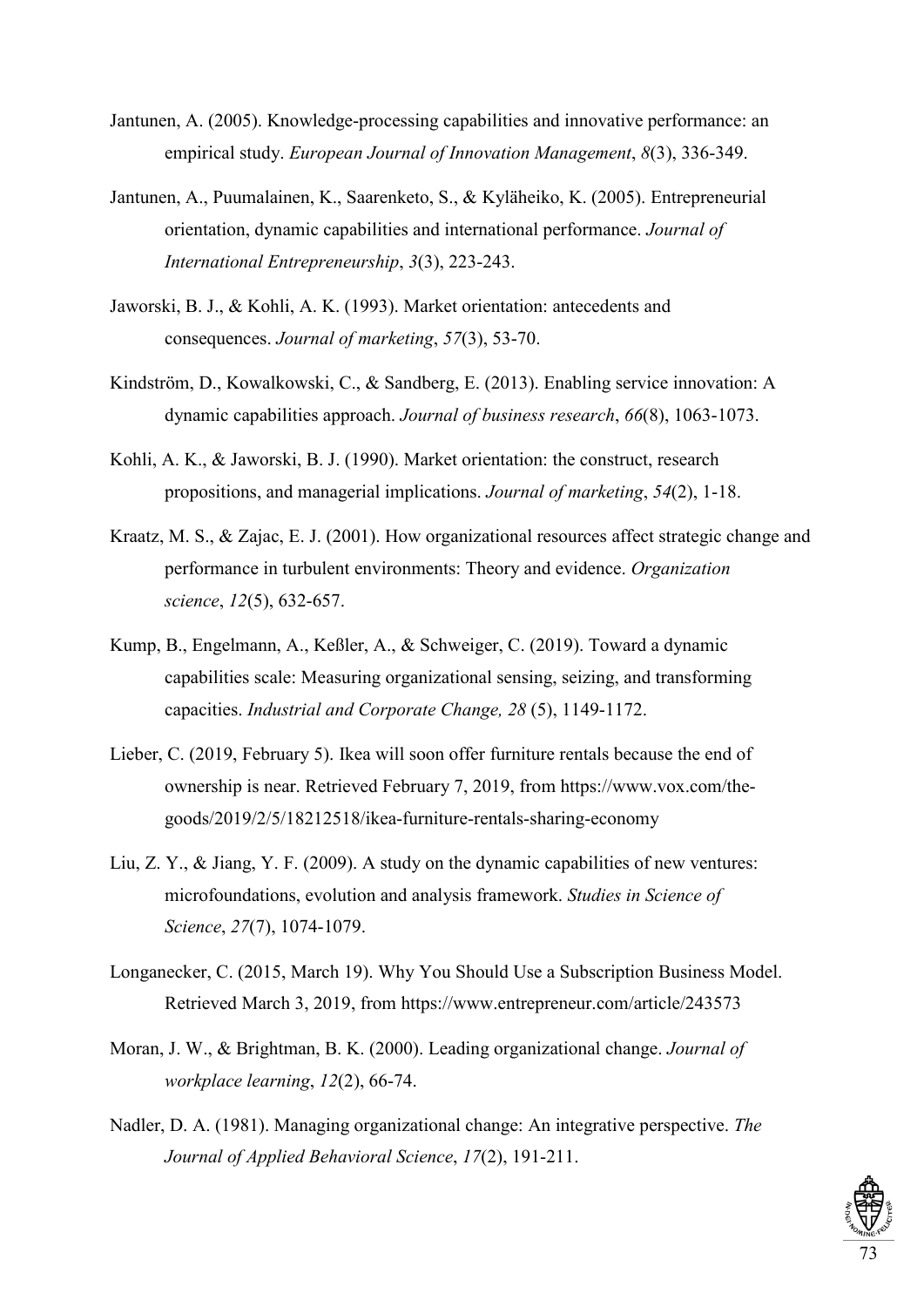- Narver, J. C., & Slater, S. F. (1990). The effect of a market orientation on business profitability. *Journal of marketing*, *54*(4), 20-35.
- Nelson, R.R., Winter, S.G. (1982). *An Evolutionary Theory of Economic Change*. Cambridge, MA: Harvard University Press.
- Olavarrieta, S., & Friedmann, R. (2008). Market orientation, knowledge-related resources and firm performance. *Journal of business research*, *61*(6), 623-630.
- Palese, B., & Piccoli, G. (2016). Online reviews as a measure of service quality. In *Proceedings of Pre-ICIS SIGDSAIFIP WG Symposium, (Dublin, 2016)*.
- Parasuraman, A., Zeithaml, V. A., & Berry, L. L. (1985). A conceptual model of service quality and its implications for future research. *Journal of marketing*, *49*(4), 41-50.
- Parasuraman, A., Zeithaml, V. A., & Berry, L. L. (1988). Servqual: A multiple-item scale for measuring consumer perc. *Journal of retailing*, *64*(1), 12.
- Pfeifer, P. E. (2005). The optimal ratio of acquisition and retention costs. *Journal of Targeting, Measurement and Analysis for Marketing*, *13*(2), 179-188.
- Randall, C., Lewis, A., & Davis, A. (2016, January 8). How Subscriptions Are Creating Winners and Losers in Retail. Retrieved March 3, 2019, from https://hbr.org/2016/01/how-subscriptions-are-creating-winners-and-losers-in-retail
- Rataul, P., Tisch, D. G., & Zámborský, P. (2018). *Netflix: Dynamic capabilities for global success*. Los Angeles: SAGE Publications
- Saldaña, J. (2013). *The coding manual for qualitative researchers*. Los Angeles: SAGE Publications.
- Sarkees, M. (2011). Understanding the links between technological opportunism, marketing emphasis and firm performance: Implications for B2B. *Industrial Marketing Management*, *40*(5), 785-795.
- Sasser, W. E., Schlesinger, L. A., & Heskett, J. L. (1997). *The service profit chain: How Leading Companies Link Profit and Growth to Loyalty, Satisfaction, and Value.* New York: Free Press

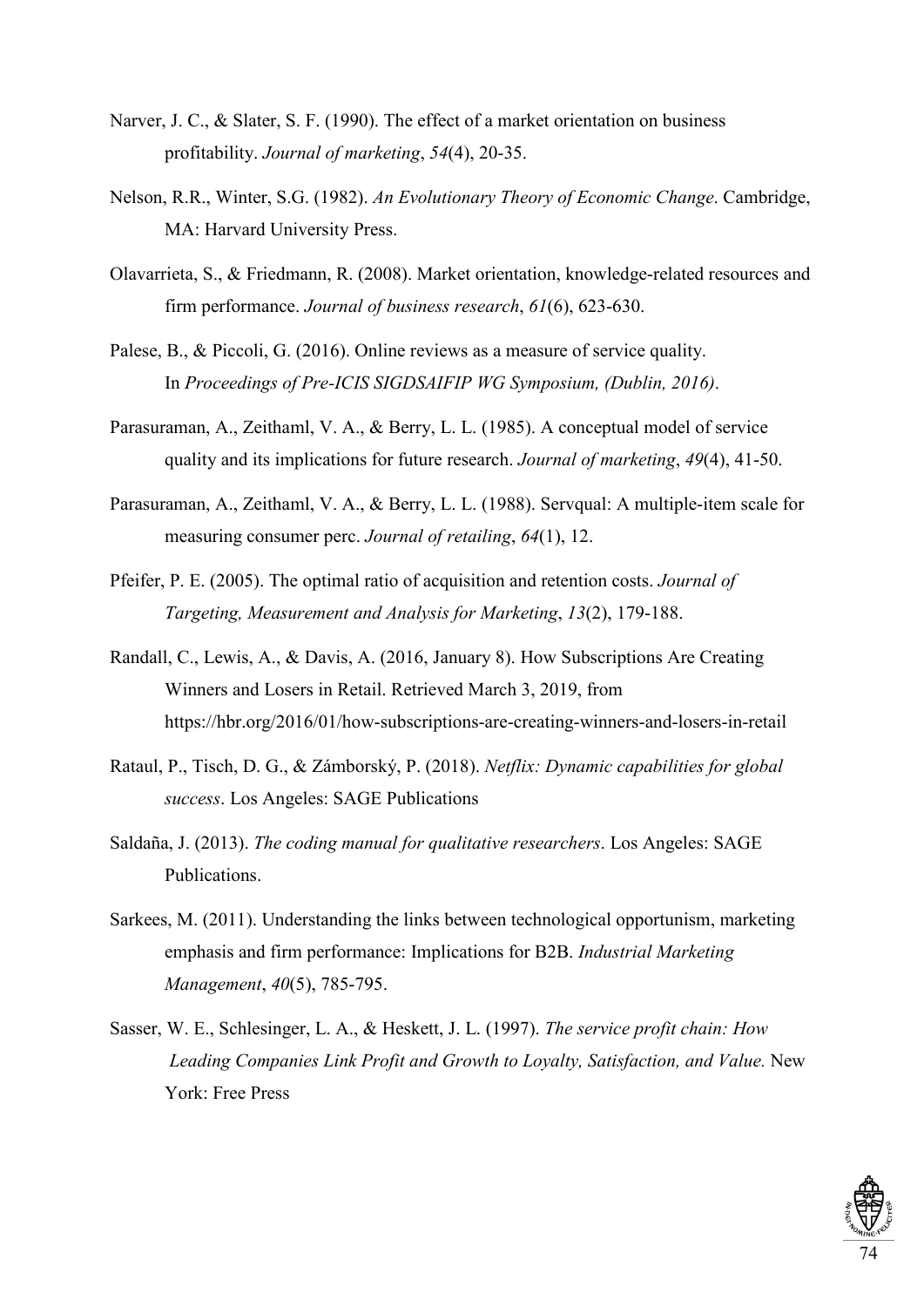- Schimmelpenninck, S. (2017, March 6). Failing with flair: How music startup Popped failed, and what you can learn from it. Retrieved March 25, 2019, from https://www.rockstart.com/blog/failing-flair-music-startup-popped-failed-can-learn/
- Schlossberg, M. (2016, January 17). This unique business model is taking over retail and customers are saying they hate it. Retrieved February 23, 2019, from https://www.businessinsider.com/subscription-companies-run-into-problems-2016- 1?international=true&r=US&IR=T
- Sebastianelli, R., & Tamimi, N. (2002). How product quality dimensions relate to defining quality. *International Journal of Quality & Reliability Management*. *19*(4), 442-453.
- Soiferman, L. K. (2010). Compare and Contrast Inductive and Deductive Research Approaches. *Online Submission*.
- Sprafke, N., Externbrink, K., & Wilkens, U. (2012). Exploring micro-foundations of dynamic capabilities: insights from a case study in the engineering sector. *Research in Competence-Based Management*, *6*(1), 117,152.
- Srinivasan, R., Lilien, G. L., & Rangaswamy, A. (2002). Technological opportunism and radical technology adoption: An application to e-business. *Journal of marketing*, *66*(3), 47-60.
- Taylor, C. R. (2003). Supplier surfing: Competition and consumer behavior in subscription markets. *RAND Journal of Economics*, 223-246.
- Teece, D. J. (2007). Explicating dynamic capabilities: the nature and microfoundations of (sustainable) enterprise performance. *Strategic Management Journal*, *28*(13), 1319- 1350.
- Teece, D. J. (2010). Business models, business strategy and innovation. *Long range planning*, *43*(3), 172-194.
- Teece, D. J. (2018). Business models and dynamic capabilities. *Long Range Planning*, *51*(1), 40-49.
- Teece, D. J., Pisano, G., & Shuen, A. (1997). Dynamic capabilities and strategic management. *Strategic management journal*, *18*(7), 509-533.

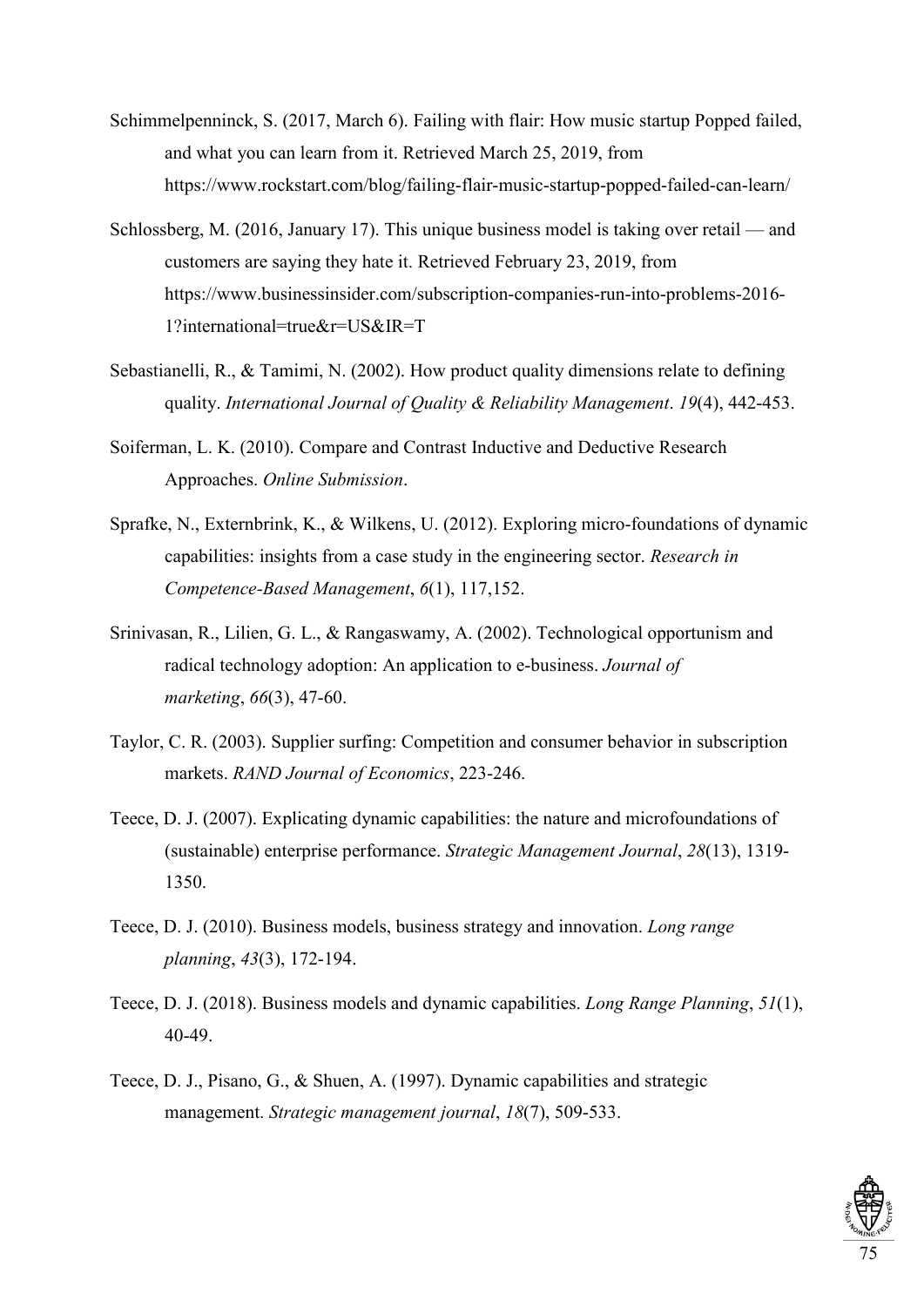- Thaichon, P., & Quach, T. N. (2015). From marketing communications to brand management: Factors influencing relationship quality and customer retention. *Journal of Relationship Marketing*, *14*(3), 197-219.
- Thong, J. Y., & Yap, C. S. (1995). CEO characteristics, organizational characteristics and information technology adoption in small businesses. *Omega*, *23*(4), 429-442.
- Tondon, V. (2015, May 13). Top 5 Advantages of a Subscription Business Model. Retrieved March 3, 2019, from http://digitalmarketingmagazine.co.uk/e-commerce-digitalmarketing/top-5-advantages-of-a-subscription-business-model/1940
- Venetis, K. A., & Ghauri, P. N. (2004). Service quality and customer retention: building long‐ term relationships. *European Journal of marketing*, *38*(12), 1577-1598.
- Wang, C. L., & Ahmed, P. K. (2007). Dynamic capabilities: A review and research agenda. *International journal of management reviews*, *9*(1), 31-51.
- Wang, C. L., Zhang, Y., Ye, L. R., & Nguyen, D. D. (2005). Subscription to fee-based online services: What makes consumer pay for online content?. *Journal of Electronic Commerce Research*, *6*(4), 304.
- Waterstone. (2018). *America's Relationship with Subscription Services*. Retrieved from https://www.waterstonegroup.com/2018-subscription-services-benchmarks/
- Wissink, J. (2019, February 19). Subscriptions: The Next Frontier In Environmental Sustainability. Retrieved March 26, 2019, from https://www.forbes.com/sites/forbeschicagocouncil/2019/02/19/subscriptions-thenext-frontier-in-environmental-sustainability/
- Yin, R. K. (2014). *Case Study Research: Design and Methods*. Thousand Oaks, California: SAGE Publications.
- Zahorik, A. J., & Rust, R. T. (1993). Customer satisfaction, customer retention, and market share. *Journal of retailing*, *69*(2), 193-215.
- Zeithaml, V. A., Berry, L. L., & Parasuraman, A. (1996). The behavioral consequences of service quality. *Journal of marketing*, *60*(2), 31-46.